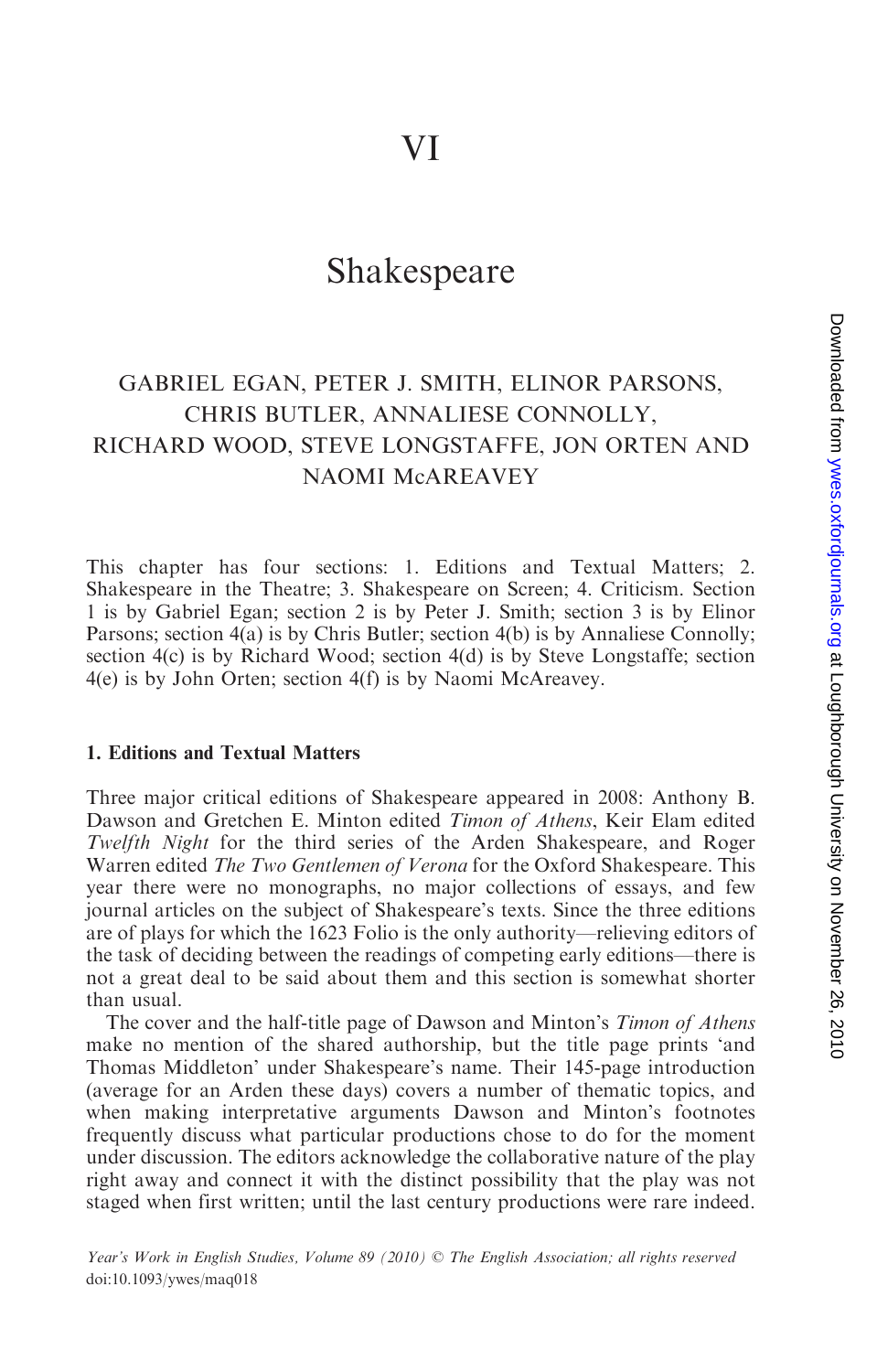Perhaps, they speculate, Shakespeare turned to Middleton because he wanted to write a gritty urban satire and knew it was not his forte (pp. 3–4). We know that sometimes collaborative labour was divided by scene or act units, but otherwise—and most famously with Francis Beaumont and John Fletcher the collaborators worked closely with one another and cross-fertilized. Dawson and Minton think the latter happened with Timon of Athens, with Shakespeare forming the initial plan and writing two-thirds of the dialogue. Dawson and Minton summarize which writer did which bit, noting that while some parts can be ascribed with confidence to one or other writer, other parts seem to blend their labours (pp. 5–6).

There is no early performance history, and together with the unfinished nature of the script we have and the original intention to leave it out of the Folio this suggests that the play was abandoned; it survives only because it was slotted in to fill a gap that opened when it looked like *Troilus and Cressida* would have to be withdrawn from the collection (p. 10). Why leave it out of the Folio? Maybe, the editors suggest, because it was not acted and was only dimly remembered (p. 11). There is an obvious danger of circular logic here, since its not being in the Folio was one of the reasons for supposing it was not acted. Alternatively, it might have been omitted because it was co-written, and we know that the co-written plays Pericles and The Two Noble Kinsmen were omitted; on the other hand, Dawson and Minton admit, co-written All is True was included in the collection. (Indeed, and co-written Titus Andronicus, 1 Henry VI, Macbeth, and Measure for Measure were included too.) The usual evidence for dating a play is missing in this case: there is no Stationers' Register entry, no quarto, no records of or allusions to early performance. Dawson and Minton's best guess is that the play was composed in 1607. However, there is a likely allusion to the Gunpowder Plot of November 1605 in 'set whole realms on fire' (III.iii.34). If Shakespeare returned to Plutarch's Lives (used in 1599 for Julius Caesar) in order to write Antony and Cleopatra and Coriolanus in 1607–8, he would have found there the story of Timon of Athens (pp. 15–16). Coriolanus is like Timon in detesting ingratitude and leaving his city, and like Alcibiades in attacking his city and then giving it a reprieve. An upper limit to the date is set by *Timon of Athens's* avoidance of a five-act structure, which the King's men started using once they got the Blackfriars in 1608. There is something like an act-division structure to the first half of the play, but it ceases with the Timon-in-the-woods scene. Dawson and Minton explain that they retain the 'conventional act breaks (though we acknowledge their arbitrariness), partly for convenience of reference, and partly because the first half of the play really does reflect that kind of structure' (p. 17 n.1).

The sources are discussed concisely (pp. 18–27). One source is the anonymous comedy Timon based on one of Lucian's Dialogues, which itself also influenced Timon of Athens. The Lucian strain accounts for the character of misanthropic Timon being ridiculous, and Plutarch for him being tragic: Timon of Athens neatly combines this material. Only Lucian explains why Timon became a misanthrope and says that he found gold while in exile. Dawson and Minton outline the debt to the anonymous comedy Timon, and pose the awkward question of which came first. Timon seems to echo King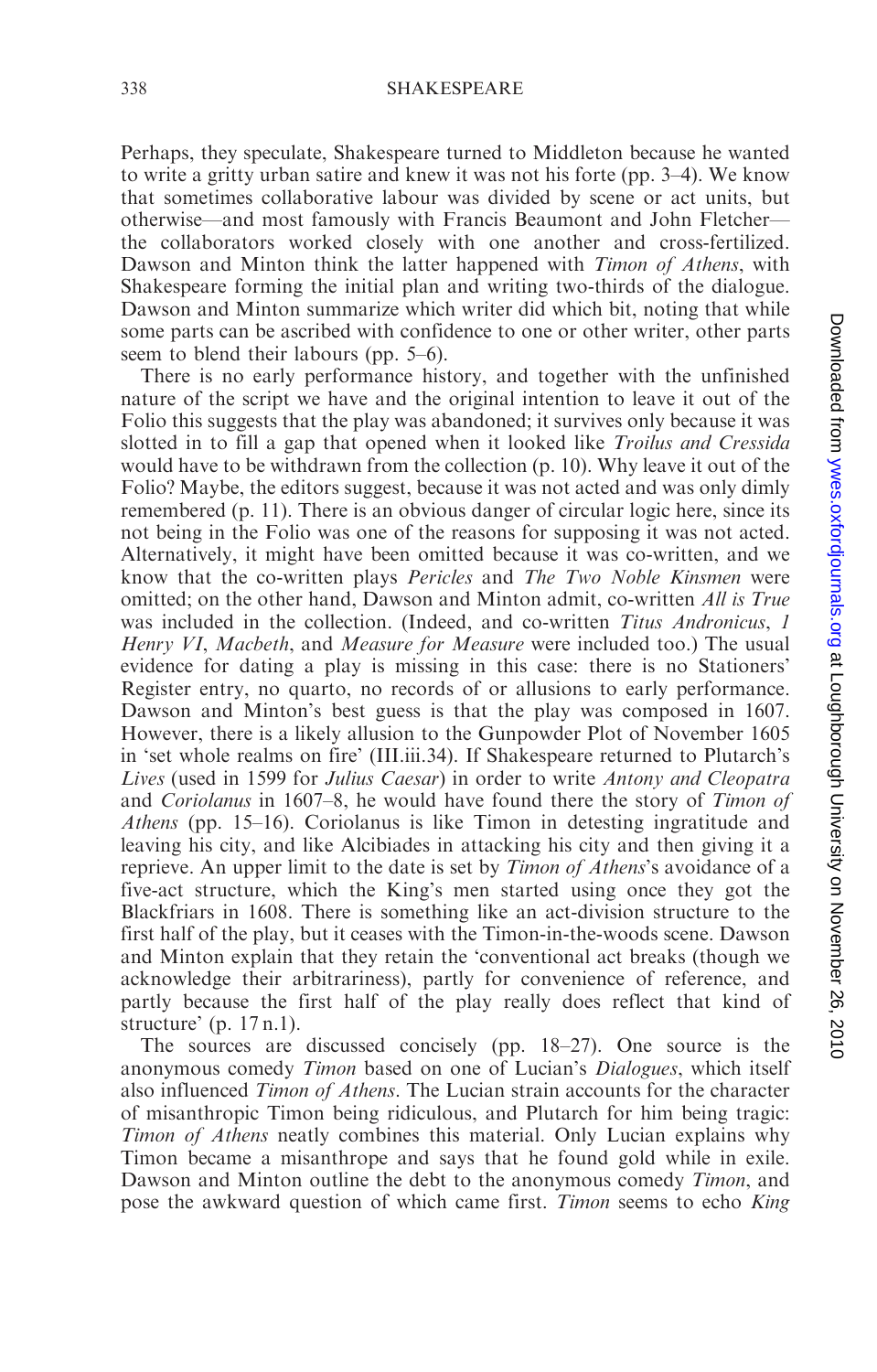Lear, so perhaps it was a parody of Shakespeare written after King Lear and before Timon of Athens, hence Timon of Athens borrows bits from Timon. In genre Timon of Athens is mixed: sort of tragedy-cum-satire, but the audience is not given many reasons to like the tragic hero. Where it is satirical the play explores the perennial problem that satire is always caught up in the criticisms it makes. Dawson and Minton acknowledge that with certain exceptions (such as the Poet who is at once a scourge of flattery and a flatterer) the characterization is largely abstract, and the power of the play lies elsewhere (pp. 45–54). Timon's benevolence is actually 'an urge to undo reciprocity' (p. 52) because he hates his own dependence, and Dawson and Minton offer an excellent summary of the psychoanalytical ideas of Melanie Klein in which envy is central, and they persuasively link these to the idea of Fortune as a fickle mother, giving and then withholding her bounty (pp. 82–4).

Dawson and Minton's introduction is superb on matters of interpretation and language and there are few obvious errors. One is that they repeat, four times in all, the familiar assertion that Lear appears on a 'heath'; there is no heath mentioned in *King Lear* (pp. 87–8). In the same discussion they refer to the 'so-called ''inner stage'' at the Globe', a phrase and concept that has long been abandoned by theatre historians, not all of whom even accept that there was a permanent discovery space between the two stage doors whose existence is vouchsafed by a contemporary drawing of the Swan. Discussing the taking in wax of an impression of what is written on Timon's tomb, they ask why the soldier who does this cannot read the epitaph yet apparently reads something else that he finds around the tomb. Perhaps on Timon's tomb there are two epitaphs, one in English that he can read and one in Latin that he cannot; this is the explanation Dawson and Minton reluctantly settle for, but they explore the other possibilities, including the authorial manuscript containing first and second thoughts (pp. 102–9). When the wax impression is brought to Alcibiades in the next scene, it contains two epitaphs, so there are three in all. The two on wax contradict one another, the first telling the reader not to seek the name of the dead man. This first one also contradicts what the soldier read near Timon's tomb ('Timon is dead ... ') in the preceding scene, so Dawson and Minton cut it to leave the second epitaph from the wax, which they also prefer as more in keeping with the tone of the ending of the play. The editors go to great lengths to justify their editorial intervention of cutting one epitaph, apparently in fear of being judged too interventionist. As they point out, the manuscript from which the Folio text of the play was printed was probably authorial and in two hands. The evidence for this is that it was typeset by one man, compositor B, perhaps with a little help from compositor E, and the variations in certain spellings across the play fall into two groupings that follow the division into Shakespeare's and Middleton's writing.

The account of the play in performance (pp. 109–45) contains the familiar story of Restoration adaptation and the putting back of Shakespeare's material in the nineteenth century, and Dawson and Minton are particularly attentive to important twentieth-century productions on stage and on television. Their extensive account of the BBC television production neglects to mention that the Poet and Painter were played by the eminent British satirists John Fortune and John Bird, a casting decision suggesting that the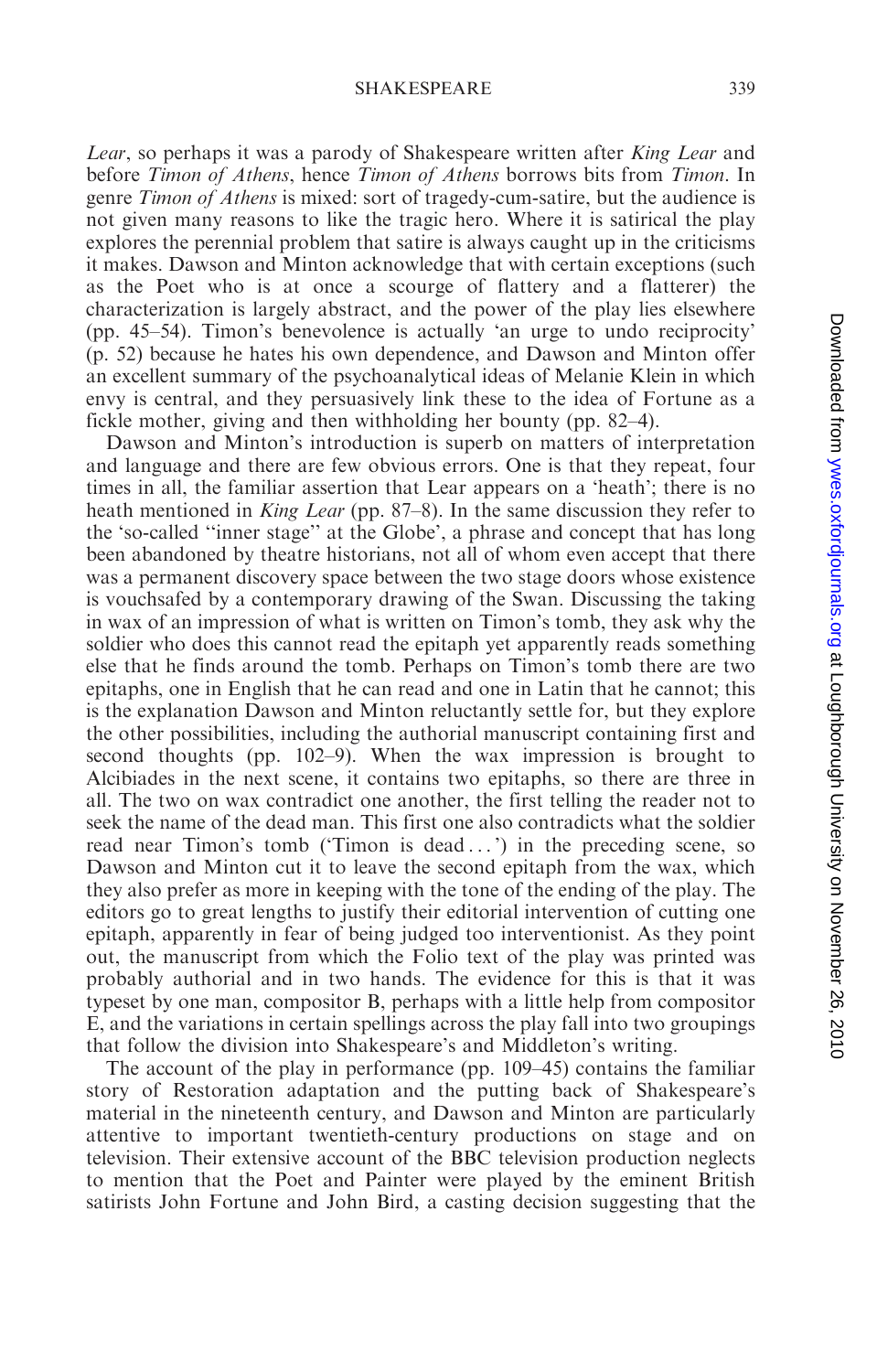director—Bird and Fortune's fellow satirist from the 1960s, Jonathan Miller took much the same line as Dawson and Minton on the play's essentially satirical purpose. In a surprising and most welcome innovation, the edition offers a 'Note on the Text' with the following explanation of its purpose: 'Since the textual notes are rather cryptic and hard to make out for the nonspecialist, it might be helpful to the reader to provide a few guidelines' (p. 147). It would be commendable for Arden to adopt this note for all subsequent editions as even specialists might appreciate practical guidance on decoding the Arden's typographical conventions.

There being only the Folio text as authority for this play, what follows here is consideration of the most noteworthy emendations adopted or invented by Dawson and Minton. In the opening stage direction, Dawson and Minton cut the Folio's entrance for a 'ghost' Merchant who never speaks. They follow Samuel Johnson in printing 'Our poesy is as a gum which oozes' (I.i.22) for F's absurd 'Our Poesie is as a Gowne, which vses' but defend F's having the Poet say that his creative flow moves 'In a wide sea of wax' (I.i.48), rejecting the common emendations ('of tax', 'of verse') on the grounds that F either means a sea that is growing (on the wax) or else the Poet is referring to the wax tablet he writes his poems on. At I.i.89 Dawson and Minton use a common emendation (from Nicholas Rowe) in having the Poet say that Timon's flatterers will let him 'slip down', rather than F's bizarre 'sit downe'. Using F3's reading, Dawson and Minton have Timon say that he will not shake off Ventidius when he 'most needs me' (I.i.104) rather than F's 'must neede me'. Both make sense but F3 is, they say, 'more idiomatic' and in any case 'must needs' is 'always followed by a verb': the only other 'must need' in Shakespeare (2 Henry IV V.i.22–3) is also followed by a verb. (In fact that moment in 2) Henry IV is not an occurrence of 'must need' at all: it is 'must needes be had' in Q1 and F.) Dawson and Minton stick with Apemantus's 'That I had no angry wit to be a lord' (I.i.238–9) which is F's reading, rejecting all emendations. They admit that it is 'obscure' but they find none of the emendations plausible. As it stands, the line means either that if he were a lord he would hate himself, or better still that in order to be a lord he would have to give up his 'angry wit' which is what defines him, and that is why he would hate himself.

Dawson and Minton use William Warburton's emendation to have Apemantus say that Timon's meat would 'choke me 'fore I should flatter thee' (I.ii.38–9) where F has 'choake me: for I should nere flatter thee', which they admit makes reasonable sense: your meat would stick in my throat because I cannot flatter you. They also stay with F in printing 'There taste, touch, all, pleased from thy table rise' (I.ii.125) instead of emendations that try to make 'all' into 'smell': they point out that 'all' covers the missing senses. (Cupid has just mentioned the five senses, and editors generally want to fit as many as possible into this line in order to fulfil his promise; sight is covered by the next line's offer to 'feast thine eyes' so hearing is the obvious omission.) Dawson and Minton dispute John Jowett's claim—made in his Oxford Shakespeare edition reviewed in YWES 85[2006]—that the phrase 'methinks I could' (I.ii.225) appears nowhere in Shakespeare and is likely to be Middleton's. They claim that there are four occurrences of 'methinks I could' and four of 'methinks I should' in Shakespeare, and they are quite right.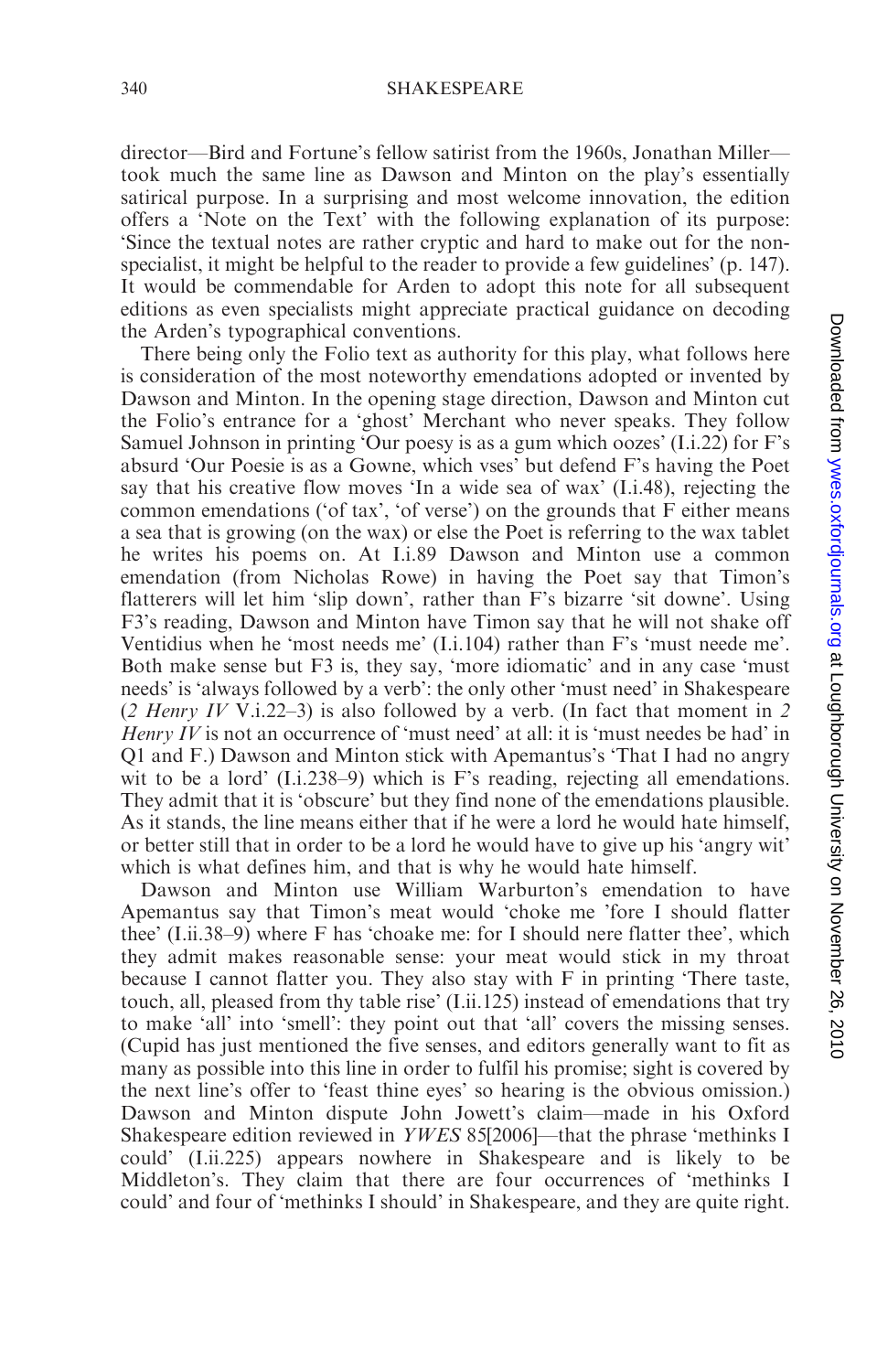Jowett's counting, presumably automated by computer, seems to have been thrown off by the frequent use of a space between 'me[e]' and 'think[e]s' in the early printings. For dropping the line in F where the Senator repeats Caphis's 'I go sir' (II.i.33) by saying 'I go sir? | Take the Bonds along with you', Dawson and Minton offer the argument (shared with the Oxford Complete Works) that this is a serious scene and the Senator's line introduces incongruous humour. They turn F's 'With clamorous demands of debt, broken Bonds' into 'With clamorous demands of broken bonds' (II.ii.39) on the grounds that it not only fits the meaning better and avoids a clash with 'debts' in the next line, but it also fits the metre. (In fact F's reading would be metrically acceptable, albeit not so regular, with 'clamorous' spoken as a disyllable.)

Since the Fool says he serves a mistress not a master, Dawson and Minton emend F's apparently erroneous references to his master to make them refer to his mistress (II.ii.73, 101). At II.ii.99–102 they print 'When men come to borrow of your masters, they approach sadly and go away merry, but they enter my mistress's house merrily and go away sad' in place of F's ' ... go away sadly'. This is a suggestion made by the Arden general editor Richard Proudfoot and it balances the chiasmus by creating the sequence adverb  $(sadlv)$ , adjective (merry), adverb (merrily) and adjective (sad). Dawson and Minton use F2's reading where Flavius complains that whenever he showed Timon the domestic accounts Timon would say he 'found them in mine honesty' (II.i.135), meaning that Timon took his honesty as proof the accounts were in order. This they prefer to F, in which Flavius claims that Timon would say he 'sound them in mine honestie', which can just about be made meaningful ('sound' meaning 'take the measure of') but is the wrong tense (the past tense is needed). The editors adopt Alexander Pope's emendation to print 'This slave | Unto this hour has my lord's meat in him' (III.i.54–5) instead of F's '... vnto his Honor...' which makes a sort of awkward sense: he was honoured by being allowed eat at Timon's. For a notorious crux at III.ii.39, Dawson and Minton punctuate 'He cannot want fifty—five hundred talents' and explain that Lucius means that Timon is so wealthy he cannot be short of even as much as 500 talents, let alone the 50 talents the note asks for.

Dawson and Minton accept Lewis Theobald's emendation so that the stranger, observing Lucius's refusal of Timon's plea for money, says that such ingratitude is 'every | Flatterer's spirit'  $(III.ii.67)$  where F has the perfectly serviceable 'euery Flatterers sport'. By contrast, F has the very peculiar lines 'So fitly? Go, bid all my Friends againe, | Lucius, Lucullus, and Sempronius  $Vllorxa$ : All' (III.iv.5–6), and the problem is explaining where the meaningless 'Vllorxa' comes from. Dawson and Minton reject all previous editors' attempts to explain it (such as F.G. Fleay's that it is a misreading of 'all luxors', meaning leeches) and they simply cut it, saying that we cannot tell what it is doing in F. They print 'He did behave his anger ere 'twas spent' (III.vi.22), using Rowe's emendation of F's 'behoove his anger', which seems to make no sense (he had need of his anger?); they point out that Edmund Spenser's The Faerie Queene has such a transitive use of the verb to behave. Dawson and Minton emend F's stage direction so that the 'divers Friends' of Timon who enter to be entertained include the ones we have seen being false friends (III.vii.0). F's speech prefixes for these characters do not name them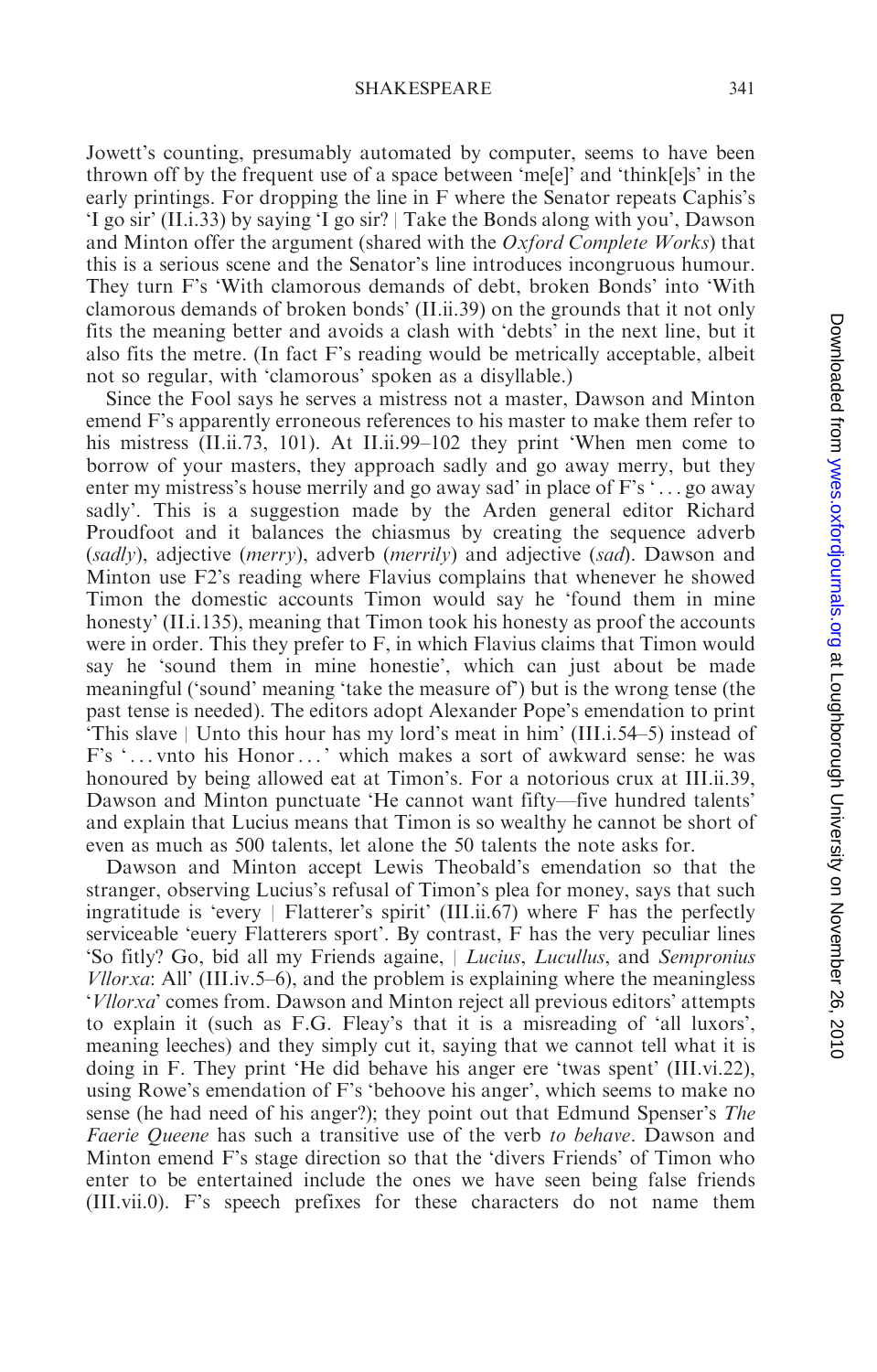specifically (F uses numbers only) and Dawson and Minton think it better to keep this vagueness so they call them '1 LORD' and '2 LORD'. They reject Jowett's assigning of the speeches to numbered 'Senators' on the grounds that two of them seem ignorant of Alcibiades' banishment, and since the previous scene showed the Senators agreeing on this they would know about it if they really are supposed to be Senators.

Like Thomas Hanmer, Dawson and Minton have Timon's curse be 'The rest of your foes, O gods... make suitable for destruction' (III.vii.78–81) where F has 'The rest of your Fees, O Gods...'. Charles Jasper Sisson defended 'fees' as meaning 'properties', that is the people Timon wants destroyed, who are the properties of the gods. Against this Dawson and Minton object that it makes poor sense to ask the gods to destroy their own property. Also from Hanmer comes their 'This is Timon's last, | Who, stuck and spangled with your flatteries, | Washes it off' (III.vii.89–91) where F has 'This is *Timon's* last, | Who stucke and spangled you with Flatteries, | Washes it off', which as they say leaves 'Washes' without a subject and weirdly makes Timon accuse himself, rather than his false friends, of flattery. Hanmer is again followed in turning F's 'And yet Confusion liue' to 'And let confusion live' (IV.i.21), which Dawson and Minton admit is not really necessary. F has 'Raise me this Beggar, and deny't that Lord' (IV.iii.9), and the trouble is that to make sense of 'deny't', which has no antecedent, it needs to mean something opposite to 'raise'. Dawson and Minton go for J.C. Maxwell's emendation of 'deny't' to 'deject'. Where F has the puzzling line 'It is the Pastour Lards, the Brothers sides', Dawson and Minton accept the emendation first enacted by John Payne Collier to print 'It is the pasture lards the rother's sides' (IV.iii.12). They point out—but without saying why it is relevant—that there is a Rother Street in Stratford-upon-Avon; Collier himself joined the dots by noting that oxen are rothers and these were sold at Rother Market in Stratford, so Shakespeare would have known the word. For this edition Proudfoot came up with a fresh analogue to support the emendation's dropping of an initial letter B: 'Ravish'd' is misread as 'Bravishd' in The Two Noble Kinsmen.

Samuel Weller Singer was the first to emend F's 'the wappen'd Widdow wed againe' to 'the wappered ...' (IV.iii.39), and again The Two Noble Kinsmen provides an analogue in Palamon calling himself young and 'unwappered'. Dawson and Minton follow Johnson in their emendation to 'spare not the babe ...Think it a bastard whom the oracle | Hath doubtfully pronounced thy throat shall cut' (IV.iii.118–21), because it alludes to Oedipus, whereas F has the more generalized ' ...the throat shall cut', which can be defended. Dawson and Minton accept the Oxford Complete Works emendation of F's curse on the prostitutes 'your paines six months | Be quite contrary' to 'your pain-sick months... ' (IV.iii.143). Like Nicholas Rowe they have Apemantus accuse Timon with 'This is in thee a nature but affected' (IV.iii.201), meaning that he is putting on an act of misanthropy, in preference to F's ' ... infected' which would not be an accusation but a condolence. In order to conform to the play's wider debate about Fortune, Dawson and Minton follow Rowe in having Apemantus attribute Timon's behaviour to a 'change of fortune' (IV.iii.203) rather than F's 'change of future' (that is, prospects), which makes perfect sense on its own. Another such relatively under-motivated change is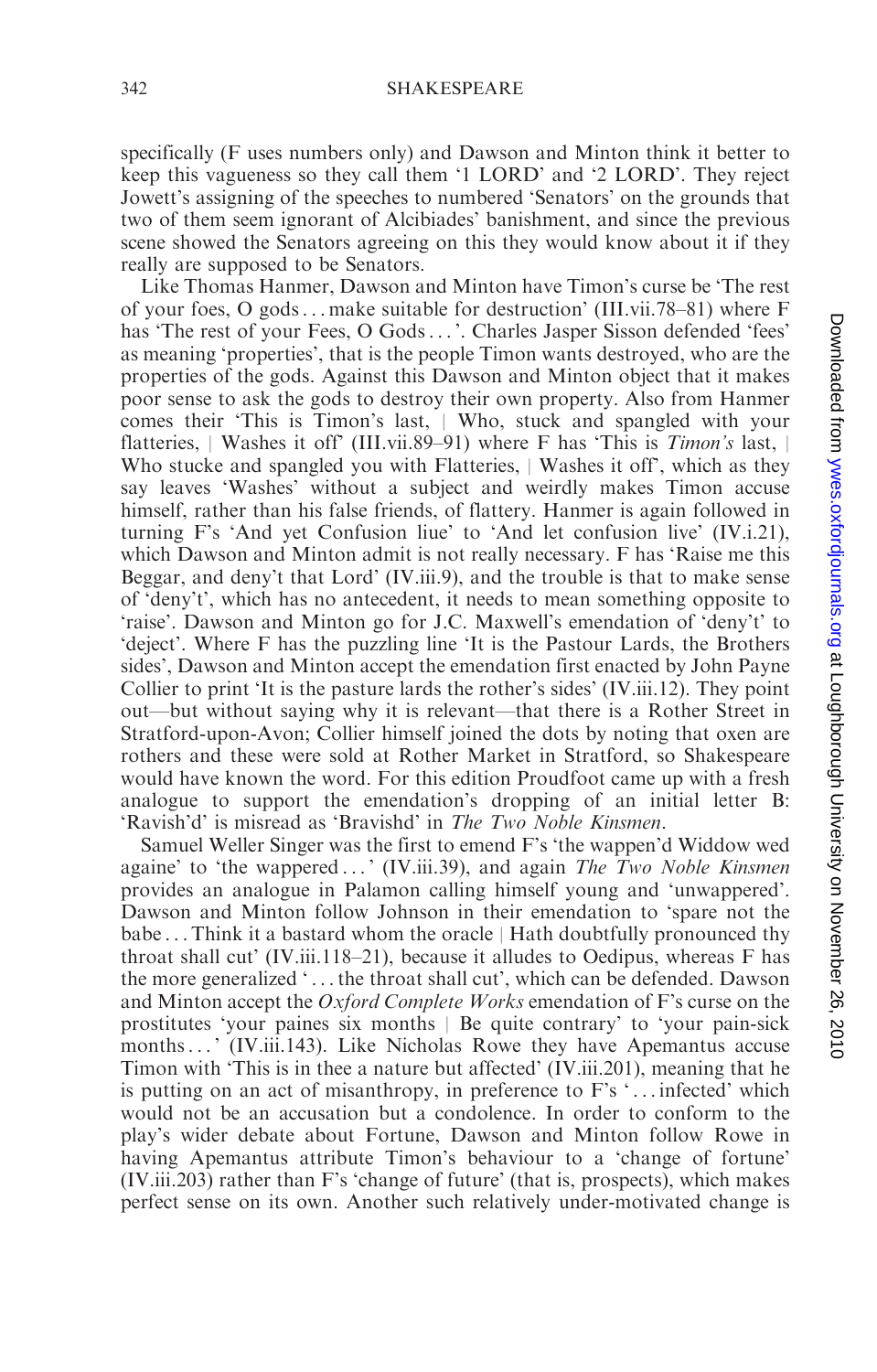their following Hanmer in having Apemantus refer to 'mossed trees' (IV.iii.222) in preference to F's equally acceptable 'moyst Trees'. Only occasionally do Dawson and Minton acknowledge how finely balanced such decisions are: they adopt Singer's emendation of F's 'that poore ragge' (that is, your father) to 'that poor rogue' (IV.iii.270) on the grounds that 'Poore Rogue' occurs three lines later, but admit that 'stuff' in the next line may have been suggested by 'rag'.

Dawson and Minton print 'APEMANTUS Here, I will mend thy feast. [Offers food.] | TIMON First mend my company, take away thyself' (IV.iii.282) where F has ' ... mend thy company ... ', which perhaps makes better sense in a kind of misanthropically contrary way: improve your companionship by leaving me. The emendation is Rowe's. On Pope's precedent, Dawson and Minton delete 'If not' from F's 'Is not thy kindnesse subtle, couetous, | If not a Vsuring kindnesse, and as rich men deale Guifts' (IV.iii.503–4), on the grounds that it came from eyeskip to 'Is not' in the previous line and harms the sense. However, one could make a case for 'If not' meaning 'I'd even go so far as to say', although as Sisson noted when admitting this as a possibility (New Readings in Shakespeare, pp. 177–8), the subtle covetousness is already indicated before 'If not', so calling it usury does not amplify the point but only rephrases it. F has the Senator say that the Senate 'hath since withall  $\vert$  Of it owne fall' (V.ii.32–3) and Dawson and Minton follow Rowe in emending 'since' to 'sense'—needed for the meaning to be clear: we know we have done wrong, he is saying—but they also follow Pope in emending 'it' to 'its'. This second change is unnecessary because, as Sisson remarked (New Readings in Shakespeare, p. 178), 'it own' is perfectly good early modern English.

With some misgivings, Dawson and Minton follow Rowe's emendation of F's 'let foure words go by' to 'let sour words go by' (V.ii.105), on the grounds that Timon means 'let me say these last few bitter things and then die'. Dawson and Minton point out that the Soldier's 'The character I'll take in wax' (V.iv.106) might not be an impression but only copying onto a wax table. While usefully removing a troublesome detail that an impression would be back to front when later read, this raises another in having the Soldier copy something written in a language he cannot read; I suppose this would be plausible if the alphabet were familiar, so Latin perhaps but not Greek. Dawson and Minton print 'These walls of ours | Were not erected by their hands from whom | You have received your griefs; nor are they such | That these great towers, trophies and schools should fall | For private faults in them' (V.v.22–6), where F has 'your greefe' in place of 'your griefs'. The problem is in understanding the referents of 'they' (the griefs?) and 'them' (also the griefs? or the people who caused the griefs?) As Dawson and Minton point out, not emending 'greefe' to 'griefs' as Theobald did would prevent 'they' referring to the griefs and hence it would have to refer to the causers of Alcibiades' singular grief, meaning that these people who hurt him are not so important that he should destroy the city. But, as Dawson and Minton insist, Alcibiades has been saying that these people are so important in Athens that their city should fall, so the Senator would only be making a weak denial of his claim if F is thus left unemended, whereas with the emendation the Senator is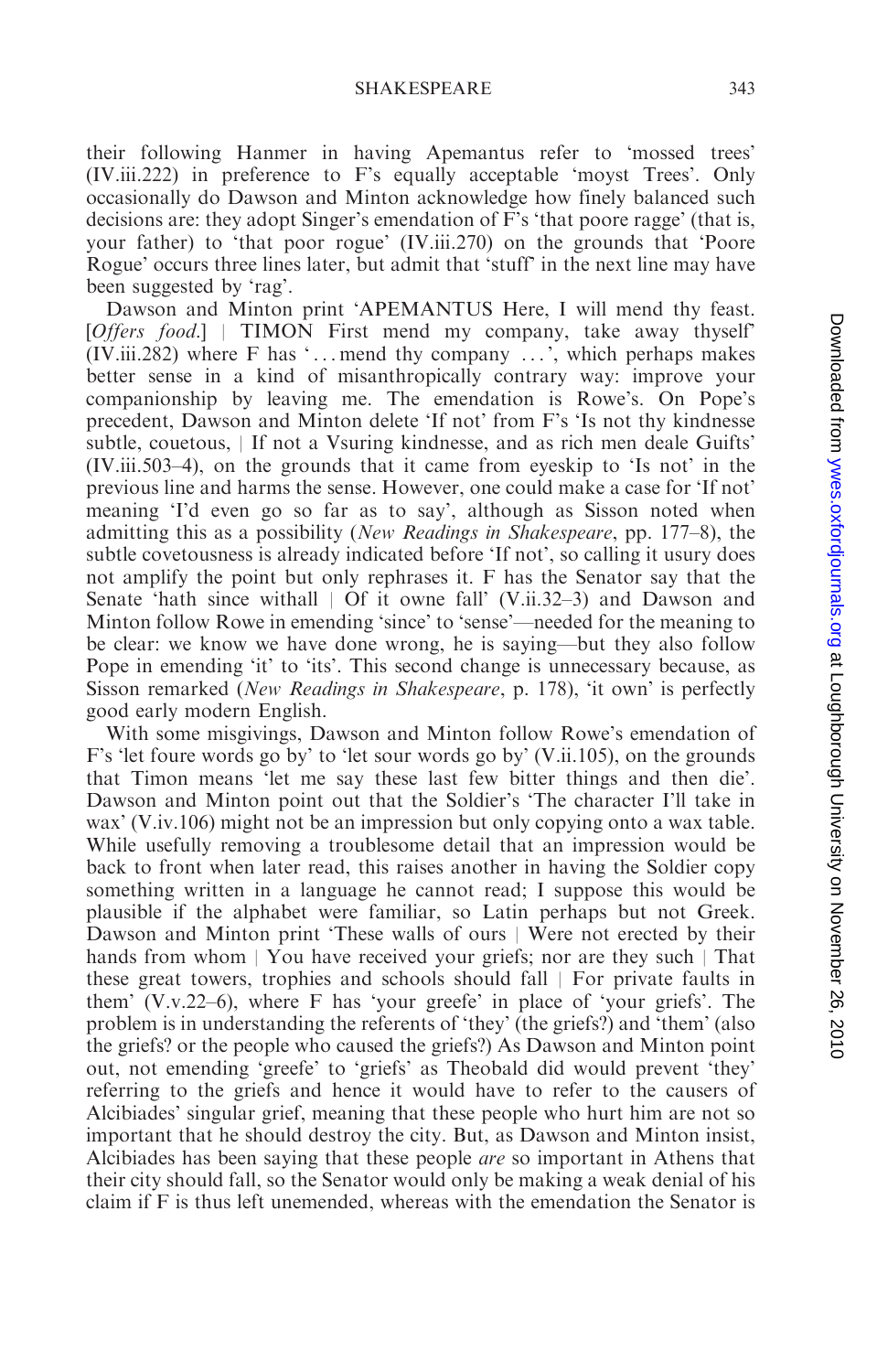able to make the more powerful claim that the griefs are not so great as the consequence Alcibiades intends. Well worked out. At V.v.28–9 the Senator says of those who hurt Alcibiades '(Shame that they wanted, cunning in excesse) | Hath broke their hearts', and Dawson and Minton follow a suggestion of Johnson's to emend 'cunning' to 'coming' and lose the brackets, which should have run all the way from 'Shame' to 'hearts'.

As can be seen from this survey of their interventions, Dawson and Minton are not particularly conservative and make no strenuous effort to retain Folio readings where previous editors have come up with plausible emendations that remove difficulty. They offer few new readings of their own. Their edition contains seven appendices. The first, entitled 'Sources', gives just what one would expect from Plutarch's Lives of the Noble Grecians and Romans (modernized from Thomas North's early modern English translation), plus relevant bits of the anonymous play Timon. The second appendix, 'Authorship', largely summarizes previous scholarship and simply declares bits of it to be unconvincing without saying why. Dawson and Minton are cautious about ascribing certain passages to one or other writer, which results in ascribing them 'Ambiguous'. The appendix on 'The Printed Text and its Anomalies' details Charlton Hinman's working out of how Timon of Athens came to replace Troilus and Cressida in the Folio and how Troilus and Cressida was then reintroduced. The fourth appendix simply details 'Changes to Lineation' and the fifth deals with 'Currency' in the play. Dawson and Minton outline the apparent fluctuations in the value of money, especially the talent, and survey the explanations that editors have come up with: self-correction by an author who realized he had undervalued the talent, confusion between two authors, contradiction in the sources, deliberate currency fluctuation to make the point that money is unstable, and the fact that dramatists were often simply inconsistent about talents. Dawson and Minton settle on three combined causes: multiple authorship, discrepancies in the sources, and indifference to the precise value of a talent. In the sixth appendix, a 'Doubling Chart', Dawson and Minton reckon that with at least thirty lines allowed for a quick change, the minimum cast is eleven men and four boys (plus some supernumeraries). The final appendix, 'Notable Performances of Timon of Athens in the Past Century', puts their notes into tabulated, potted descriptions.

The cover for Keir Elam's Arden edition calls his play Twelfth Night, but the half-title and title pages also give it its alternative title, What You Will. Elam's introduction is around the same length as Dawson and Minton's, 153 pages, but unusually it contains no section on the text and its editing: these matters are handled by appendix I. There is a common mistake early in Elam's introduction (p. 3 n. 1) when he discusses the difference between the Old Style and New Style (that is, Julian and Gregorian) calendars, which is a matter of asking 'What day is it today?', and elides it with the difference between incrementing the year number on 1 January (as we do now) and incrementing it on 25 March, Lady Day, as pious people used to do in deference to Christ's conception. It so happens that Pope Gregory's bill introducing his dating also moved the increment day from 25 March to 1 January and the bill that introduced New Style dating into England did the same. Nonetheless, the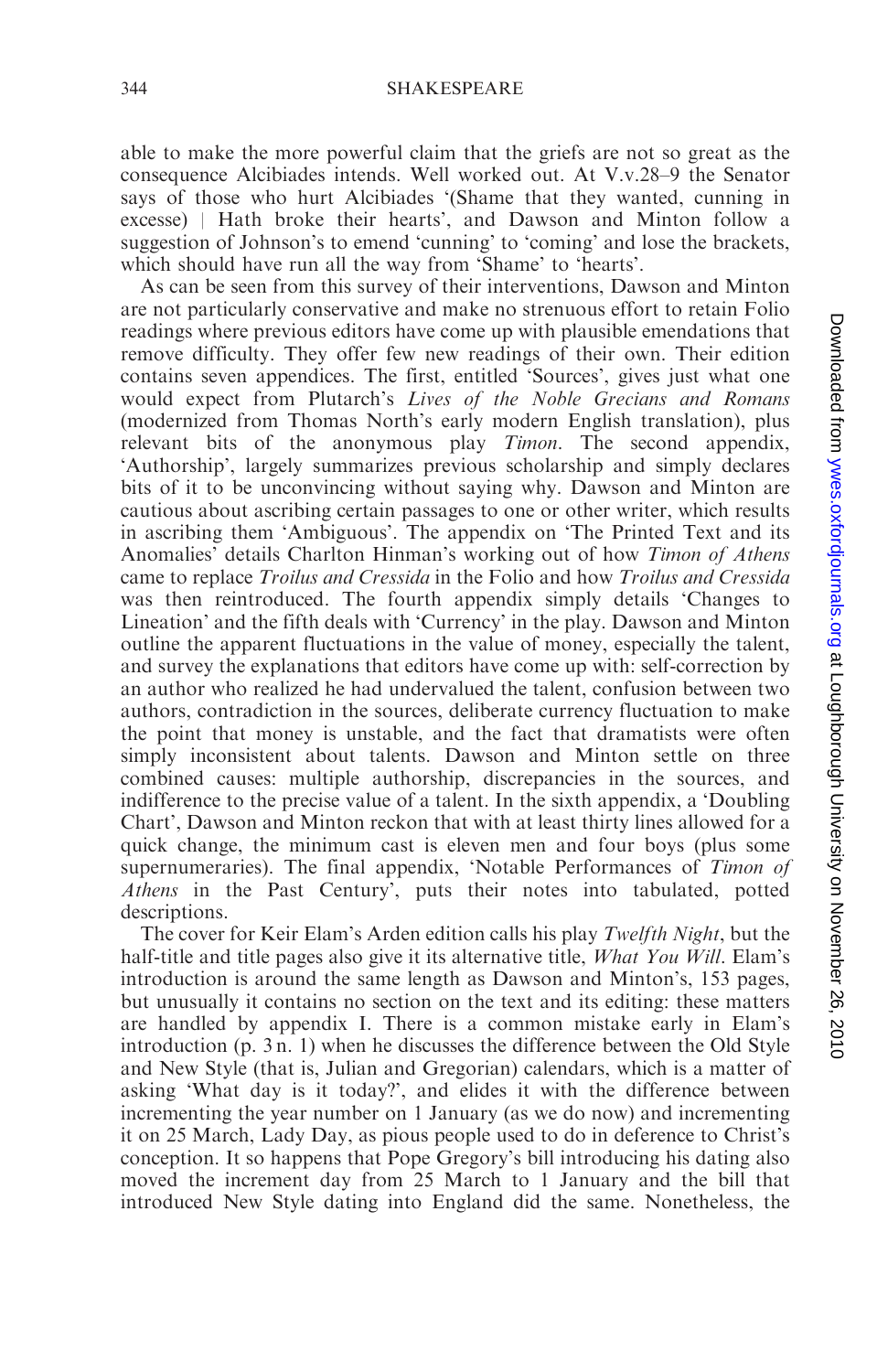matters are distinct, and contrary to Elam's assertion some Elizabethans incremented the year number on 1 January.

Elam reckons that John Manningham wrote in his diary that he saw 'Mid 'Twelfth night' because he started to write the title of A Midsummer Night's Dream, and that he thought Olivia was a widow because he was probably confused by her dressing in black (p. 4). James 1 saw Twelfth Night in 1623 (according to Henry Herbert) and Charles 1 wrote the name 'Malvolio' beside the title Twelfth Night in his copy of F2 (p. 5). The highly quotable Samuel Pepys disliked the productions of Twelfth Night he saw, but things picked up for the play on the stage in the mid-eighteenth century (pp. 6–7). In a long series of relatively short sections organized thematically, Elam covers questions that are frequently asked about the play. How come Viola does not present herself to Orsino as a eunuch and does not sing, as she said she would? How come Maria says that Feste will be one of the spectators at the gulling of Malvolio, but Fabian in the event takes his place? These are essentially loose ends in the plot (pp. 10–17). Elam gives readings of the play's peculiar title in relation to its content—misrule, wassailing, gifting, epiphany, characters named after saints—and explores the parallels (in experiences and names) between the characters. He makes an excellent point about Viola-as-Cesario imitating her brother because she is bereaved, and he is fascinating on narcissism in general (pp. 17–32). On clothing (pp. 38–50), Elam repeats the familiar (but unreferenced and problematic) claim that 'companies received clothing from their noble patrons' (p. 45), but he gets cross-gartering right and shows a picture. Many productions get it wrong and have the garters running the length of the calf rather than being confined to the knees.

Returning to one of the familiar problems, Viola's plan to present herself as a eunuch, Elam wonders if Cesario's name (from caesus, cut) means 'castrated'; he finds castratedness in Viola-as-Cesario's role and points to John Astington's observation that the aphorism beginning 'some are born great... ' is based on Christ's discourse on eunuchs (pp. 57–68). The introduction is studded with startling contextual knowledge, such as the fact that Illyria (roughly modern Albania) was a place where rituals of same-sex unions of non-sexual love were long practised (p. 73). This knowledge is matched with sound interpretations, such as the idea that Antonio's advice to Sebastian to visit the southern suburbs—Southwark, where the dangerous pleasures are—and to lodge at the Elephant Inn, the name of a notorious brothel on Bankside, suggests that he is leading him into temptation (p. 75). It is odd, though, that in his discussion of the 'Performances Virtual and Actual' (pp. 87–96) Elam covers the means by which the 'dark house' scene was staged without mentioning Astington's seminal essay on it. Elam buys the idea that the play was performed in honour of the real Duke Orsini visiting Elizabeth's court at the time (or at least Shakespeare remembered the name when he came to write Twelfth Night), but not Anthony Arlidge's idea that Shakespeare had close connections with the Middle Temple and wrote the play for it, and hence that Manningham saw the first performance. There is not much in it, but Elam goes for first performance on the twelfth night preceding Manningham's viewing on 6 February 1602, so that would be 6 January 1602. The venue, he decides, was another private hall, not Middle Temple since there is no record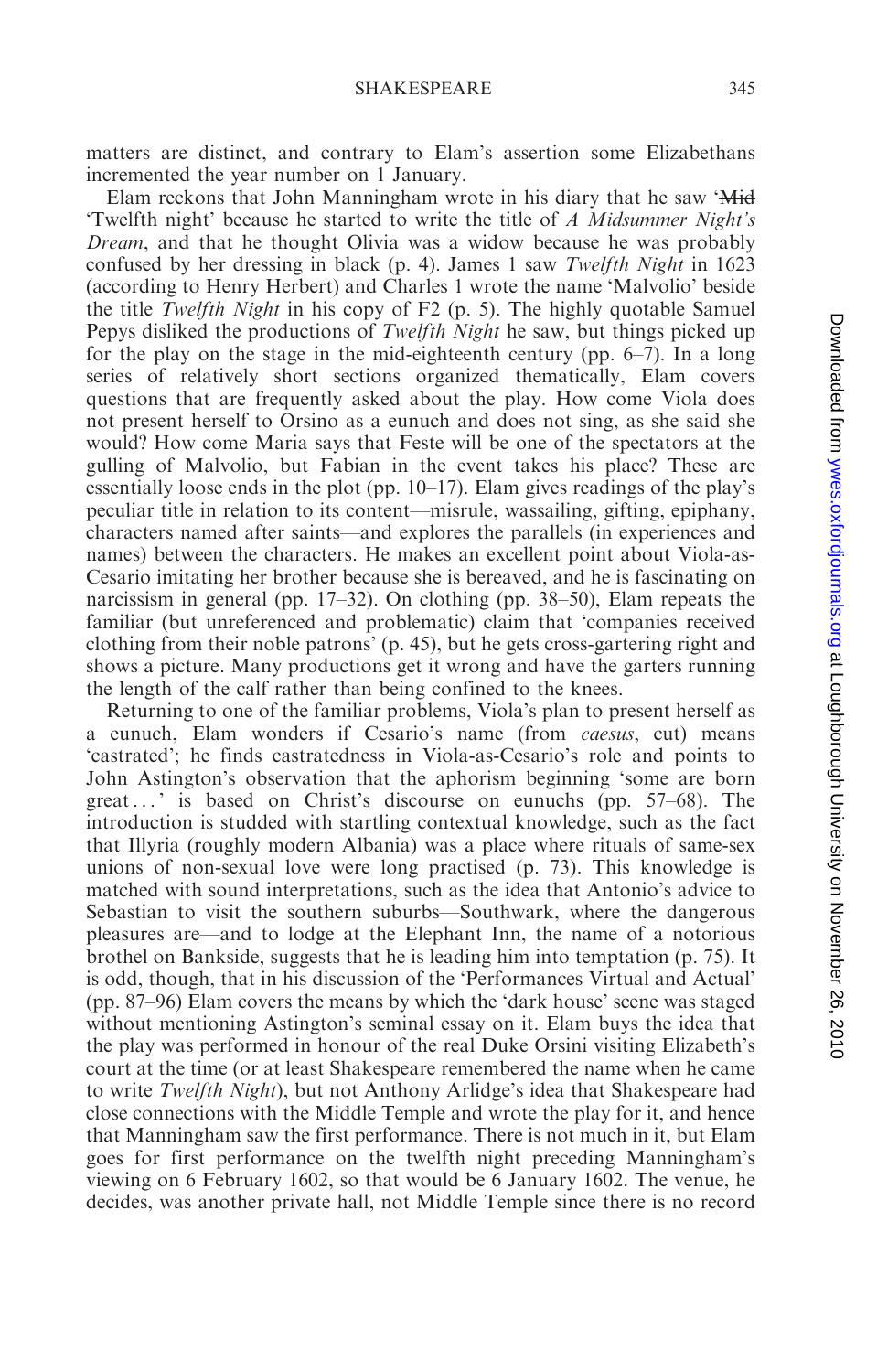of a performance there on that day. The history of adaptations and rearrangements (pp. 96–106) shows not quite the extraordinary rewriting that befell other Shakespeare plays in the seventeenth to nineteenth centuries, but some considerable rearrangements, often driven by the staging requirements of the day. In the nineteenth and twentieth centuries there were a number of musical adaptations. Productions in the past fifty years can conveniently be divided into the temporal—those that give it winter or spring settings—and the spatial ones that try to capture Illyria as a specific place (pp. 106–10).

A considerable part of Elam's introduction is taken up with a survey of particularly noteworthy performances in each of the play's major roles (pp. 122–45), followed (as with Dawson and Minton's edition of Timon of Athens) by a table giving the basic details of 120 productions. In the text of the play itself, a lot of the explanatory notes tell the reader the stage business choices for certain productions. A few explanatory notes are on different pages from the lines they gloss. This can easily happen when there is real difficulty fitting all the notes for one page onto that page, but here it seems to happen too often and looks like a typesetting error. Twice a collation note appears on the page preceding the one holding that line: for 'Toby' V.i.353 and 'against' V.i.356. The following is not an exhaustive list of emendations, just some notable ones. At I.i.5 Elam prints 'O, it came o'er my ear like the sweet south [that is, wind]', which is Pope's emendation of F's '...sweet sound'; Elam objects that F is tautologous. Elam has the Captain say of Olivia that 'she hath abjured the company | And sight of men' (I.ii.37–8) where F has 'sight | And company'. The switch is Hanmer's and Elam thinks it improves the metre in the second line, so that Viola's response, 'O that I served that lady', completes a regular line with feminine ending. The Oxford Complete Works editors argue for expanding 'prethee' into 'pray thee' (I.ii.49) on the grounds that Folio compositor B had a habit of shortening it, and in agreeing to this Elam notes that here it enables an internal rhyme with 'pay thee'. On page 171 something goes wrong in the collation section of the review copy: there are unwanted underscoring characters that look like a relic from a typescript that used underlining to represent italicization.

For a famous crux, Elam has Andrew Aguecheek say his leg looks good in a 'flame-coloured stock' (I.iii.130), which is Rowe's emendation of F's 'dam'd colour'd stocke'. Elam offers nothing to overcome the objection that it is hard to see how a compositor would set 'dam'd' where his copy had 'flame', yet he objects to the Oxford Complete Works emendation of 'divers-coloured' on precisely this ground. Collier's emendation to 'dun-coloured' is no good, says Elam, because the stockings need to be flamboyant. His alteration of F's entrance for Cesario and Malvolio 'at seuerall doores' to 'at separate doors' (II.ii.0) seems fussy: the quality of being apart is still one of the ordinary meanings of 'several'. Elam prints 'Alas, our frailty is the cause, not we, | For such as we are made of, such we be'  $(II.ii.31-2)$  for F's 'Alas, O frailtie is the cause, not wee, | For such as we are made, if such we bee', adopting F2 change of 'O' to 'our' and Joseph Rann's emendation (first proposed by Thomas Tyrwhitt) for 'if' to 'of'. Elam turns F's 'Some are become great, some atcheeues greatnesse, and some haue greatnesse thrust vponn em' into the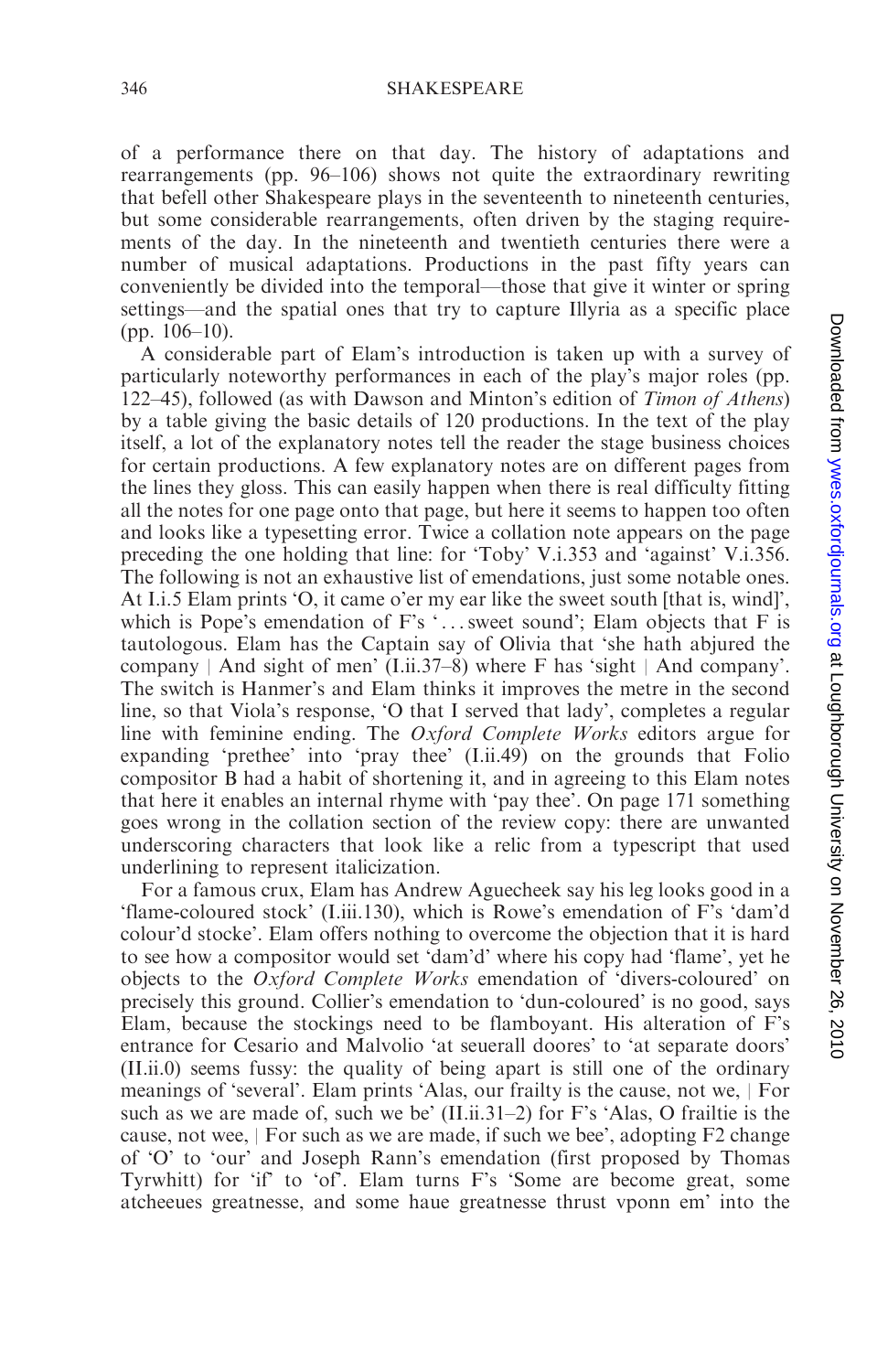familiar 'Some are born great, some achieve greatness and some have greatness thrust upon them'  $(II, v.141-2)$ , which is Rowe's emendation of 'become' to 'born' based on the observation that the word 'born' is twice used later in the play when the contents of the letter are reiterated. As Proudfoot notes, 'borne' could easily be misread as 'become'. Elam makes no comment on Patricia Parker's essay of 2006 (reviewed in YWES 87[2008]), which pointed out that those later reiterations of the letter's contents deviate in other ways too from this first reading: here Malvolio is told to smile, but at III.iv.71 he says that the letter told him to be sad.

At III.iii.14–15, F has 'I can no other answer make, but thankes, | And thankes: and euer oft good turnes', which second line is short one iambic foot. Elam adopts Theobald's emendation to make the second line 'And thanks, and ever thanks; and oft good turns'. This is a tricky problem, as the awkwardness of the short line could be intended to show that Sebastian is embarrassed at Antonio's over-solicitousness. Elam alters F's 'for  $\vert$  t comes to passe' to 'for it comes to pass' (III.iii.174), saying that 'for't comes to pass' is another possibility, but he makes no mention of the 't' starting a new line in F. Since it is always an error to start a new line with a space—unless you mean to indent the line, and this is the middle of a prose paragraph—it looks like a letter has come out of the forme of type. It would be odd to start a line with ''t', as would be needed for the reading 'for't', so it is almost certain that a letter 'i' has come out; thus Elam's 'for it' seems right. Strangely enough, however, his collation wrongly records that F's reading is 'For't' and his explanatory note says that F's reading is 'For t', with a 'wide space between ''for'' and ''t'' ', but does not mention the decisive matter of the line-break.

Elam's first appendix is a substantial one concerned with 'The Text and Editorial Procedures' (pp. 355–79), and it begins with the simple facts. The 1623 Folio is basic for this play, and to print a manuscript a publisher needed 'authority' (sometimes called 'allowance') from the church or state as well as permission ('licence') from the Stationers' Company. In the printshop of Isaac and William Jaggard, the Folio was printed concurrently with at least four other books, identified here, and compositor B set all of Twelfth Night. Elam reports that the play occupied twenty-one pages in the Folio, 'signed Y2 to Z6' (p. 361). This is not quite right, since the fourth, fifth, and sixth leaves of each regular gathering in the Folio are unsigned: he means that if they were signed those would be their signatures. Hinman's reconstruction of the order of presswork in the Folio showed that, having finished most of All's Well That *Ends Well*, the printers did not proceed to gatherings Y and Z (the end of  $All's$ ) Well That Ends Well and all of Twelfth Night) but turned instead to the Histories section. Presumably, copy for Twelfth Night was not available since with no preceding edition there could not have been a copyright problem, as with the fuss over *Troilus and Cressida*. What was the Folio compositor's copy? W.W. Greg thought Twelfth Night was printed from a promptbook, but admitted that there was little to go on to make such a determination. There are literary-scribal features to Twelfth Night, such as Latinate markers of intervals, but it is impossible to say what this manuscript was a transcript of.

As is fashionable these days, Elam calls the printer's copy a 'purely virtual object' and says that we should be careful about 'reifying it' (p. 367). In truth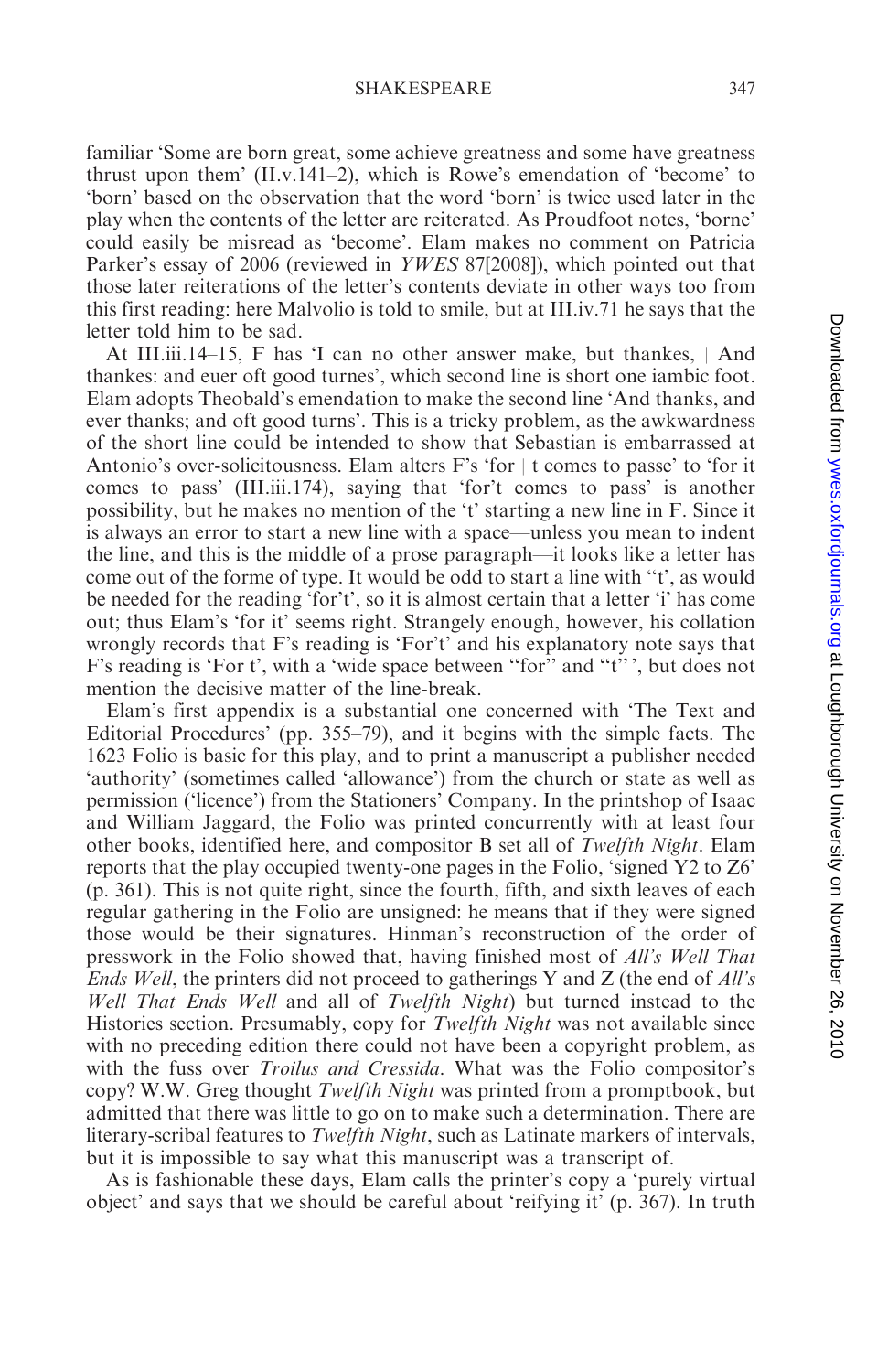there is nothing virtual about the copy: it is merely a lost document. It is our conception of it, not the thing itself, that is 'virtual'. Reification is a particularly inappropriate term, because it implies that without someone doing the reifying the document would never have had physical existence, and that is not true. Elam concludes that the most we can say is that the copy was a transcript of either authorial papers or a theatrical document. In a useful subsection on punctuation, Elam is concerned with discourse markers: semantically empty words and phrases that add colour such as 'By my troth', 'Fie', and 'I warrant'. When these are used at the start of an assertion they receive too much weight if followed by a comma. Elam withholds the comma so that Andrew Aguecheek's 'By my troth I would not undertake her' (I.iii.56) is not a 'solemn pledge', as it would be if rendered as 'By my troth, I would not undertake her'. A second appendix on 'Casting' reports others' conclusions and offers a fresh calculation of its own with a doubling chart: eleven men and three boys (plus supernumeraries) are all that are needed. The last appendix covers music, reprinting musical transcriptions from the second Arden series edition.

Roger Warren's Oxford Shakespeare edition of The Two Gentlemen of Verona is like this year's two Arden editions in a number of ways. Although the introduction is much shorter (sixty-two pages totalling around 20,000 words), it too is highly performance-centred: virtually every discussion of the problems of certain lines and scenes is fleshed out with a consideration of how practitioners have handled them. Particular praise is given Edward Hall's company, to which Warren is an adviser. The central staging problem, according to Warren, is how to reconcile the attempted rape of Sylvia and its aftermath with the regularly comic material, and he offers a brief survey of the history of attempts to do this (pp. 2–14). Regarding 'Origins' (pp. 14–18), the main sources are Diana by Portuguese writer Jorge de Montemayor, first published in Spanish in 1559 (translated into French in 1578 and English in 1598), and Boccaccio's Decameron 10.8, coming to Shakespeare not directly but via Thomas Elyot's retelling of it in The Governor. It is possible that Shakespeare was not the first to dramatically combine these stories: the title of a lost Queen's men's play suggests that it might just have been such a combination and hence an ur-The Two Gentlemen of Verona. Other minor sources are uncertain and the links tenuous at best. There must be some connection with a scene in John Lyly's play Midas, and since The Taming of the Shrew also has parallels with that scene it seems more likely that Shakespeare in different places drew on Lyly than Lyly combined bits from different plays by Shakespeare (pp. 19–20).

In all likelihood The Two Gentlemen of Verona was Shakespeare's first play, so Warren explores what the dramatist might have been doing to acquire the ability to write it (pp. 21–7). Possibly Julia's reference to taking part in an amateur play at Pentecost (IV.iv.155–60) glances at Stratford Corporation's payment to 'Davy Jones [who later married into the Hathaways] and his company' for a 'pastime', which the young Shakespeare was involved in. We know that the Queen's men's Richard Tarlton performed with a dog, and they played in Stratford and Coventry in the late 1580s, so perhaps Shakespeare wrote it for them some time before Tarlton's death on 3 September 1588.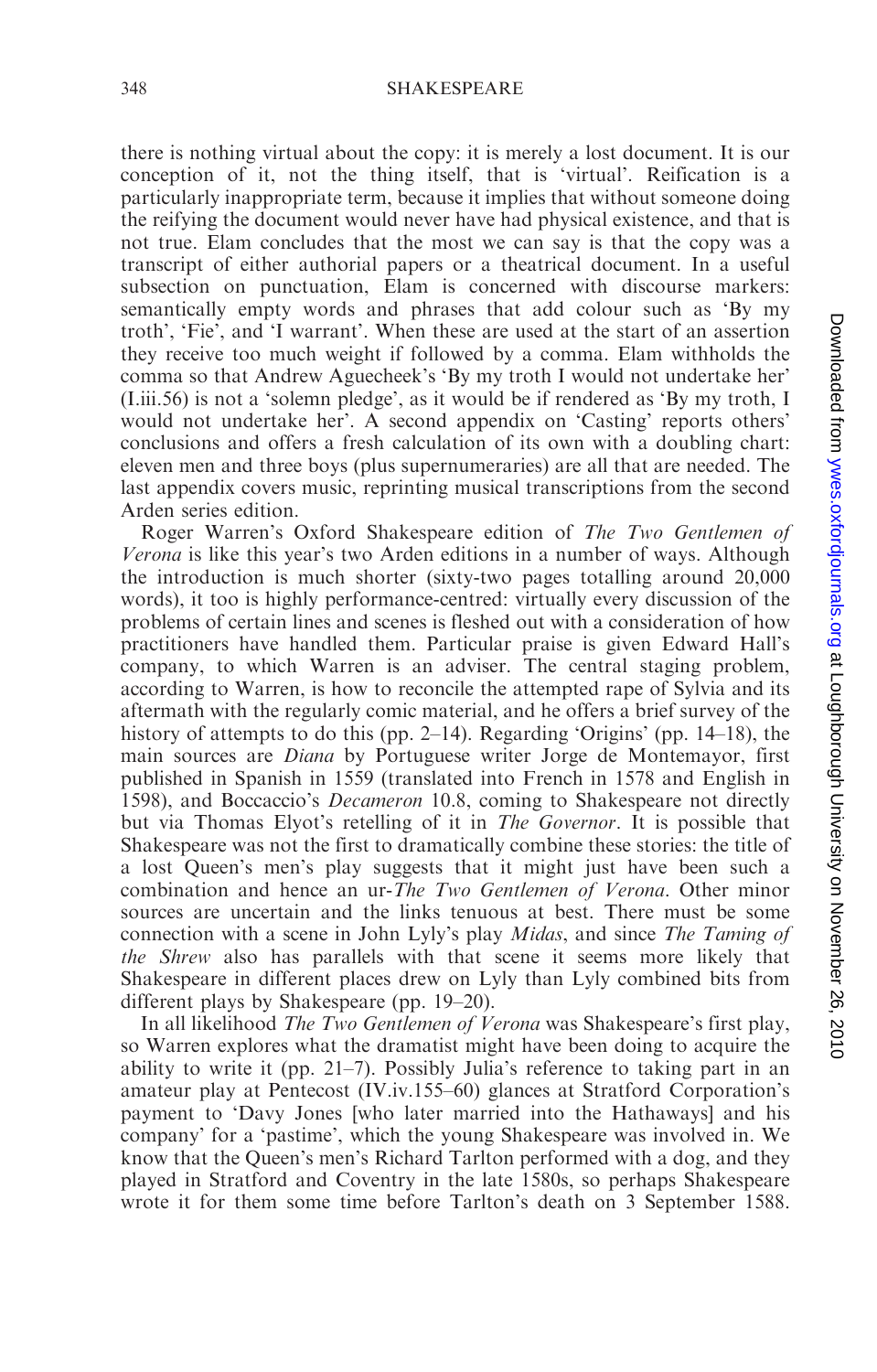However, Lyly's Midas (to which The Two Gentlemen of Verona is indebted) is usually dated 1589 or 1590, and if that dating is accepted then the idea that Shakespeare wrote it in Stratford for the visiting Queen's men collapses. Warren turns to connections with Shakespeare's later work and finds that the Silvia–Proteus–Valentine love triangle is similar to the one in the sonnets; parallels with Twelfth Night are, of course, obvious (pp. 29–38).

The remainder of Warren's introduction is largely concerned with the staging of particular scenes and the nature of particular characters. The scene where Valentine's elopement is discovered by the Duke (III.i) is particularly clunky, he finds. Possibly, Julia deliberately gives to Silvia the wrong letter at IV.iv.119—the one she tore up earlier and has now stuck back together?—so perhaps she also deliberately hands over the wrong ring in the final scene. If so she wants her identity to be discovered (pp. 42–8). Lance's loyalty to his undeserving dog is paralleled in Julia's loyalty to the undeserving Proteus, and the scenes of Lance's berating Crab are brilliantly designed so that if the dog does not react to the accusations it is funny and if he does it is funny (pp. 48– 53). Concerning the notorious problems of the final scene (pp. 53–9), Warren reckons that Valentine does not give Silvia to Proteus, but rather extends to Proteus the love he feels for Silvia; Warren explores how this has been handled in performance. Does Julia really faint, or just pretend to, at this point? Warren links this moment to Julia's other accidentally-on-purpose acts with the letter and ring.

It takes just four pages to deal with 'The Text' (pp. 59–62). The Folio, which is basic, was printed from a Ralph Crane transcript with massed entrance directions, which means he was making it for readers, not actors. This is awkwardly put by Warren, who writes that Crane was 'not transcribing a prompt-book' (p. 59), meaning not making one, although Warren could be misread as meaning not copying from one. Crane's copy may have been foul papers, which might explain his relatively heavy imposition of his own editorial habits: those massed entrances and what editors calls swibs, single words in brackets. Where there is a stop-press correction in F, such as 'heauily' to 'grieuously' (III.ii.14, TLN 1459), Warren reports that Charlton Hinman thought that copy was 'almost certainly' (p. 62) consulted, for this and other corrections on the same page. True, but it would be worth noting that Peter W.M. Blayney disagreed and thought it just as likely a printshop sophistication. Furthermore, in an insufficiently explained point of some importance, Warren asserts that the proof correction of 'heauily' to 'grieuously' was made by consultation of 'Shakespeare's foul papers' (p. 62), which must mean he thinks the printer had access to two kinds of copy: Crane's transcript made from foul papers, and the foul papers themselves.

According to Warren, Crane probably made F's list of characters and imposed 'the division into acts and scenes' (p. 62). He must mean only the division into acts, since the scene breaks were doubtless an intrinsic part of the original writing. Crane may also have cut the play, since it is rather short, but Warren is not strongly convinced of this. For an explanation, in his 'Editorial Procedures' (pp. 63–5) Warren sends the reader back to the Oxford Shakespeare Henry V [1982], which seems a little dismissive. (Is not the reader of this edition entitled to at least a summary of those procedures?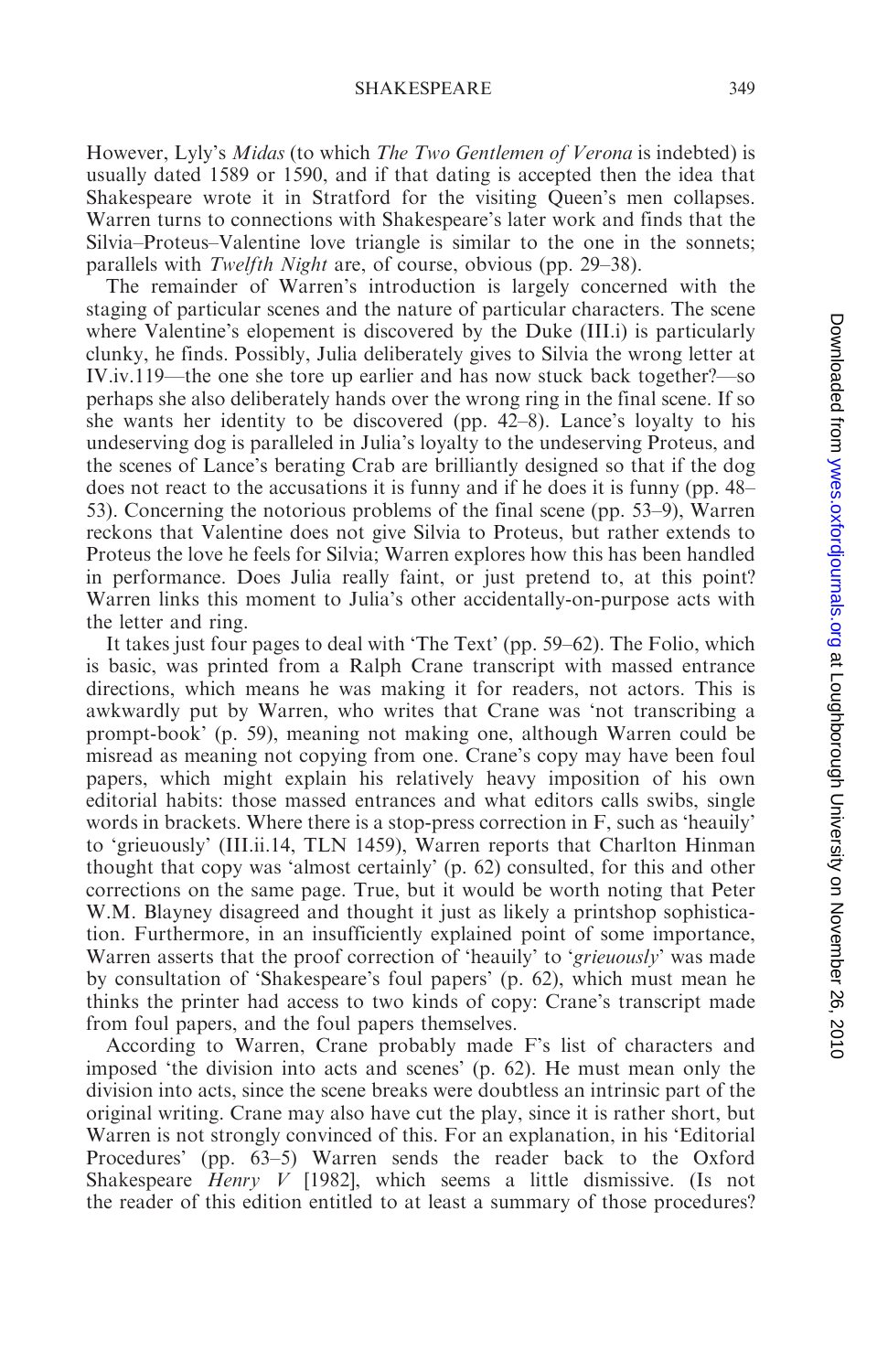There is plenty of space in this short volume.) Warren confines himself to remarking that passages from non-Shakespearian works used in the introduction and commentary are modernized, that indications of lines spoken 'aside', or 'to' another character, are editorial, and that disputable emendations to stage directions are shown in broken brackets.

In the text of the play itself there are few emendations, mostly consisting of added stage directions. What follows is, as usual, not an exhaustive list: I have omitted the fairly indisputable corrections of obvious error. At I.i.43–4 F has 'The eating Canker dwels; so eating Loue | Inhabits in the finest wits of all', but Warren, following Stanley Wells, changes the second 'eating' to 'doting' on the grounds that F is weak and the misreading is graphically highly plausible. Warren adopts Pope's 'I leave myself, my friends, and all, for love' (I.i.65) in place of F's absurd 'I loue my selfe ... '. Lance describes his mother as like 'a wood woman' (II.iii.26–7) where F has 'a would-woman', which is an adoption of Theobald's suggestion and a rejection of Wells's innovative emendation to 'moved', which assumes that minim error made 'm' look like 'w' and that an 'e' can easily look like an 'l'. The problem with Theobald's suggestion, of course, is its graphic implausibility, but Warren counters this by suggesting that 'would' was an acceptable spelling of 'wood'; the  $OED$  agrees, but its only example is this very moment from *The Two Gentlemen of Verona*. Warren has additional evidence: in O1 The Merry Wives of Windsor 'wood' is a spelling of the verb 'would', but of course he needs the opposite evidence ('wood' spelt as 'would') to clinch the argument.

At II.iii.46–8 Warren prints 'PANTHINO Where should I lose my tongue? | LANCE In thy tale. | PANTHINO In my tail!', whereas F has Panthino simply repeat Lance's line back to him by saying 'In thy Taile'. Warren points out that the pun is on tale/tail: Lance says that Panthino will lose (and loosen) his tongue from too much talking (of his tale) but Panthino 'takes him to mean ''rimming'', anal penetration with the tongue'; the alteration of 'my' to 'thy' was Crane's censorship of this bawdy joke. Following Theobald, Warren has a servant come in and tell Silvia that her father wishes to speak to her (II.iv.113– 15), whereas F has Thurio, who has been on stage a while, suddenly blurt out this servant-like news without giving him the means to acquire it. In one of his few original emendations, Warren makes Proteus say 'Why, Valentine, what braggartism's this?' (II.iv.162) where F has 'Why Valentine, what Bragardisme is this?' Crane had the peculiar habit of putting in an apostrophe to show elision and yet including the elided vowel, so Warren reckons Crane wrote Bragardisme'is (meaning braggartism's) but the compositor omitted the apostrophe rather than the 'i'. In another adoption of Theobald, Warren has Proteus ask himself 'Is it mine eye, or Valentine's praise' (II.iv.196) that makes him, Proteus, suddenly love Silvia, where F has 'It is mine, or *Valentines* praise'. Sisson found a couple of similarly dropped eyes, including one in Sonnet 113. There is an error in the collation at II.iv.208: the word 'dazzled' in the dialogue is wrongly given the lemma 'dazzele`d', doubtless because Warren was thinking of its pronunciation.

At the beginning of II.v, F has Speed welcome Lance to 'Padua', but they are in Milan so Warren follows Pope in making that correction. Similarly at III.i.81 the Duke says that there is a lady 'in Verona here' but since they are in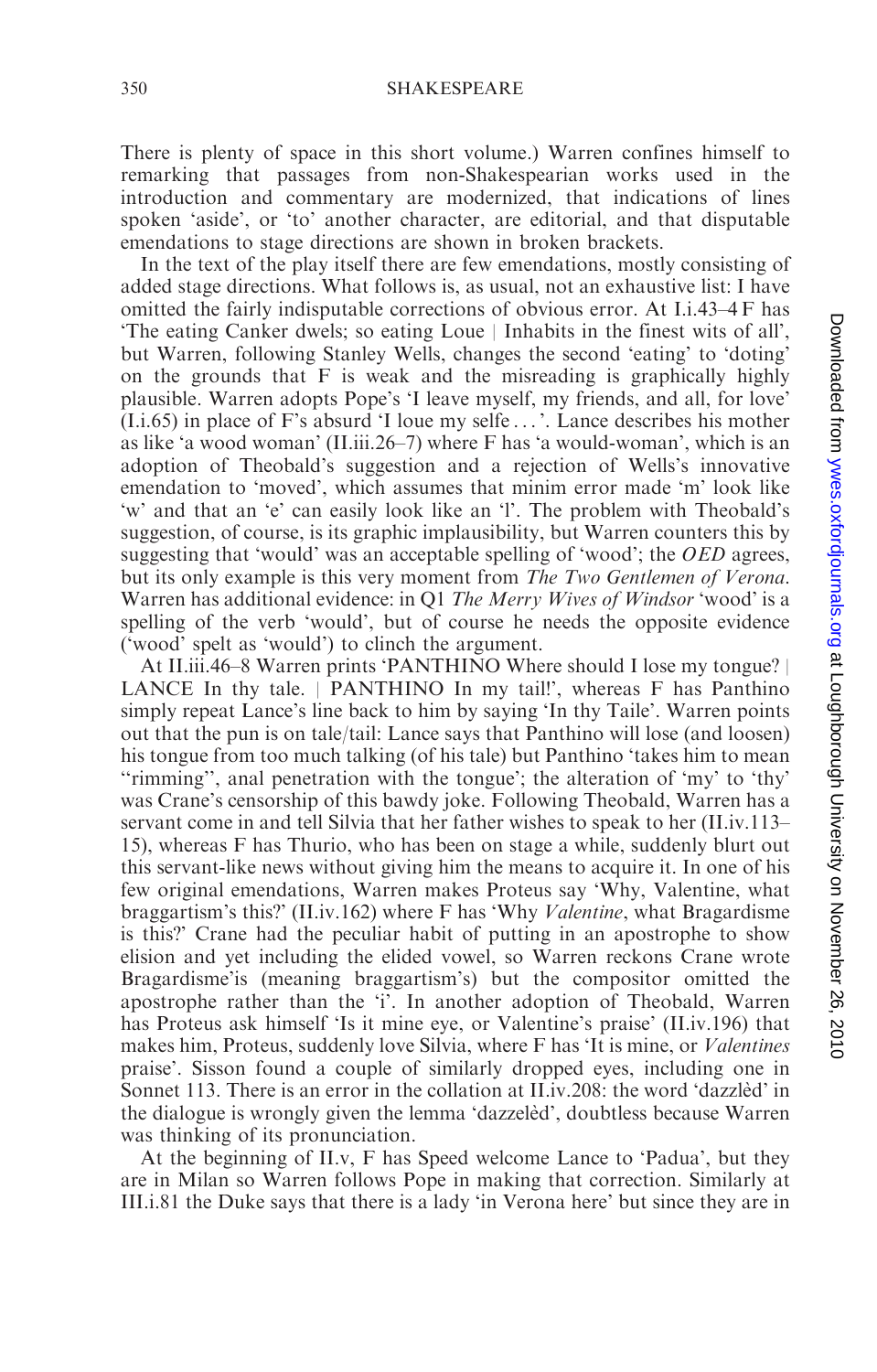Milan it just takes a switch of 'in' to 'of' to fix that. Warren follows Gary Taylor's decision for the *Oxford Complete Works* in printing 'she is not to be broken with fasting, in respect of her breath' (III.i.316–17), where F has 'shee is not to be fasting in respect of her breath'. The joke relies on a broke/break pun with the next line: 'that fault may be mended with a breakfast'. Rowe printed 'kissed' where Taylor has 'broken with', although F's reading could easily be accepted without emendation. For F's 'I often had beene often miserable' (IV.i.34), Warren gives 'I had often been miserable', which is Collier's emendation (dropping the second 'often' and reversing the order of 'had' and 'often'). Where F has the Third Outlaw say that the lady he abducted was 'heire and Neece, alide vnto the Duke' (IV.i.47), Warren has him say she was 'heir, and near allied unto the Duke' which is Theobald's emendation. Finally, at V.iv.67–8 F has 'Who should be trusted, when ones right hand | Is periured to the bosome?' but Warren follows Johnson in inserting the extra syllable to make it metrically regular as 'Who should be trusted, when one's own right hand'. There are two appendices to the edition. The first, 'Music', notes that there is just one song in the play, 'Who is Silvia?', the wooing sung by Proteus. Warren presents a setting prepared for this edition by Guy Wolfenden from a book of tunes published in 1601. The second appendix shows 'Alterations to Lineation'.

There were no monographs this year. The closest to our topic was Patrick Cheney's brilliant literary-critical work, Shakespeare's Literary Authorship, on the ways in which bookishness functions in Shakespeare's poems and plays, the study of which illuminates Shakespeare's own ideas on authorship. However, it is not strictly relevant to a survey of work on Shakespeare's texts and cannot be noticed here. The most important article this year was Zachary Lesser and Peter Stallybrass's superb account of how commonplacing—the marking of sententiae in a text—was used in a tussle to establish the literary validity of drama, and how Shakespeare side-stepped this tussle and reinvented himself as a tragic-comic writer with no classical pretensions ('The First Literary Hamlet and the Commonplacing of Professional Plays', SQ 59[2008] 371–420). They start with the peculiar claim on the title page of Q1 Hamlet that it was performed at universities; this claim is unique in pre-Restoration printed drama. Moreover, the title page claims that the play was performed in the 'Cittie of London' (instead of the suburban amphitheatres), which also puts it outside the commercial theatre industry. Yet this edition is traditionally seen as unliterary, as a botched-up acting version in contrast to the authorially derived Q2. Indeed, Nicholas Ling, publisher of Q1, implicitly castigated his own product as imperfect when he published Q2 with a title-page boast of being better than Q1. Q2's reference to its 'true and perfect Coppie' sounds like a boast of authoriality, and yet Q2 closely copies Q1's title-page layout, even in its unusual hanging indent. Was he trying to pass off to undiscerning buyers the remainder of his Q1 stock as Q2 while hoping that discerning ones (who might already have Q1) would spot the improvements and be encouraged to have both? If so, the theatrical Q1 as was not quite so unlike the literary Q2 as we have thought.

The status of Q1 is all the more strange because it contains a rare, new literary feature: 'sententiae or commonplaces that are pointed out to the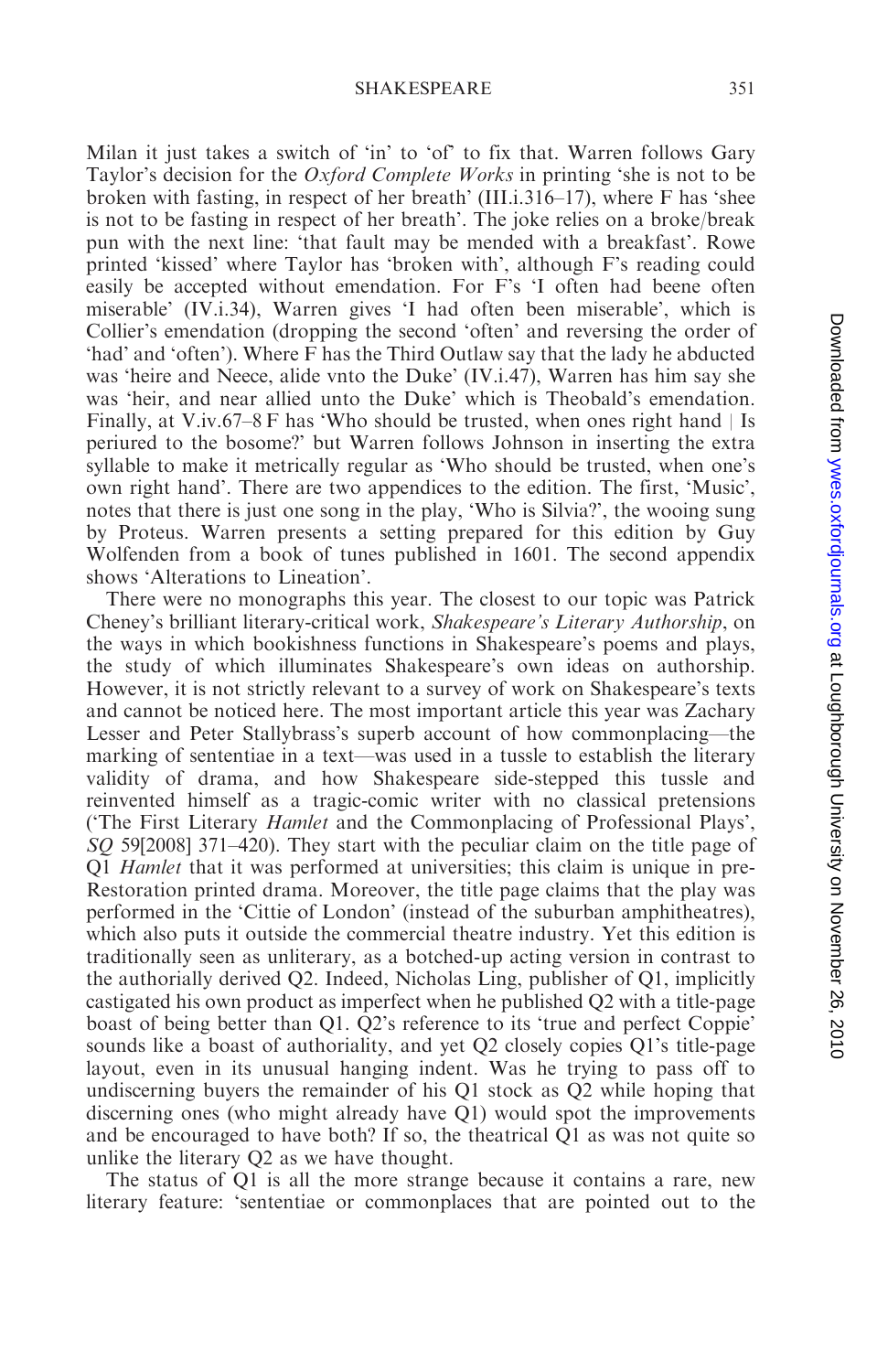reader, either by commas or inverted commas at the beginning of each line or by a change in font (usually from roman to italic)' (p. 376), which arose first in prestigious and classical plays. The marks highlight Corambis's  $($  Polonius's) lines of advice to his son and daughter, and they make Q1 literary despite its memorial link to performance (which Lesser and Stallybrass accept). When first discovered in the nineteenth century, Q1 was taken to be Shakespeare's first stab at the drama. Although he gave a convoluted, and universally rejected, theory of the early Hamlet editions, John Dover Wilson realized that the commonplace markers were a writerly phenomenon, not one that could be attributed to a stenographer or actor or to the workings of anyone's memory; Albert Weiner spotted that too. But the success of the theory of memorial reconstruction caused these scholars to be ignored, even by editors who write about the same features appearing in Q2 Hamlet. If compositors would not introduce the commonplace markers, and actors would not, who did? Lesser and Stallybrass make a highly convincing case for their suspects.

Frances Mere's Palladis Tamia [1598] was the second part of Politeuphuia: Wits Commonwealth, published in 1597 by Ling—the publisher of Q1 and Q2 Hamlet—and was itself based on John Bodenham's compilation of classical authors. Bodenham and his circle also laboured to collate work by contemporary vernacular writers, resulting in Bel-vedere or the Garden of the Muses [1600], including 214 quotations from Shakespeare. Nearly half of these 214 were from The Rape of Lucrece [1594], the only Shakespeare book before Q1 Hamlet to have commonplace markers in it. Furthermore, Ling was also the co-publisher of Robert Allott's England's Parnassus [1600], another collection of contemporary vernacular writers. The appearance of commonplace markers in literature was sporadic before 1594, but then took off and Ling, James Roberts and John Busby were the key figures in this development. Roberts printed for Ling and/or Busby five commonplaced books in 1594–8 whose excerpts ended up in *England's Parnassus* or *Bel-vedere*, so quite possibly these five were printed from the same manuscripts that Bodenham, Allott and Ling used to make their collections. In the preliminaries to Belvedere Bodenham writes in praise of the universities at Oxford and Cambridge, but of course in 1601 or 1602 students at St John's College Cambridge put on the play 2 The Return from Parnassus as the third part of a trilogy starting with The Pilgrimage to Parnassus and 1 The Return from Parnassus. The students gave an unflattering view of Shakespeare, and made an onstage mockery of Bel-vedere for its temerity in suggesting that vernacular authors should be commonplaced. The student Ingenioso who leads the mockery is usually taken to represent Thomas Nashe, a Cambridge graduate whose experiences paralleled Ingenioso's in the plays and who likewise attacked modern writers, especially dramatists.

Yet around this time Gabriel Harvey, a Cambridge don, wrote that Hamlet had in it matter 'to please the wiser sort' (to judge from his annotation to his copy of Chaucer's works), and he paired it with *The Rape of Lucrece*, the only other Shakespeare work to have been printed with commonplace markers. 2 The Return from Parnassus presents Shakespeare as a poet, but at just this time one of his plays, Hamlet, was singled out by Harvey as being worth putting alongside the English greats and it was printed in Q1 with commonplace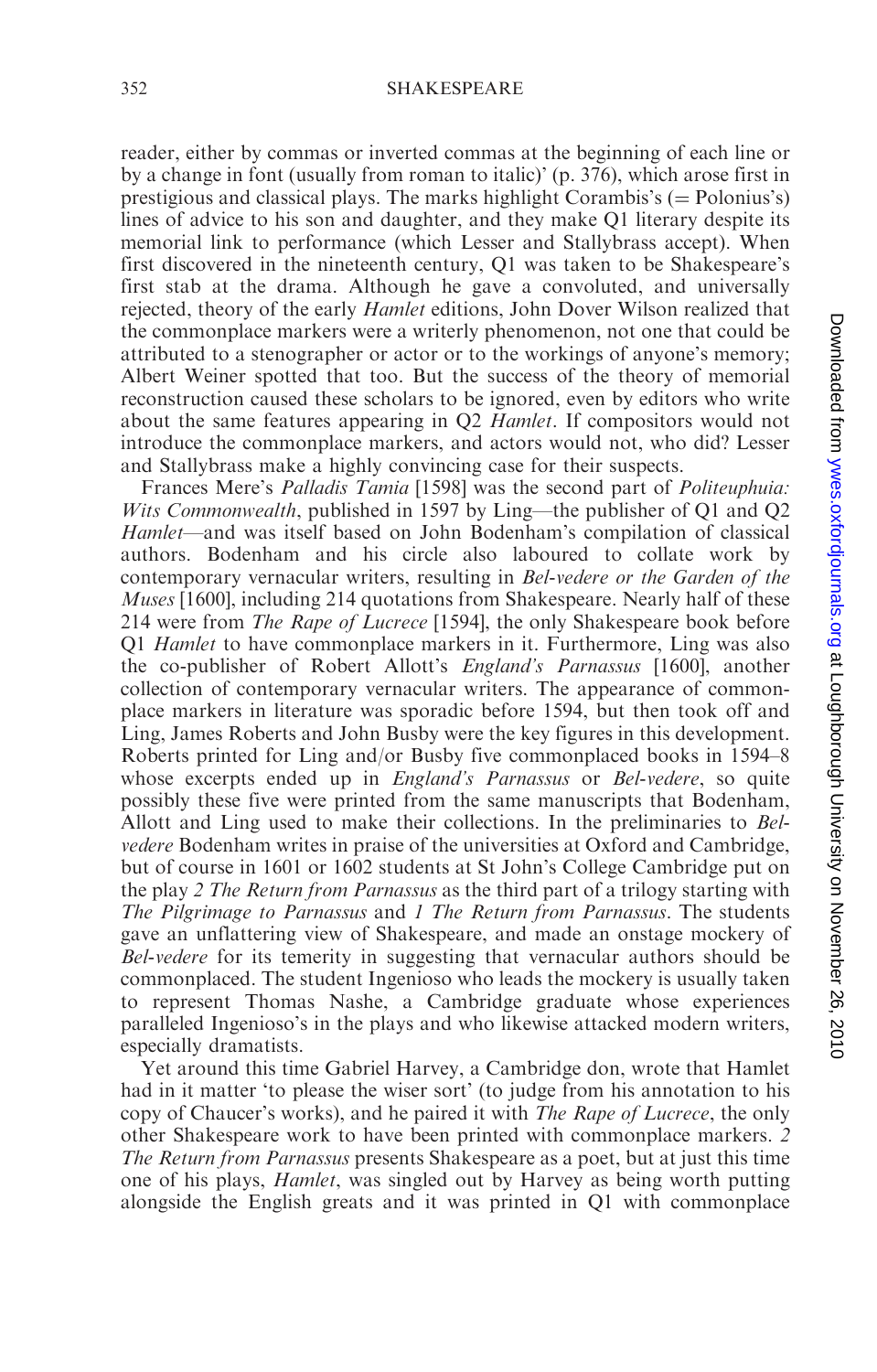markers; simultaneously Bodenham and Allott were putting not just Shakespeare's poems but his plays too into their commonplace books. In the first decade of the new century, plays suddenly started to predominate amongst the printed books containing commonplace markers. Jonson's Every Man In His Humour was printed with commonplace markers in 1601, but it had already appeared in Bodenham's Bel-vedere.

Thus Bodenham and Allott were commonplacing a lot of drama, and indeed Lesser and Stallybrass reckon that it was their activity in putting extracts from plays in their commonplace books that led to the widespread publication of plays (many published by Ling) with commonplace markers in the first decade and a half of the new century. Before Bodenham and Allott's books were published no plays appeared with commonplace markers, after them came a flurry of plays printed with commonplace markers. There was in the compositor's typecase no sort for quotation marks: printers used inverted commas (or indeed non-inverted ones) to represent the variety of marginal marks indicating sententiae that they found in their manuscript and printed copy. However, shifts in printed font to note sententiae seem to indicate marks present in the body of a manuscript (not marginalia) or a change from italic to secretary hand (or vice versa). Marginalia and underlining could of course be added to a manuscript by anyone, but a change in handwriting (secretary/ italic) is a feature of a writer, whether scribe or author.

Lesser and Stallybrass reckon that marginal commas are much less likely to be authorial (more likely to be added by a reader) than use of italics, but midline commas (inverted or not) that mark off more than one line's-worth of material are, they reckon, likely to be authorial. This is because they require more intervention than the marginal marks typically made be readers, and because we find Jonson doing them. All the material in Every Man Out Of His Humour that ended up in Allott's *England's Parnassus* is also marked up as commonplace using marginal commas in the 1600 quarto of Jonson's play. Perhaps Allott simply excerpted all the bits so marked in the quarto, or alternatively Allott's manuscript of the play (in which he marked the bits he wanted to excerpt) was used to print the play. Lesser and Stallybrass think the latter more likely because the play quarto also has commonplaces marked by change of font—presumably authorial ones—that Allott did not put into England's Parnassus, as we would expect him to do if he were simply copying from the quarto. There are also examples of highlighting words like 'proverb', 'saying', 'axiom' and so on in the dialogue of printed plays and these are typically associated with a font change too: presumably the author changed hand to highlight the commonplace.

The authors who most marked commonplaces in their own plays were Jonson and John Marston, and for other commonplaced dramatists Lesser and Stallybrass reckon that Bodenham and Ling were the driving force. After all, if Shakespeare was responsible for the commonplacing in Hamlet, why did he do so much more of it in Q1 than in Q2? It were better to suppose the differences arise from different readers' commonplacing of the play. Looking at all the plays up to 1642 (something that Lesser's previous scholarly surveys make him expertly equipped to do), no obvious pattern emerges concerning which type of commonplacing marker—change of font, marginal commas,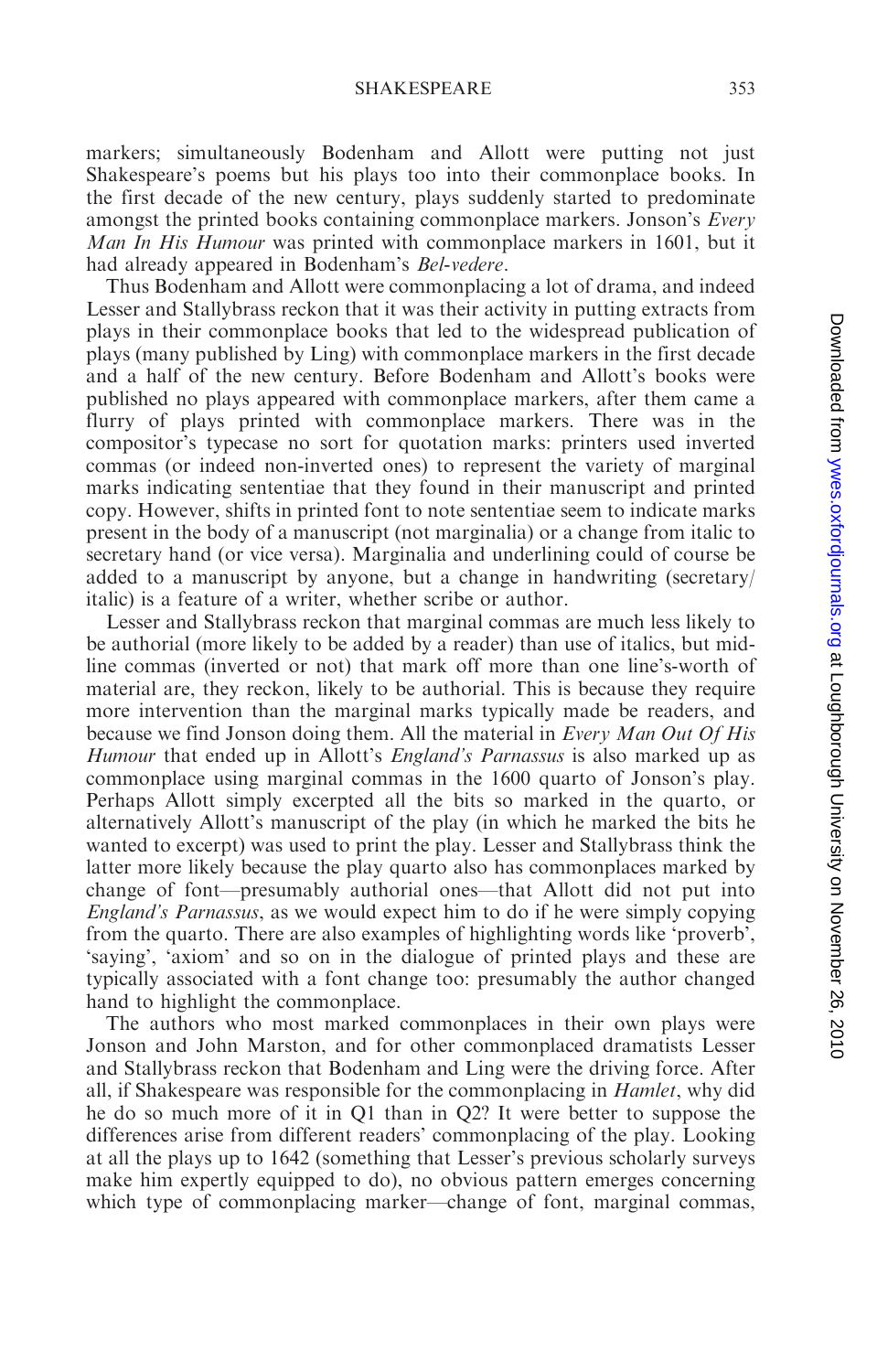mid-line commas—is used, except that marginal commas are almost exclusively reserved for vernacular plays while font-changing is used for Latin and vernacular commonplacing. Lesser and Stallybrass decide that the marginal comma method arose as a compositorial indicator of the kind of commonplacing practice that Bodenham initiated and that quickly took off, and that was consciously trying to argue against the university view that English writing should not be commonplaced at all.

There is evidence in plays that have commonplace markers of a publisher's attempt to distance the work from the theatre. For example, instead of mentioning performance as Q1 does, Q2 *Hamlet* emphasizes its origin in the author's 'true and perfect Coppie', and the second issue of Troilus and Cressida in 1609 cancels the reference to performance and asserts that the play was never performed. Importantly, however, these distancing gestures are not the norm: 'Overall, about three-quarters of these playbooks [containing commonplace markers] advertise theatricality and performance on their title pages—by naming the playing company or the venue, or both' (p. 409). Thus, literariness emerges not in distinction from theatricality but in consort with it, and indeed professional plays are more often given commonplace markers than other vernacular writings are. (Although it is not mentioned here, this conclusion is consistent with earlier work by Lesser on the ways that drama was marketed.) Q1 Hamlet is squarely within this literary-theatrical (as opposed to literaryversus-theatrical) tradition: it is commonplaced and associated with the universities. 2 Return from Parnassus attacks Bodenham for trying to get vernacular poetry accepted as good enough to commonplace (and in that play Shakespeare appears only as a poet, not a dramatist) but Bodenham and his circle had already moved on and were trying, even more audaciously, to get professional stage plays accepted as literature. Q1 Hamlet was a manoeuvre in this struggle.

What kinds of writing were commonplaced in a printed play? Leaving aside Sejanus's Fall, which Jonson was commonplacing in order to deny it was topical (which is the opposite of commonplace) and hence escape censure for its political satire, it was writing concerned with love and women, the very things the university men agreed were not worth commonplacing. Whereas Lukas Erne sees the rising literariness of drama as an effort made by authors, Lesser and Stallybrass see it as an effect of the activities of readers like Bodenham and spreading from them to publishers. With the sole exception of one moment in Troilus and Cressida, Shakespeare does not seem to have marked the commonplaces in his plays. Moreover, where Erne sees increasing literariness in drama accompanying an interest in characters' interiority and psychology, Lesser and Stallybrass see the literariness witnessed in commonplacing as an interest in lines 'extracted from the dramatic situation and from the character who speaks them' (p. 416); that is to say, the lines of special interest are not individuals' thoughts but shared ones.

According to Lesser and Stallybrass's narrative, around 1607 Shakespeare decided to relearn his trade and apprenticed himself to George Wilkins and John Fletcher in order to get the hang of tragicomedy; this was instead of trying to establish himself as a writer (like Jonson) in the sententious style. It worked, and Pericles was the biggest hit of his career. By the time of Leonard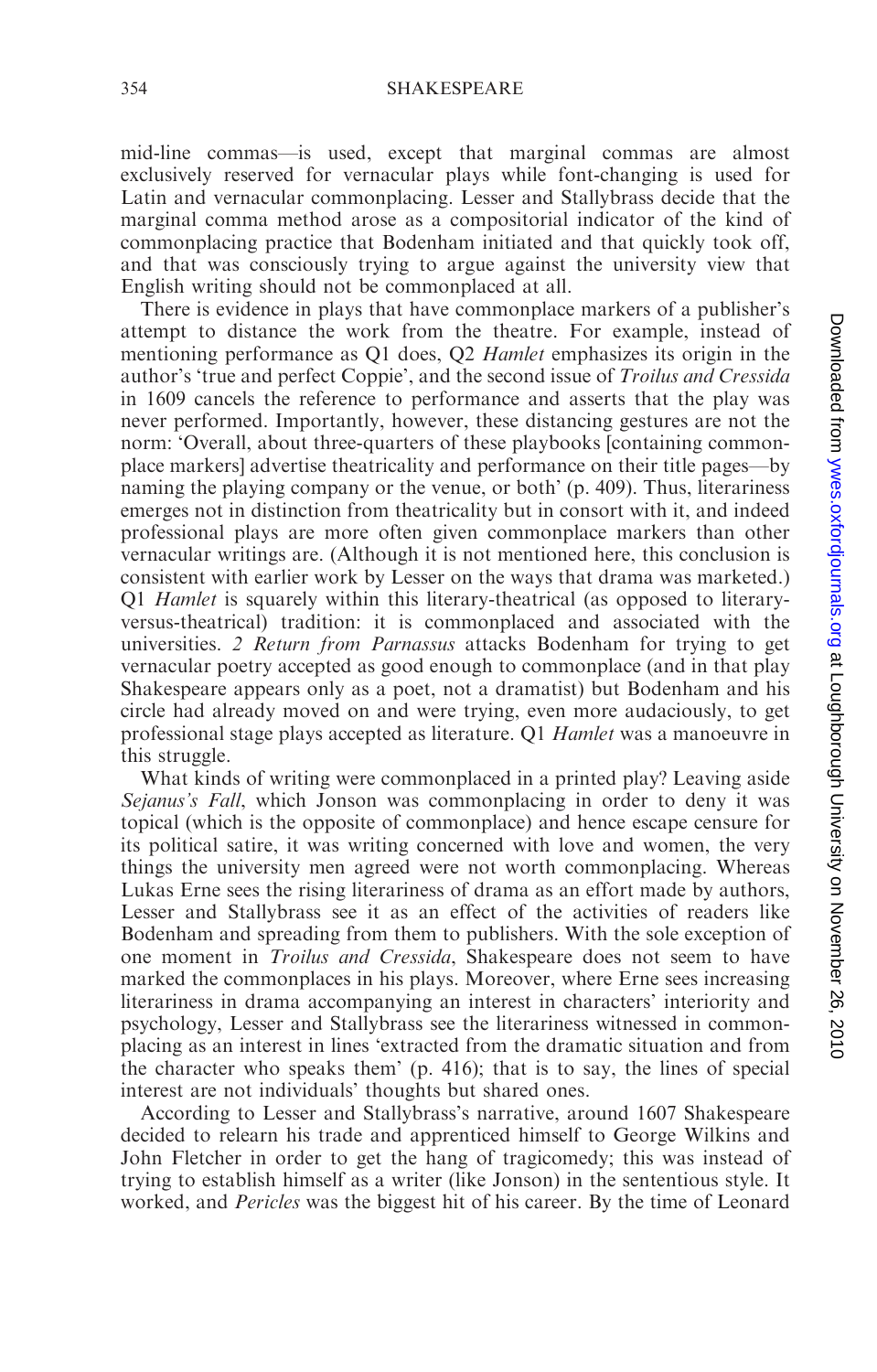Digges's encomium to Shakespeare prefacing John Benson's 1640 edition of the sonnets, his not being commonplaced was part of his greatness. The same distancing from the classics—in order to laud a new vernacular classic, Shakespeare—is apparent in John Suckling's portrait of himself reading Hamlet and in Nicholas Rowe's story that Suckling thought Jonson too indebted to the classical writers and Shakespeare wonderfully, imperiously, free of them. This should not distract us from seeing that, around 1600, Bodenham and Ling and others were aggressively asserting the place of vernacular dramatists alongside the classics.

The foremost journal in its field, Studies in Bibliography, has begun to catch up with itself after a hiatus. The volume published in 2008 is 'for 2005–6' and in it R. Carter Hailey throws light on the likely order of presswork in the Pavier Shakespeare quartos of 1619 ('The Shakespearian Pavier Quartos Revisited', SB 57[2008] 151–95). His primary evidence is the patterns of paper stock usage, which he derives from the reappearances of watermarks and characteristic chainline intervals, on the principles that a paper mould had distinctive intervals, was used constantly until it wore out in under a year, and that a printer bought a stock of paper for a job and used it up fairly quickly rather than mixing it with other stock over many years. Hailey set out to look at more exemplars of the Pavier quartos than W.W. Greg examined for his groundbreaking essays in The Library in 1908 (the ones that proved that the title-page dates were false), and he has found over fifty watermark pairs in them. This enables Hailey to speak more authoritatively about pairs (of which Greg was ignorant) and to track individual wireforms (that make the watermarks) as they get damaged from use.

Hailey begins by politely correcting an error in a standard textbook on the topic, Philip Gaskell's New Introduction to Bibliography, which claims that a book would usually be printed on just one stock of paper. Hailey's investigations show that this might happen, or else the book might be printed on a variety of paper stocks: there is no rule. David Vander Meulen came up with the technique of identifying stocks of paper even when there is no watermark: the intervals between chainlines form a kind of fingerprint. You have to measure the intervals at one place on the sheet each time—best to go for the centre of a sheet as it is the easiest spot to identify—because the lines wander a little in their intervals across the sheet. Hailey standardizes on always looking and representing watermarks from the felt side, that is the side you can see when looking down into the mould; the other side—the one into which the chainlines will impress—is known as the mould side. The details of how Hailey does his measuring are impressively complete, if a little daunting for all but the expert. I found only one error, and it is simply a slip of expression: 'If a mark is centered between chainlines... ', Hailey writes, then his record has to identify the chainline intervals to the left and right of it (p. 160). He means that this, the specification of intervals on either side, is given if the chainline is centred on (not 'between') chainlines.

Hailey describes how his survey of the Pavier quartos refines Greg's identifications of watermarks and puts them into pairs: with his chainline interval measurement he can tell when marks that by eye Greg thought were made by one wireform in one mould were in fact made by different wireforms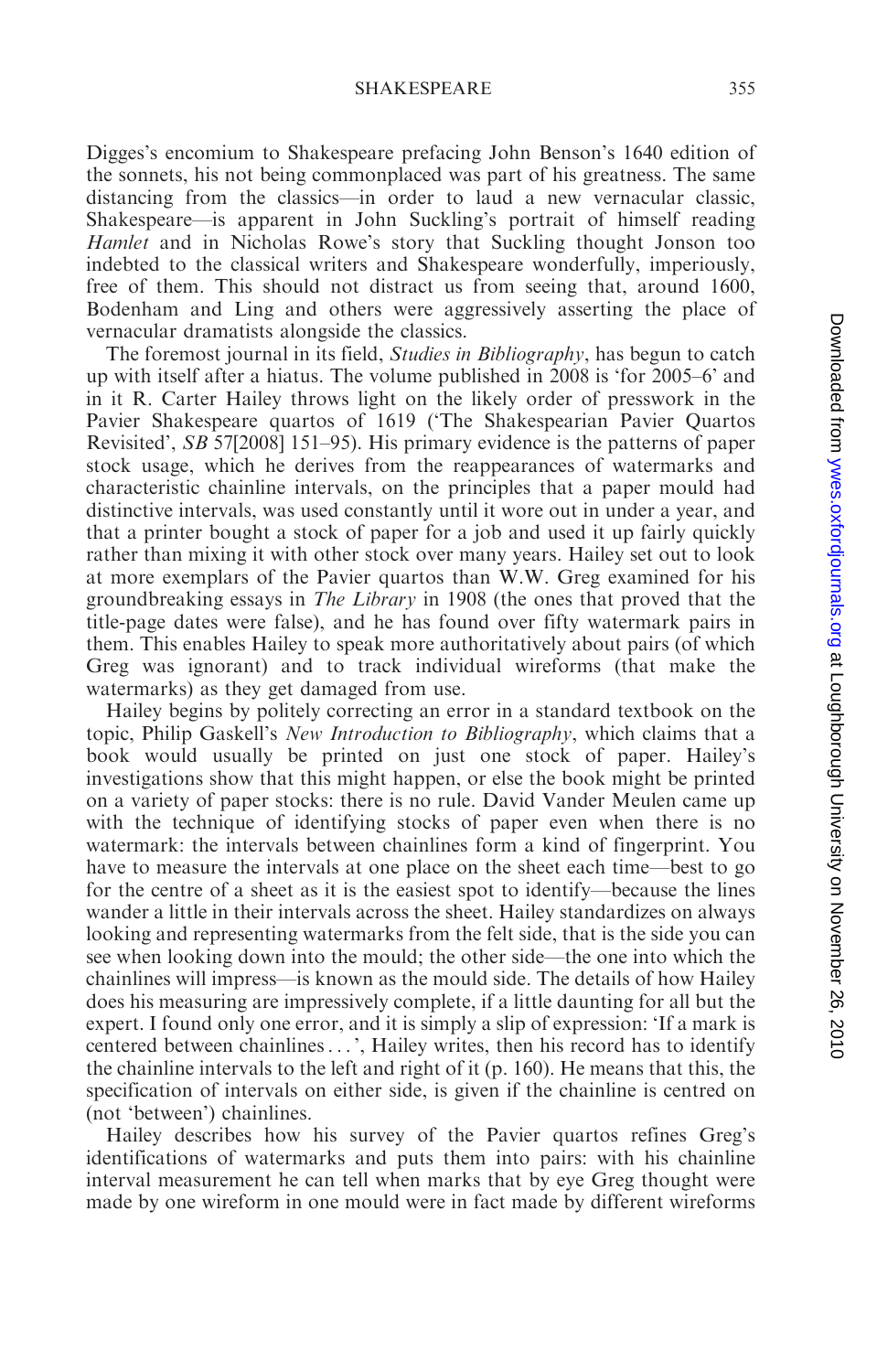in different moulds. Importantly, Allan Stevenson's continuation of Greg's work (published in Studies in Bibliography in 1951–2) was wrong in identifying the dates 1608 and 1617 written into a couple of watermarks in the Pavier quartos. Hailey has found these watermarks' twins, and unless they both were damaged in identical ways (an unlikely coincidence) the patterns can best be read not as numerals but as decorations in the watermark (p. 172). Regarding the order of presswork, the pattern of paper stock use implied by the watermarks show 'a complex production system that utilized cast-off copy and the concurrent printing of multiple plays to keep Jaggard's two presses busy' (p. 175). The evidence from paper is consistent with Blayney's inferences of the order of presswork from skeleton forme reuse, where one skeleton was used for both sides of each sheet but a different skeleton was used for alternate sheets. However, the paper evidence contradicts W.J. Neidig's determination, published in Modern Philology in 1910–11, of the order of printing of the title pages (and by inference the plays themselves), which was arrived at by tracking the changes around the bits the title pages have in common, which are the printer's device and 'Written by W. Shakespeare'. Hailey's trick is to show that the end of a particular book is printed on a mix of, say, two paper stocks, which two stocks appear together again only at the start of another book. The logical inference is that the second book was begun when the first was finished or was done concurrently with it; it is most unlikely that these two books were printed with a time interval between them, since that would require the printer to set aside the peculiar mix of two stocks that shows up in both. Hailey is also able, by the same procedure, to identify other books going through Jaggard's shop at the time: the anonymous Troubles in Bohemia [1619] and The Second Part of the Booke of Christian Exercise [1619], and just possibly John Selden's The Historie of Tithes that was begun by William Stansby but suppressed during production at the end of 1617.

Brian Vickers continues his reattribution of plays that Shakespeare had a hand in, and shows that Thomas Kyd was one of the authors of Arden of Faversham ('Thomas Kyd: Secret Sharer', TLS 5481(18 April)[2008] 13–15). (That Shakespeare had a hand in it was demonstrated by MacDonald P. Jackson in an article reviewed in YWES 87[2008].) On points of detail inessential to his claim Vickers is disturbingly misleading or mistaken. He writes that the Red Lion project of 1567 was a 'conversion' of a building into a playhouse, but, as has been known since Janet Loengard uncovered a lawsuit about it in the 1980s, the venue was a free-standing addition to the courtyard of a farm, without foundations. Vickers misleads on how scripts were delivered by freelance dramatists, claiming that 'Payment was on delivery' whereas in fact payment could be piecemeal, as sections were completed, as is clear from letters the dramatist Robert Daborne wrote to Philip Henslowe between March and December 1613, recorded as Articles 73 to 97 in Greg's edition of Henslowe's papers. He asserts that 'Having delivered their manuscript, most dramatists never saw a play again, and moved on to the next project', without addressing Grace Ioppolo's claim (reviewed in YWES 87[2008]) that dramatists worked closely with the actors on subsequent reshapings of a play; admittedly Ioppolo offered no clinching evidence to support her claim.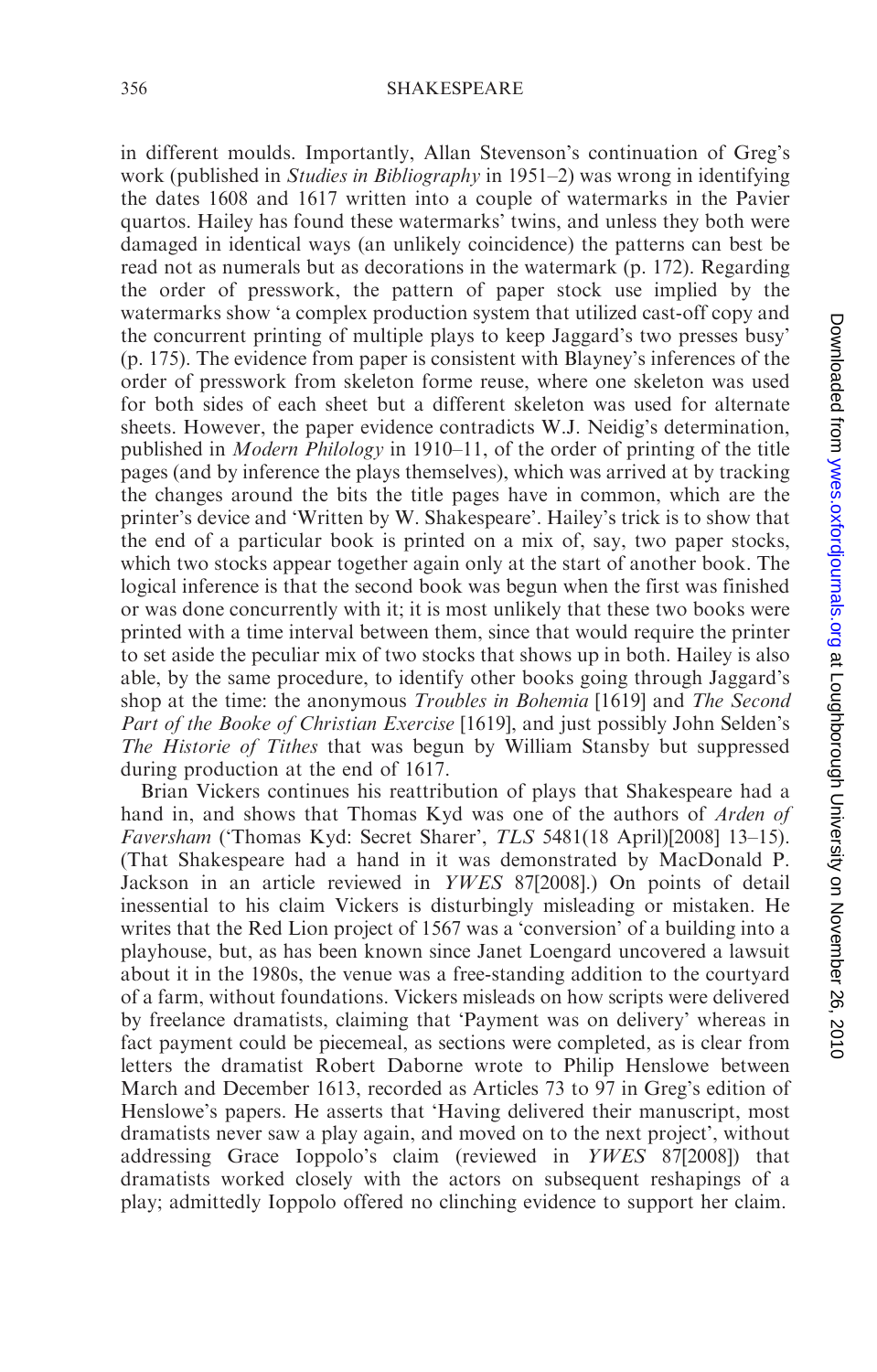There are few works attributed to Kyd, yet his contemporaries said he was industrious, and claims that he wrote *Arden of Faversham* have emerged from time to time. Vickers has tested these claims using plagiarism-detection software that finds three-word collocations in order to compare the play to The Spanish Tragedy, Soliman and Perseda and the English translation of Robert Garnier's closet tragedy in French, Cornelie, these being three widely accepted Kyd attributions. Having found the collocations, the trick is then to eliminate the ones that occur in others' writing. Using a self-built machinereadable corpus of seventy-five plays from before 1596–there is no explanation why he does not use the Literature Online texts—Vickers was able to whittle the list of collocations down to thirty-two that appear only in Arden of Faversham and The Spanish Tragedy, thirty-six that appear only in Arden of Faversham and Soliman and Perseda, and eight that appear only in Arden of Faversham and the English translation of Cornelie. At this point in the argument, Vickers gives a URL to where he claims his raw data can be downloaded, but it resolves to simply the home page of the University of London's School of Advanced Study, and the data cannot be found from there. (In a subsequent issue of the journal the correct URL was given.) The evidential bottom line is that only Kyd and Arden of Faversham use 'And faine would have', 'Ile none of that', 'there is no credit in', 'thou wert wont to', 'on/ upon your left hand', 'then either thou or', 'have your company to', 'sit with us', 'give it over', 'heaven is my hope', and 'there he lyes'.

Two of these pieces of evidence are easily dismissed: 'thou wert wont to' appears in John Lyly's Love's Metamorphosis (performed by the boys of St Paul's in 1590) and 'sit with us' appears in Thomas Garter's play Susanna (published 1578), as Literature Online readily reveals. Vickers's rule of looking for matches only in plays before 1596 serves no obvious purpose: if we want to exclude sayings in common usage we need to check that around this time no one else was using these phrases. In fact, 'thou wert wont to' also appears in Anonymous's The Wisdom of Doctor Dodypoll (performed 1599) and Samuel Daniel's *The Queen's Arcadia* (performed 1605). If we widen the net a little to include variant forms and thereby admit 'thou wast wont to' we find it in Christopher Marlowe's 2 Tamburlaine (performed 1588), Shakespeare's A Midsummer Night's Dream (performed 1595), Anonymous's Timon (performed 1602), John Marston's The Malcontent (performed 1604), Thomas Heywood's The Rape of Lucrece (performed 1607), Anonymous's Tom a Lincoln (performed around 1611), Thomas Middleton's A Chaste Maid in Cheapside (performed 1611) and No Wit, No Help Like a Woman's (performed 1613), John Fletcher's Monsieur Thomas (performed 1615), and John Webster's A Cure for a Cuckold (performed 1625). The phrase, then, was not in the least unusual. Vickers goes on to discuss looser verbal parallels between Arden of Faversham and the Kyd canon, and also claims King Leir for Kyd's authorship. He ends by arguing for Kyd's share in  $\ell$  Henry VI, showing how many of its phrases are loosely mirrored in the Kyd canon and nowhere else before 1596. As before, the logic of limiting the search to plays before 1596 needs stronger justification than it gets in the essay. Jackson's work in the same field provides more secure scholarly procedures for the kinds of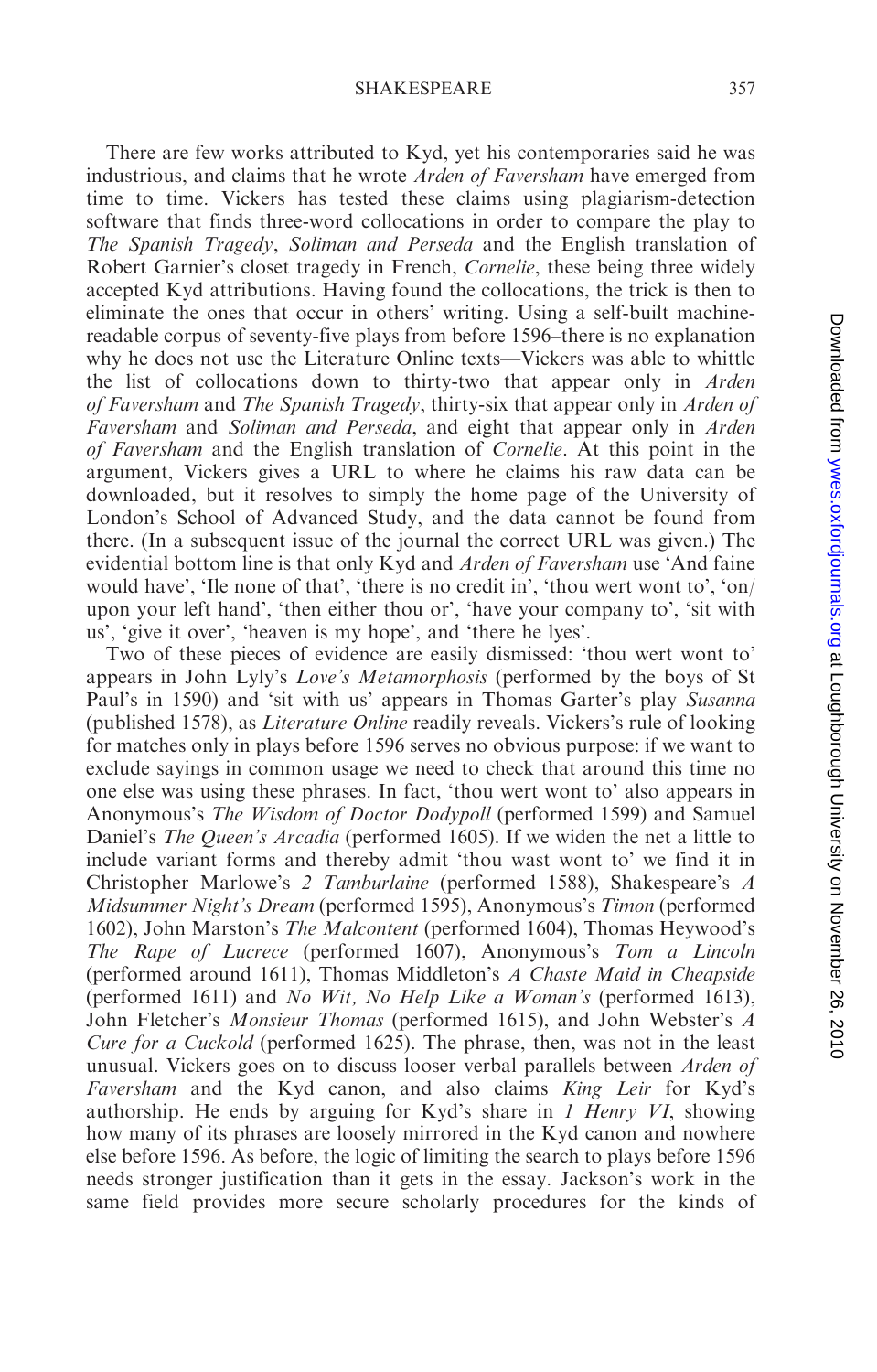argument Vickers wishes to make, and produces results that are harder to critique.

Jackson's own contribution to the field this year was substantial, and in two articles he disproves Brian Vickers's attribution of the poem A Lover's Complaint to John Davies of Hereford. The first uses unusual spellings that are characteristic of an author and, despite scribal and compositorial interference, make it into print ('The Authorship of A Lover's Complaint: A New Approach to the Problem', PBSA 102[2008] 285–313). Jackson's method was to search in plays in Literature Online from the period 1590 to 1614 that contain the unusual spellings in A Lover's Complaint as it appears in the 1609 quarto of the sonnets, and then repeat the process for Literature Online's poetry. One of the wrinkles is that Literature Online tags drama by date of composition and first performance, but poetry only by date of publication. Of the hits he found, Jackson recorded the rare spellings, defined as ones appearing in no more than five dramatists' plays, and he prints the complete list (identifying the plays and poems they occur in) from 'doble' to 'spungie'. The technical details of how he handled capitals, hyphenated words, inflections and conjugations, and apostrophes marking elision are well explained and reasonable. The plays having three or more rare-spelling links to A Lover's Complaint are Hamlet, 2 Henry IV, Love's Labour's Lost, King Lear and Romeo and Juliet (all by Shakespeare) and Middleton's The Second Maiden's Tragedy. Of the nineteen plays having two links to A Lover's Complaint, twelve are by Shakespeare, and of the sixty-one plays having one link, ten are by Shakespeare. Not only does Shakespeare dominate the top of the table of links, but the five Shakespeare plays with three or more links to A Lover's Complaint are all ones that on other grounds are thought to have been printed from authorial papers. The crosscheck with the words' occurrences in poetry eliminates the danger that these are otherwise common spellings that happen to be rare in drama.

In all, Shakespeare's work comprises 8 per cent of the text searched by Jackson yet provides one in every three of the links to A Lover's Complaint he discovered. To counter Vickers's claim (made in works reviewed in YWES 84[2005] and *YWES* 88[2009]) that A Lover's Complaint was written by John Davies of Hereford, Jackson points out that his works' links to A Lover's Complaint are few. The rarest spellings of all, those occurring in A Lover's Complaint and only one other writer's work, are 'twaine', 'didde', 'sheelded', 'beseecht', and 'filliall', all Shakespeare's, and 'laundring' (Jonson), 'satte' (Giles Fletcher), 'addicions' (William Rowley), 'hewd' (George Chapman), 'subdewe' (William Warner) and 'brynish' (Nathaniel Baxter). It is obvious that no one is named twice except Shakespeare, who is responsible for five of the spellings. Broadening the net to look at the rarest spellings across the whole of Literature Online, Shakespeare still predominates: these are genuinely rare spellings in absolute terms, and they are common to A Lover's Complaint and Shakespeare. Jackson shows that a number of apparent errors in early editions of Shakespeare can be explained if we accept that the spellings uncovered in this study really are Shakespeare's idiosyncratic habits.

It occurs to Jackson that if Shakespeare were just an abnormally frequent user of peculiar spellings, then any searches for peculiar spellings in a work of unknown authorship, like A Lover's Complaint, would be likely to make links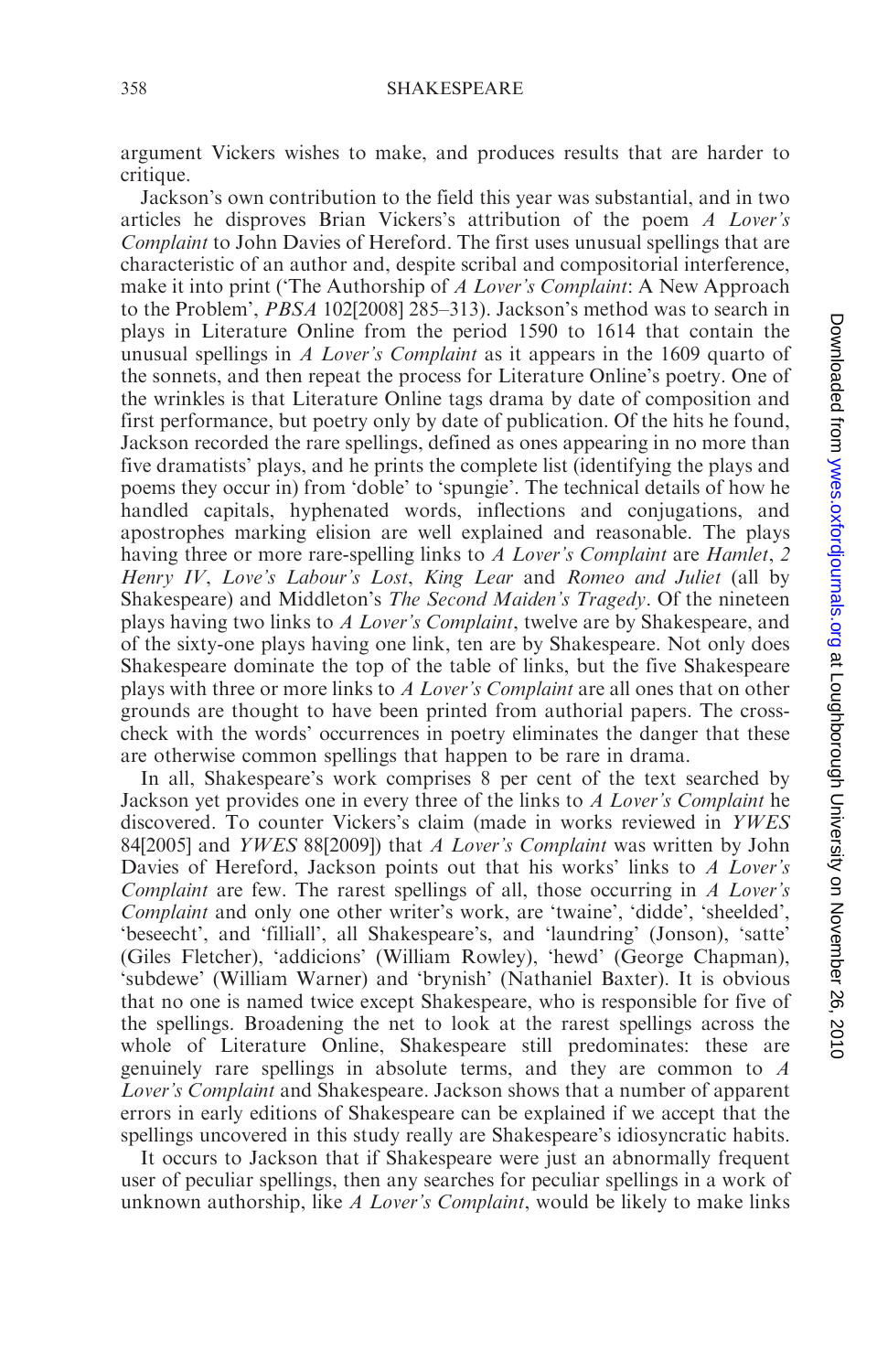with Shakespeare for that reason alone, no matter who wrote it. To discount this possible bias, Jackson repeated the whole exercise of this article but using as his suspect text a work known to be by John Davies of Hereford. It turned out to have most links with Davies's other works, not with Shakespeare; this extra step is described in an appendix to the present article made available online by the Bibliographical Society of America. A key advantage of spelling studies is that they are not likely to be skewed by poets' imitations of one another. Jackson ends with a couple of touchstones. Arguing against Davies's authorship of A Lover's Complaint is his liking for sith  $(= \text{ since})$ , which Shakespeare does not show, and likewise Davies has a preference for using an apostrophe to indicate elision within a word, which Shakespeare does not. Shakespeare's and not Davies's preferences show up in A Lover's Complaint. Likewise with the preferences for abbreviating *it is* to *it's/its* or *'tis/tis* and spelling ere (meaning before) as yer. As Jackson points out, the evidence in his study covers too many printers (whose habits would average out) for them to be the cause of bias: these are authorial habits coming through in print.

Jackson's second article buttresses the first using not rare spellings but simply rare words ('A Lover's Complaint, Cymbeline, and the Shakespeare Canon: Interpreting Shared Vocabulary', MLR 103[2008] 621–38). As was already known, there are rare words—those used no more than five times by Shakespeare—that cluster in Cymbeline and A Lover's Complaint: gyves (as a noun), *physic* (as a verb), *amplify*, *blazon* (as a verb), *ruby*, *outwardly*, *tempter*, aptness, commix, spongy, slackly, feat, rudeness, usury and pervert (as a verb). Vickers reckons they are either common words in the language or Shakespeare copied them from John Davies of Hereford's A Lover's Complaint that was published, wrongly, under Shakespeare's name. These explanations Jackson finds improbable because in Cymbeline and A Lover's Complaint several of these words collocate with specific other words or occur in situations of similar action or feeling. Jackson has two more words to add to the above list: seared (as an adjective) and outward (as a noun). Searching for these seventeen words in Literature Online for 1598–1614 shows that four of them are almost never used outside Shakespeare: *physic, slackly, seared* and *outward*. However, Davies uses eleven of these seventeen words, so we need a test for whether it is more likely that Shakespeare got his from Davies (as writer of A Lover's Complaint) or simply wrote A Lover's Complaint himself. It is noticeable that fifteen of these seventeen words occur in other Shakespeare works besides Cymbeline, and predominantly in the later ones, and appear there more often than they do in the Davies canon. So it seems that Shakespeare in Cymbeline was not getting these words from reading Davies's work in the 1609 quarto of the sonnets; rather, he was simply repeating himself. The poetical use of the idea of something peeping through something else comes up frequently in Shakespeare and is in A Lover's Complaint, but is not in other writers' work nor in Davies's, other than as the commonplace idea of the sun peeping out. In Sonnet 69 and in A Lover's Complaint the rare noun outward is used of a man's appearance, which is uncommon. At this point in his article Jackson departs from the quantitative approach and starts showing how poetical conceits are shared between A Lover's Complaint and Shakespeare works. This approach is less persuasive than his quantitative method because it does not show that no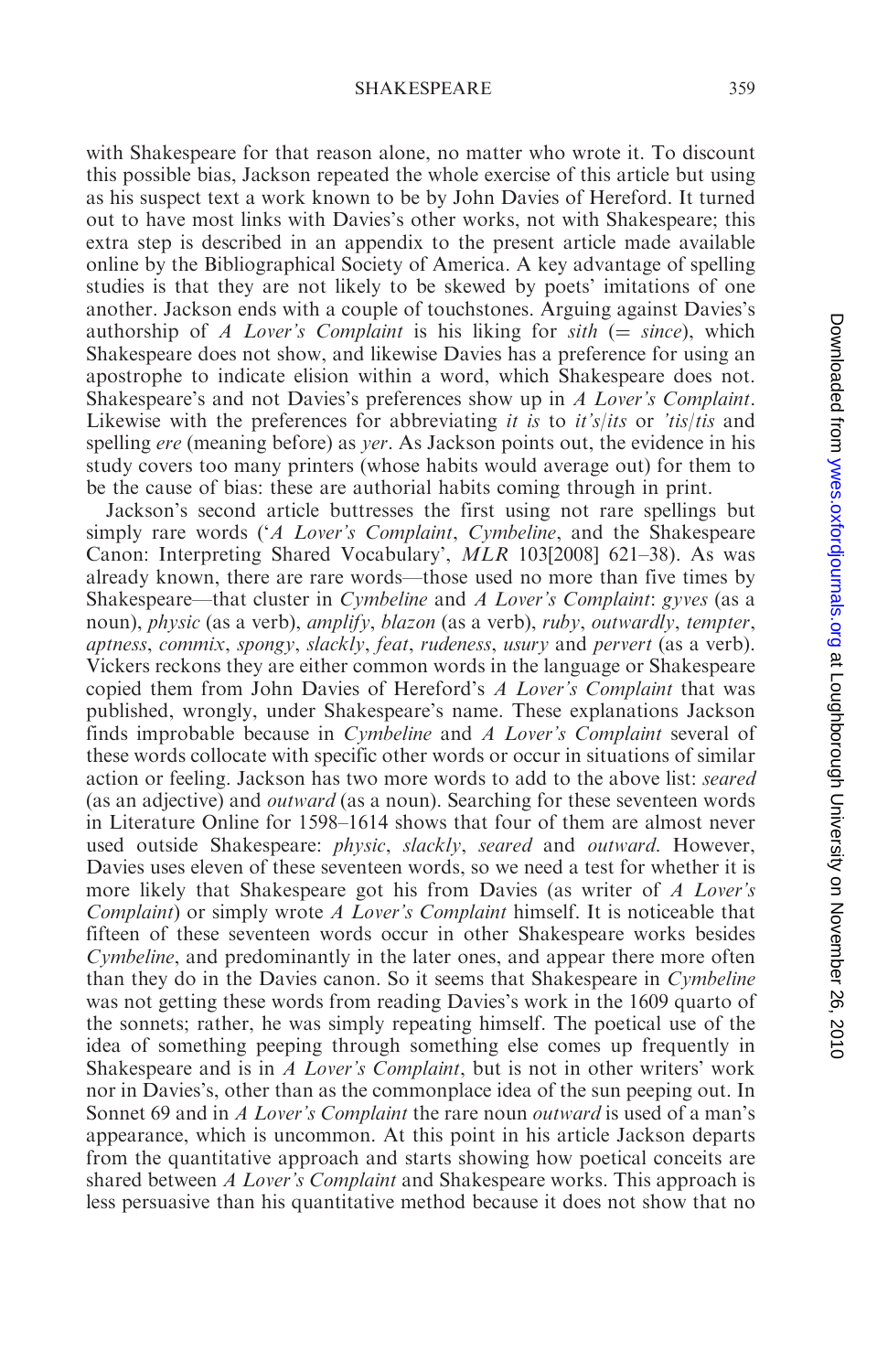one else was using these conceits. When Jackson challenges Vickers on his reading of poetry, the contest is likewise inconclusive. But when he shows that the characteristic words of Davies that Vickers offers as evidence of his composition of A Lover's Complaint are truly commonplaces, the scales tip again in Jackson's favour.

In a third, slighter, article, Jackson gives his views on a clutch of well-known Shakespearian cruxes ('Three Disputed Shakespeare Readings: Associations and Contexts', RES 59[2008] 219–31). In Q2 Romeo and Juliet Romeo refers to the winged messenger of heaven travelling on 'lazie puffing Cloudes' in II.ii, but Jackson prefers Q1's 'lasie-pacing' (that is, lazy-pacing) clouds. The argument is essentially linguistic: the image is one of horse-riding, and Shakespeare repeatedly brings together words regarding pace (be)striding, horsemanship and supernatural beings riding in the air. Jackson thinks that Q1 Romeo and Juliet is 'perhaps' and Q1 Hamlet 'probably' based on memorial reconstruction. In Hamlet, the question is whether to accept a 'good kissing carrion' (as Q2/F have it), or Warburton's emendation to a 'god kissing carrion'. In favour of the latter is the idea that Hamlet is likening himself to a much-elevated thing (the sun) making a lowly thing conceive life, and so is deliberately activating Polonius's anxiety that the prince pursues Ophelia only for sex. The clincher in favour of Warburton is the frequency of other gods kissing lowly things in Shakespeare. For the 'dram of eale ... of a doubt' problem, Jackson declares himself convinced that the Oxford Complete Works editors hit on the solution: it is 'The dram of evil ... over-daub'.

Paul Werstine explains how the digital version of the New Variorum Shakespeare ( $NVS$ ) will make readers' use of the edition, and especially of its collation information, much easier than hitherto, mainly because of Alan Galey's technical wizardry ('Past is Prologue: Electronic New Variorum Shakespeares', Shakespeare 4[2008] 208–20). Werstine refers to the series' electronic text of The Winter's Tale released on a CD-ROM accompanying the print version as 'protected' because it is in PDF format, but in fact anyone with a full version of the Acrobat software, or indeed of the many rival PDFediting packages, can edit the document at will. The amazing visual representations of the collation data in the online NVS are possible because the project uses eXtensible Markup Language (XML) for encoding. The NVS has always been rigorous in its checking of volumes for accuracy, but Werstine reports that the discipline of tagging for XML has enforced even greater rigour. On the downside, however, editors find themselves going back and fixing errors after they thought they were done with an edition, simply because the electronic medium allows you to do this.

New Textualist objections to the regularizing of speech prefixes continue to resurface periodically, as when John Drakakis and Leah S. Marcus complained (in essays reviewed in YWES 88[2009]) that modern editors fail to follow the variations between the personal name 'Shylock' and the generic label 'Jew' and between the personal name 'Aaron' and the generic label 'Moor' in The Merchant of Venice and Titus Andronicus respectively. Lina Perkins Wilder likewise objects to the regularizing of Bottom's speech prefixes in A Midsummer Night's Dream, since this Protean figure should be allowed break all constraints and be at once lover and tyrant, the company clown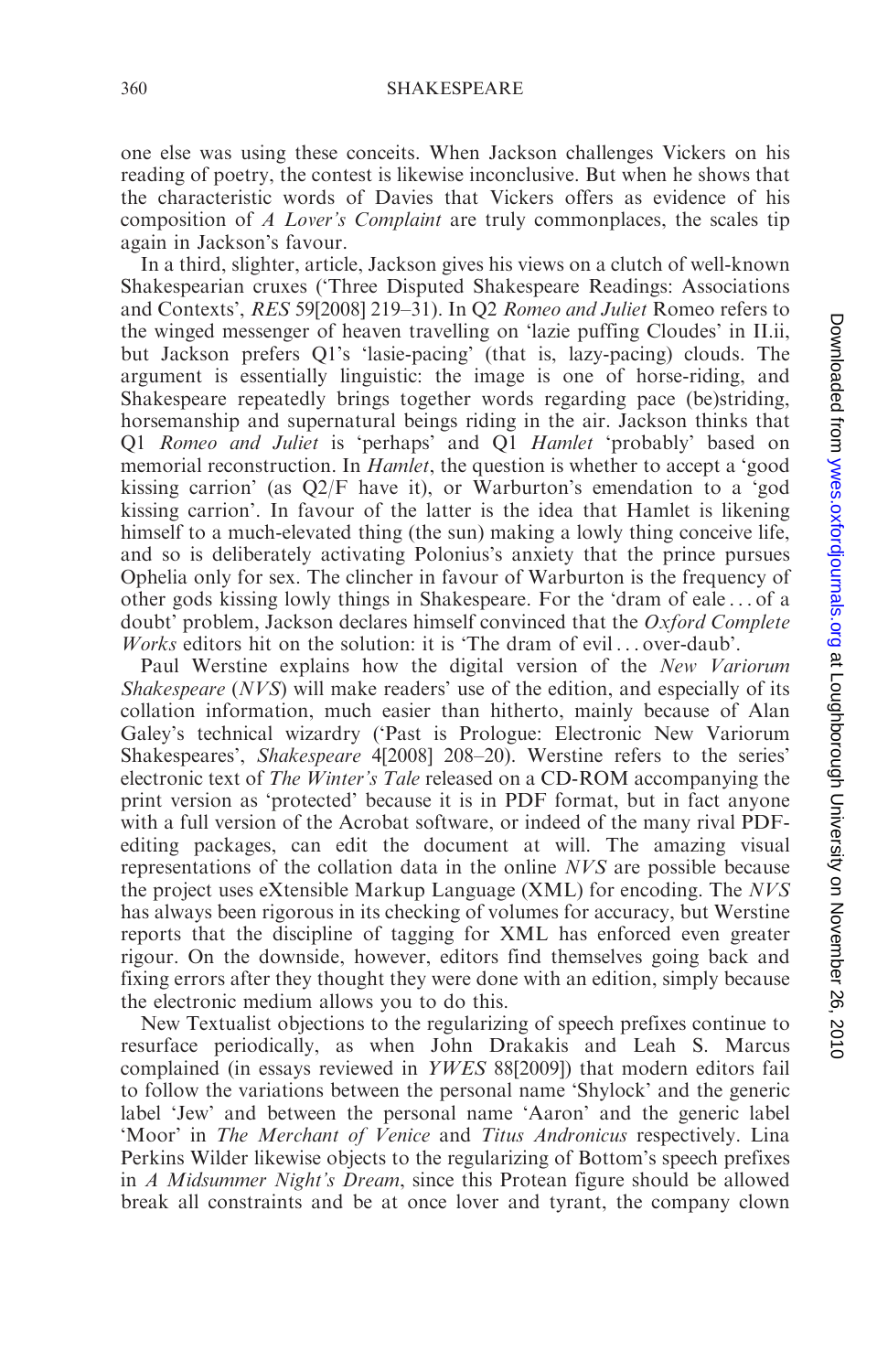inhabiting various roles, and Bottom the artisan ('Changeling Bottom: Speech Prefixes, Acting, and Character in A Midsummer Night's Dream', Shakespeare 4[2008] 45–64). To editorially reduce the multiplicity of 'Clowne', 'Pyramus', and 'Bottom' (as in the early editions) to just 'BOTTOM' is to efface the expression at a paratextual level of the phenomenon of changeability that the play is concerned with. This argument presupposes that someone's (the author's?) agency is expressed in the various names, but in fact there are good reasons to suspect that speech-prefix variation emerged in the printshop to solve problems of type shortage. Even if not, there is no reason to suppose that actors changed their performances for scenes where the speech prefixes change, so it is hard to see what is lost by regularizing the prefixes for the convenience of modern readers, who have enough work to do making sense of 400-year-old dramatic verse.

Last among the articles is John Felce's argument that O1 *Hamlet* was written before Q2 or F ('Riddling Q1: Hamlet's Mill and the Trickster', ShS 61[2008] 269–80). Q1 is generally thought to derive from the play better represented in Q2 and F, but if so how come Q1 is closer than the others to the play's sources? Felce surveys the Hamlet story in Norse poetry and in the Danish oral tradition, which share the idea of sand as a kind of flour milled by the sea. (It never became clear to me why that idea matters; perhaps it emerges within the several untranslated foreign-language quotations offered here.) In the Norse tradition Hamlet is essentially a trickster, as he is in Q1; he is less so in Q2 and F. In Q1 the nunnery scene, Felce alleges, is more sexual than it is in Q2/F, more like the equivalent scene (a seductive ambush in the forest) in the sources. In Q1's nunnery scene, Hamlet says he never loved Ophelia, whereas in Q2/F he says he did and then says he did not, so Felce sees him as more obviously a deceiver in Q1. Because of where it appears in the action of Q1, the rejection of Ophelia is more important to the story, more a reason for her madness, than it is in Q2/F. Gertrude's knowledge of Hamlet's plan and her going along with it in Q1 also show it to be closer to the sources than  $Q^2/F$ , in which versions we are allowed into Hamlet's mind. In the sources and in Q1 he keeps us out. Thus, according to Felce, the trickster of Q1 and the sources becomes the thinker of Q2/F.

Just two chapters in collections of essays were relevant to this survey. In the first, Leah S. Marcus offers a history of theories about the badness of Shakespeare's text, from the 1623 Folio through the intervening centuries to now, with lots of generalizations about how people felt about printing and about the theatre, but with no evidence offered to support the claims ('Who's Afraid of the Big 'Bad' Quarto?' in Dutcher and Prescott, eds., Renaissance Historicisms: Essays in Honor of Arthur F. Kinney, pp. 147–58). She focuses rather pointlessly on lectures given by Roger Chartier on French literature and then switches attention to a New Variorum Shakespeare editor who would not let his edition go online for fear that it would be corrupted. From there Marcus moves to Web 2.0 and the attacks of 9/11. The essay is a string of non sequiturs. Much more substantial is Anthony B. Dawson's reflection on editing, 'What Do Editors Do and Why Does It Matter?' (in Maguire, ed. How To Do Things with Shakespeare: New Approaches, New Essays, pp. 136–59). Dawson critiques Lukas Erne's Shakespeare as Literary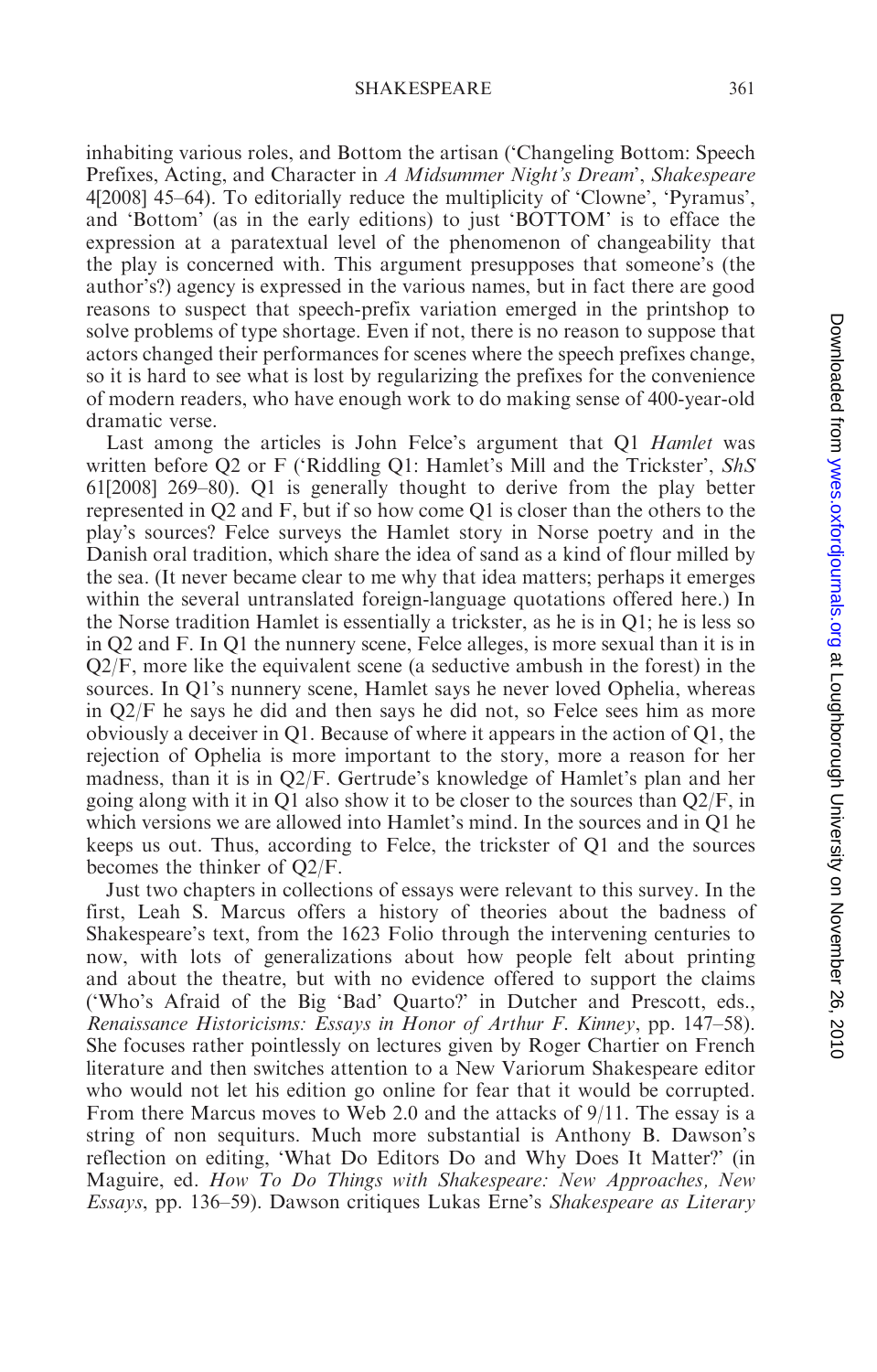Dramatist as it applies to Folio *Hamlet*: if the underlying manuscript were, as Erne claims, an intermediate document in which were marked preliminary cuts for performance, but nowhere near all the cuts needed, what did John Heminges and Henry Condell think they were doing in using it for this prestigious book? They could easily have simply reprinted Q2 or Q3, which presented no rights problems. Good point. Dawson maintains that drama is not antithetical to literature: the scene in Hamlet where the Player recites the death of Priam neatly illustrates this by drawing on Virgil's Aeneid and alluding to bookish Marlowe, and it survives relatively unscathed across Q1, Q2 and F. We need not, Dawson counsels, be afraid of the concept of authorial intention. He ends by discussing the problems he faced editing Timon of Athens for the Arden edition reviewed above.

And so to the round-up from Notes & Queries. In Q1 A Midsummer Night's Dream, Cupid aims an arrow 'At a faire Vestall, throned by west', but most editors prefer F's 'At a faire Vestall, throned by the West'. Richard F. Kennedy reckons that Q1 is better if we just emend it to 'At a fairy vestal, throned by west'; there are faire/fairie and aire/airie errors in F1 A Midsummer Night's Dream and 'by west' for 'by the west' was not unusual in early modern English ('A Midsummer Night's Dream II.I.157: A Proposed Emendation', N&Q 55[2008] 176). John Flood has an additional biblical source for Portia's claim that mercy 'droppeth as the gentle rain': it is Isaiah 45:8, which in the Geneva Bible is 'Ye heavens, send the dewe from aboue, & let ye cloudes drop downe righteousnes' and in the Bishops Bible is 'Ye heauens from aboue drop downe, and let the cloudes rayne righteousness' (' ''It droppeth as the gentle rain": Isaiah 458:8 and The Merchant of Venice IV.1.181',  $N&O$  55[2008] 176– 7). Flood does not know which bible Shakespeare used (maybe both, he says) but judges Isaiah a particularly relevant book for this play and notices that the disadvantage of the Genevan reading in having dew instead of rain is counterbalanced by its pun on dew/Jew. In the first of two notes on Falstaff's speech about honour in 1 Henry IV V.i, Christopher M. McDonough reads the 'scutcheon' to which he likens it as not merely the symbolic shield on which heraldic devices were drawn, but also the real weapon that in classical writings a coward throws away to save himself ("A mere scutcheon": Falstaff as Rhipsaspis', N&Q 55[2008] 181–3).

Joaquim Anyo´ weighs the evidence for a number of possible sources for Much Ado About Nothing, and decides (as he did in a note reviewed in YWES 87[2008]), that Tirante il Bianco, first published in Valencia in 1490, is a neglected source ('More on the Sources of *Much Ado About Nothing*', N&O 55[2008] 185–7). In Sonnet 46 the 1609 quarto reads 'To side this title is impannelled | A quest of thoughts', meaning that to decide whether the eye or the heart has a stronger claim of possession ('title') over the image of the love object a jury ('quest') has been established. The problem is the use of 'side' as a verb, and some editors go for "cide" ( $=$  decide). What if, suggests Paul Hammond, the manuscript copy read 'finde' but 'f' was misread as 's' and 'n' omitted ('A Textual Crux in Shakespeare's Sonnet 46', N&Q 55[2008] 187–8)? The sense works well (find  $=$  determine) and graphically such a minim error is common in Shakespeare and can be paralleled from compositorial mistakings of 'n' minims elsewhere in the sonnets. For the purpose of goading Achilles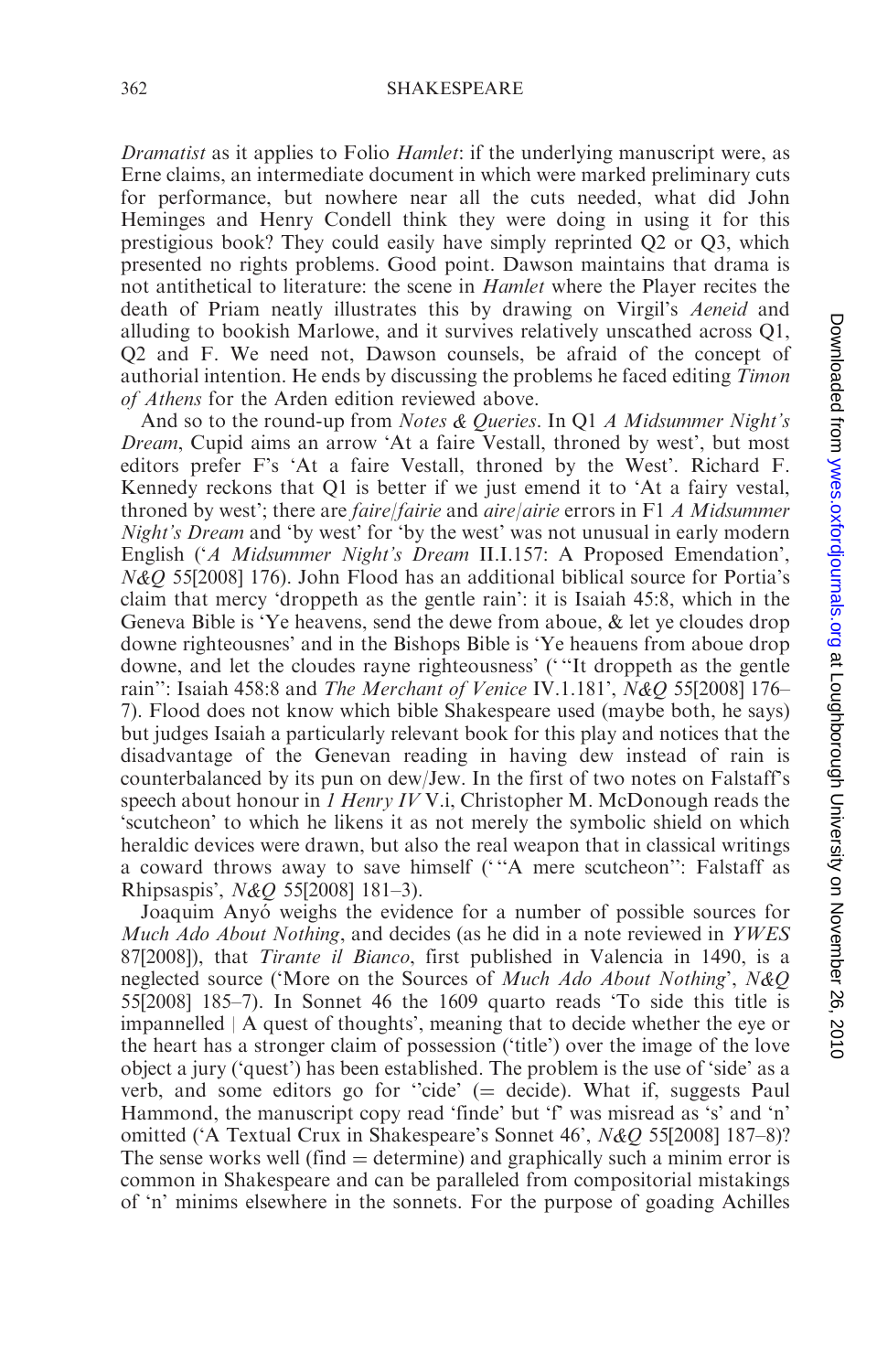back into action, Ulysses in Troilus and Cressida imagines aloud a scene of Ajax with his foot on Hector's breast, accompanied by 'great Troy shriking [shrieking]' (Q) or 'great Troy shrinking' (F). Both make sense, but because they are so similar MacDonald P. Jackson thinks that one must be wrong: Shakespeare would not revise one to make the other ('Great Troy Shrieking: Troilus and Cressida, III.iii.136', N&Q 55[2008] 188–91). (This is debatable: E.A.J. Honigmann's classic The Stability of Shakespeare's Text argued that such inconsequential tweaking is just the sort of thing he would do.) Jackson argues that elsewhere in this play and in Shakespeare, shrieking is what happens when disaster strikes, and it is often spelt 'shrike'. Also, Literature Online shows that John Ogle's poem 'Troy's Lamentation for the Death of Hector' (published 1594) uses various forms of 'shrike' much more often than other writings of the period. Ogle's account of the destruction of Troy has parallels with the destruction imagined in Troilus and Cressida and the destruction of Harfleur conjured up in  $Henry V$ . Thus 'great Troy shrieking' is the reading Jackson prefers.

In Measure for Measure, Elbow calls brothels 'common houses' and this is the OED's only occurrence of the term. Is it an Elbowism? Kenji Go thinks not, as it appears as 'common base houses' in the Second Book of Homilies of 1563 ('On the Origin of the ''Common Houses'' as Brothels in Measure for *Measure'*,  $N&O$  55[2008] 191–4). Unfortunately, what goes on in these 'common base houses' was said in the homily to be 'low occupying', which was probably innocuous in the 1560s (it meant simply a debased practice), but by the 1590s the work occupy was synonymous with fuck and the homily must have sounded terribly (unintentionally) vulgar by then; the offending passage was later reworded to avoid this. Perhaps, ponders Go, that is why 'common houses' appealed to Shakespeare and was put in the mouth of a constable who utters a stream of unintentionally vulgar words by mistake: it reminded everyone of an unintentional vulgarity in the homilies. David George has two sources for *Coriolanus*: the attack on Corioles is like the attack upon Orléans in 1 Henry VI—similar actions, similar rhetoric—and a pamphlet on The Great Frost [1608] has phrases and ideas that come up in various places in Coriolanus ('Two New Sources for Coriolanus', N&Q 55[2008] 194–7). Actually, they are not unusual phrases or ideas, so accepting that they came from this pamphlet depends on accepting that so many everyday things accumulating in one place is unlikely; the odds for that are hard to calculate. George confuses the Arden Shakespeare and the New Cambridge Shakespeare, thinking that Michael Hattaway, editor of the latter's 1 Henry VI, edited the former's (p. 195 n. 1).

According to Herbert W. Benario, the entry of Richard to London in shame, following Bolingbroke, in *Richard II* has parallels of phrasing and action with the death of emperor Vitellius in Tacitus's Histories ('Shakespearean Debt to Tacitus' Histories', N&Q 55[2008] 202–5). He thinks there may also be a parallel between the death of emperor Otho in Tacitus and the dignified death of the Thane of Cawdor in Macbeth, but he rejects a claimed parallel between Tacitus and Richard III. David McInnis is keen to dismiss the idea that The Tempest is an American play ('Old World Sources for Ariel in The Tempest', N&Q 55[2008] 208–13). There is a passage in George Wilkins, John Day and William Rowley's The Travails of Three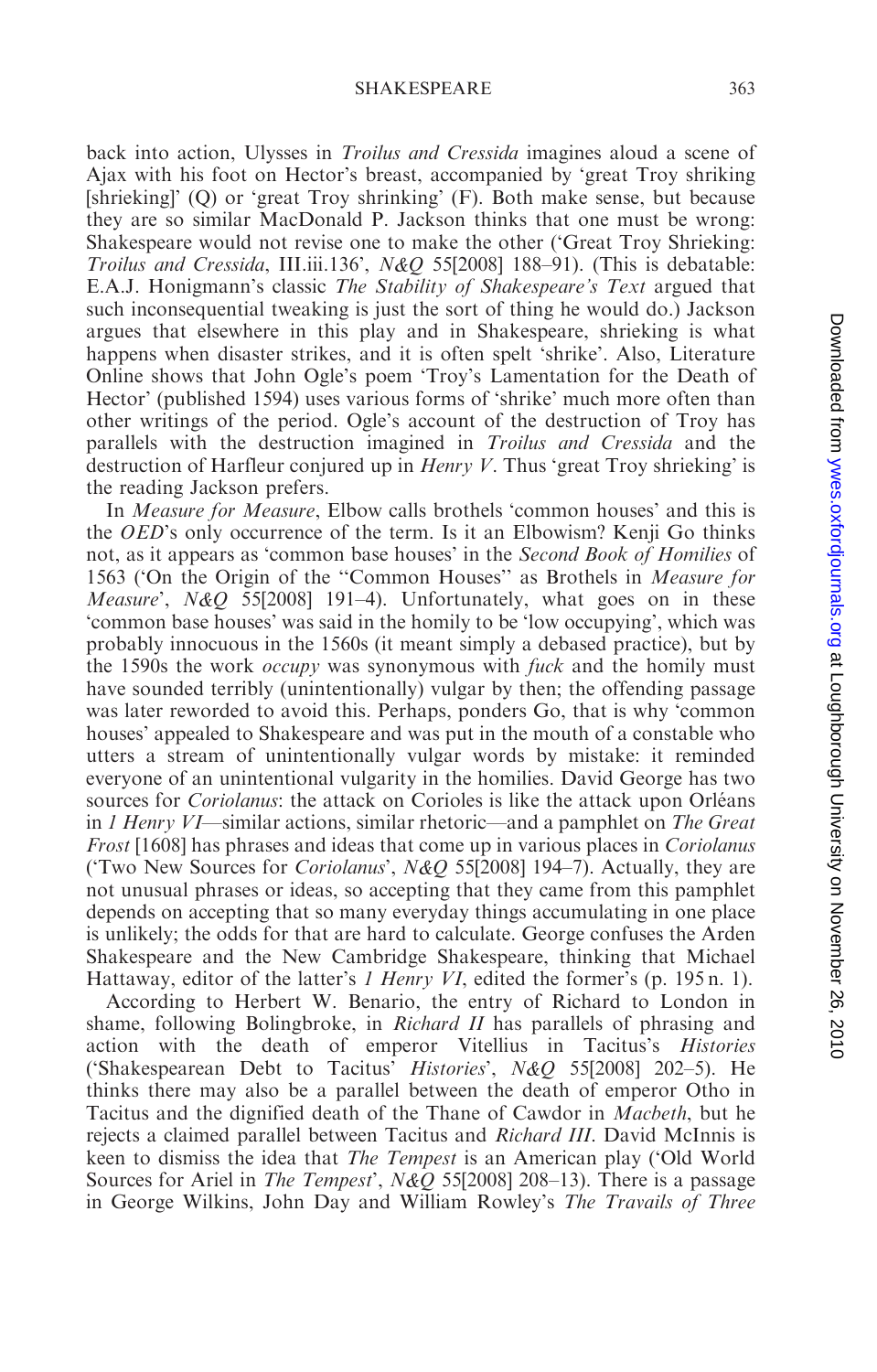English Brothers in which bees are commented upon for their foraging abroad and taking home their booty. This McInnes thinks was in Shakespeare's mind when he wrote the song for Ariel 'Where the bee sucks', because Ariel will spend elsewhere the liberty he earns on the island and because the word 'industrious' is applied to the bees (and to Ariel at IV.iii.33) and the bees are 'merry' (as Ariel says he will be at V.i.93). McInnis finds a source for Ariel's ventriloquism in III.ii in Richard Eden's 1553 translation of Sebastian Münster's *Cosmographia*, which tells how spirits in the region of Tangut use ventriloquism and music to waylay and dissever groups of travellers, just as Ariel splits the shipwrecked men across the island. The same claim arises in Marco Polo's writing, although whether Münster got the idea from Polo or learnt of it independently is impossible to say. Somebody ought to advise journal publishers that printing the long URLs that scholars cut and paste into their essays is pointlesss. Here is one that is 129 characters long, much more than can be retyped accurately. Even those who access McInnis's essay as a PDF document will find that the hyperlink does not work because in typesetting certain characters have been changed: the ASCII hyphen in the URL has become an en-line dash. An indefatigable reader who corrects and retypes the URL will find it still does not work, unless she happens to be a member of the University of Melbourne: the quoted URL contains the string 'unimelb.edu.au' showing that it relies upon McInnis's prior authentication as a member of that institution.

In a note reviewed in YWES 86[2007], Thomas Merriam argued that the 31 line segment in the middle of All is True II.iii, in which the Lord Chamberlain enters and speaks to Anne Bullen, is Fletcher's interpolation in a scene otherwise by Shakespeare. Merriam now adds further evidence for the claim in the form of parallels between Fletcher's play The Valentinian and All is True ('A Fletcher Interpolation in Henry VIII, II.iii', N&Q 55[2008] 213–15). The alleged interpolation shares with Fletcher's play the phrase 'from this lady'. True, but the phrase also appears in Webster's The Devil's Law Case [1617] and Thomas Randolph's The Jealous Lovers [1632], and is in any case not unusual; it pops ups in Spenser's The Faerie Queene. There are thematic parallels between All is True and The Valentinian as well as some looser oneword verbal parallels. As so often with these cases, the cumulative weight of individually insignificant pieces of evidence has to be determined before assent is given to the proposition. The statistical analyses needed to make such determinations are highly complex and almost never feature in the arguments being made.

## 2. Shakespeare in the Theatre

Consider the following quotations: 'Once disguise playfully dissociates any unitary cast of character, the closure of representation in the characterization of given standards of worthiness itself is ruptured', and 'Shakespeare would explore the actor's grappling with cross-dressed disguise in several comedies'. While the latter quotation is comprehensible, it tells us nothing we don't already know. The former quotation, by contrast, if it is telling us something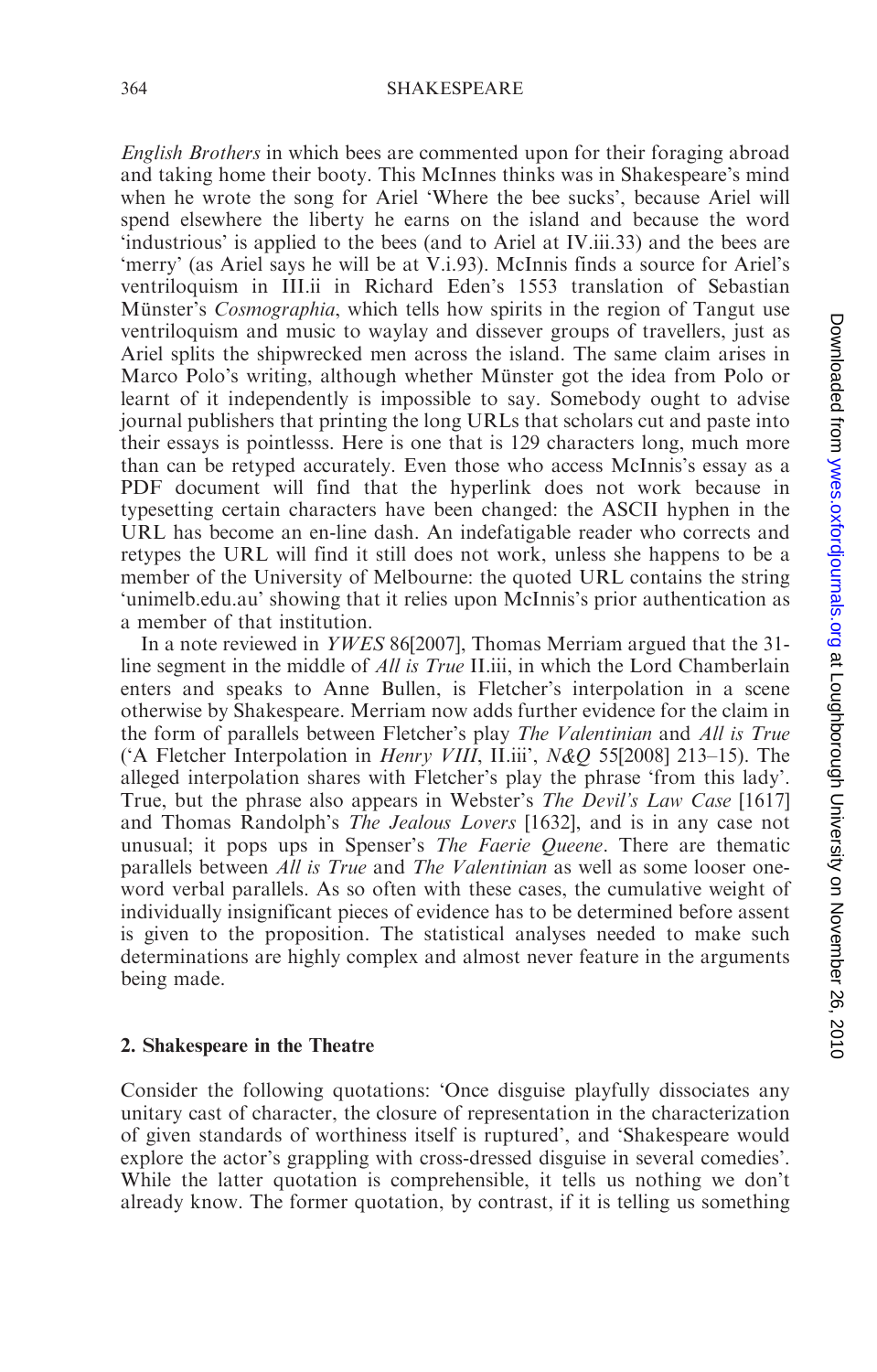original or important, masks that something beneath a style so opaque as to render it beyond assimilation. Now the fact that these two quotations come from the same page (p. 126) of Shakespeare and the Power of Performance: Stage and Page in Elizabethan Theatre only goes to show how much of a curate's egg the book is. Robert Weimann and Douglas Bruster have produced a volume that is by turns suggestive, exciting, bland and infuriatingly nonsensical.

Unfortunately for readers of the volume, it is the latter quality which is most extensively represented and conspicuous in a prose style that relishes formulations which demand to be read three or four times and, even then, without always making sense: 'a thick performative is jostling side by side with representations of personal and sometimes national plight' (p. 5) or 'a stagecentred approach is scarcely qualified for probing more deeply into the *énoncé*/ *enonciation* relations in question, even when ultimately bifold authority wants to have a verbal correlative in the theatre itself' (p. 21). Elsewhere the pronouncements are so patent as to be virtually pointless: 'Shakespeare was immersed ... within a dense network of theatricality' (p. 188); 'live actors [are] involved in a communication situation' (p. 190); the word 'ha!' as printed cannot capture 'the performer's explosive breath, the airstream's vibrations in his vocal cords, or the membranes in his glottis' (p. 40).

The book comprises several theses but it never successfully sustains or clinches any of them. To begin with, and as its subtitle indicates, it is concerned to heal or at least, address 'a renewed or... growing rift between page and stage in Shakespeare studies' (p. 13). While the Oxford edition of The Complete Works sought to prioritize the plays' theatricality, more recent work by Lukas Erne and others has sought to stress the literariness of Shakespeare's composition—to suggest that the playwright had page as much as stage in mind when writing. For Weimann and Bruster the plays are not consumed in different places by different audiences/readerships but rather manifest and sustain a parity between stage and page. The plays' significance is in the ways 'in which the script and the show mutually engaged and intensified one another' (p. 25) and the authors are intent on exploring 'from how in the theatre the specific form and force of each medium defines, and is defined by the other' (p. 3, my emphasis). But notice the force of that 'in the theatre' while the argument is made for a reciprocity that suggests a relationship among equals, stage is finally more equal than page.

Since the authors are primarily interested in the practicalities of performing rather than reading, this asymmetry should not shock us. In fact reading takes a back seat as they explore such theatrical phenomena as personation, character, clowning and cross-dressing. The argument is that basic personation gives way to a more complicated staging of character as 'a more comprehending image of subjectivity' (p. 160). This is said to occur 'at about the turn of the century' (p. 161) though there is no specific evidence offered for this timing. Indeed the authors cite Anthony Dawson on the ineluctable quality of the actor under the character, as it were, what Dawson refers to as 'a mingling of representational or mimetic acting and ''presentational'' acting whereby the actor... calls attention to his own skill and invites the audience to admire it' (quoted on p. 162) which rather gives the lie to the argument that we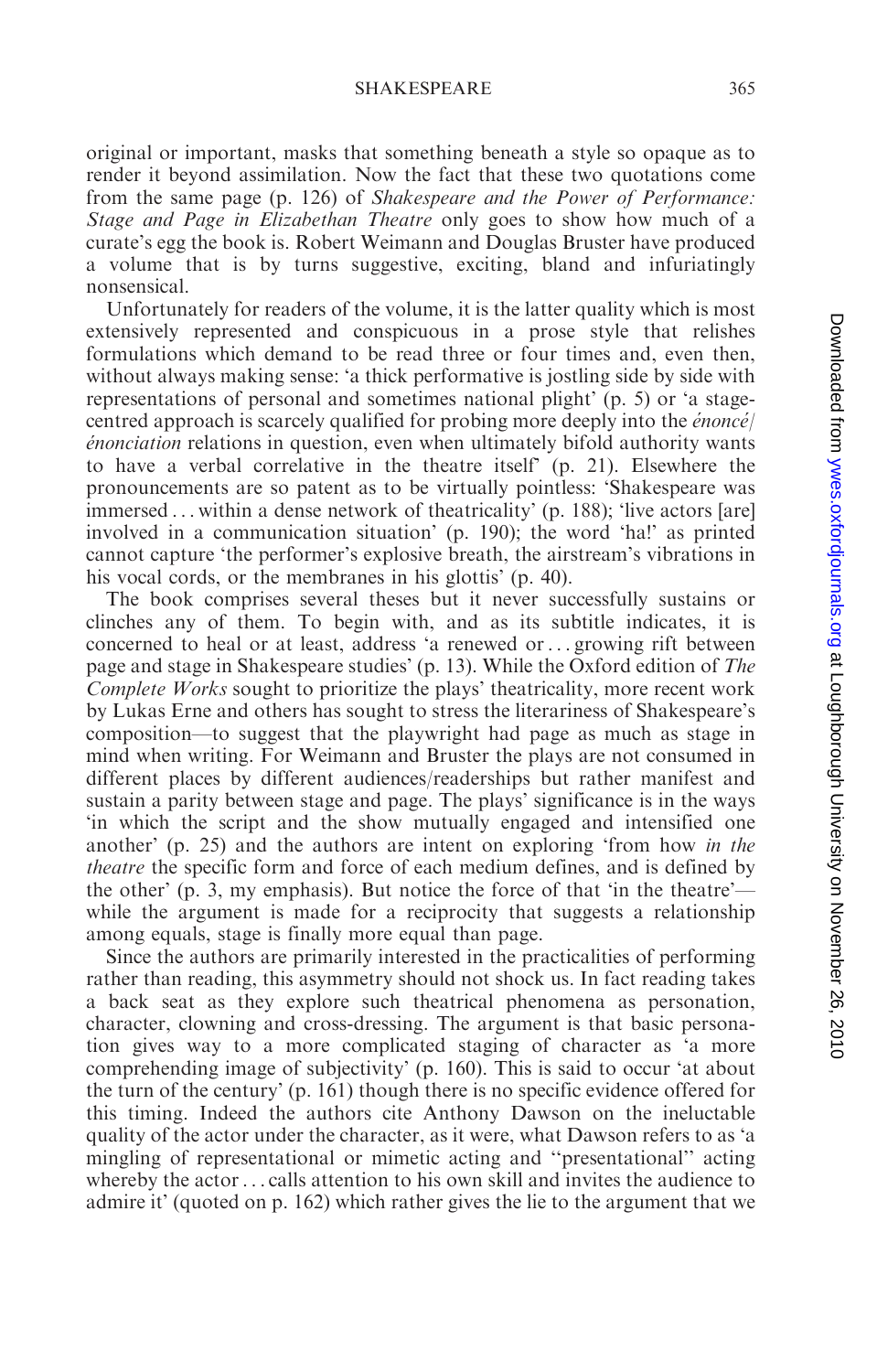graduate from latter to former, let alone 'at about the turn of the century'. Rather, as Dawson insists, both styles are maintained on the early modern stage, a thesis which, in spite of their earlier claim, Weimann and Bruster are forced to acknowledge, conceding that 'the person who is actually speaking is neither the actor nor the character but the actor-character' (p. 176).

Given their greater interest in stage rather than page, it is unsurprising that the latter term doesn't really get a look-in until page 180 (of a 223-page discussion). When it does appear, it means a bewildering number of things: early modern printing (i.e. the book trade), the relationship of prose and verse (i.e. prosody), printed and written matter within the plays—such as letters, tavern bills and other documents (i.e. hand properties). The authors attempt to account for the term's multiplicity: "pages" (their quotation marks) is 'a term under which we could loosely gather all the materials in question here' precisely the problem: the term is used so broadly, it ceases to be useful.

The volume ends not with a bang but with a whimper. One of the most textually intriguing and problematic of Shakespeare's dramas which exists, as the Oxford editors and others have argued, as two distinct plays, King Lear, is here given short shrift. There is hardly any discussion of different texts but a series of weird suggestions: 'the middle scenes of *King Lear* offer... a display of what we could anachronistically think of as the early modern playhouse's green room' (p. 200); 'As long as something would stand for something else, the register of what is representative makes representation tick' (p. 200). Both Weimann and Bruster are undisputed heavyweights of the Shakespeare world and one is loath to sound so waspish about their volume. The trouble is that in its eccentricity, its magpie-mindedness and its obfuscatory critical discourse, it clouds rather than illuminates the complex relationship between stage and page in early modern England.

In his elegant summation of the various essays that comprise Shakespeare and the Cultures of Performance (in Yachnin and Badir, eds., Shakespeare and the Cultures of Performance, pp. 169–88), forming the collection's afterword, Edward Pechter points up the diversity of two of the terms used in its title: performance is no longer circumscribed by the theatre but is commonly used to refer to cultural, religious, social, even gender rituals and roles. Culture, similarly, 'bounces around a sometimes bewilderingly wide and varied range of reference' (p. 176). The terms' polysemic nature accounts for the enormous variance of critical positions and stances taken by the nine contributors. David Bevington, in 'Shakespeare and the Theatrical Performance of Rusticity' for instance, adopts a straightforwardly biographical approach. He argues that the plays' rural know-how suggests a rural playwright: 'the sylvan and pastoral world of Shakespeare's imagination [was that] from which he came and to which he would return again and again' (p. 22). The essay is not unsentimental, including expressions such as 'self-effacement' or 'goodnatured laughter' (p. 17). However at one point he is forced to concede that the biographical reading is 'speculation' and may even be 'unproductive' (p. 23). By contrast, both Gretchen E. Minton and Huston Diehl prioritize literary sources (classical and biblical respectively), the former suggesting that performances of Troilus and Cressida are complicated by 'the enormous weight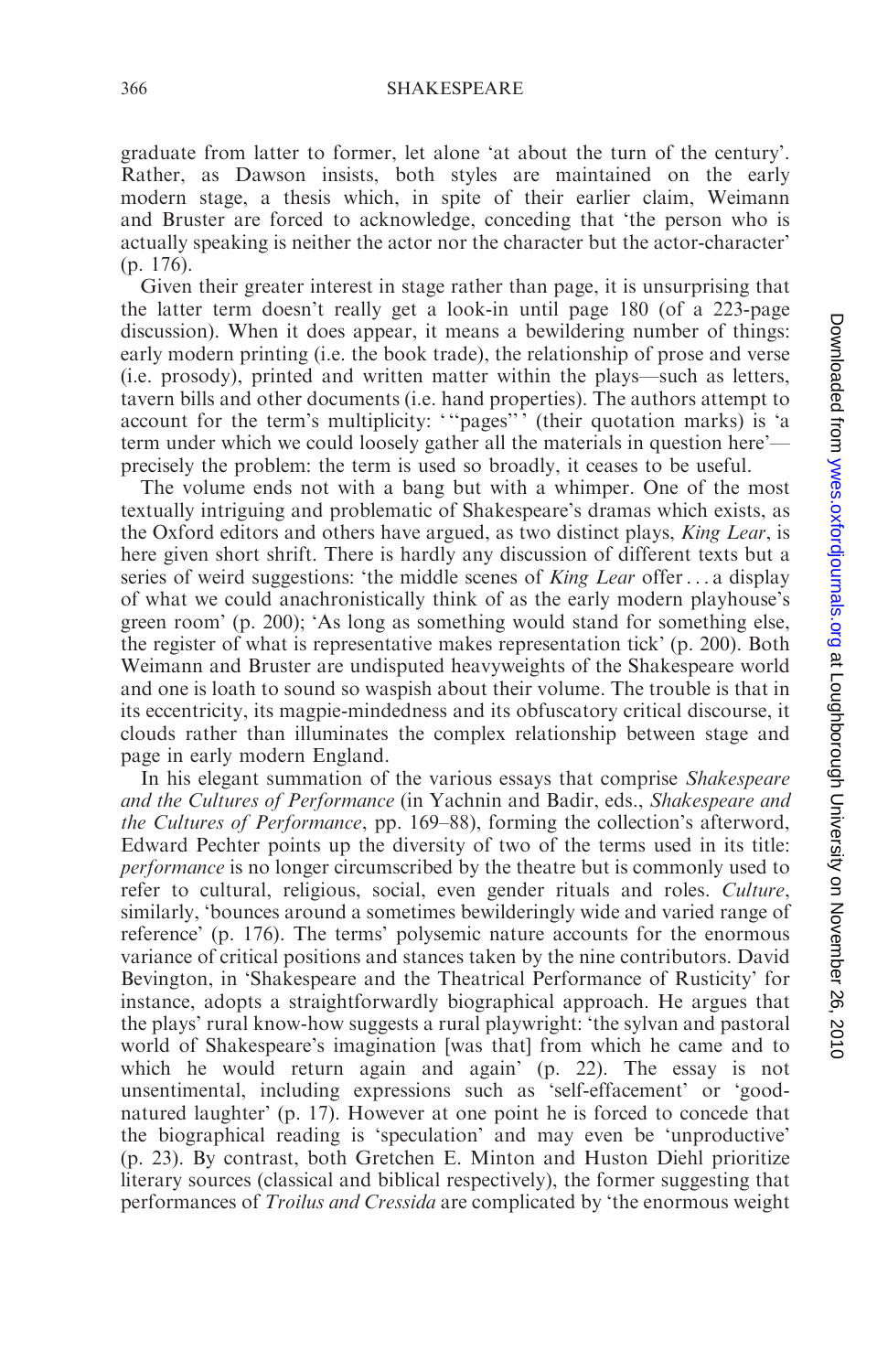of literary history' (p. 119) to do with sources about the Trojan wars which are no longer familiar to contemporary audiences, while Diehl demonstrates how The Winter's Tale appropriates and deploys 'an unsettling dimension of Pauline rhetoric: the rebuke' (p. 72) and, furthermore, 'By deliberately mingling preaching and playing in the character of Paulina, Shakespeare may be audaciously claiming Paul as a model for the playwright' (p. 74).

One play is the topic of two essays. In 'Payback Time: On the Economic Rhetoric of Revenge in The Merchant of Venice' Linda Woodbridge insists that early modern England 'witnessed an epidemic of personal and family indebtedness' (p. 29) and goes on to illustrate how the discourse of economic dependence is inseparable from that of revenge, arguing for an equivalence between 'monetary and retaliatory payment' (p. 29). In "To give and to receive'': Performing Exchanges in The Merchant of Venice' Sean Lawrence takes a broadly anthropological stance in his assertion that 'any apparent gesture of goodwill is... an effort to impose an obligation' (p. 44). From here he arrives at the not too unfamiliar conclusion: 'The play does not contrast amorous and financial economies, but conflates them into a single system of exchanges' (p. 45).

In 'To ''gase so much at the fine stranger'': Armado and the Politics of English' Lynne Magnusson reads the parodic Spaniard in terms of a contemporary linguistic xenophobia. Citing early modern tracts such as Thomas Wilson's The Arte of Rhetorique [1553], she argues for the existence of a cultural anxiety concerned with 'the damage from verbal invasion' (p. 62), though she concludes that Armado is not a 'despised alien' but rather 'an aspiring immigrant, eager to assimilate' (p. 68). In 'Shakespeare and Secular Performance' Anthony B. Dawson uses Measure for Measure as his test case in order to answer the question, 'in what ways does religion ... enter into theatrical discourse?' (p. 83). It is in the cultivation and manipulation of audience pleasure that theatre resembles the rituals of worship—'religious language and feelings enter deeply into the performance on the public stage' (p. 89)—and he goes so far as to argue that the theatre was 'Brimful of religious thinking and sacramental allusion' (p. 97). Coppélia Kahn focuses on mid-nineteenth-century performance in her consideration of minstrelsy, in particular, Thomas Dartmouth Rice's Otello, a Burlesque Opera, performed in Philadelphia. Her treatment in 'Forbidden Mixtures: Shakespeare in Blackface Minstrelsy, 1844' is broadly sympathetic and she goes as far as to assert that 'Rice used blackface as a complex language of satire and critique, not to be confused with the demeaning caricature to which it was later reduced' (p. 122). The essay is especially cogent on ideas of the burlesque, and demonstrates that the knee-jerk reaction of modern criticism against minstrelsy may be founded on insufficient appreciation of its complexity and its combination of 'original and copy, authentic and spurious, elite and popular, tragic and comic' (p. 124). In 'The Tempest and the Uses of Late Shakespeare in the Cultures of Performance: Prospero, Gielgud, Rylance', Gordon McMullan reflects imaginatively on the kinds of assumptions made about painters, composers, poets and other artists as they are evaluated in terms of their late work. He attributes the 'invention of lateness' (p. 150) to the Romantic period and notes that, perhaps not surprisingly, the confluence of 'the artist's life and the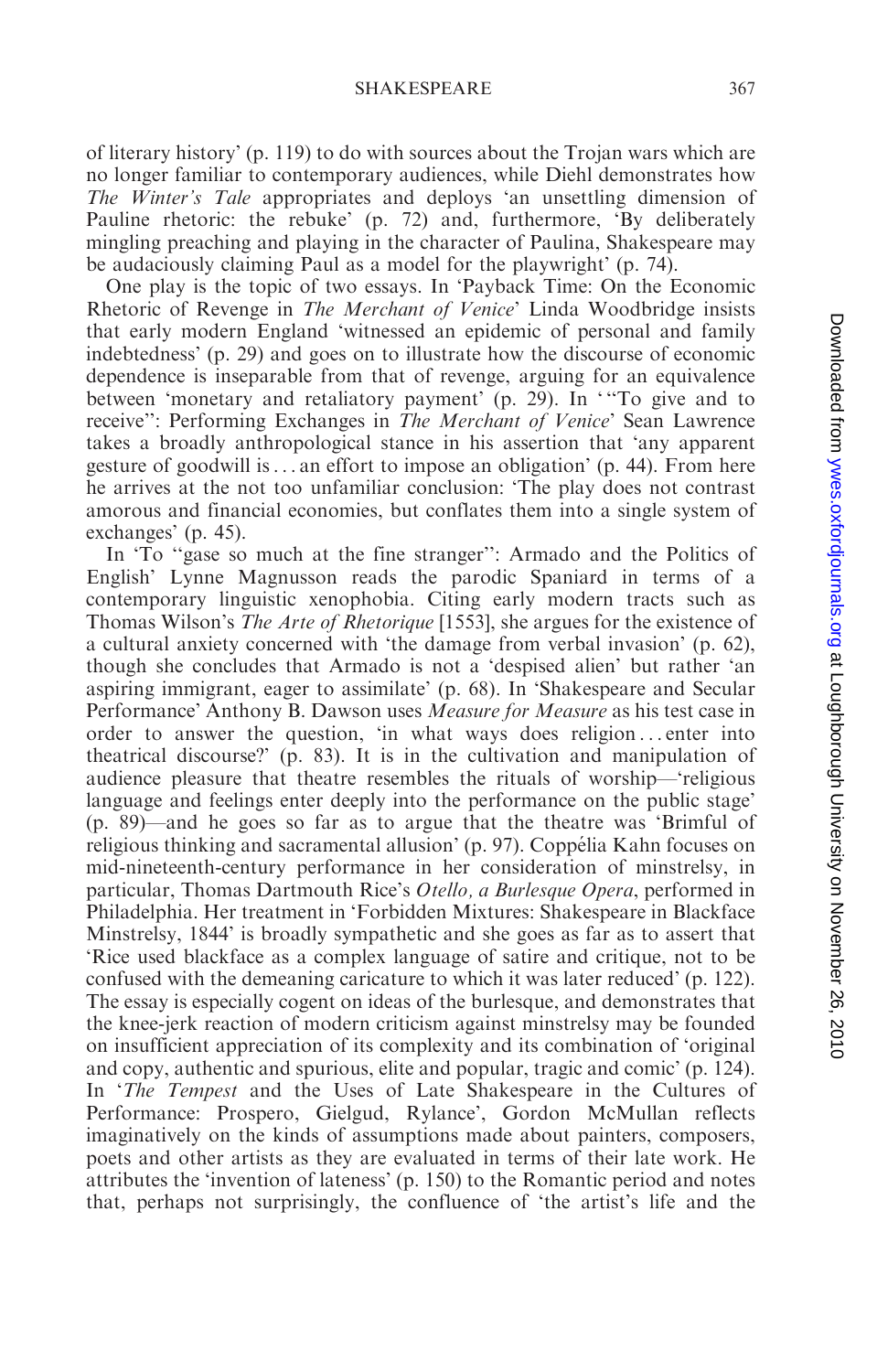progress of his...style' (p. 150) was a Romantic concern in particular. McMullan then goes on to show how 'the appropriation of Shakespearean lateness [has been deployed] as a vehicle for the self-conscious structuring of theatrical careers' (p. 147). By tracing the triangular relationship of Prospero, John Gielgud and Mark Rylance, McMullan demonstrates the mystical force of the role with the actors on the one hand and Shakespeare himself on the other. Yet in spite of the empathy between actor and playwright, McMullan notes wryly that Rylance is a vehement anti-Stratfordian (as was Gielgud before him). McMullan's pseudo-Greenblattian opening aside—flicking through a magazine on a train journey in Spain—this is a deft and persuasive essay. In their introduction (pp.  $1-12$ ), the editors propose that this diversity of approaches and topics is a strategy designed to confront the 'totalizing bent' (p. 3) of new historicism's understanding of culture. This is a wide-ranging and engaging collection but that such diversity is, in itself, sufficient to urge us to reappraise new historicism's homogenizing tendency is not convincing.

In 'Audience and Actor Response to a Staged Reading of Nahum Tate's The History of King Lear (directed by Joe Curdy) at the Shakespeare Institute, Stratford-upon-Avon, 27 January 2008' (Shakespeare 4[2008] 302–8), Curdy provides a vivid and fascinating account of his resurrection of Tate's all but extinct animal and details the responses of both cast and spectators. Having briefly summarized Romantic and post-Romantic critical positions and theatrical histories, he then poses the questions as to how a modern acting company and audience might respond and, perhaps more interestingly, whether the audience would be capable of viewing Tate's version free of the shadow cast by Shakespeare's play. (Curdy notes that the last professional stage version of Tate's Lear was in 1845.) Curdy's research method is refreshingly 'hands on', assembling a company comprising seasoned RSC actors (including Richard Cordery and Clifford Rose), academics and interested amateurs. By means of a series of interviews, he establishes that the performers were pleasantly surprised by the quality of Tate's writing and that they were willing to determine the 'performance potential of a text based on its theatricality' (p. 304) as opposed to the tyranny of language associated with Shakespeare. Curdy had also prepared a questionnaire which he circulated among the audience. Having prefixed his assimilation of these results with an informed analysis of the audience demographic—'roughly 75% were female ... a statistic that corresponded to the high number of postgraduate students in attendance' (p. 305)—Curdy, with the aid of a couple of bar charts, demonstrates that 'overall the response was more optimistic than I [had] anticipated' (p. 305). The fraught question remains, however, whether the audience were responding positively to the play in its own terms or whether 'Tate's adaptation might merit interest from a modern audience simply as a notorious footnote in the performance history of Shakespeare's Lear' (p. 305). Although Curdy is unable to answer that question definitively, his raising it in the first place, as well as his empirical approach, are unusual and praiseworthy.

Sticking with the eighteenth century, Laura Engel describes not merely the performance but the cultural implications of Sarah Siddons's long association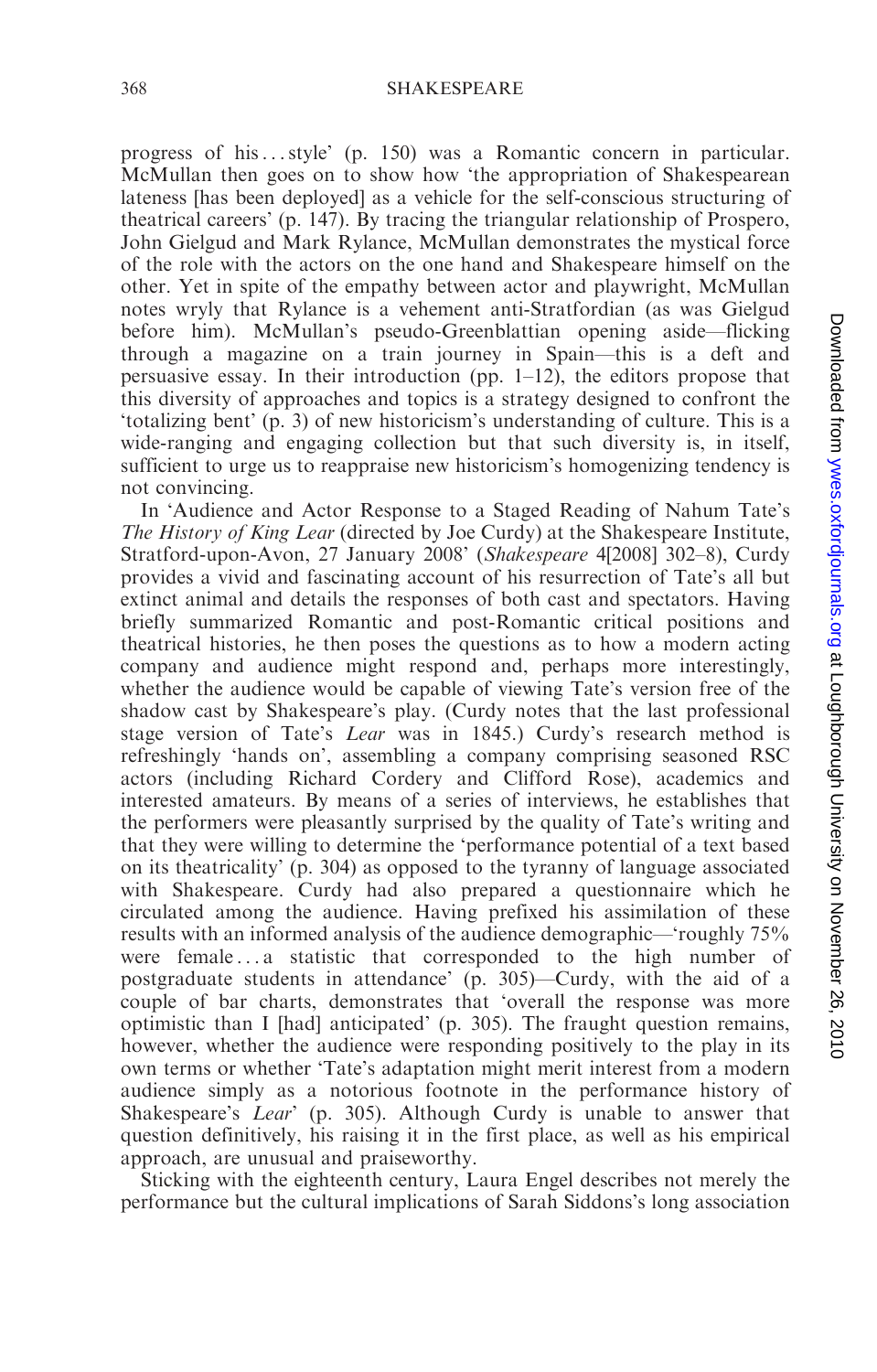with the role of Lady Macbeth. In 'The Personating of Queens: Lady Macbeth, Sarah Siddons and the Creation of Female Celebrity in the Late Eighteenth Century' (in Moschovakis, ed., Macbeth: New Critical Essays, pp. 240–57), she argues that Siddons invented a new 'category of identity ...the modern female superstar' (p. 240). This seems, at first, to be a bold claim, but Engel constructs a rigorous and convincing argument. As the essay's title suggests, Siddons took on the mantle of several queens. Chief among these politically was Queen Charlotte, with whom an association was facilitated by the similarities between Siddons and Charlotte in the portraiture of Thomas Gainsborough (who painted both women): 'Just as Gainsborough created the idea of status, wealth, and noble bearing with his portrait of Siddons, Queen Charlotte appears magically beautiful in his representation of her' (p. 246). Engel argues that Siddons and Charlotte 'invoked similar images of royalty and maternity' (p. 242). The second queen Siddons inhabited, as it were, is Lady Macbeth, an account of which is still accessible through Siddons's own 'Remarks on the Character of Lady Macbeth' in which she empathizes with her heroine and considers her as being noble and compassionate in nature. Engel explains that the murder of her own child, hypothetically alluded to by Lady Macbeth, indicates not a violent streak but just the opposite, and she cites Siddons herself: 'The very use of such a tender allusion in the midst of her dreadful language, persuades one unequivocally that she has really felt the maternal yearnings of a mother towards her babe, and that she considered this action the most enormous that ever required the strength of human nerves for its perpetration' (quoted on p. 249). This would have been powerfully envisioned when, in April 1794, Siddons played the role while heavily pregnant. The final queen Engel describes is a product of the first two, Siddons's own 'status as a celebrity diva' (p. 242). Engel concludes effectively, 'For Siddons, ''personated Queens''—real and imagined—made it feasible for her to embody an unprecedented form of female celebrity, and to transform one of the most ruthless stage heroines into an exemplar of femininity' (p. 254).

#### 3. Shakespeare on Screen

Despite fewer book-length considerations of Shakespeare on screen this year, several journal issues focused upon performance and helped ensure that the research area continues to evolve. In 2008 two edited collections of essays were added to the University of Rouen's Shakespeare on Screen series, Anthony R. Guneratne focused upon Shakespearian films in his monograph Shakespeare, Film Studies, and the Visual Cultures of Modernity, and Frank Occhiogrosso's edited collection Shakespearean Performance: New Studies embraces screen versions within a performance-orientated study. Gothic Shakespeares, edited by John Drakakis and Dale Townshend, includes in its enquiry one essay analysing the connections between Shakespearian films and the horror film.

The Shakespeare International Yearbook granted space to 'European Shakespeares' in its special section, and the guest editors, Ton Hoenselaars and Clara Calvo, contributed an article examining the BBC's 2005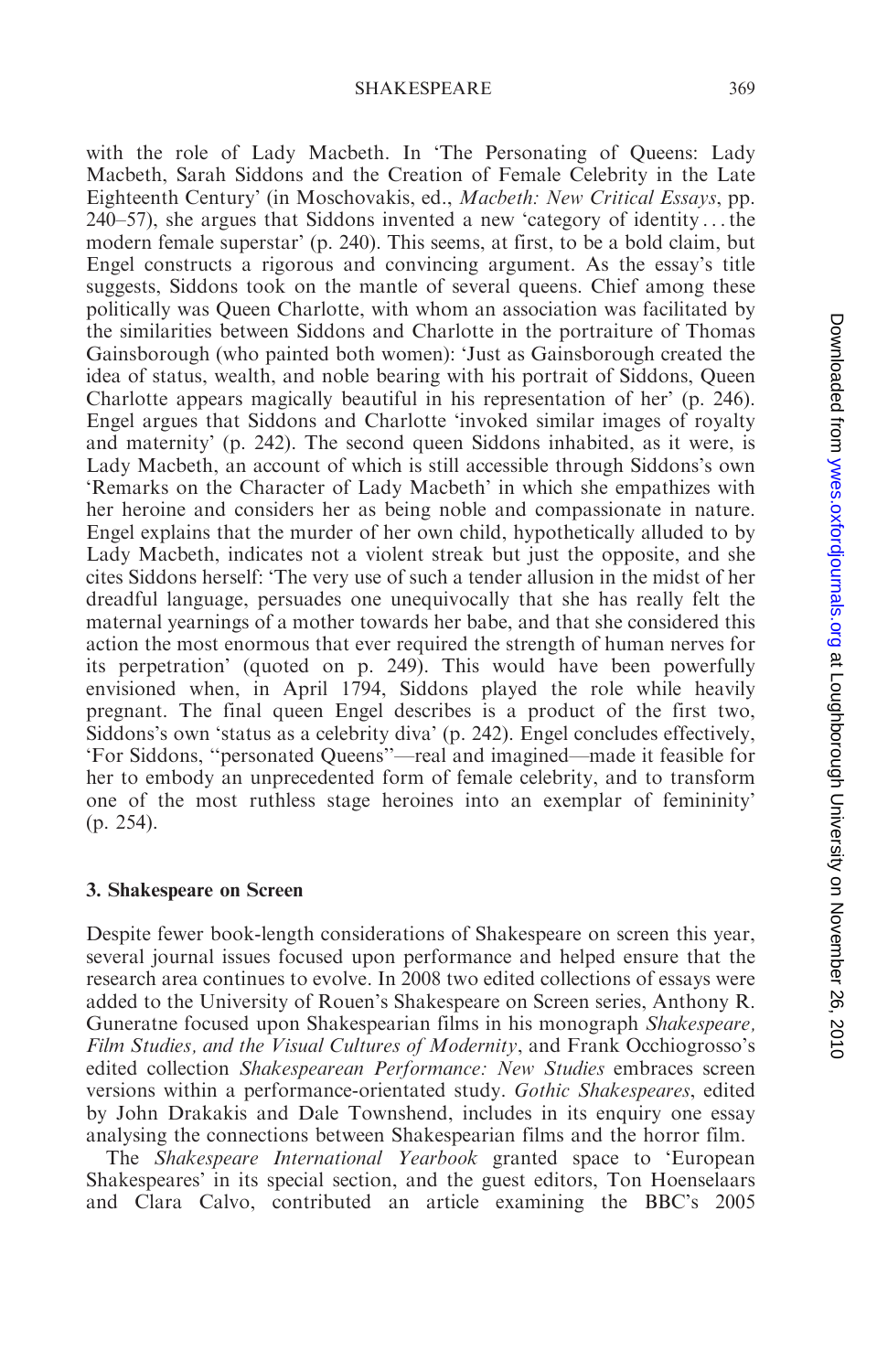ShakespeaRe-Told series (ShIntY 8[2008] 82–96). Special issues in three other journals focused more exclusively upon Shakespeare on screen. The customary 'Shakespeare on Film' issue of Literature/Film Quarterly (LFQ 36:ii[2008]) contains six articles and, this year, that number is exceeded with fourteen screen-related essays in *Shakespeare Survey*: 'Shakespeare, Sound and Screen' (ShS 61[2008]). The summer issue of Shakespeare Bulletin includes four articles centring upon 'Shakespearean Screen Adaptations for the Teen Market' (ShakB 26:ii[2008]).

Anthony R. Guneratne's Shakespeare, Film Studies, and the Visual Cultures of Modernity seeks to 'tell a different kind of film history' (p. xiii) of film adaptations of Shakespeare's plays. Guneratne's emphasis is upon the cultural history of film adaptation, and he seeks to explore the intersections between film and other media. His study consists of five chapters, organized thematically, and a distinctive narrative style is established, with chapter titles and summaries in the style of an eighteenth-century novelist. These summaries signal the somewhat episodic nature of the text, which subtitles and section breaks maintain. Each individual chapter offers a focused case-study in response to the book's opening thesis. Guneratne begins his introduction with a consideration of 'Shakespeare', the man and the work. He signals the number of firsts (within Shakespearian adaptation on film) which can be attributed to Mélies's Shakespeare Writing Julius Caesar [1907] and then jumps decades to consider Shakespeare in Love [1998]. Both films establish that biographical genres 'are reflective of contemporary concerns and preoccupations' (p. 5). Guneratne moves on to consider the cult of Shakespeare in connection with geographical place, and he analyses three Russians adaptations: Yutkevich's Othello [1956], and Kozintsev's Hamlet [1964] and King Lear [1970]. These films are united by their use of Boris Pasternak's translation and Guneratne explores linguistic translation as cultural translation.

The American film industry is then considered, and Hitchcock's involvement in the British Elstree Calling [1930] prompts reflection upon Hollywood's ability 'to assimilate, and in doing so, transform varied sources of influence' (p. 19). Chapter 2 explores in more detail this suggestion of cultural continuity in Anglo-American culture. In his consideration of the 'film studies' of the book's title, Guneratne identifies 'the three simultaneous registers of adaptation' (p. 31): the movement from medium to medium; the movement from text to text; and that of culture to culture. He summarizes 'Tendencies in Film Adaptations' in tabular form and promotes a personal formula  $(A<sub>+</sub>$  to E–) as a logical way of considering Shakespeare adaptations. The exploration of adaptations ranges widely to include Theater of Blood [1973], Tempest (Mazursky [1982]) and Fanny and Alexander [1982]. In his third chapter Guneratne focuses upon versions of Hamlet as a way of extending his consideration of film acting and stardom.

Guneratne's interest in 'visual cultures' ensures that Shakespeare has generated 'an artistic efflorescence that has continued to influence theatrical productions, photography and film' (p. 49). These introductory ideas are secured with consideration of the cinematography in Olivier's Henry V [1944] and Richard III [1955] alongside the contrasting style of Kurosawa's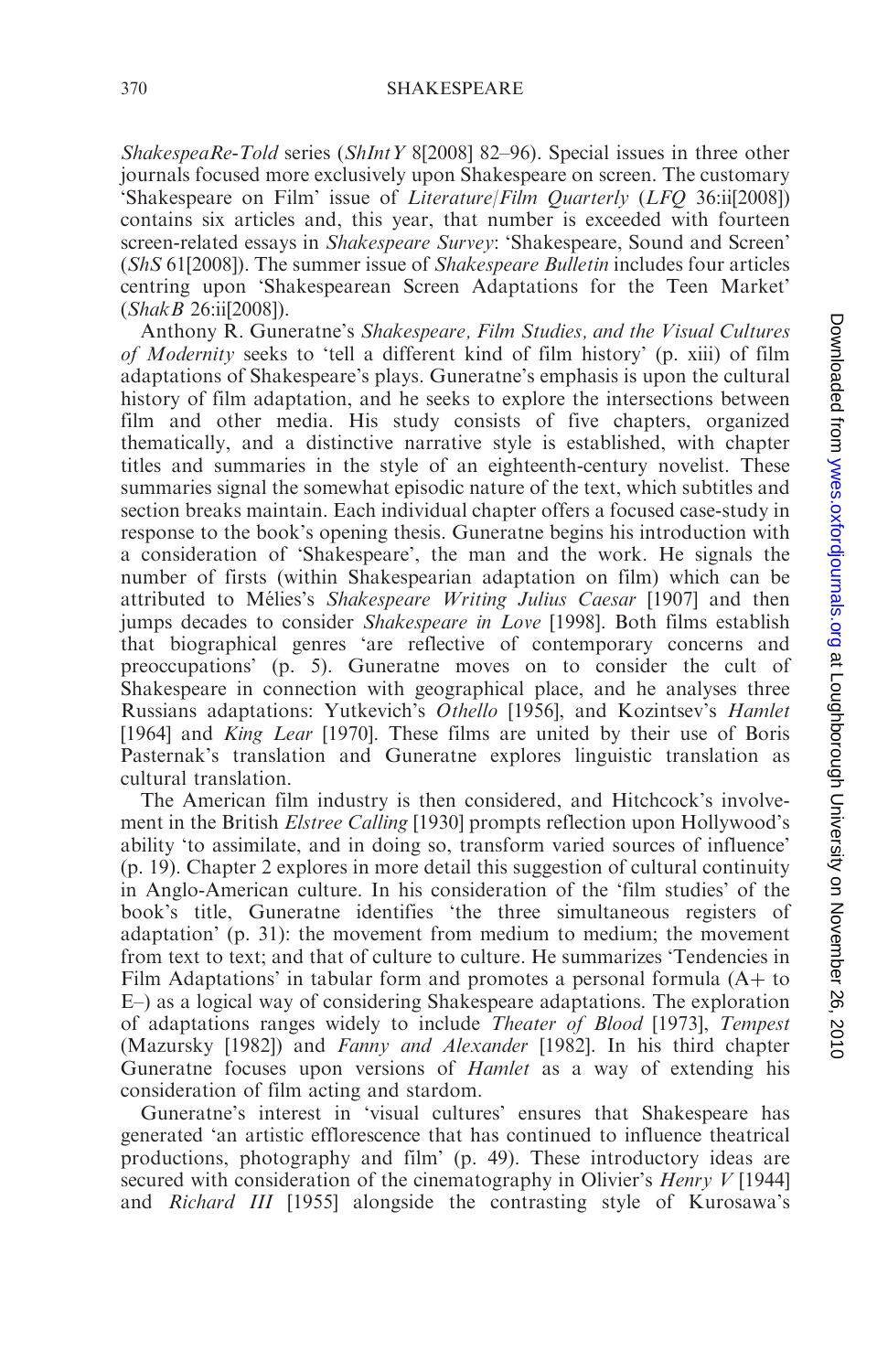Shakespearian adaptations. Chapter 4 then concentrates on Orson Welles's visual language. Guneratne focuses upon 'the inequalities of modernity', and a geographical distinction is drawn between 'voluntary modernity' in Japan and 'imposed modernity' in Africa, Latin America and the Indian subcontinent (p. 62). The Merchant–Ivory Shakespeare Wallah [1965] and Vishal Bhardwaj's Maqbool [2004] are considered initially, and Guneratne uses the 'myth' invented in Salman Rushdie's 1995 novel The Moor's Last Sigh 'to sum up the legacies of Shakespeare, of film, and of the visual cultures that through, from, into, and out of languages, inform adaptations' (p. 73). The final chapter of Guneratne's study shifts between places, periods and texts in its consideration of the Shakespearian film work of Van Sant, Branagh, Godard, Pasolini, Greenaway and Luhrmann.

Sarah Hatchuel and Nathalie Vienne-Guerrin edited two collections of essays to extend their Shakespeare on Screen series. In contrast with the series' previous publications (A Midsummer Night's Dream [2005] and Richard III [2005]), both collections of essays this year broaden their focus beyond one specific text. Shakespeare on Screen: The Henriad is genre-driven in its focus upon 'filming *history* plays' (p. 15), and there is some interrogation of cinema's avoidance of Richard II and enthusiasm for Henry V. Interest in the former play on television helps redress the balance and signals one way in which the collection of essays negotiates different screens. The volume is also interested in the way that filmed versions might be valued as useful, as 'tools to explore the texts' in contrast with scholarly assessment of stage productions (p. 17). The essays move between 'macro-analysis' and 'micro-analysis' and the editors make a virtue of these contrasting approaches. They encourage their readers to consider the way in which a connection between methodologies and technological advances might illuminate 'what Shakespeare's contrasting afterlives keep saying, not only about the dramatic texts but also about ourselves' (p. 18).

The essays which include some discussion of versions only commercially available in recent years are of greatest interest. Michael Hattaway's piece considers different kinds of non-cinematic versions in 'Politics and Mise-en-Scène in Television Versions of King Richard II' (pp. 59–74). Here the versions are categorized as made for television (Giles, 1978 and Woodman, 1981); televised theatrical performances which include an audience (Bogdanov and Carroll in 2003) and theatrical productions radically reworked for the screen (Deborah Warner's 1995 production). Hattaway's argument centres upon the importance of critics and producers recognizing these categories. Lois Potter focuses upon the 1954 version of Richard II in her 'The Royal Throne of Kings and the American Armchair: Deconstructing the Hallmark Richard II' (pp. 75–98). Potter situates the version in a theatrical context (on both sides of the Atlantic), considers the version alongside the 'real' coronation of Elizabeth II and looks closely at the tone of the reception to Maurice Evans's performance. Both Hattaway's and Potter's essays can be usefully set alongside Russell Jackson's article in Shakespeare Survey which considers: 'Maurice Evans's Richard II on Stage, Television and (Almost) Film' (ShS 61[2008] 36–56).

Hatchuel and Vienne-Guerrin's collection of essays is usefully concluded with José Ramón Díaz Fernández's 'The Henriad on Screen: An Annotated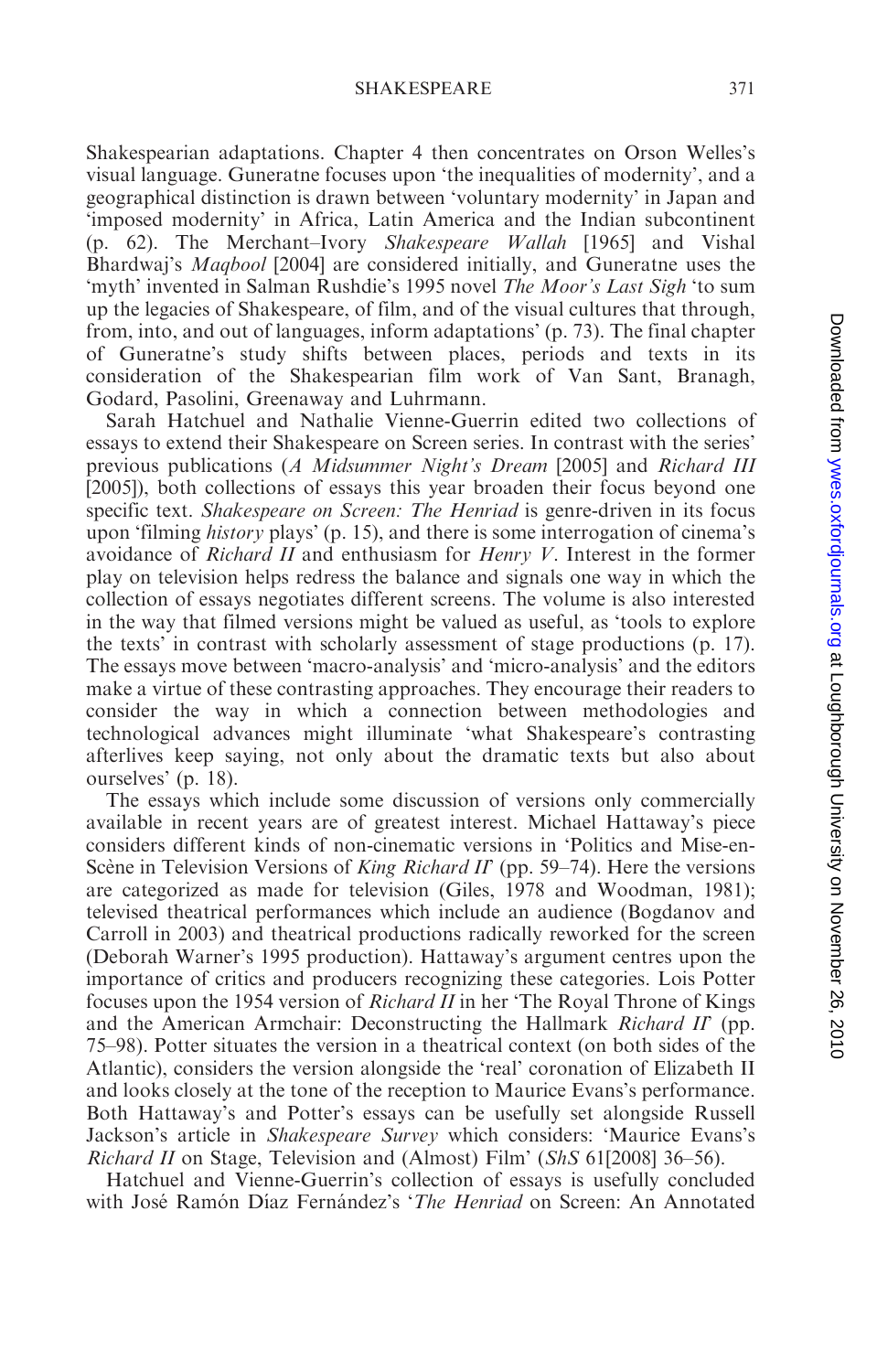Filmo-Bibliography' (pp. 269–348). He develops a recent trend in 'Shakespeare on screen' publications by granting space to the reference materials and ordering them in a helpfully interpretative way. Six categories (film adaptations; television adaptations; filmed staged performances; derivatives and citations; educational films; documentary films) contain chronological lists of the screen versions with relevant books and articles positioned beneath their respective film. Selected entries are annotated to clarify the nature of the relationship, and the detail here ensures the usefulness of the scholarly resource. Ferna´ndez also contributed the detailed 'Teen Shakespeare Films: An Annotated Survey of Criticism' to Shakespeare Bulletin this year (ShakB 26:ii[2008] 89–133).

Sarah Hatchuel and Nathalie Vienne-Guerrin's other publication in the same series, Shakespeare on Screen: Television Shakespeare, is dedicated to Michèle Willems. Their text celebrates Willems's influential 1987 collection of essays, and responding to that seminal text prompts the question: 'Is there still such a thing as "Television Shakespeare"?' (p. 18). Some contributors respond to that question by moving beyond productions originally conceived to be broadcast on the small screen and therefore suggesting that television is now perhaps 'a hybrid object that seems to escape definition and apprehension' (p. 18).

One such example is Peter Holland's 'Afterword: What(ever) Next?' (pp. 271–7), which considers YouTube recordings of the 'RST Demolition' and suggests that the brief clip 'produces strange linkings of forms and of timescales' (p. 272). Holland's piece encourages reflection upon the relationship between the small screen, cinema and theatre. It is suggested that the YouTube community, whose roles can shift between producers (through uploading clips and comments) and receivers, 'requires a reformulation of what it means to watch or to share watching Shakespeare on screen as well as redefining what Shakespeare on screen might include' (p. 274).

Peter Hutchings directs attention towards a genre-inflected consideration of Shakespeare films in 'Shakespeare and the Horror Film' (in Drakakis and Townshend, eds., Gothic Shakespeares: Accents on Shakespeare. pp. 153–66). His assessment begins with the citation of *Hamlet* in Universal's 1931 Dracula, 'a founding text in horror cinema' (p. 153) and that film's use of Hamlet establishes an enquiry which negotiated cultural hierarchies in its consideration of Macbeth (Polanski [1971]), Hamlet (Branagh [1996]) and Titus (Taymor [1999]). The idea that 'Shakespeare's Macbeth concludes with a clear sense that a just rule has been restored' (p. 160) typifies Hutchings's at times uncomplicated perspective on the playtexts which constrains his analysis of the films. More interesting is his consideration of Theatre of Blood [1973] and The Flesh and Blood Show [1972]. The latter film explores less familiar Shakespeare on screen territory. The engagement with that film's theatricality and the suggested allusion to A Double Life (Cukor [1947]) deserve development.

Russell Jackson's essay is, in part, a consideration of Branagh's 2000 film in the context of critical responses. In 'Filming Shakespeare's Comedies: Reflections on Love's Labour's Lost' (in Occhiogrosso, ed., Shakespearean Performance: New Studies pp. 62–73), Jackson's personal tone reflects an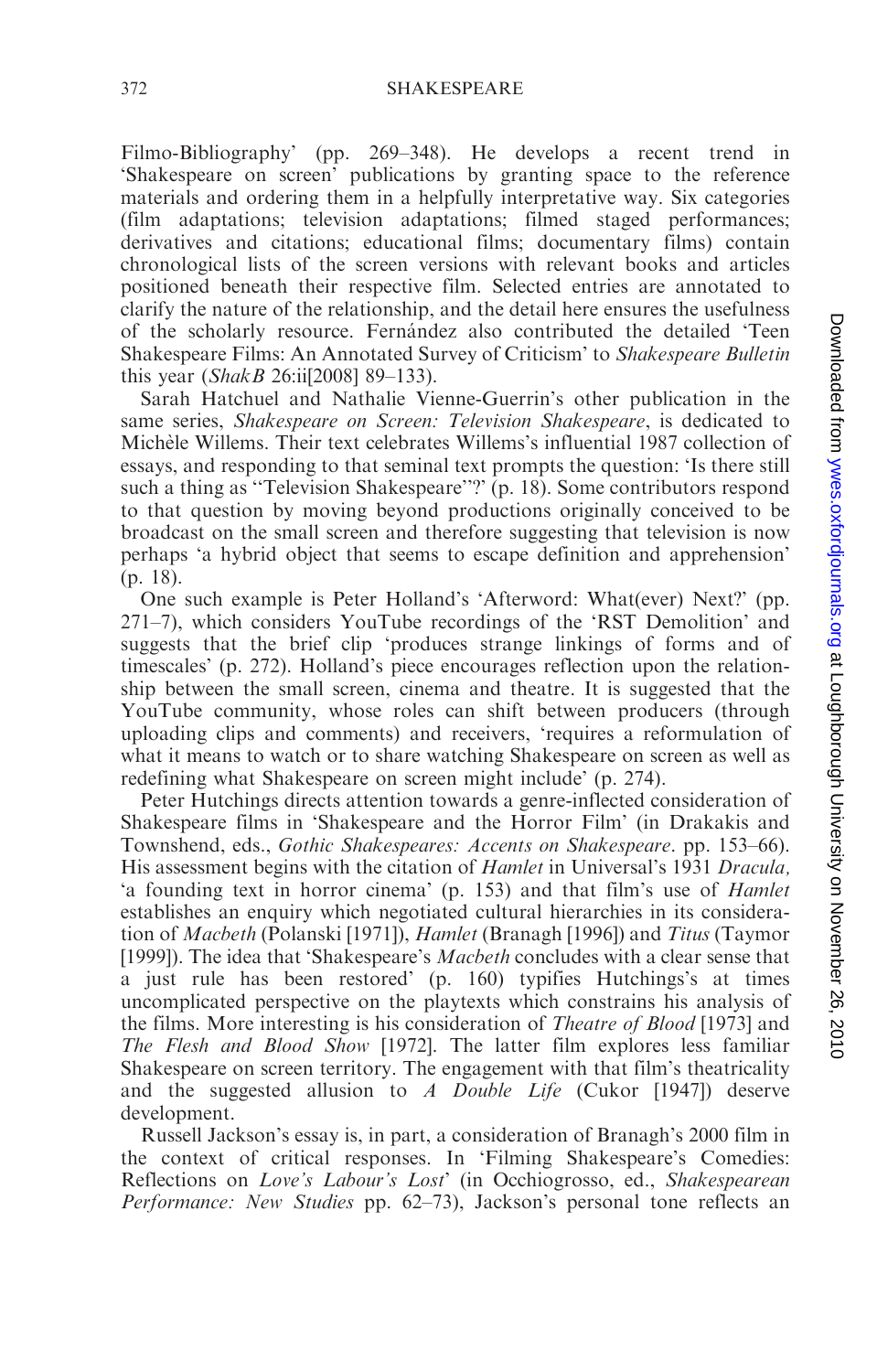engagement with that which has shaped his own perspective upon the film. His defence of the film is cautious, and throughout the piece he considers the possible bias produced by his role as a collaborator in the film's production. His suggestion that 'From my own point of view ... Love's Labour's Lost remains an enjoyable and testing experience' (p. 71) points to the selfconscious conflation of process and product in the assessment of the film.

Mark Thornton Burnett's essay provides a stark contrast to Russell Jackson's piece in its content and approach. 'Madagascan Will: Cinematic Shakespeares/Transnational Exchanges' (ShS 61[2008] 239–55) focuses upon two screen adaptations which document journeys to Madagascar: Alexander Abela's Makibefo (a version of Macbeth [2000]) and his Souli (inspired by Othello [2004]). Limited global exhibition and distribution mean that these versions have received little critical attention. Thornton Burnett raises questions about these processes as part of his engagement with concepts of transnationalism. An unexpected connection between Russell Jackson's article and Mark Thornton Burnett's piece can be found in the latter's suggestion that an emerging element within Shakespeare on screen scholarship lies in a consideration of 'the producers as well as the products, the creative forces as well as the final statements' (p. 255).

Ton Hoenselaars and Clara Calvo seek to emphasize the spatial and temporal locations in screen versions of Shakespeare's plays, and they suggest that the multiple labels used for screen versions can obscure that process of relocation. In 'Shakespeare Uprooted: The BBC and ShakespeaRe-Told'  $(ShIntY 8[2008] 82–96)$  decisions about time and space are defined as inextricably linked. The essay concludes by considering the series as a redefinition of contemporary Britain, and Hoenselaars and Calvo worry about the degree of Europhobia reflected in some of the series' specific choices.

The performance-orientated issue of Shakespeare Survey, 'Shakespeare, Sound and Screen', includes fourteen screen-related articles. Several of these pieces offer 'micro-analysis'. Anna K. Nardo discusses Branagh's adaptation of Shakespeare's text in Love's Labour's Lost [2000] (ShS 61[2008] 13–22), Peter Donaldson analyses the musicality of Michael Hoffman's 1999 A Midsummer Night's Dream (ShS 61[2008] 13–22), Alfredo Michale Modenessi considers the violence in Tim Supple's 2003 television film of Twelfth Night (ShS 61[2008] 91–103) and Lindsey Scott focuses upon Polanski's 1971 Macbeth (ShS 61[2008] 104-15). Two articles consider Hamlet versions. Simon J. Ryle uses the 'sense of rupture implicit in Jacques Lacan's theory of the gaze' (p. 116) to explore Olivier, Branagh and Almereyda's film adaptations of Hamlet. Catherine Grace Canino interrogates John Frankenheimer's suggestion that his film *The Manchurian Candidate* is 'a modern-day retelling of *Hamlet'* (p. 135). Canino places the film and the play alongside Foucault's and Meerloo's ideas about the 'coercive nature of power and the resultant reconstruction of self-agency' (p. 134). Her piece reads Hamlet with these theories in mind and 'through Frankenheimer's lens' (p. 146). The connections between the political context of Shakespeare's play, the protagonist's journey and the plot structure are set against the 1962 film in an, at times, thought-provoking way. Canino's piece is a useful illustration of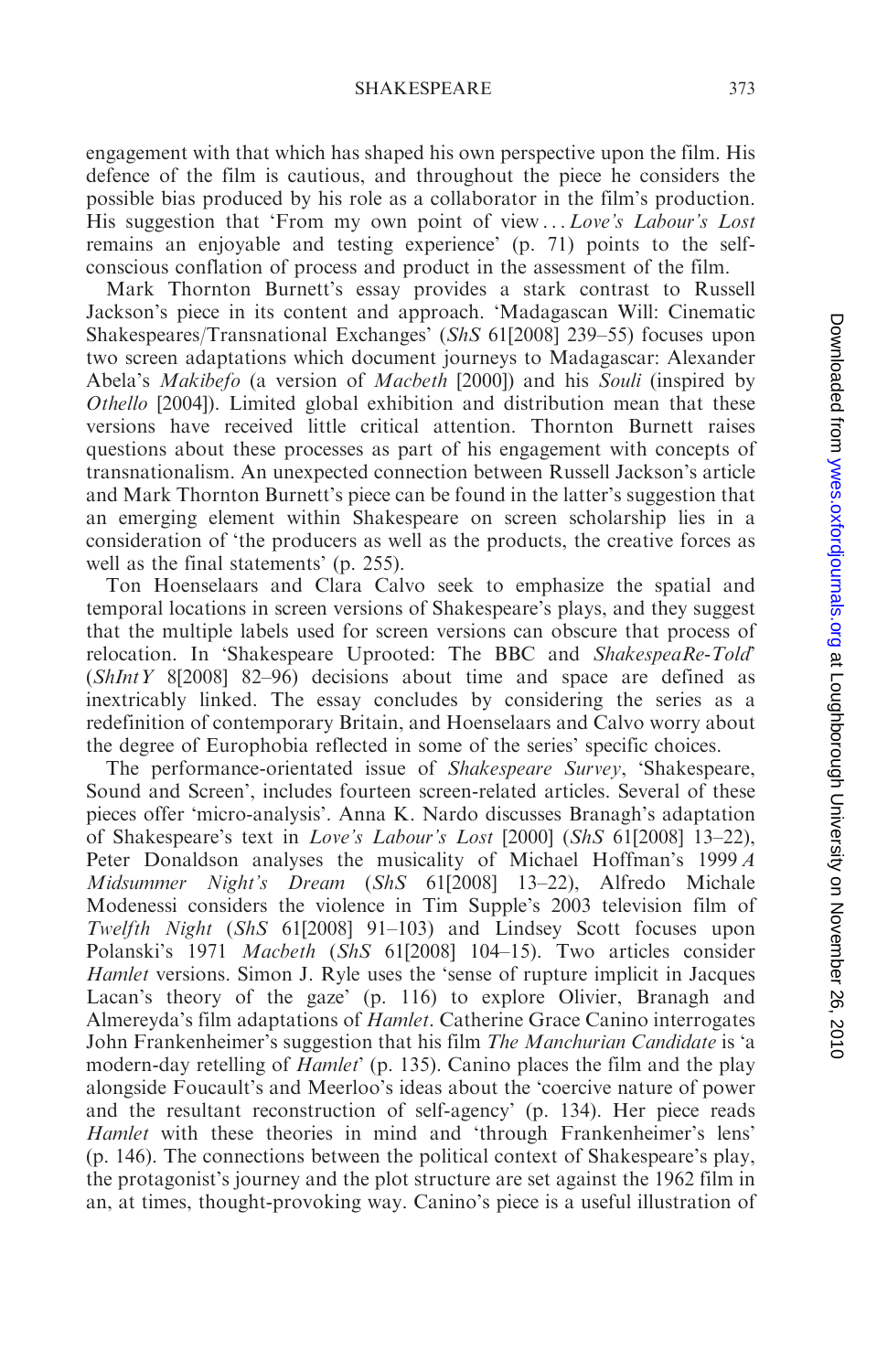the way that an adaptation might be used as a tool for looking again at Shakespeare's text.

The boundaries of Shakespeare on screen are pushed by Thomas Cartelli's 'Channelling the Ghosts: the Wooster Group's Remediation of the 1964 Electronovision Hamlet' (ShS 61[2008] 147–60). Cartelli begins his essay with a consideration of the cultural context of Richard Burton's 1964 theatrical performance as Hamlet, which moved from Toronto to New York and was then filmed. An engagement with the technology used to make this 'Theatrofilm' means that Cartelli considers the recorded Hamlet to be 'both an anomalous and nostalgic throwback to the already superseded days of live television recording' (p. 148). The article then jumps forward to 2007 and considers the Wooster Group's 'sustained ''emulation'' of the 1964 ''theatrofilm'' of Hamlet' (p. 149). Cartelli is particularly interested in the effects of the Wooster Group's use of video footage 'as a visual prompt or model for their own efforts of imitation or emulation' (p. 150) and he notes that the film has been re-edited aurally and visually with the effect of displacing and colonizing the 1964 broadcast. In contrast, two other Hamlet films (Branagh [1995] and Almereyda [2000]) were briefly 'granted a freedom to speak directly to the audience seldom allowed the Burton production' (p. 151). Cartelli identifies the Wooster Group's Hamlet project as distinct in relation to their previous productions and he proposes that one problem lies in the way that Shakespeare's play has 'been largely emptied out of any point or purpose beyond studied and sustained replication' (p. 157). His article attests to the compelling presence of the screen images in the closing moments of the Wooster Group's piece, and questions are therefore asked about the result of the 2007 theatre production's 'increasingly fevered competition with the film itself' (p. 152).

Evelyn Tribble seeks to break with the critical tradition of analysing the 'extraordinarily dense rendering of the visual field' (p. 161) in her article 'Listening to Prospero's Books' (ShS 61[2008] 161–9). Michael Nyman's score for the film prompts Tribble to suggest that 'the acoustic dimension of Prospero's Books is one of the most complex areas of intersection between the play and the film' (p. 161). A comparable emphasis can be found in David L. Kranz's article on 'Tracking the Sounds of Franco Zeffirelli's The Taming of the Shrew' (LFQ 36:ii[2008] 94–112). While Nino Rota's score is given attention, Kranz does work hard to situate the scored music as one part of the 'sonic motifs, sound effects, volume, pitch, rhythm and mixing' (p. 94). Kranz's piece sensitively engages with the film's aural subtlety, and he makes a very strong case for the way that the soundtrack helps direct attention towards 'a mix of realism and artifice' (p. 95). The sustained attention to laughter as working variously, 'undercutting ... appearances' and expressing 'positive emotion', is thoughtfully detailed, and existing critical ideas about the film and the play are challenged in a usefully precise way.

The customary special Shakespeare issue of *Literature* Film Quarterly includes five other essays, all of which are grouped under the Barthesian heading 'Image/Music/Shakespeare'. Despite the bold decision of placing Shakespeare third in the title, the prioritization of 'image' supports Krantz's observation that visual enquiries dominate film scholarship. The articles which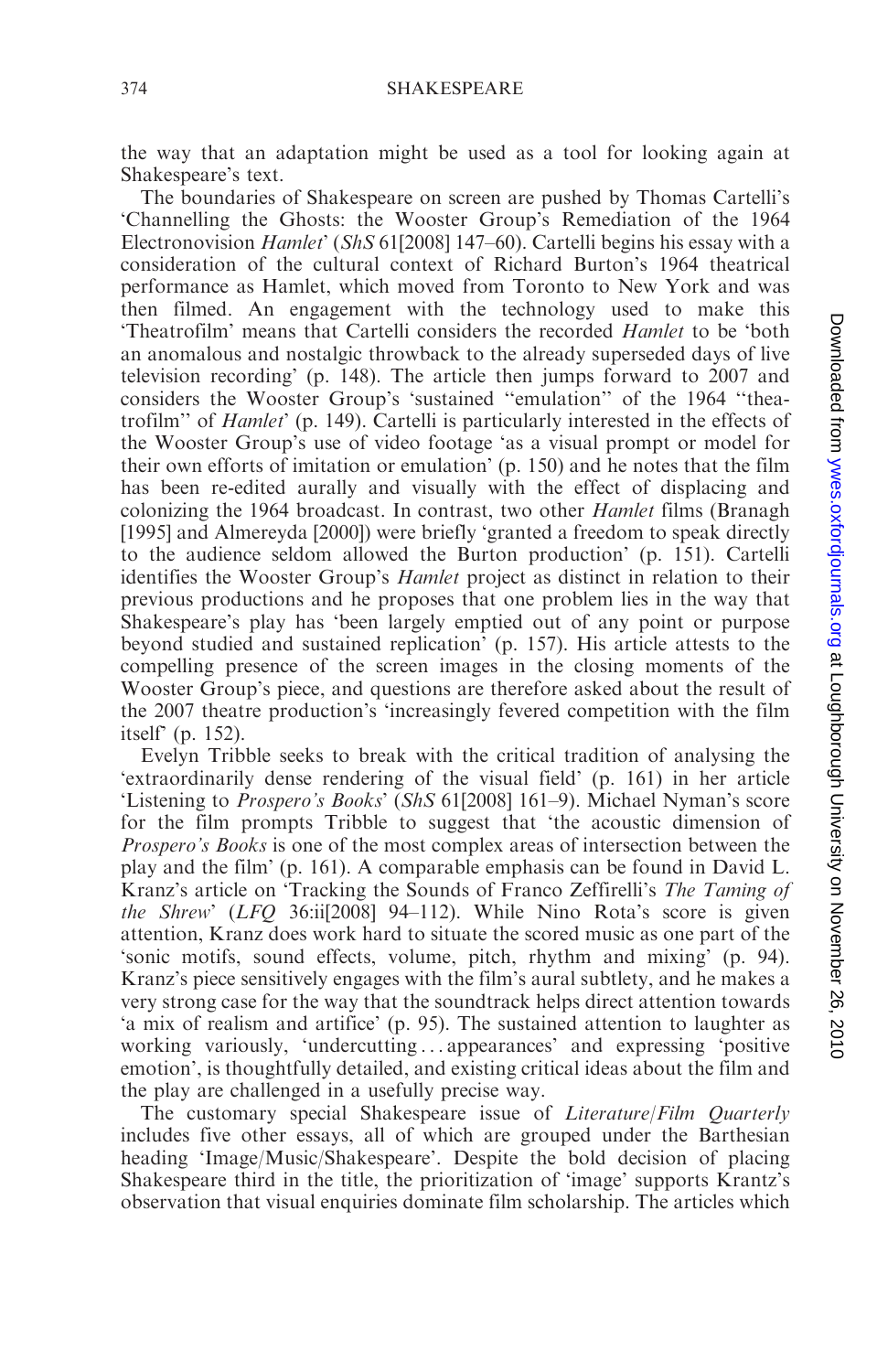look at visual imagery are less exciting than Krantz's aurally attentive piece. Monique L. Pittman's genre-inflected analysis of Shakespeare's uneasy position in Andy Fickman's version of Twelfth Night seems to continue the concerns emerging from last year's LFQ (35:ii[2007]). In 'Dressing the Girl/ Playing the Boy: Twelfth Night Learns Soccer on the Set of She's The Man'  $(LFO 36:ii[2008] 122–36)$  Pittman places the film securely in the context of teen movies. She persuasively justifies her disappointment that after the film's initial demonstration of 'the permeable boundaries between gender identities' it 'reverts to conservatism' (p. 123). In Shakespeare Bulletin both Elizabeth Klett and Laurie Osborne chose to situate She's The Man [2006] within the teen movie genre. Klett sets Fickman's film alongside Lost and Delirious [2001] and considers Viola's 'identity crisis' (p. 69) in 'Reviving Viola: Comic and Tragic Teen Film Adaptations of Twelfth Night' (ShakB 26:ii[2008] 69–87). Laurie Osborne's essay considers more closely the way that She's The Man was framed as a Shakespearian adaptation, in 'Twelfth Night's Cinematic Adolescents: One Play, One Plot, One Setting, and Three Teen Films' (ShakB 26:ii[2008] 9–36). Her piece explores 'intertextual and intercinematic connections created by the film itself and its marketing' (p. 10). Her argument then shifts to consider Just One of the Guys [1985], Motocrossed [2001] and She's The Man as 'intertexts' which demonstrate 'evolving gender politics' (p. 32).

Michael J. Friedman's introduction to the teen-focused Shakespeare Bulletin makes a strong case for dating the genre from the 1960 s rather than as a mid-1990s, post-Luhrmann phenomenon: 'Introduction: ' ''To think o' the' teen that I have turned you to'': The Scholarly Consideration of Teen Shakespeare Films' (ShakB 26:ii[2008] 1–7). He contends that, rather than thinking in terms of a cinematic shift in recent years, it is more useful to connect scholarly analysis of films aimed at the teen market with 'a willingness on the part of Shakespeare critics to take teen Shakespeare adaptations seriously as an object of study' (p. 1). Friedman's definition of the study of Shakespeare's plays and their cinematic counterparts can, I think, extend beyond teen Shakespeare adaptations and define the relationship between Shakespeare and screen as offering, potentially, 'a mutually productive process' (p. 5).

# 4. Criticism

# (a) General

By focusing on the brief period Shakespeare spent as a lodger with French Huguenot exiles in The Lodger: Shakespeare on Silver Street, Charles Nicholl dispenses with the usual journey from cradle to grave, and goes into detail about matters often neglected in standard biographies. Part I relates the basic facts regarding Shakespeare's involvement with his former hosts the Mountjoys, their daughter Mary and their son-in-law Stephen Belott. The book's second section describes the physical environment around Silver Street, where Shakespeare lodged with the Mountjoys. As you would expect from Nicholl, the rendering of concrete detail—the churches, streets and shops—is superb. Admirably, Nicholl prefers not to pad out his reconstruction with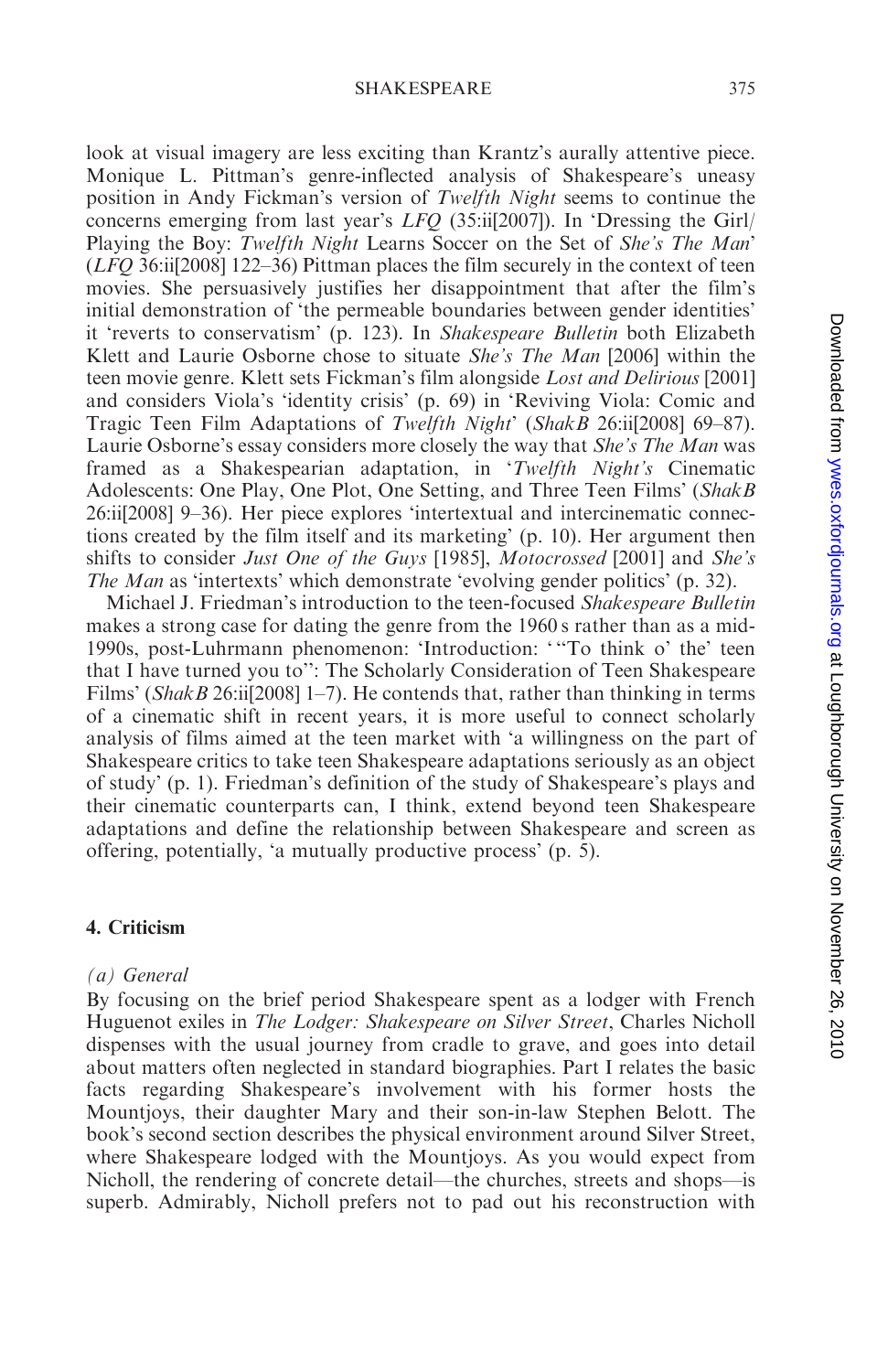guesswork, stressing the value of known presence over 'might have been present'. Part III tells us everything knowable about the Mountjoys, who made head-tires (delicate and fancy head-dresses), lingering on evidence relating Mrs Mountjoy's visits to the quack doctor/astrologer Simon Forman (at times one is inclined to suspect Nicholl himself has a crush on this invisible French lady). The social and cultural relevance of head-tires is then examined at length. One thing emerges between the lines: the material details of head-tiring would be just the kind of ephemera Shakespeare would have gluttonously relished. Nicholl traces references to head-tires in Shakespeare's works and explores Marie Mountjoy's links to Queen Anne, noting that both Shakespeare and Marie were court servants. Analysing Shakespeare's representations of 'aliens', Nicholl surmises that foreignness was exciting to the poet-playwright. Then comes an absorbing chapter on George Wilkins, whose brothel Mary Mountjoy went to live in after she married her father's apprentice Stephen Belott in 1605. Nicholl relates these events to the composition of Pericles by Wilkins and Shakespeare. Included here is some very welcome discussion of other works by Wilkins from this period, including the play The Miseries of Enforced Marriage. Shakespeare seems to have felt in some way responsible for Mary's married situation. Thus, the comparable plight of Marina in Pericles receives due attention. At one point, Nicholl suggests that Shakespeare teamed up with Wilkins because he was not able to write an effective city comedy by himself. This might be more plausible if the end result of their collaboration were something more like a city comedy than Pericles. By part VII of the book it is clear that the crucial element is the hand-fasting. What exactly was Shakespeare's role in the troth-plight of Mary Mountjoy and Stephen Belott? It is said he 'made [the couple] sure'. The witness Daniel Nicholas apparently deposed that Shakespeare did this by 'giving each other's hand to hand' (p. 253), but this last phrase is deleted in the court record. Someone objected. Perhaps Shakespeare. In any case, as Nicholl suggests. Shakespeare played something like a directorial role in the ceremony. During a very pertinent discussion of Measure for Measure. Nicholl notes that Juliette and Claudio's betrothal is not in Shakespeare's source for the play. In sum, Nicholl's thesis—that here for once we can really follow Shakespeare's use of real-life experience in his work, circa 1603 and after—is amply sustained.

Like Nicholl's book, Germaine Greer's biographical study, Shakespeare's Wife, has a novel focus, as indicated by the title. Unlike Nicholl, though, Greer is prepared (indeed, obliged) to pad out material evidence with speculation because, of course, even less is known about Anne Hathaway than about her husband. The vast majority of (male) Shakespearian biographers, says Greer, have tended to be disparaging about Anne because, let's face it (they imply), wives of great men just do not understand their husbands. Thus, these scholars have supposed the Shakespeares' marriage was unhappy. The problem with Greer's attempt to counter this misogynist tide, of course, is that Shakespeare did spend the vast majority of his adult life away from his wife (and children) and blatantly snubbed Anne in his will. Greer chooses to play down these uncomfortable facts. Likewise, throughout the book, Greer insists that Shakespeare was never as prosperous as scholars customarily suggest. Again, the facts regarding his purchases of property simply do not uphold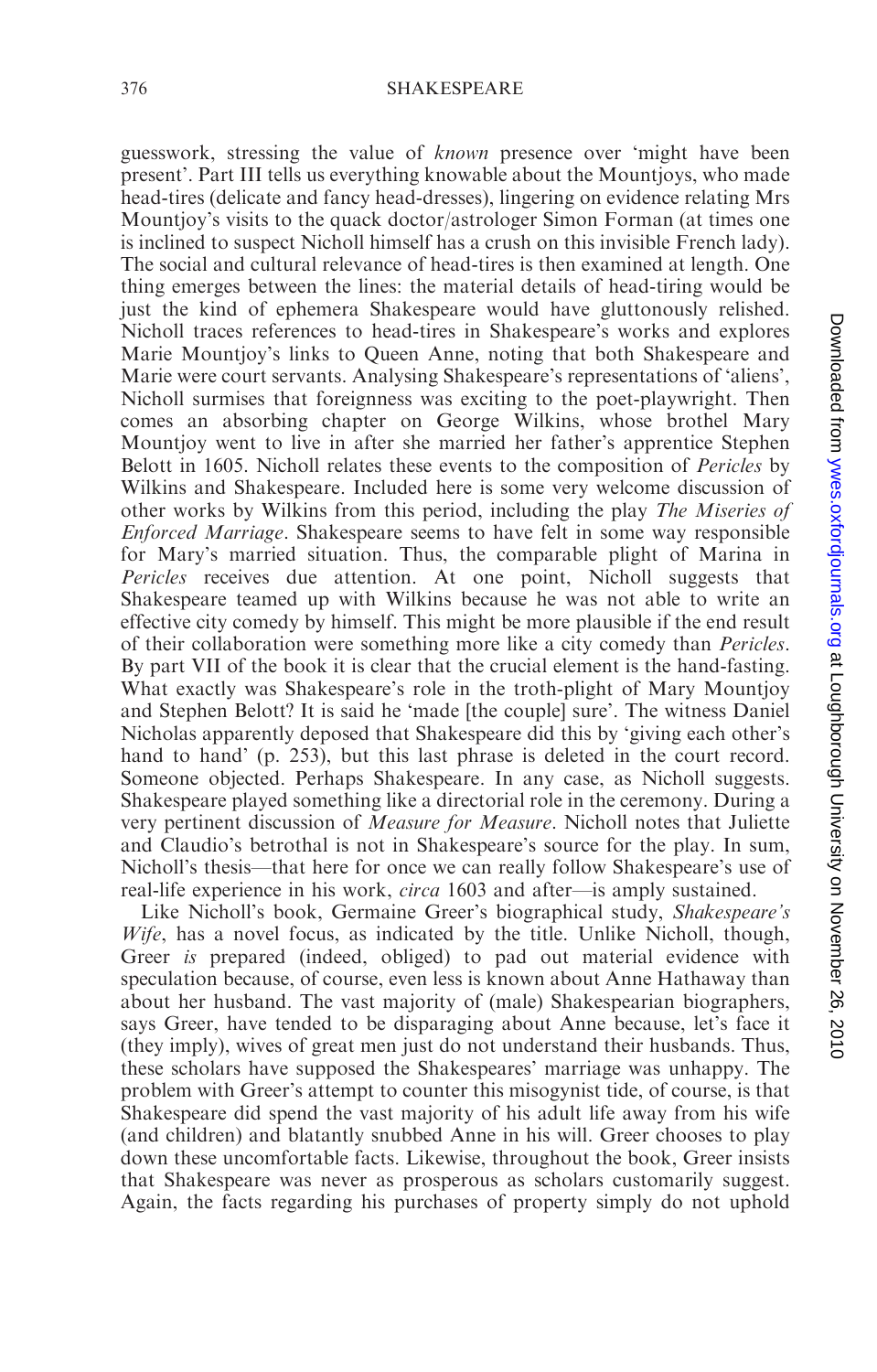Greer's argument. It is also odd that, having rightly attacked some stereotyping of Hathaway, Greer caricatures Anne's Catholic mother-in-law, suggesting that Mary Arden 'may have been something of a social climber' and was lazy in the house (p. 32). One begins to think there is something going on here. Declaring that 'the one resounding exception to the rule that wives of great men must all have been unworthy' is the case of 'wives of protestant reformers' (p. 9), Greer provides a list of housewife superstars (Anna Zwingli, Idelette Calvin and so on). The suspicion of special pleading is confirmed when Greer dismisses theories regarding Shakespeare's Catholicism as 'modish brouhaha' (p. 29). Apparently, Greer wishes to read Anne as a model Protestant housewife. It is a plausible supposition, but, on the other hand, for all we know, Anne was as slatternly as Greer's version of her mother-in-law. With some of the polemics out of the way, however, Greer's skills as a historical researcher come to the fore in chapters 5 and 6. Customs surrounding marriage are analysed with clarity and economy. There is, moreover, a healthy side to Greer's scepticism towards received wisdom. For example, she pays close attention to the marriage licence of 'Wm Shaxpere et Annam Whateley de Temple Grafton', challenging the usual view that this apparent oddity is the result of scribal error (p. 81). In line with her thesis, Greer speculates that Anne Hathaway was working in Temple Grafton, perhaps 'apprenticed to a skilled craftswoman or artisan' (p. 84). While this is by no means conclusive (after all, Anne Hathaway was never called Whateley and has no known connection with Temple Grafton), it at least demonstrates how complacently the Whateley document is dispensed with in conventional biographies. Another intriguing point made by Greer, consequent upon her notion of Hathaway as the industrious manager of a thriving cottage industry, is that Anne may have been the malt-hoarder rather than William ('Ungentle Hathaway'?). Unfortunately, however, the book ends with some examples of Greer at her most reckless. Discussing the poet-playwright's final years, Greer argues that Shakespeare may have died of syphilis. Therefore, she suggests, his son-in-law John Hall *probably* wrote the epitaph to prevent anyone digging up Shakespeare and finding evidence of his terminal disease. In addition, Anne's 'epitaph was probably written by John Hall, ventriloquising for Susanna' (p. 343). It is astonishing to find Greer denying authorship of a text to an early modern female and awarding it to her husband. Finally, Greer suggests that Anne Hathaway may have had a hand in preparing the First Folio. Once more, this is an interesting idea, but, again, there is no evidence to support it.

Though René Weis's biography Shakespeare Revealed has received less attention than Nicholl's and Greer's volumes, it does have its own claims to distinction. Its thesis is that Shakespeare was a real person, like any other author, and real people leave traces of their lives in their works. In addition, the book pays more attention than is customary in scholarly biographies to traditional anecdotes, evidently regarding these as valuable traces of actual events, relationships and personalities. This is not to say that Weis takes such tales at face value. Far from it, but he does not dismiss them as having no basis in historical reality. This offers a valuable corrective to new historicist reliance on material textual traces, for the latter approach inevitably gives greater air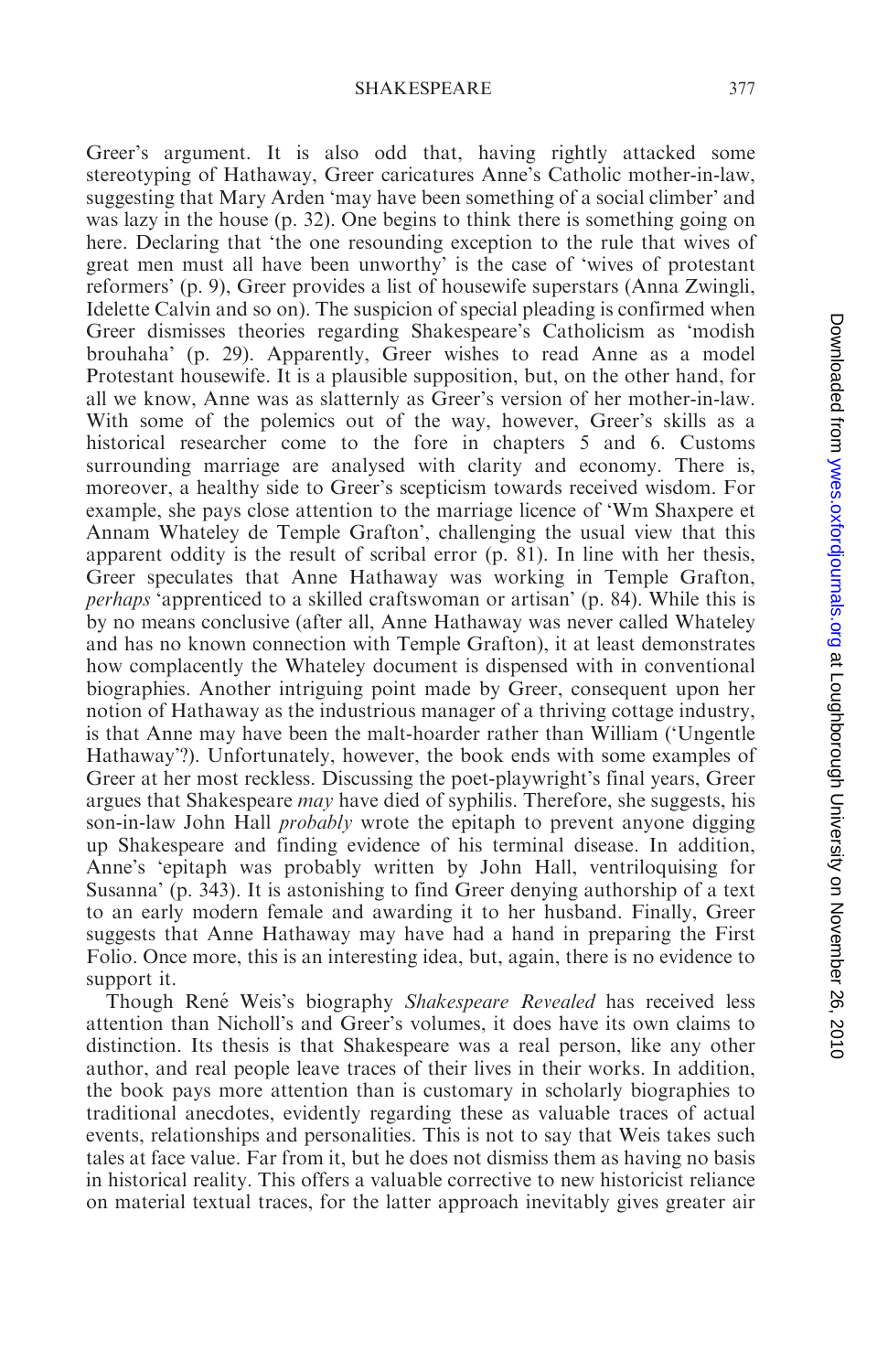time to an institutional version of history. Notwithstanding this openness to unorthodox material, Weis's book has been criticized for refusing to tackle the issue of whether Shakespeare spent his 'lost years' in Lancashire. This seems an unfair charge, for to explore this issue properly would commit Weis to devoting a large section of his book to a speculative area that has already been well served by previous biographers. However, Weis does not rubbish the Lancastrians. He acknowledges their existence (unlike Greer), allows the possibility of their case, notes the lack of hard evidence, and turns to matters about which he feels he has something new to add. For example, Weis reexamines the circumstances surrounding Shakespeare's marriage[s]. He points out that on 2 September 1582, just under three months before William Shakespeare married Anne Whateley, his father John Shakespeare voted at a Stratford council meeting for the first time since January 1577. As he was under virtual house arrest for debt at the time, John must have had a particular reason for doing this, Weis argues, noting also that Shakespeare senior did not vote again until September 1586. Weis posits that John was voting to snub one of the two losing candidates, George Whateley, head of the 'grand' Henley Street Whateleys, who had 'strong Catholic connections', including George's brothers who were both fugitive recusant priests (pp. 58–9). Weis does not go on to speculate what connection there may be between George and the otherwise non-existent Anne Whateley, but the matter certainly calls for further investigation. Elsewhere, though, Weis does allow himself to get a little carried away with speculation. For example, he seems quite certain that the 'dark lady' of the sonnets was Emilia Lanyer. I would be happy to be persuaded that Lanyer is in the mix, but it is a big leap from claiming Shakespeare was a human being who left traces in his work to making a case for one-to-one identifications of actual people with fictional characters.

The Shakespeare International Yearbook 8, special section, European Shakespeares, is edited by Ton Hoenselaars and Clara Calvo. As the subtitle indicates, the bulk of this volume is taken up with essays examining Shakespeare in European contexts. These include a study of Shakespearian reception in relation to mid-twentieth-century Portuguese academic politics by Rui Carvalho Homem in 'The Chore and the Passion: Shakespeare and Graduation in mid-Twentieth Century Portugal' (15–31), and an absorbing account by Tina Krontiris in 'Henry V and the Anglo-Greek Alliance of World War II' (32–50) of a 1941 Greek production of *Henry V*. Krontiris notes that '[w]hen Greece entered World War II in October 1940, all the theatre companies changed their repertories, turning to satirical revues and war plays' (p. 38). These might involve an implied critique of what was seen as weak French resistance to the Nazis. The staging of  $Henry V$ , therefore, which had not been popular outside England prior to then, was 'an interventionist act' (p. 39). Krontiris concludes by examining the reasons why this production failed to do well at the box office. Alexander C.Y. Huang's contribution 'Asian Shakespeares in Europe: From the Unfamiliar to the Defamiliarised' (165–182), meanwhile, deals with Asian Shakespeares, exploring the benefits of defamiliarization. Asian acting conventions, for example, being less 'realistic', may, when applied to Shakespeare, lead Europeans to question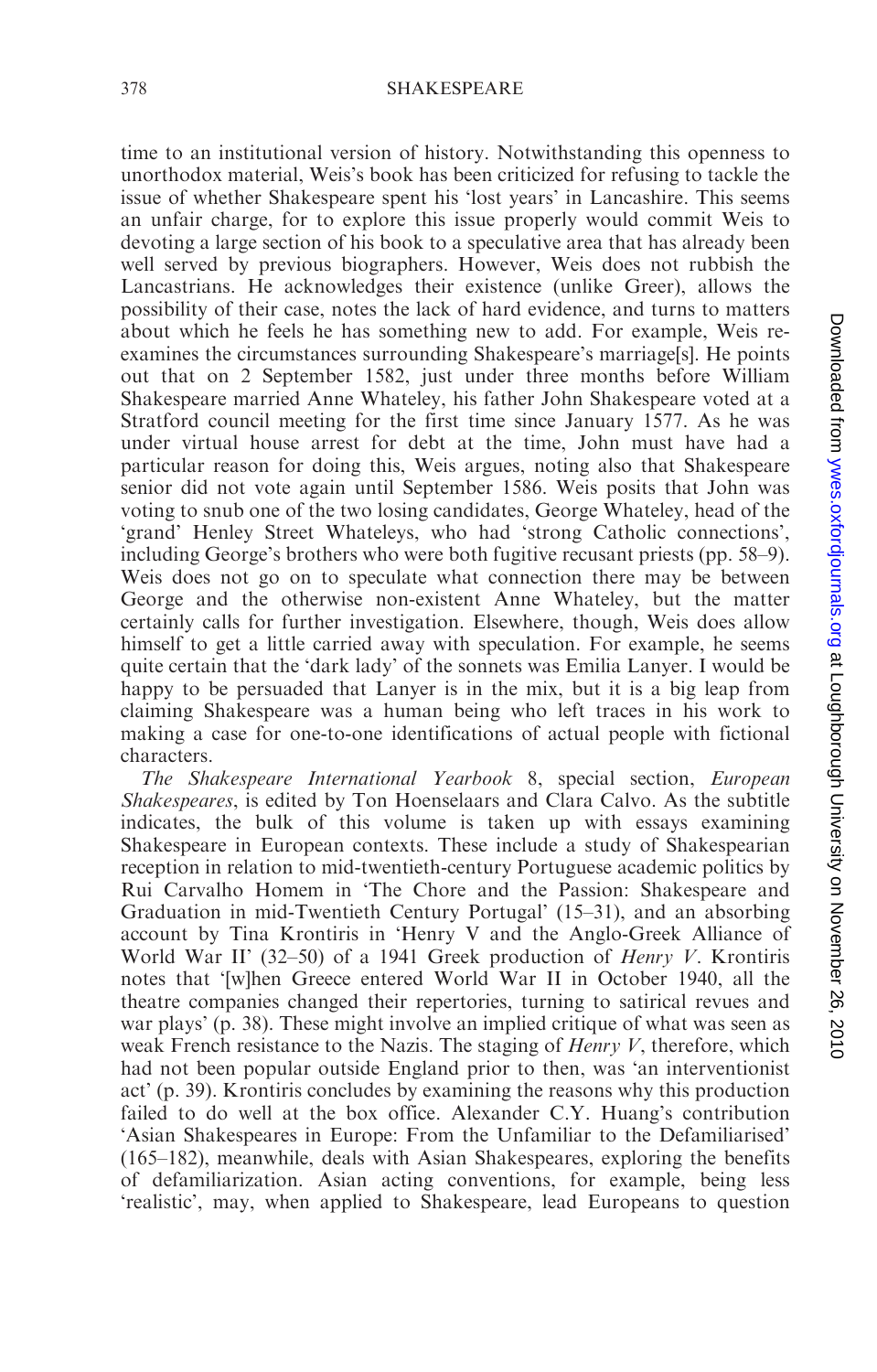how appropriate 'realistic' conventions are to the performance of early modern drama. In 'The BBC and Shakespeare Re-Told (2005)' (82–96), the volume's editors Clara Calvo and Ton Hoenselaars provide close analysis of the BBC's Shakespeare Re-Told series of adaptations, pointing out how these versions relocate Shakespeare's comedies to Britain. Making Shakespeare accessible seems to entail insularity. In section III of the volume, dedicated to romance, Steve Mentz in 'Shipwreck and Ecology: Toward a Structural Theory of Shakespeare and Romance' (165–182), complains of the critical distortions created by career narratives. Nonetheless, he restricts the term 'romance' to the Shakespeare plays from Pericles and Cymbeline on. Mentz considers shipwreck as a major Renaissance trope. What makes his approach distinct, however, is the use of ecology as a key frame of reference for understanding what Shakespeare is up to in presenting fallible heroes. In the following essay, Tiffany J. Werth in 'Great Miracle or Lying Wonder? Janus-Faced Romance in Pericles' (183-203), reads Pericles as an example of Shakespeare exploiting 'the Janus-like aspects of early modern romance' (p. 183). That is, romance looks back nostalgically at a Catholic past but is also a big crowd-pleaser in the commercial present. Section IV contains two excellent review essays. The first, '(Re)Presenting Shakespeare's Co-Authors: Lessons from the Oxford Shakespeare' (219–237) by Tom Rooney, considers how the various recent collected editions of Shakespeare have dealt with the issue of collaboration. Oxford 2 [2005] (Stanley Wells et al. eds) comes out the winner, but Rooney points out different ways in which the various editions excel. In the second review essay, Laurence Wright defends Harold Bloom's The Invention of the Human [1998] in ''Inventing the Human: Brontosaurus Bloom and 'the Shakespeare in us'" (238–260). Wright emphasizes Bloom's Emersonian inheritance, viewing this as a counter-weight to Greenblattian determinism. Wright admits that Bloom can put people off, especially new young students, with his bardolatry. Accordingly, Bloom is perhaps best read as an antidote to unbridled cultural materialism.

Shakespeare and Spenser: Attractive Opposites, edited by J.B. Lethbridge, is a valuable collection of new essays offering a detailed consideration of the two Elizabethan authors in relation to each other. Lethbridge's 'Introduction: Spenser, Marlowe, Shakespeare: Methodological Investigations' is amply footnoted, functioning as a bibliographical guide to the topic. He stresses the collection's methodological rigour: Shakespeare and Spenser have been compared before, but this time it will be done better. Karen Nelson, in her essay 'Pastoral Forms and Religious Reform in Spenser and Shakespeare', argues that 'English authors of pastoral literature, along with their continental counterparts, were often engaged in ''figuring forth'' debates about reform and counter-reform with their shepherds and shepherdesses' (p. 143). She compares Spenser's use of Faerieland with Shakespeare's employment of Arden as exile states of wilderness, focusing also on the figure of the hermit. Catholic authors tended to associate hermits with the Church Fathers, while reformers surrounded the hermit-figure with wild men and cannibalistic savages. Nelson, moreover, sees Shakespeare as offering a politique version of the more aggressive (albeit coded) radicalism of Lodge's Rosalind. Anne Lake Prescott, 'The Equinoctial Boar: Venus and Adonis in Spenser's Garden,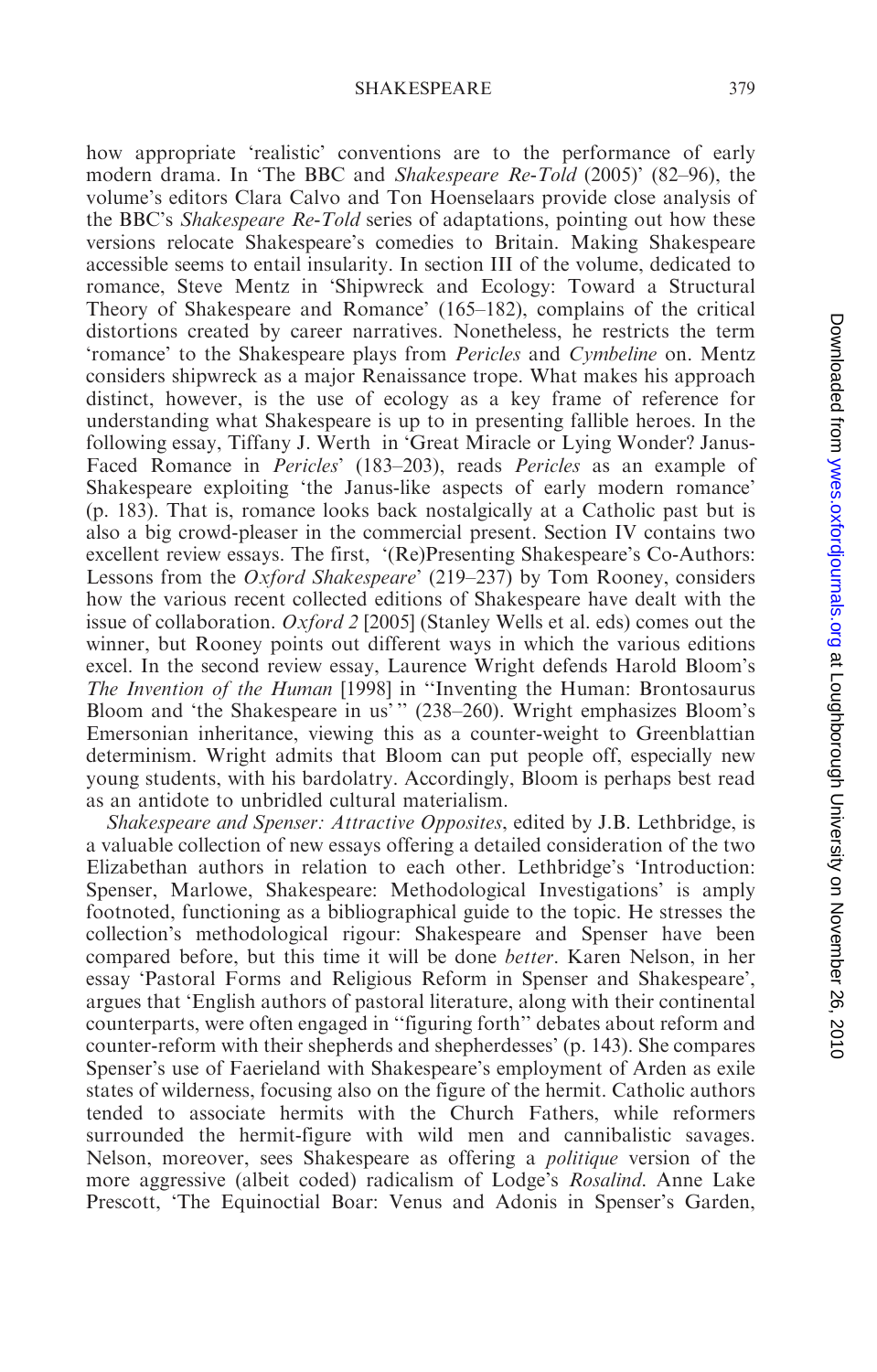Shakespeare's Epyllion, and *Richard III*'s England', supplies an erudite assessment of the allegorical/mythographical renderings of the Venus and Adonis story, and equinoctial boar imagery, in The Faerie Queene, Shakespeare's epyllion and Richard III. In a similarly beast-tropic vein, Rachel E. Hile, 'Hamlet's Debt to Spenser's Mother Hubberds Tale: A Satire on Robert Cecil?', considers Hamlet's debt to Spenser's Mother Hubberds Tale, with regard to covert attacks upon the Cecils. Hile argues that 'Claudius' murder of Old Hamlet in order to woo his queen is reminiscent of Robert Cecil's role in the trial and execution of Essex and his concomitant increase in political power under Elizabeth' (p. 200). The heart of the collection, though, is Robert L. Reid's magisterial essay, 'Spenser and Shakespeare: Polarized Approaches to Psychology, Poetics and Patronage'. Reid stresses the 'peculiar Christian–Classical synthesis in each poet's work' (p. 82). He then compares Spenser's elaborate and overt use of pattern, structure and numerology with Shakespeare's concealed 'dramaturgical structure' (p. 83). Reid also considers Essex allusions in *Henry V* and *Julius Caesar*; the latter play offers 'a complex anatomy of Essex's militaristic quest for honour and power' (p. 94). Shakespeare, then, like Spenser, is attempting to fashion Essex, but the dramatist offers a 'socially inclusive ... epic [i.e. the Henriad] to replace Spenser's refined intellectual allegory' (p. 95). Reid, however, does not restrict his focus to a consideration of Essex's fortunes. He develops his argument to present a finely nuanced comparative study of Spenser's and Shakespeare's concepts of self-love and the action of grace.

Phebe Jensen's Religion and Revelry in Shakespeare's Festive World updates Barber's work on festivity in the wake of revisionist history. Jensen argues for the 'importance of the continued association between traditional pastimes and Catholic "superstition" in early modern culture' (p. 5). However, Shakespeare, according to Jensen, aligns his work with festive energies on aesthetic rather than theological grounds. Jensen seeks to supplement recent scholarship in exploring devotional identity in a way that 'rejects the sharp devotional categorization' that, say, asking if Shakespeare was a Catholic assumes. But she also declares that Shakespeare 'clearly conformed to Protestantism' (p. 6). Some categories, it appears, are able to retain their form. The main body of the study, however, has less polemical positioning and much informative historicist analysis. After chapters examining attitudes to popular festivity in Reformation England and calendrical reform respectively, Jensen offers a reading of As You Like It in relation to the anti-clericalism of earlier Robin Hood texts. As You Like It, she avers, redirects Robin Hood-style anti-clerical satire, targeting mainstream Church of England clerics, thereby suggesting 'the unreliability of officially sanctioned marriage rituals' (p. 142). Jensen's conclusion to this chapter conflicts somewhat with statements in her introduction: 'When As You Like It's spectacles become sacramental, they reflect a belief in the salvific function of festivity' (p. 148). Presumably, Shakespeare is not pursuing merely aesthetic aims, therefore. After a chapter on Shakespeare's festive use of Falstaff and Falstaffian representations in Twelfth Night, the book concludes with an excellent chapter on The Winter's Tale. Jensen suggests that the play's statue scene implies one should not trust in Catholic spectacle. On the other hand, the scene is miraculous in terms of its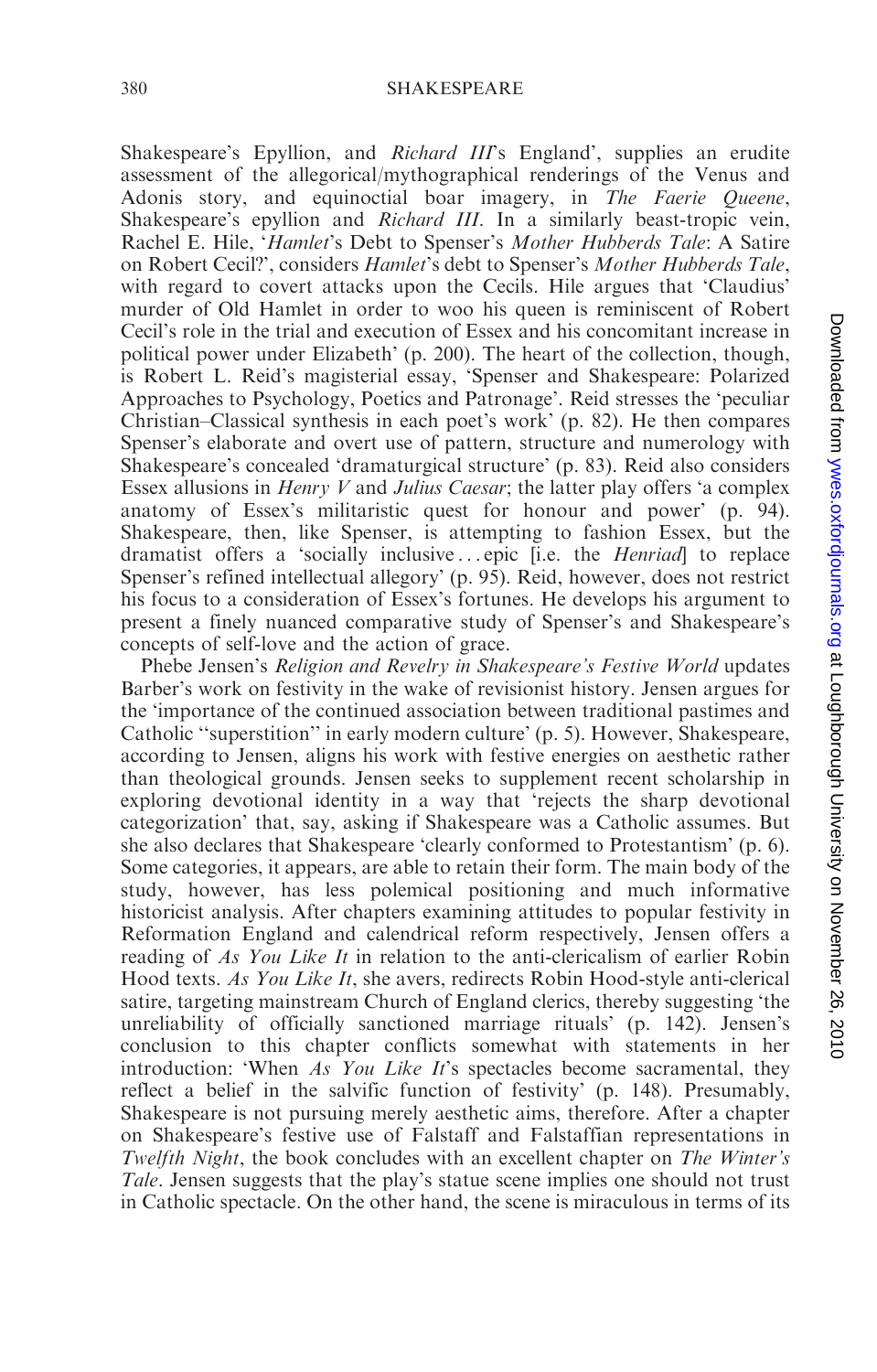human effect. Again, it might be objected that such a humanist recuperation of the superstitious is not an exclusively aesthetic project. Jensen astutely notes, though, that Perdita herself 'reveals a profound ... unease with festive play' (p. 218). With experience, Perdita learns that devotion must be ritualized to some extent. Consequently, she becomes more festive and playful, coming to resemble her father less and her mother more. Thus, as a hybrid figure blending secular pastoral with religious festivity, Perdita can be seen as an embodied appropriation, rather than nostalgic iteration, of 'the energies of ancient Catholic rituals' (p. 224).

The general (introductory) chapters of Bradin Cormack's A Power To Do Justice: Jurisdiction, English Literature, and the Rise of Common Law, 1509–1625, though not concerned directly with Shakespeare, might well be of great interest to scholars investigating the socio-cultural context of Shakespeare's works. In a densely theoretical, but hugely rewarding, prologue Cormack posits that jurisdiction, being improvised and, therefore, always provisional, is 'the sign under which literary and legal aesthetics are legible' (p. 5). Cormack demonstrates that jurisdiction is the performative phase of legality, and, therefore, as perfect implementation of the law is impossible, jurisdiction is the means by which a legal system can be challenged (deformed) from within. In other words, jurisdiction reveals law as flux, just as gender-asperformance, for example, reveals sexual identity as flux. The relevance of Cormack's insights into the importance of jurisdiction to Shakespeare's political contexts is readily apparent: the contest between canon law and common law may well turn out to be no less significant for the understanding of the nascent nation-state of England than the battle between religious confessions. For one thing, the importance of Ireland, as a liminal zone where the provisional nature of jurisdiction is most patent, here looms larger than ever before (chapter 3 deals with Ireland in relation to Spenserian texts). In chapter 4 Cormack examines the relationship between Shakespeare's second tetralogy and English law. As Cormack says, the French background of English law tended to undermine its function as a prop for the nascent nationstate. Accordingly, Cormack sees the insistence on the *non*-immemorial origins of common law as having pro-absolutist implications. That is, 'the Conquest was saved for English common law by becoming an iterative structure more than a discrete event'. Consequently, Shakespeare's history plays are 'deeply concerned with the trope of reiterative conquest' (p. 181). In his discussion of Thomas Starkey's Dialogue between Reginald Pole and Thomas Lupset [c.1530], though, Cormack's focus on legal implications perhaps prevents his readings from achieving a suppleness comparable to the theoretical sophistication of the book's opening chapters. As Cormack notes, Starkey's Pole proposes the adoption of Roman civil law in England in order to do away with common law and its Norman taint. Doing so would remove the potential for tyranny. Cormack, however, considers only the classical aspect of Starkey's emphasis on the need for an overarching Roman system of jurisdiction. Given the historical context of Starkey's dialogue, the argument for a papal role in determining sovereignty has at least to be acknowledged. Be that as it may, Cormack conducts some insightful close reading, especially in his discussion of the relationship between Shakespeare's kings and iconography in John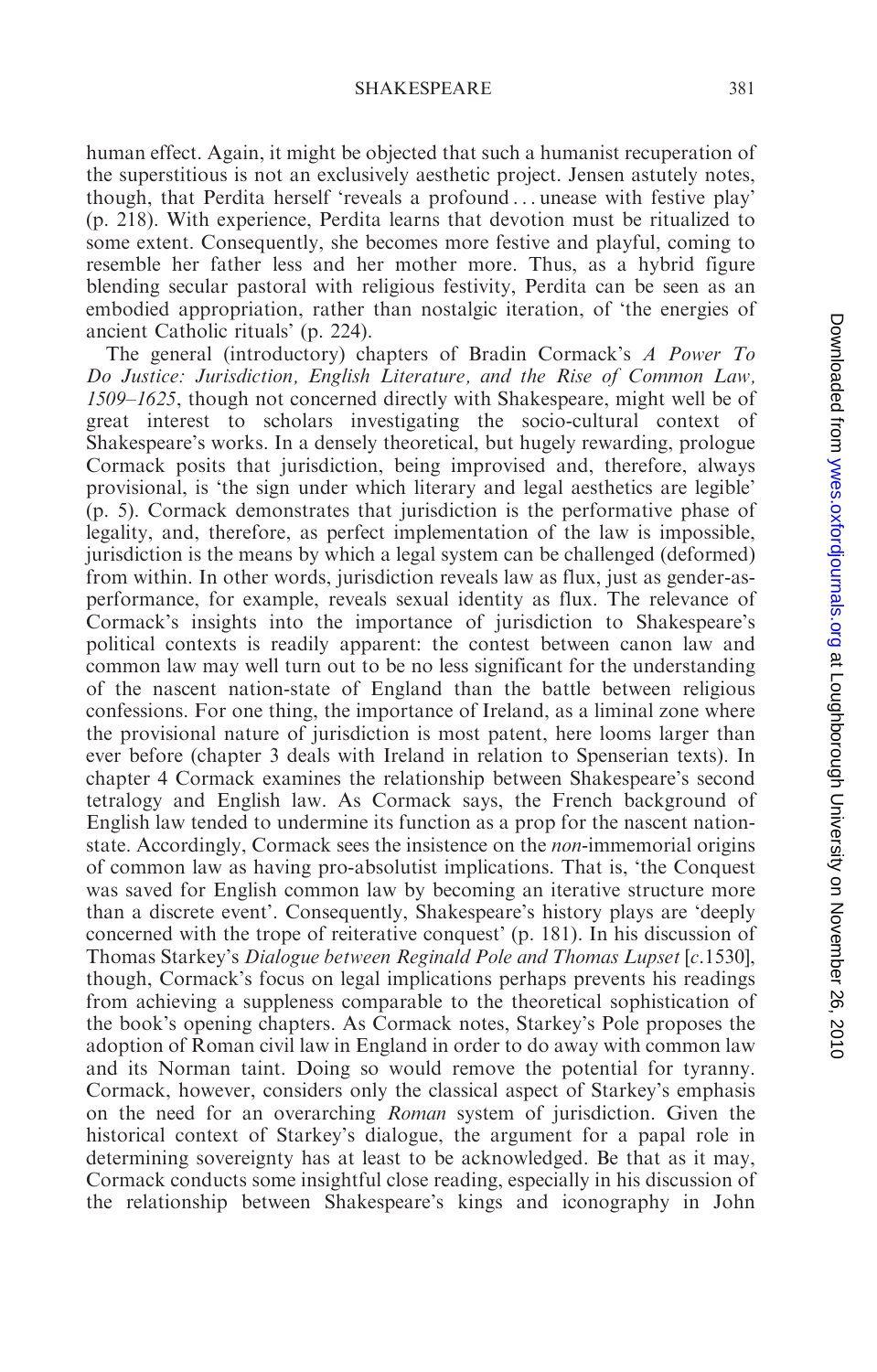Rastell's 1529 chronicle history of England. In chapter 5 Cormack argues that Shakespeare questions the equation of jurisdiction with territory by exploiting ambiguities arising not only from the union under James I, but also from the attempted mapping of the sea. Pondering how an empire can maintain its jurisdiction across distance and borders, Cormack looks at the 1608 Post-Nati case, concerned with the problem of whether James's Scottish subjects, born after his accession, could inherit land in England. Cormack also examines how far allegiance and fidelity can be said to transcend distance and time. Cymbeline and Pericles are key texts here.

In the introduction to Shakespeare in French Theory: King of Shadows, Richard Wilson claims that ' ''Shakespeare in French theory'' emerged as a site of defiance of America's dream of the ''end of history'' in neo-liberal capitalism' (p. 5). Having established this, Wilson then pits Bourdieu's less rhapsodic version of Shakespeare against Foucault's romanticization of madness (for Foucault, Shakespeare's fools are a source of truth). Bourdieu locates Shakespeare in relation to power and commerce. Thus, 'Shakespeare pretended to serve the prince [or noble patrons] ... not out of deference, but to protect his own creative freedom by playing off the playhouse against the palace' (p. 11). Wilson, however, complains that Bourdieu privileges the aesthetic over the political, and points out that Bourdieu lacked a perception of the religious dimension of Shakespeare's situation. The question then becomes, if Shakespeare is neither romantic truth-teller nor game-playing aesthete, what was he doing? Playing to (apparently) lose, suggests Wilson. Shakespeare seeks ways of surviving (by changing) until things change, as they inevitably must. Hence, he seems always to anticipate the positions of poststructuralism because he is never exactly anywhere. Thus, Wilson argues against claiming Shakespeare for any religion (which is odd because that is what critics tend to accuse Wilson of doing!). Shakespeare's optimism involves a resistance to religious finality, and is compatible with Derrida's spirituality of endless deferral. Wilson then offers a splendid (Derrida-influenced) account of Shakespeare's boundless hospitality to whatever 'guests' the future may bring. That is why all subsequent readings find such a warm welcome waiting in his plays. As in the mumming tradition (discussed in the Epilogue), the sincerely hospitable host becomes, in a sense, the captive of his guests, but, by the same token, the truly gracious guest becomes the adapted host of his host. In addition, the guest always brings a gift, an element of difference which rubs off on the host. (It is interesting to recall that Shakespeare was himself at times a lodger, a house-guest, for instance, of Huguenot exiles.) Wilson's first chapter includes a history of French response to Shakespeare, starting with the reaction of Henri IV's spy Jacques Petit to a performance of Titus Andronicus in Sir John Harington's house in 1596, and going on through neoclassical French dislike of Shakespeare, Shakespeare as revolutionary hero of the people, Lyotard's appropriation of Shakespeare for postmodernism, Deleuze's happy Hamlet and Derrida's glimpse of Shakespeare as a sentinel on the night watch at Elsinore, always ready for the Messiah (the future) whatever monstrous form it takes. Chapter 2 discusses Foucauldian Shakespeare: a Shakespeare on the border between changing epistemes. A lengthy discussion of Measure for Measure reads the play in relation to Foucault's theories of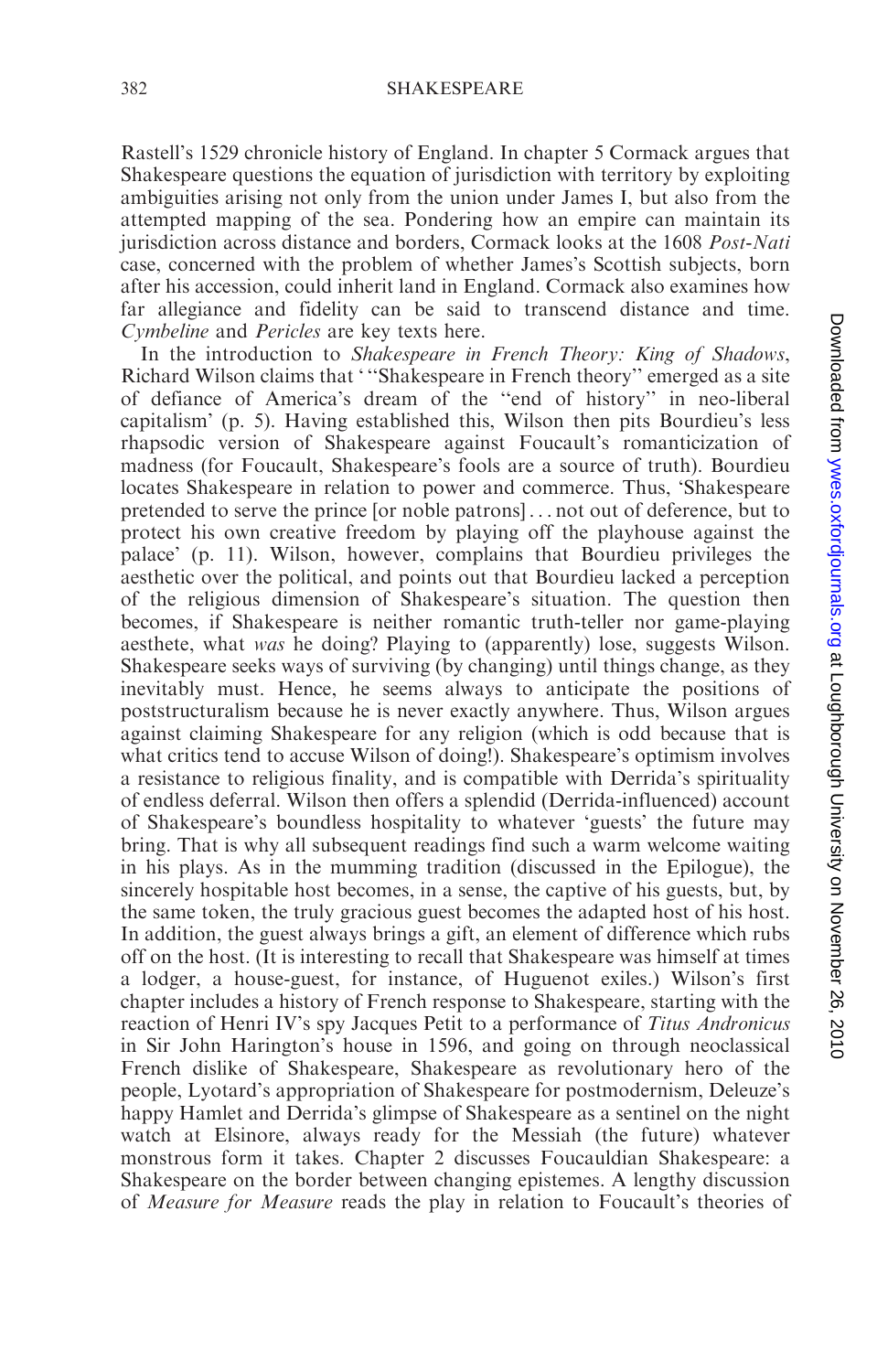surveillance as the control technique *par excellence* of the modern state. Wilson also includes the somewhat startling claim that modern idealizations of romantic love and companionate marriage derive their power from improvements in cereal farming. Once we can grow more, we can feed more people, so we can safely let subjects procreate. This provides a fascinating economic context for the loosening of the Catholic stranglehold on the sex lives of the faithful. One problem with this argument, as I see it, is that it equates reproduction with marriage. In chapter 5, Wilson registers the fact that Bataille was troubled by 'the gratuitousness of the sacrifice' (p. 174). Of course, it is precisely that gratuitousness which allows the sacrifice to escape from the economy of need. Wilson considers aspects of *Julius Caesar* in this regard, citing Richard Marienstras's comparison of Brutus to a priest. Duelling as a French import is investigated in the following chapter, bringing to light buried Essex allusions in Twelfth Night. Finally, in the Epilogue, Wilson distinguishes between carnival, as a defensive expression of insularity, and mumming, 'a more open, dialogic form of masquerade' (p. 247), suggesting that Shakespeare was more influenced by the mumming tradition, in which parties of disguised mummers invade houses. Accordingly, in his plays Shakespeare exaggerates the alterity of Moors, Jews, Egyptians and so on in order to test and extend his audience's hospitality.

Laurie Maguire's Shakespeare's Names is a (mostly) formalist study investigating the function of names in Shakespeare's works. The importance of names with regard to a broader theory of language is stressed by pointing out that Adam, before the Fall, effectively named the animals. True names, therefore, offer access to unfallen language. Accordingly, Richard II is concerned with a world that speaks a fallen language, where patience equals despair. A double standard of language, however, remains available. As the same play's Duchess of Gloucester says, that which in 'mean men' is 'patience' is 'pale cold cowardice in noble breasts' (p. 46). Chapter 2 looks at Romeo and Juliet. The lovers are damned because they live in a fallen world. 'What's in a name?' emerges as a crucial line: 'one of the two lovers must relinquish a surname if their love is to be feasible' (p. 51). But love is also about language i.e. about learning to speak the language of the beloved. Achieving this selfless skill, one translates fallen into unfallen language. Romeo and Juliet, therefore, is about translation: Romeo into Juliet, Juliet into Romeo, comedy into tragedy, etc. Chapter 3 demonstrates the significance of characters' names in A Midsummer Night's Dream, especially 'Helen' and 'Theseus'. Maguire brings out very well the disturbing undertones of this romantic comedy: 'a world ruled by Theseus is a frightening place for a character named Helen'. However, '[t]he story shall be changed', Helen announces (p. 82). She means the story of Apollo and Daphne, but Shakespeare means, argues Maguire, the story of Helen of Troy. In another section, Maguire argues for the influence of Euripides' strange Helen play on All's Well That Ends Well. Thus, she questions scholars' continuing scepticism as to Shakespeare's familiarity with Greek originals. Chapter 5 shows that the rampant doubling of Euripides' play is also recalled in The Comedy of Errors: Pauline/Plautine; Christian/Pagan; the Temple of Diana/the Abbey; and of course the play's two sets of twins, whose names cease to guarantee identity. Maguire discusses Paul's letter to the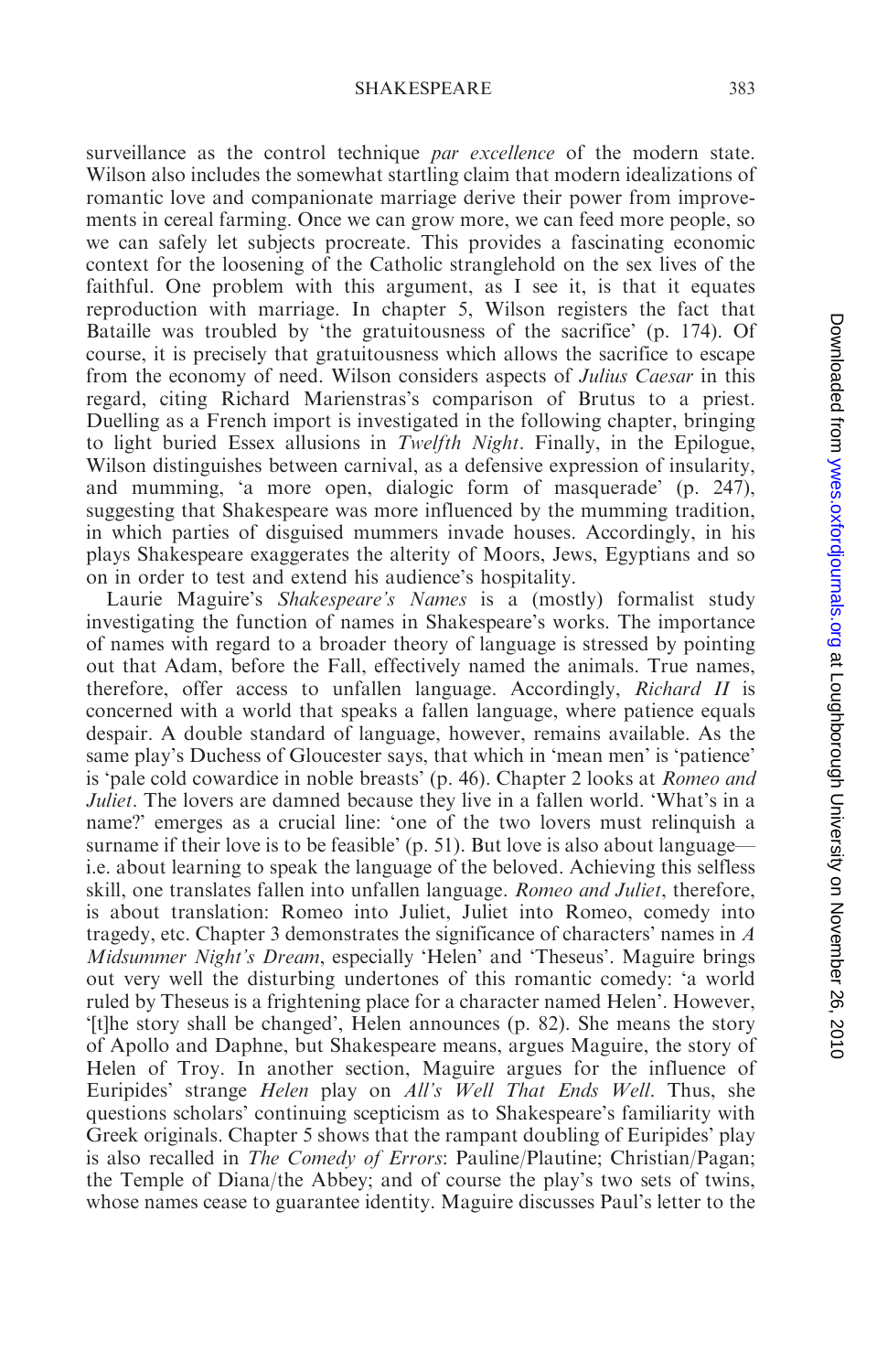Ephesians, in particular the advice given about marriage. She notes that marriage in the play is treated as a commercial transaction and a spiritual action. This is 'no more paradoxical' than the dramatic hybrid Shakespeare creates, implying thereby that the play effectually marries the sacred and the profane (p. 165).

Literary culture in Tudor–Stuart England was, in many respects, European culture, so studies which explore the relationship between Shakespeare and European literature, being thin on the ground, presumably because scholars focus on texts written in their native language, are always welcome. Italian Culture in the Drama of Shakespeare and his Contemporaries: Rewriting, Remaking, Refashioning is one such artefact, being a collection of new essays, edited by Michele Marrapodi. In his introduction 'Appropriating Italy: Towards a New Approach to Renaissance Drama', Marrapodi stresses a desire to resist simplistic models of appropriation. Rather, 'the ideological appropriation of Italy may become a disruptive force which serves as a cover for political dissent' (p. 4). Thus, in the opening essay 'Pastoral Jazz from the Writ to the Liberty', Louise George Chubb celebrates the fact that continental pastoral works are now being taken more seriously as political allegory. With regard to pastoral drama, she argues that 'the very fact of dramatization offered the possibility of representing ... intangible [concepts]'. Moreover, the development of the '3rd genre' of tragicomedy within pastoral drama 'authorized a venue for liberty of imagination', allowing jazz-like exploration of new doctrines and ideas (p. 16). This relative freedom was vital to Italian exponents of reformation within a Catholic context. Chubb considers the importance of these issues with regard to plays such as As You Like It. Robert Henke in 'Virtuosity and Mimesis in the Commedia dell'arte and Hamlet' also discusses Italian developments of hybrid genres, arguing that the ancient satyr play provided Italian classicists with useful hints in this regard. After tracing the development of the buffone tradition in early sixteenth-century Venice, Henke turns to the first organized professional performances of commedia dell'arte (from 1545). He stresses the importance of the actress Flamina's decision to convert the tragedy of Dido into a tragicomedy. In doing so, Flamina anticipates the generic morphologies of Shakespeare's Polonius. The Italian actresses, however, work in a mimetic tradition committed to selfcontained illusion, distinct from the buffone style. Henke, then, finds a polyvocal Italian influence in the way Shakespeare's Hamlet, for example, oscillates between the poles of mimesis and buffoonery. In a seemingly related vein, Keir Elam in '' 'At the cubiculo': Shakespeare's Problems with Italian Language and Culture'' finds that 'a great deal of the comic energy in Shakespeare's plays derives precisely from the grotesque failure to assimilate Italianate culture' (p. 105). To argue this case, Elam explores links between John Florio and Shakespeare, noting the use Shakespeare seems to have made of Florio's Italian dictionary A World of Words [1598] in writing Twelfth Night. Elsewhere, Adam Max Cohen in 'The Mirror of All Christian Courtiers: Castiglione's Cortegiano as a Source for Henry  $V$ ' examines Castiglione's Cortegiano as a possible source for Henry V. The claim by one of Castiglione's speakers that a true courtier has the 'ability to appropriate traits of either gender when the circumstances require' is read as informing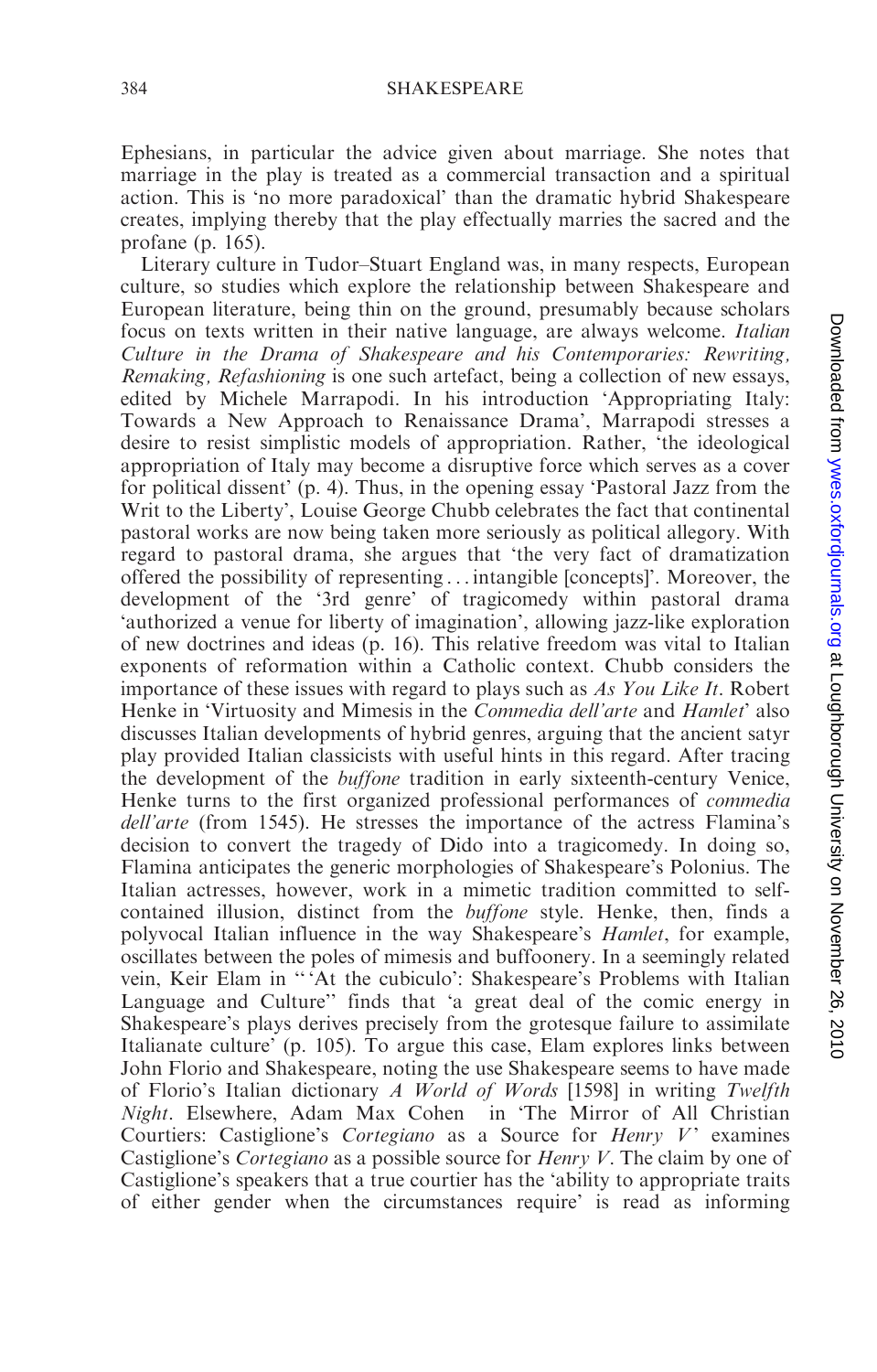Shakespeare's portrayal of Henry's rhetorical conquests (p. 41). Henry, moreover, applies the principle of sprezzatura even in battle at Agincourt. Thus, whatever his failings, Henry to some extent embodies a courtly ideal.

B.J. Sokol's Shakespeare and Tolerance reassesses the meaning of tolerance in the early modern period. Noting that post-Enlightenment definitions read 'tolerance' as implying a prior dislike of the tolerated person or belief, Sokol argues that Shakespeare 'dramatises circumstances in which tolerance is required before any dislike is established' (p. xii). After all, if tolerance only means 'forbearance from harming' then only the dominant can practise it (p. xiv). Shakespeare, however, says Sokol, regularly represents mutual tolerance between parties within a power relationship. The book's first chapter is concerned with humour. Sokol suggests that 'Shakespeare's representations of poor or failed jokes... need not be ... inartistic' (future editors of Shakespeare plays take note!). Seemingly poor jokes may be included not to win easy laughter but 'to make salient points about individual or group relations'. Thus, humour in Shakespeare's works should always be assessed within the immediate fictional context. As Sokol says, 'a true joke must be capable not only of succeeding but also of failing' (p. 10). Thus, while tyrants command obedient laughter for their worst jokes, other characters may manage power-dynamics and affirm inter-subjectivity by making poor jokes without impunity. Turning to *The Merchant of Venice*, Sokol argues that Shylock initially did not intend to obtain his pound of flesh. The joke was on humourless Antonio. Thus, Shylock initially demonstrates his superiority through humour only to lose this superiority by succumbing to an urge for bloody revenge. Sokol's second chapter focuses on gender issues. The Taming of the Shrew, suggests Sokol, is mindful of the impossibility of any marriage being truly happy. However, the marriage of Katherine and Petruchio may turn out to be uniquely happy, the play implies, as a result of their having achieved mutual tolerance. Furthermore, Sokol stresses that the practice of toleration is not about finding some bland middle way. Tolerance is rather about becoming flexible, rather than retaining fixity in one's own character and beliefs albeit while professing one's tolerance of difference. In his chapter on religion, Sokol likewise argues that Hamlet and All's Well That Ends Well promote a 'tolerantly syncretic' viewpoint (p. 102). In the second of two chapters on race, Sokol discusses geohumoral theories, suggesting that Prospero's island is appropriately utopian in that it offers a temperate meeting place for different (geographically figured) humours. The final chapter considers Shakespeare's Antony (in Antony and Cleopatra) in relation to Aristotle's description of megalopsychia. The ups and downs of Antony's career and relationship with Cleopatra are linked to his ability to practise true tolerance.

Shakespeare's Book: Essays in Reading, Writing and Reception, edited by Richard Meek, Jane Rickard and Richard Wilson, pursues the idea that Shakespeare did care about the publication of his plays (as well as his poems). The introduction ponders Shakespeare's cryptic reference to the printer Richard Field in Cymbeline, concluding that Field (who sold his interest in Venus and Adonis after issuing one edition) did not value Shakespeare's dramatic work. Stanley Wells in 'A New Early Reader of Shakespeare'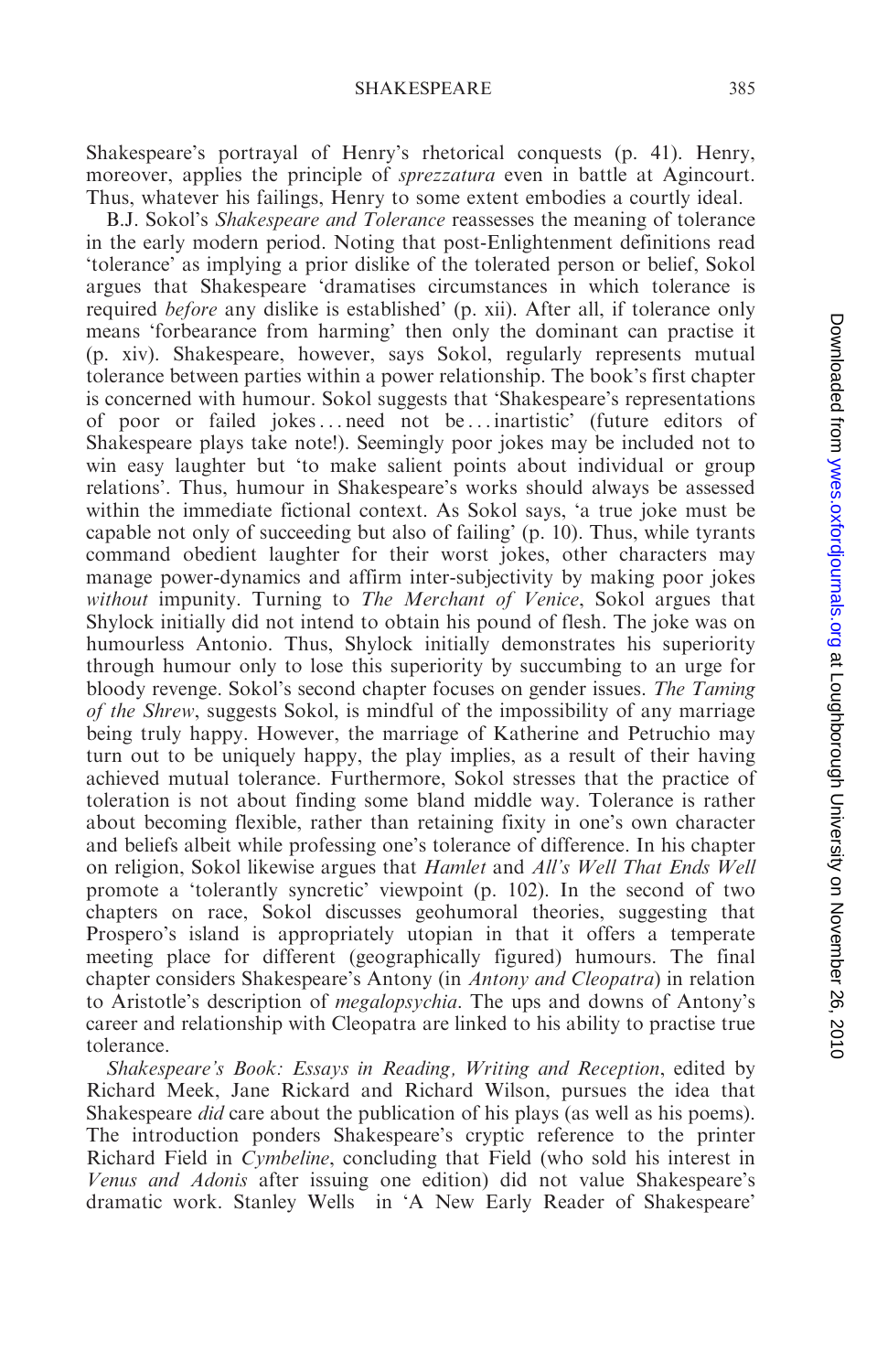discusses William Scott, secretary to Sir John Davies and a hitherto neglected early reader of Shakespeare. Scott gave evidence at the 1601 Essex inquiry, and in his remarks on Shakespeare, in his manuscript [The Model] of Poesy (to which Wells has had access), show particular interest in *Richard II*. Patrick Cheney in '' 'An Index and Obscure Prologue': Books and Theatre in Shakespeare's Literary Authorship'' argues that Shakespeare challenges the binary of page versus stage via his characteristic use of hendiadys. Duncan Salkeld's account of *Henry V*'s publication history in "'As Sharp as a Pen': Henry  $V$  and its Texts" scans familiar terrain from a neglected viewpoint, asking whether the play's Choruses were, in fact, designed to help a reader re-create the play's theatrical performance in his or her imagination. Salkeld diagnoses his own reluctance to accept this hypothesis, for it conflicts with one's received opinions regarding the dramatic (albeit metatheatrical) effect of the prologues. However, such thought-experiments demonstrate the advantage of emphasizing a print-conscious Shakespeare, in that doing so challenges settled viewpoints.

Tom Rutter's Work and Play on the Shakespearean Stage is a thematic study, exploring the notion of work in relation to different aspects of Elizabethan and Jacobean culture. Chapter 1 demonstrates the relevance of late medieval and early modern religious upheavals to this topic, while the second chapter details how the display of superior acting skills served as a refutation of charges of idleness once actors had formed into companies under the protection of noblemen and justices. In this context, Rutter compares and contrasts the presentation of actors-as-characters in Shakespeare's Shrew and A Midsummer Night's Dream with the presentation of same in The Taming of a Shrew [c.1588–93]. In chapter 3, Rutter endorses Phyllis Rackin's view that Shakespeare's histories themselves engaged in the debate as to whether drama was capable of subversion, representing this debate as a contest between secular agency and divine providence. This insight, observes Rutter, acknowledges the fact that while players had noble backing they still needed civic approval and citizens' money. Rutter then reads 2 Henry VI, Richard II and Henry  $V$  for traces of tension arising from the players' desire to please a plural audience. Chapter 4 includes discussion of Dekker's use of the figure of St Hugh in The Shoemakers' Holiday [1599]. This, notes Rutter, appears related to the invocation of St Crispian in Shakespeare's Henry V. Deloney (Dekker's principal source) mentions Crispin and Crispianian as preachers in Gaul who practised the art of shoemaking. Dekker replaces Crispin/Crispian with Hugh and gives more voice to the workers, whereas Henry suppresses Crispian's shoemaker association. All of which supports Rutter's argument that the Admiral's men sought the city audience, whereas the Lord Chamberlain's men remained cagier around 1599/1601. Chapter 5 continues the comparative study of different theatre companies' interactions with their cultural environment, in relation to the theme of work, covering the period 1599–1610.

Shakespeare as Children's Literature: Edwardian Retellings in Words and Pictures, by Velma Bourgeois Richmond, would be a useful purchase for any department running children's literature courses. This is not to ghettoize the study, for it contains much material of interest to the general Shakespeare scholar as well. Chapter 1 provides a mini-history of children's literature (as it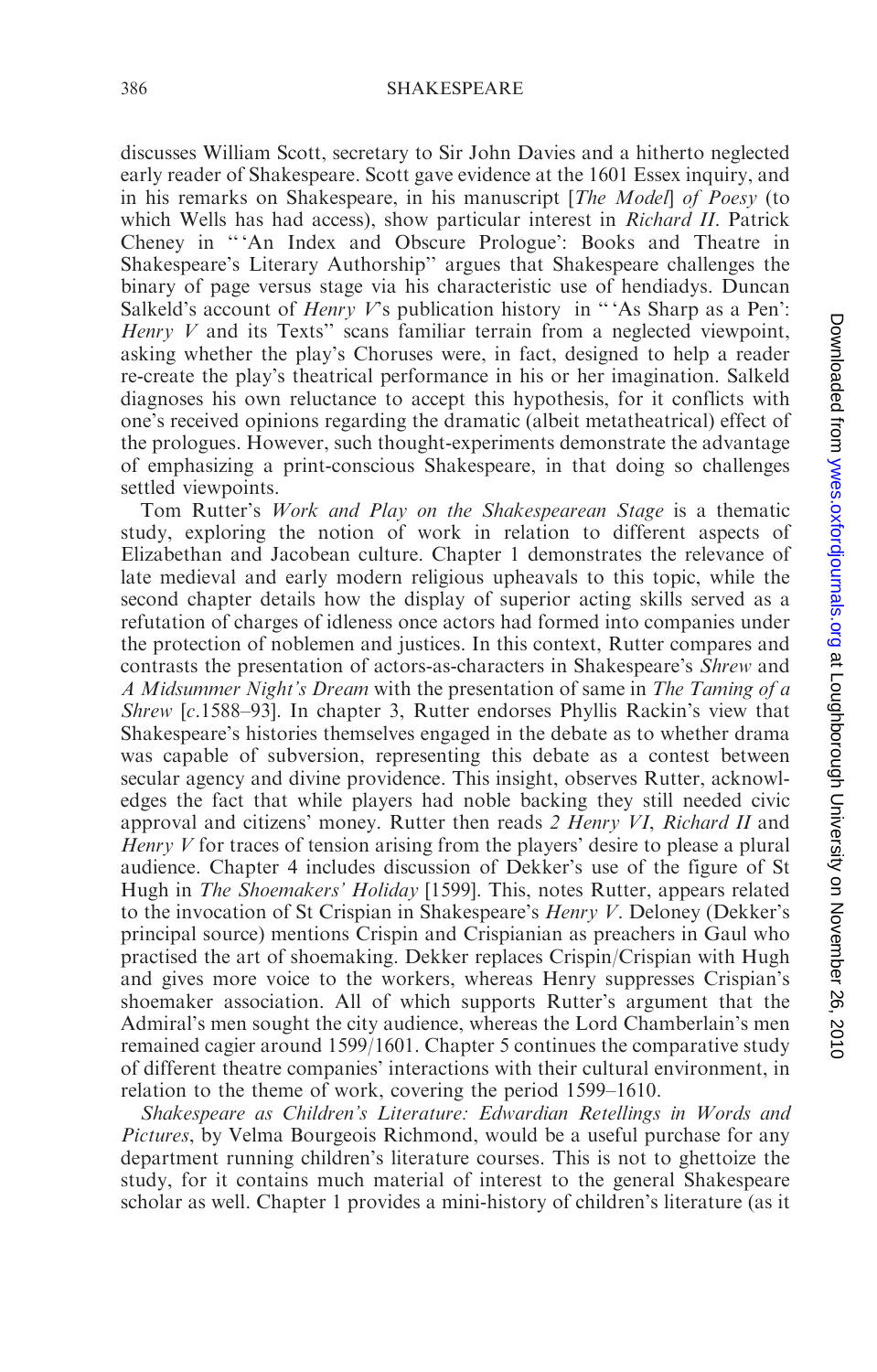developed from chapbooks intended for the emerging literate poor) in order to provide a context for the achievement of the innovators in the field of Shakespeare adaptations for children: Charles and Mary Lamb. Subsequent chapters examine the Lambs' adaptations in detail before turning to Victorian and Edwardian developments. A pleasing feature of the book is the close attention paid to (and the many reproductions of) illustrations. This is hugely relevant to the history of the reception of Shakespeare, for illustrations reflect Edwardian reception no less than do textual adaptations. Focusing on pedagogical issues, the final chapters examine the use of Shakespeare in schools, analysing editors' intentions as stated in prefaces to adaptations for children and for schools, revealing much about educational attitudes and socio-cultural models in general.

In the opening contribution, "'A System of Oeconomical Prudence': Shakespearean Character and the Practice of Moral Inquiry'', to Shakespeare and the Eighteenth Century, a collection of new essays edited by Peter Sabor and Paul Yachnin, Michael Bristol investigates Theobald's view that Shakespeare's most significant achievement was the creation of characters with fictional agency. Given this emphasis on character, figures such as Angelo in Measure for Measure raised critical issues for literary scholars of the eighteenth century, as Bristol shows. Jean Marsden's essay, 'Shakespeare and Sympathy' meanwhile, discusses how eighteenth-century readers expected great literature to communicate 'sympathy'. Marsden sees this expectation as distinct from the early modern focus on 'art's responsibility to ''please and instruct"' (p. 29). According to Marsden, Adam Smith's first book, The Theory of Moral Sentiments [1759], was a main instigator of the sympathy craze. Smith saw sympathy as 'the founding principle for all moral behaviour' (p. 31). As a result of this emphasis, tragedy was valued more than comedy. Moreover, eighteenth-century audiences were expected to show sympathy 'through highly visible tears' (p. 33). Nicholas Hudson discusses in ''The 'Vexed Question': Shakespeare and the Nature of Middle-Class Appropriation'' the question of middle-class appropriation of Shakespeare. In the eighteenth century, the middle classes 'increasingly made up the main audience at the theatres'. This class-conscious audience responded enthusiastically to Garrick's 'naturalness' because it was not linked to his character as king, but to his character's presumed individuality. Audiences and critics, moreover, projected their class anxiety onto the dramatist himself. Shakespeare's 'low birth and lack of education' enabled him to forgo the 'erroneous lenses of a classical ...tradition'. He 'merely described what he saw before him' (p. 45). This approach, however, opened up a can of worms. For example, Maurice Morgan extended Johnson's empirical method to absurdity, insisting that, because we like him, Falstaff cannot really be a coward. Hudson concludes by observing, however, that Shakespeare was also valued for expressing contempt for the bourgeoisie. This suggests that the sentimentality associated with eighteenth-century empiricism tends to involve an element of self-loathing. A chapter by Fiona Ritchie, 'The Influence of the Female Audience on the Shakespeare Revival of 1736–1738: The Case of the Shakespeare Ladies Club', meanwhile, provides an account of the role of the Shakespeare Ladies Club in reviving interest in Shakespeare in 1736–8.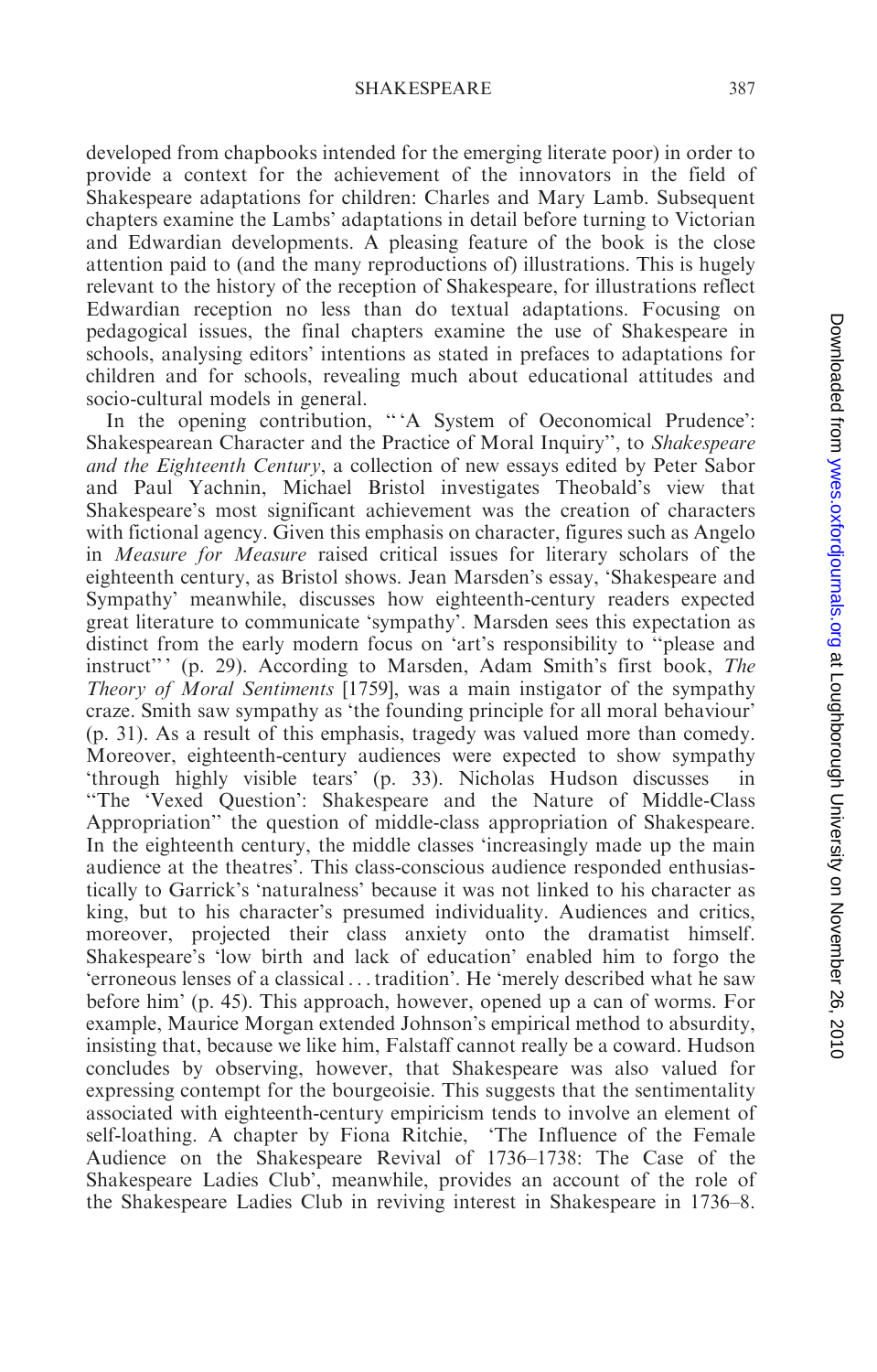In the face of popular adaptations, the club campaigned for original versions to be performed and for the revival of neglected plays. Marcus Walsh's contribution, 'George Stevens and the 1778 Variorum: A Hermeneutics and a Social Economy of Annotation', compares the annotational styles of Steevens and Malone. For anyone interested in the history of the annotation of Shakespeare, this chapter is essential reading. It also contains amusing discussion of Steevens's use of fictional editorial personae to satirize his own endeavours. Paul Yachnin in 'Looking for *Richard II*' investigates how modern interpretations of Shakespeare's history plays have been influenced by the Enlightenment's emphasis on character-motivation as the guide to a play's meaning. In contrast, Yachnin argues, Shakespeare himself saw concepts such as Providence as having 'motives of its own' (p. 130). Thus, Yachnin concludes, Richard II's character is not necessarily the centre of gravity of the play bearing his name as title. Rather, that centre may be the cultivation in the audience of 'a sceptical spirit of historical enquiry that is inseparable from an enfolding awareness of themselves as a sacramental political community' (p. 134). Amanda Cockburn's chapter, 'Awful Pomp and Endless Diversity: The Sublime Sir John Falstaff' reveals that the main flaw with Adam Smith's view that moral behaviour is learned by observing and adopting established rules is that this model leads not to the purging of negative passions but only to their effective masking. This understanding helps to account for the ambivalent attitude to the masquerade in eighteenth-century England. Hence, the character of Sir John Falstaff, being a similar conflation of the immoral and the pleasurable, was a challenging problem for literary critics of the time. Gefen Bar-On Santor in ''Looking for 'Newtonian' Laws in Shakespeare: The Mystifying Case of the Character of Hamlet'' finds that Shakespeare was regarded in the eighteenth century as being great in so far as, like a humanities version of Newton, he comprehended the hidden workings of human nature. Consequently, Enlightenment critics set about trying to find the underlying principles of characters such as Hamlet. When these characters proved to be incoherent, the plays were suspected of being at fault, and in need of editorial fixing. Thus, while for readers today 'the association of Hamlet with ambiguity may seem like a commonplace', for editors such as Malone it was 'a revolutionary idea'. Ultimately, 'the Newtonian search for underlying principles produced the ironic effect of highlighting the limitations of the scientific worldview in relation to literary character' (p. 163). Finally, Jenny Davidson's essay 'Why Girls Look Like their Mothers: David Garrick Rewrites The Winter's Tale' compares early seventeenth- and eighteenth-century concepts of heredity, and discusses relevant aspects of The Winter's Tale.

In *Shakespeare, the Earl, and the Jesuit*, John Klause explores the links between Shakespeare, Henry Wriothesley and Robert Southwell. Copious evidence of Shakespeare's verbal debts to the Jesuit poet is provided in table form and examined in detail, revealing an ongoing virtual debate between the two authors regarding contentious issues for English Catholics. Klause's work evidently has connections with aspects of Richard Wilson's Secret Shakespeare [2004]. However, where Wilson found Southwell responding to Shakespeare's Venus and Adonis, Klause reverses the direction of intercourse, arguing that it is unlikely that Southwell read Shakespeare's epyllion in manuscript.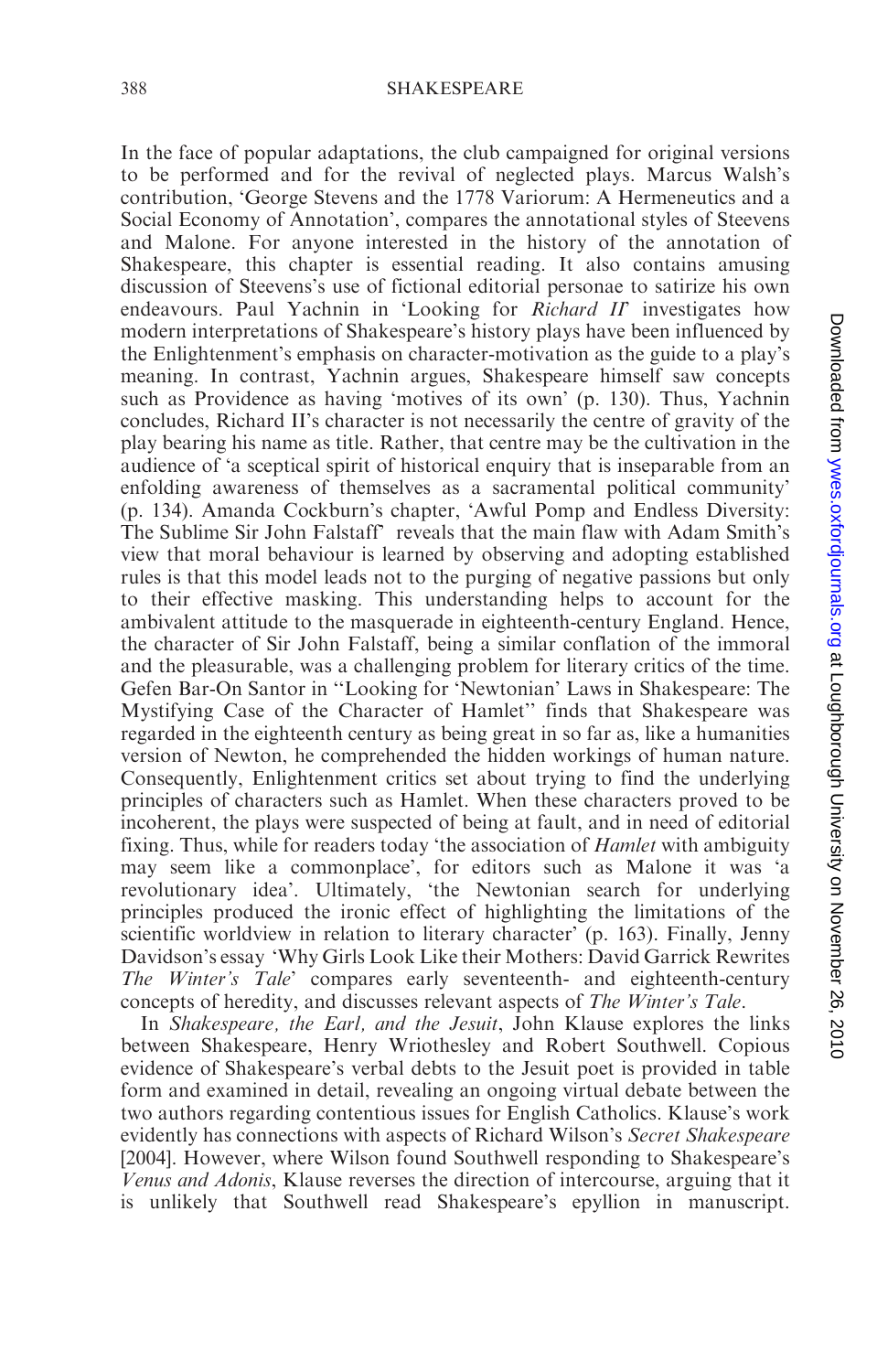Consequently, where Wilson interprets Shakespeare's Venus as an analogue for Queen Elizabeth, Klause's Venus figures coercive Rome and its Jesuit emissary. On the one hand, Klause's version makes sense: Venus does resemble 'a Mother church who would possess a subject entirely' (p. 55). On the other hand, where Southwell notoriously exhorted English Catholics to embrace martyrdom, Shakespeare's Venus clearly does not seek martyrdom for her beloved Adonis. Possibly where both Wilson and Klaus lack suppleness in this regard is their seeming commitment to one-to-one identifications of literary characters with real people. An appreciation of the allegorical nature of early modern literature does not have to entail such an approach. Venus might be better read as presenting the possessive nature of any coercive religious institution. Notwithstanding his difference from Wilson with regard to Venus and Adonis, Klause by no means finds Shakespeare to be pro-Elizabeth. For example, discussing the 'fair vestal' speech in A Midsummer Night's Dream, which is often taken to allude to Queen Elizabeth, Klause stresses its negative connotations. Thus, by tracing the abundant echoes of Southwell's writings in Shakespearian texts (A Midsummer Night's Dream, The Rape of Lucrece, The Comedy of Errors, Titus Andronicus, Hamlet and All's Well That Ends Well), Klause reveals a Shakespeare who is highly critical of both the Elizabethan regime and the Jesuit poet's 'stern moralizings' (p. 60). Nonetheless, given the evident extent of Shakespeare's borrowings from Southwell, says Klause in conclusion, it becomes more likely that the 'W.S.' to whom, it is supposed, the Jesuit poet dedicated a collection of poems in the early 1590s was the Stratford man (this dedication, it should be noted, appeared only in a 1616 Saint-Omer manuscript).

The late A.D. Nuttall provides a highly stimulating formalist account of Shakespeare's mental processes in Shakespeare the Thinker. Nuttall's Shakespeare is suspicious of language's (and, therefore, his own) capabilities to simulate and manage feeling. Accordingly, the monastery-like academy of Love's Labour's Lost is portrayed as an ultimately self-indulgent, self-deceiving institution. Nonetheless, Shakespeare is clearly not an anti-intellectual. Nuttall emphasizes throughout the book Shakespeare's profound knowledge of Latin classical works. However, Nuttall appears unconcerned as to where Shakespeare acquired such extreme familiarity with the classics. (It is sometimes claimed young Will could have easily learned all he knew from his local grammar school; if this is true we need look no further for a template for educational reform.) Working doggedly through the canon, Nuttall supplies countless insights and challenging, but always well-supported, readings. Extensive discussions of key speeches and scenes are rigorously self-interrogating. In particular, Nuttall shows how Shakespeare deployed complex rhetorical methods to interrogate Stoicism, nominalism, determinism and so forth. Over the course of the book, Nuttall demonstrates that Shakespeare was committed to a view of human identity as utterly dependent on social relations. In addition, Nuttall's Shakespeare often emphasizes the artificiality of his play-worlds, as if implying that a transcendent reality is the true one, but this does not make him a Platonist: 'the severe separation of the Form from the turbulent half-reality of the sensuously available world, is not there, in Shakespeare's mind. All remains this-worldly, fully human'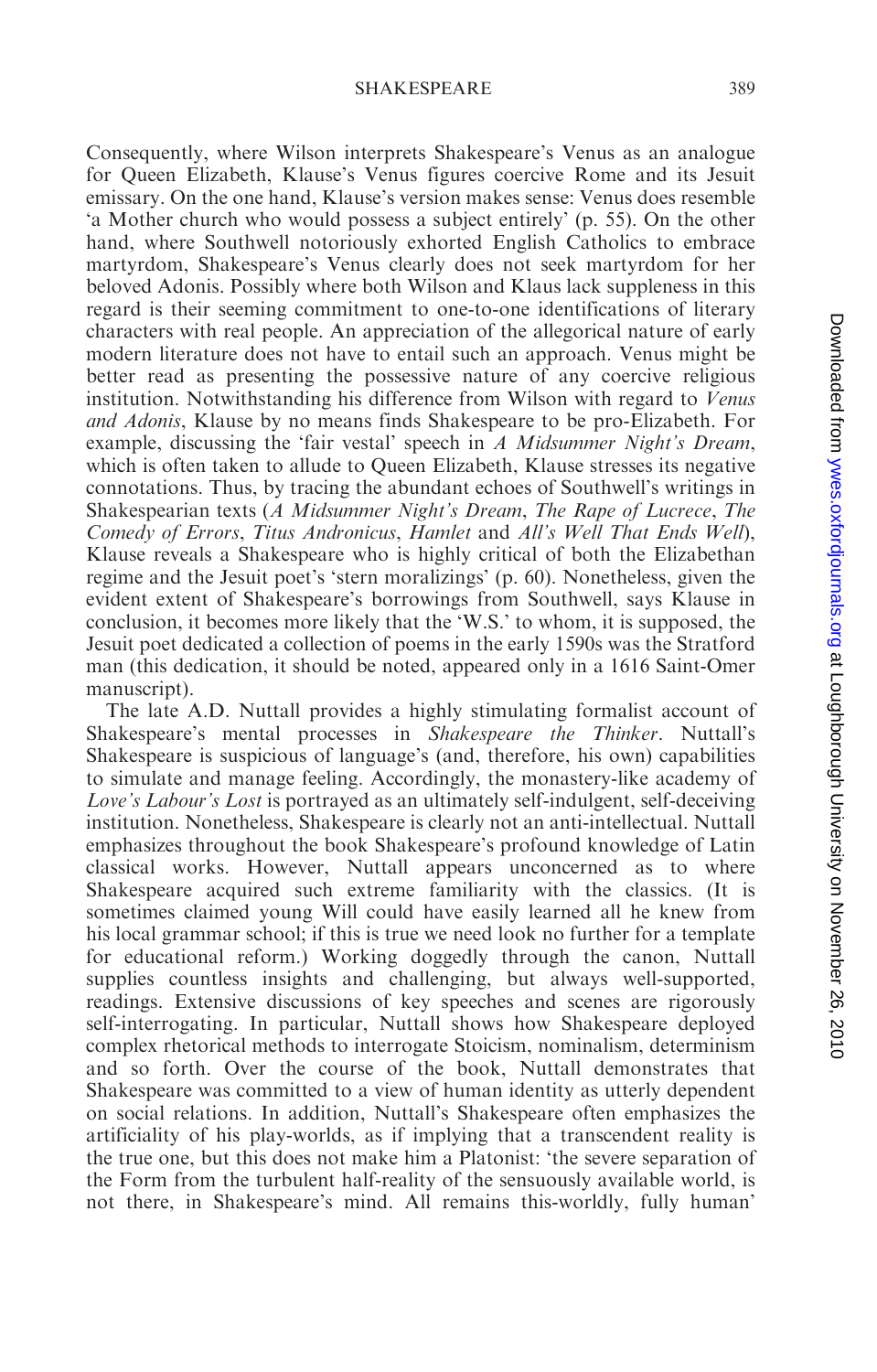(p. 253). Though he skirts the issue of Shakespeare's faith, Nuttall by no means always plays safe in his readings. For example, he offers a full-blown (and extremely plausible) Gnostic interpretation of Measure for Measure. Nuttall admits, though, that he cannot say how Shakespeare accessed Gnosticism. He settles for assuming not a continuous textual tradition but 'the continuing *availability of the thought*' (p. 264). This is where a more historicized, intertextual approach might yield further dividends.

Kenneth Burke on Shakespeare, edited by Scott L. Newstok, usefully gathers the maverick intellectual's essays on the poet-playwright into one place. The book's insights come thick and fast, often from unexpected angles. For example, in a footnote to an article on 'Imagery', Burke surmises that 'corrective hypocrisy' would be the likely response of an author to an awareness of his or her habitual patterns of metaphorization. Thus, Shakespeare may have been aware of his habits, indeed 'deliberately coached himself to cultivate them'. This might represent a form of 'secular prayer'; i.e. by consciously employing certain metaphors, the poet can alter his or her subjective state—and, therefore, that of his or her spectator/reader (p. 50). Especially refreshing is Burke's view that Shakespeare was not so much a creator of characters who seem like individuals as a writer able to translate ideas into (and disperse them throughout) 'a scattering of personalities' (p. 8). Obviously such a view predisposes Burke to a theme-based approach. Accordingly, he insists that we pay attention to the opening lines (or scenes) of Shakespearian drama, as, in a sense, they contain the whole play. Intriguingly, like Nuttall (given that both scholars generally follow a formalist procedure), Burke finds himself obliged to posit a Shakespeare who remembered ideas, in the Platonic sense, rather than learned them. Burke, moreover, sees Shakespeare as translating the religious into the aesthetic, with the usual emphasis on the major tragedies that invariably accompanies this assertion. The aesthetic of course cannot give adequate meaning to a tragic universe. Thus, overwhelmed by a perception that words threatened to become mere 'words, words, words', Shakespeare botched Hamlet (p. 50). In his essay on *Othello*, however, Burke anticipates the return of historicism by asking the excellent question: why, at this time, does this play deal with the particular tension arising from a sense of one's wife as one's possession? Burke reads this tension against the transition from feudalism to capitalist nationstate, noting the probable relevance of enclosure acts. Hence, the significance of Desdemona being strangled—the fear of communal possession leading the jealous 'owner' to destroy the thing or person he seeks to profit from or claims to love. Similarly, Burke reads Antony and Cleopatra as demonstrating that 'love is in essence an empire'. Love becomes greater, the greater its territory. Shakespeare thus converts his spectators (who all 'own some shares in love') into budding empire-builders (p. 115). I could continue at length, but the wealth of insight embarrasses selection. Suffice to say, this collection would be a valuable addition to any library of Shakespeare criticism.

Ehsan Azari, in the introduction to Lacan and the Destiny of Literature: Desire, Jouissance and the Sinthome in Shakespeare, Donne, Joyce and Ashbery, observes that Lacan's theories, being often inadequately understood, are frequently misapplied in literary criticism. His book, therefore, is divided into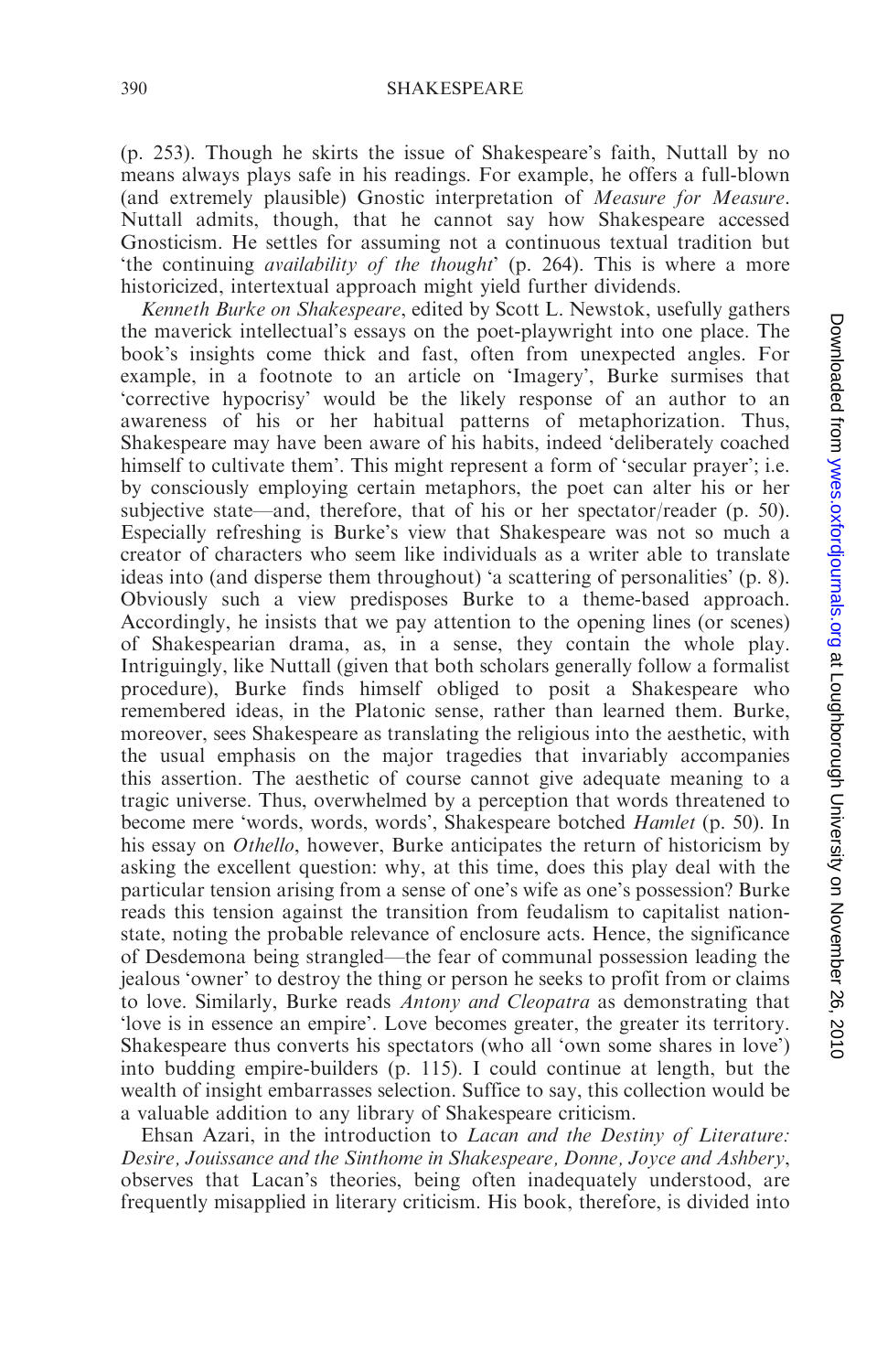two sections, the first providing a comprehensive exposition of Lacanian theory, including its later formulations, the second offering examples of that theory being applied to works of literature. For those of us who struggle with some of the more complicated reaches of Lacan's thought, Azari's first section is obviously useful. Indeed, Azari admits that certain aspects of Lacanian theory remain obscure to him. However, Azari believes it is worthwhile getting to grips with Lacan, as his theories may, for instance, serve to deconstruct deconstructivism (i.e. manage to explain what deconstruction leaves as rubble in its wake). Azari maintains, moreover, that unlike Freudianism, the application of Lacan's theories does not commit the scholar to predetermined readings. I would object here that this precisely is one problem with Lacanian theory. It may not seek to impose the Freudian Oedipal model onto literary texts, but it does necessarily impose its presupposition that desire is always an expression of lack. I was hoping to see Azari tackle this problem, perhaps by acknowledging, say, the formidable attack made upon Freud and Lacan in Deleuze and Guattari's *Anti-Oedipus*, but for Azari, apparently, Lacan is right, desire equals lack, and that is that. Thus, literary texts may be read as illustrations of this theory. Nonetheless, Azari does address other challenges to Lacan, notably feminist charges made by Irigaray and Cixous. Scholars interested in these debates will find useful discussion in the book's second chapter. Chapter 5 discusses Shakespeare's 'theatre of desire', focusing on Hamlet as an articulation of male desire, and on Coriolanus, Macbeth and The Merchant of Venice as articulations of female desire. Azari applies Lacan's theories in an orthodox manner, incorporating the later ideas. This results in Azari arguing, for example, that, since we no longer desire an object once we attain it, when Ophelia is in reach of Prince Hamlet, 'he sends her to a convent to become a nun' (p. 12). Whatever the merits of this reading, it may be seen that Azari is applying psychoanalytical theory to the character of Prince Hamlet as though he were self-evidently an individual. Kenneth Burke's observation that Shakespeare's characters are not so much individuals as particles of ideas in action might offer an appropriate basis for proposing that it could be theoretically sounder to apply Lacanian psychoanalytical concepts to plays as a whole. Notwithstanding this, Azari's readings are multi-faceted and complex, so any reader with fewer qualms about the fundamental Lacanian model than myself is sure to find his book useful.

The Cambridge Companion to Shakespeare and Popular Culture, states editor Robert Shaughnessy, is not only concerned with contemporary manifestations but also features a broader historical assessment of the interactions between Shakespeare's texts and 'popular culture'. Consequently, several of the volume's essays offer chronological accounts of ways in which Shakespeare and his texts have been recycled and referenced in different media: in popular music, in digital formats, upon Stratford theatre playbills and posters. Often it is debatable how far these essays treat of popular culture rather than, say, middle-brow manifestations. For example, Peter Holland in 'Shakespeare Abbreviated' provides an excellent account of abbreviated versions of Shakespeare plays, reading them as 'deliberate intervention[s] in a history of cultural reception that negotiates concepts of high/low and popular/elite cultural formations' (p. 28). The 'popular' aspect of this formulation holds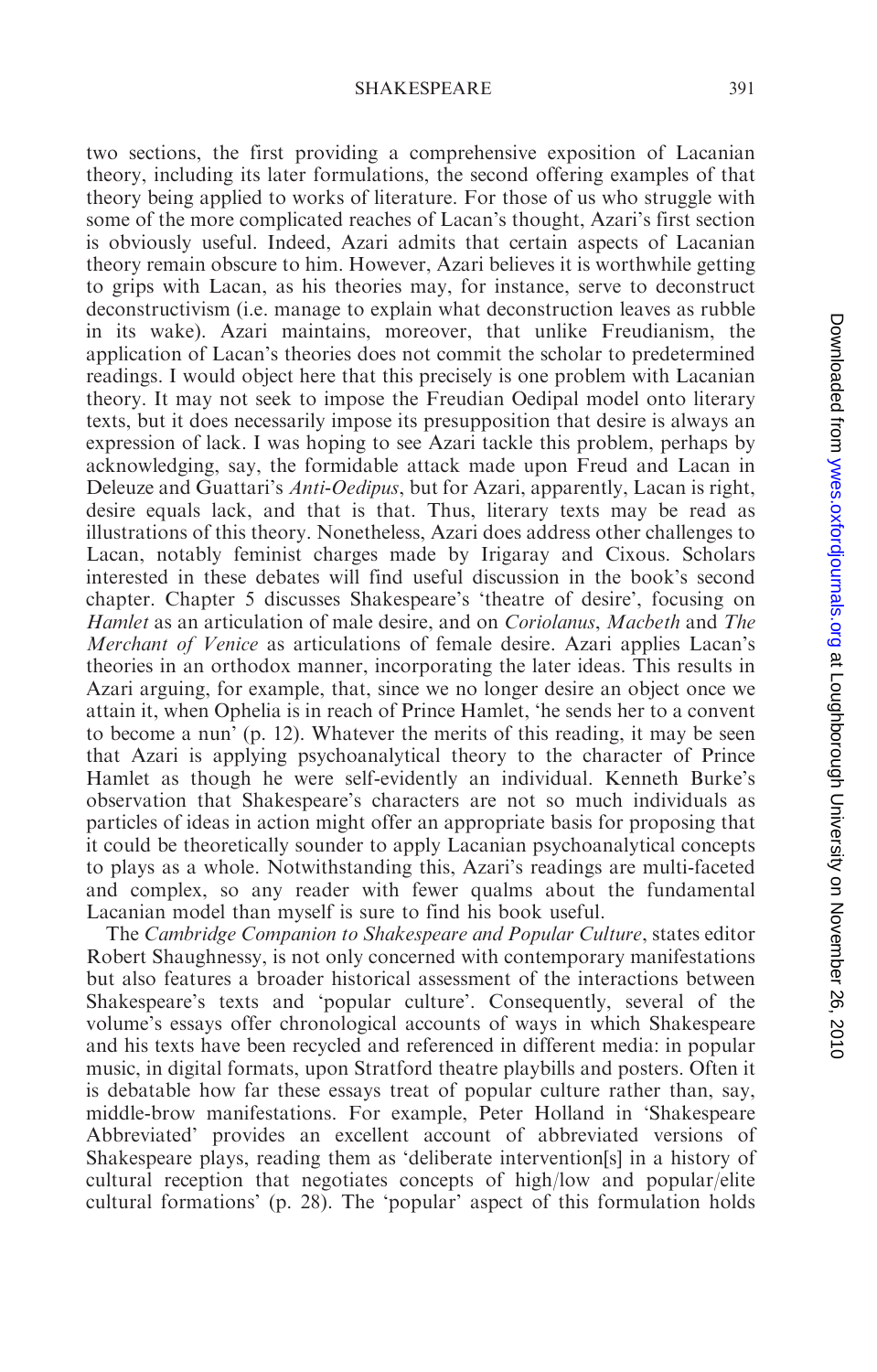good, however, only for pre-cinema eras. Be that as it may, the coverage of illegal performances of versions of Shakespeare plays, such as the Interregnum 'drolls', is especially welcome (pp. 33 ff.). Holland also describes Robert Elliston's 1809 staging of a balletic/quasi-operatic Macbeth. Only two theatre companies were allowed to perform spoken drama at the time, so the adaptation replaced spoken dialogue with mime and singing. Likewise, Pavel Kohout's 1977 abbreviated version of *Macbeth* 'was a response to legal restrictions, in Soviet-controlled Prague in 1977'. Unable to perform in theatres, Kohout's cast of five performed 'Living Room Theatre' (p. 40). Holland includes discussion of the Reduced Shakespeare Company's The Complete Works of William Shakespeare (Abridged). Needing to represent Ophelia economically, the cast invite sections of the audience to play the 'roles' of Ophelia's 'id', 'ego' etc—a hint perhaps of some fundamental link between audience participation and psychomachy (p. 42)? As mentioned, I am not sure how 'popular' this really is. This version of Shakespeare was debuted at the Edinburgh Festival and in the 'To be or not to be' speech, 'Hamlet' worries about having to 'make guacamole for twelve' (p. 43). In any case, Holland also mentions a wonderful-sounding 1987 production of Hamlet by the Cambridge Educational Theatre in which 'every actor played each ''character'' ... denying narrative and creating non-linear theatre' (p. 42). In the following essay, 'Shakespearean Stars: Stagings of Desire', Barbara Hodgdon investigates how the concept of stardom has been configured at different cultural moments by describing contemporary responses to famous Shakespearian actors from Burbage onwards. She claims that 'the notion of stardom is alien to early modern thinking' but refutes herself somewhat by pointing out the 'social significance' of clowns such as Tarlton and Kempe (p. 48). Stephen Orgel in 'Shakespeare Illustrated' performs close readings of illustrations of Shakespeare texts, paying particular attention to Rowe's 1709 edition, in which each play had a frontispiece illustration. He stresses the oddity of the omission of illustrations from earlier English publications of dramatic texts, for their continental equivalents had been illustrated during the sixteenth and seventeenth centuries. Laurie Osborne's essay 'Narration and Staging in Hamlet and its Afternovels' uses Hamlet as a vehicle for exploring how the concept of narrativity relates to popular assimilation(s) of Shakespeare. Osborne is interested in the 'competition between narration and action, between telling a story and staging it' (p. 117). Thus, she observes that 'Old Hamlet's story is a counter-narrative from the start, challenging the current report of his death' (pp. 117–18). Noting how Gertrude's seemingly eyewitness description of Ophelia's death raises the question of why the queen did not intervene, Osborne concludes that things narrated are always doubtful. Consequently, there is always room for further tellings, and licence for simplification or alteration to make things more comprehensible to people who were not present. In conclusion, Osborne argues that, by turning Shakespeare into new fiction, 'popular novelists rework Shakespeare's own creative process' (p. 128). Emma Smith's contribution, 'Shakespeare Serialized: An Age of Kings', ponders whether Shakespeare was in fact an author of serialized cliff-hangers. Smith analyses the 1960 BBC serial An Age of Kings, stressing the importance of structure for the reception of

Downloaded from ywes.oxfordjournals.org at Loughborough University on November 26, 2010 Downloaded from [ywes.oxfordjournals.org](http://ywes.oxfordjournals.org/) at Loughborough University on November 26, 2010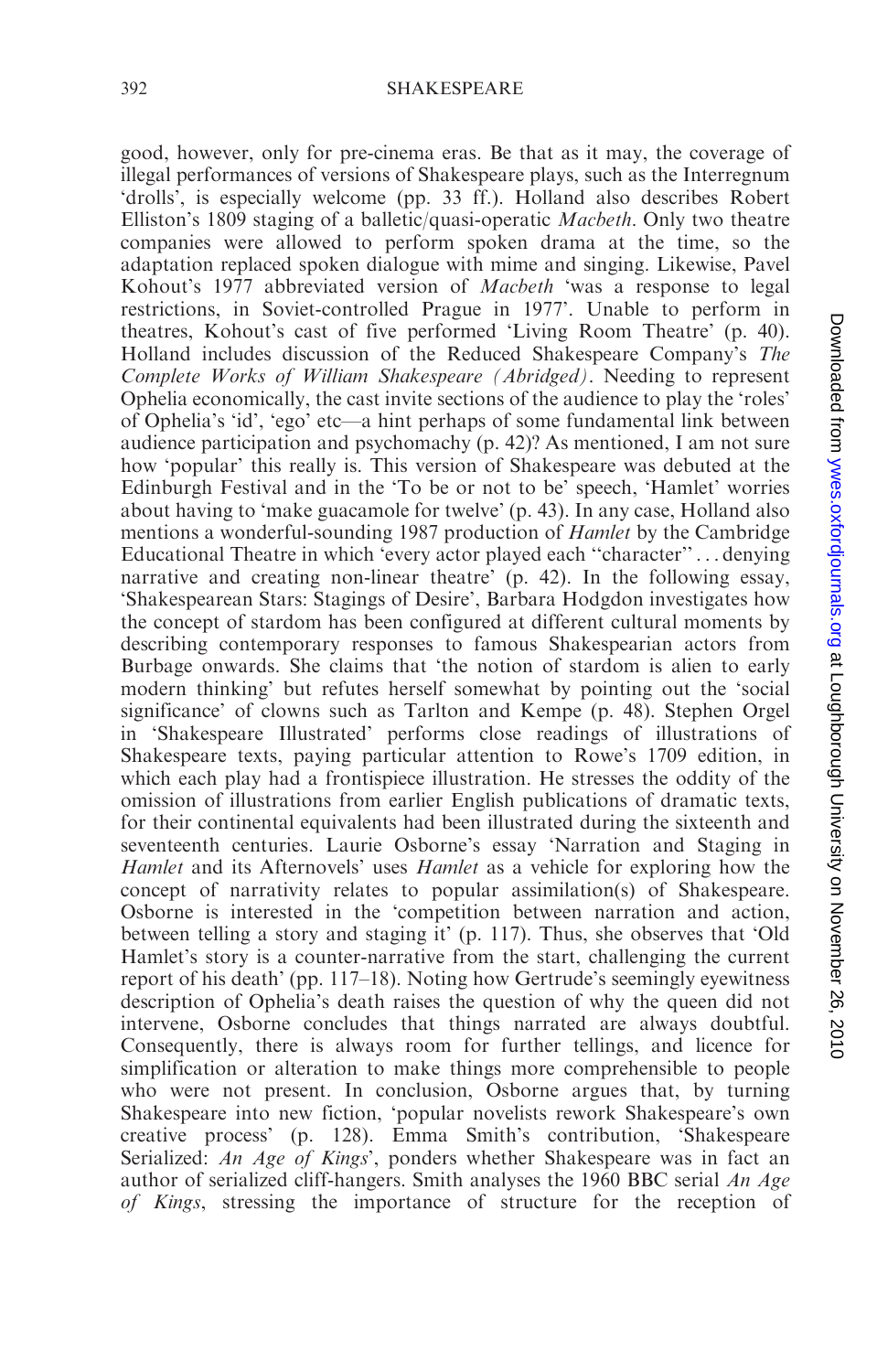Shakespeare's plays. The series-makers' decision to cut each featured play into two episodes created new emphases, implying in turn of course that the plays themselves had been conceived within modifying structures. In a presentist vein, Smith suggests that the articulations made available by such approaches (i.e. comparing modern serialized modes with Shakespearian drama) may serve 'to challenge the hegemony of historicism' (p. 147). Finally, investigating radio Shakespeare in 'Shakespeare Overheard: Performances, Adaptations, and Citations on Radio', Susanne Greenhalgh demonstrates how the maximum suggestiveness of the radio medium offers incitement to engage in the kind of imaginary activity that the Prologue in  $Henry V$  calls upon the audience to perform.

In Shakespeare and the Rise of the Editor, Sonia Massai pursues connections between the first committed publishers of English commercial drama (John and William Rastell) and the humanist project of Sir Thomas More. More required a high level of accuracy in the printing of his works, on a par with standards developed on the continent in preparing reliable editions of classical texts. However, unlike his opponent Tyndale, More allowed that his text might contain errors and, therefore, careful readers could function as agents of necessary correction—editors after the fact. As Massai shows, More's English printer of preference, William Rastell, applied the same high standards to the printing of commercial drama. This humanist combination of a commitment to accuracy and submission to correction by readers came, in due course, to inform the publication of Shakespeare's quartos (and the Folios). Thus, Massai contends, when scholars regard Nicholas Rowe as the first 'proper' editor of Shakespeare, dismissing earlier 'editions' as products of a process of decay, they do so because (like Rowe) they wish to retain potential access to an authorial text. Massai does not rule out authorial agency in the preparation of early modern quartos, but, given her findings concerning the Rastells et al., insists that readers' annotations were commonly incorporated by publishers within subsequent editions of a printed play, those publishers being keen to advertise their wares as 'perfected' editions. By comparing variant readings in extant multiple edition quartos, Massai demonstrates that neither compositors nor theatrical annotators are likely to have been responsible for such variants. Thus, early modern editing appears to have been a collective process, carried out by publishers working in tandem with a community of careful readers. The use of the term 'perfected', moreover, turns out to be strategic. With reference to printing, 'to perfect' had two meanings in the period: 'to correct' and 'to complete'. Massai shows that publishers and authors took full advantage of the slippage between these significations. If their works contained mistakes (either formal errors or offensive matter) then these were the results of human fallibility. Therefore, sensitive correction (rather than punishment) was called for, with appropriate changes to be incorporated in subsequent editions. In her conclusion, Massai considers the implications of her findings for current editorial practice, pointing out flaws with both the copy-text and the facsimile approaches to producing editions of early modern plays.

Laura Shamas's We Three: The Mythology of Shakespeare's Weird Sisters opens with a concise, detailed account of the stage history of the 'Weird Sisters' from Macbeth, including the useful reminder that the only extant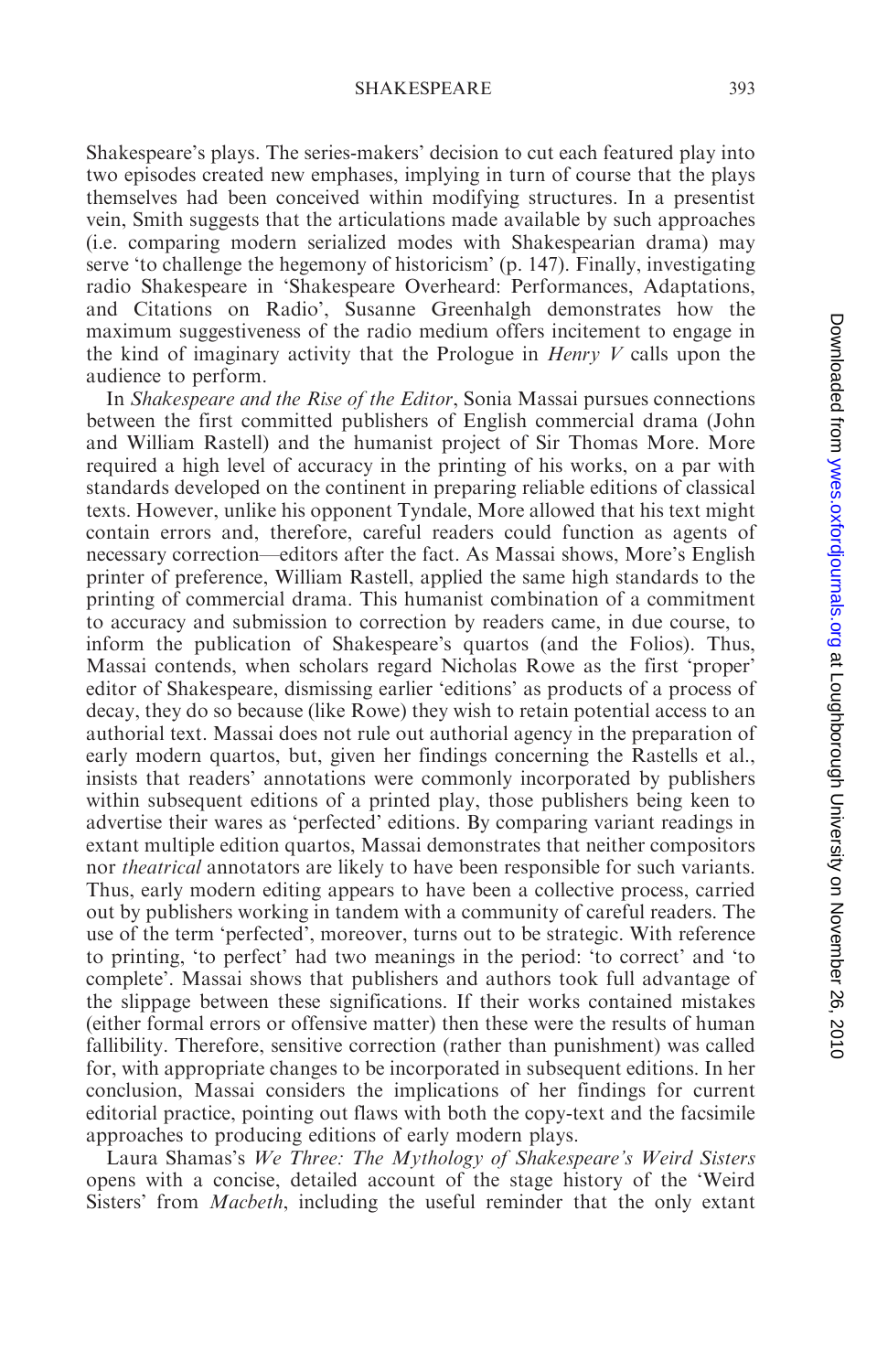contemporary description of their on-stage appearance comes from the diarist and astrologer Simon Forman, who refers to them as 'nymphs and fairies' (p. 2). This provides Shamas with a solid base for launching her investigation into what Shakespeare was up to in presenting these ambiguous figures to James I. Shamas pays close attention to probable sources for Shakespeare's depiction of the witches, including Holinshed's Chronicles, 'The Original Chronicle of Andrew of Wyntoun' (c.1420) and Matthew Gwinn's Tres Sibyllae (performed 1605). Shamas also considers the mythological background of female triads at length and discusses the witch as a scapegoatfigure.

Nina Taunton's Fictions of Old Age in Early Modern Literature and Culture examines the contradiction between (classical-influenced) Renaissance prescriptive literature's praise of old age and customary fictional representations of the negative aspects of that condition. In addition, the book explores paradoxical attitudes to gender with regard to the pros and cons of old age. In the opening chapter, Taunton argues that, in The Comedy of Errors, Shakespeare transforms classical material in order to show that age is 'as much a state of mind as an inevitable condition defined by chronology' (p. 13). Chapter 2 investigates the notion that 'the old have a moral responsibility to prepare the young spiritually and temporally', noting that this issue 'becomes increasingly complex and ambivalent as it migrates...from prescriptive to imaginative writing' (pp. 35, 37). Thus, respect for age belongs to the ideal world, but inheritance issues generate uncertainty which finds expression in more 'realistic' scenarios. Accordingly, plays such as The Merchant of Venice and King Lear, by focusing on inter-generational relationships, manage to register debates derived from the world of realpolitik upon a dramatically engaging domestic scale. Taunton's discussion of Lear is particularly suggestive, as she interrogates the period's anxieties about inheritance and demonstrates the growing early modern conviction that testaments require written forms to secure their observation. Lear's vain need for, and naive commitment to, old-fashioned spoken avowals of love and loyalty lead him to undermine the commonwealth, losing all claim to respect for his age, wisdom and (former) sovereignty in the process. By failing to realize the extent to which his identity was bound up with his role as king, he exposes his newly naked self to ingratitude and loss. Hence, 'old' Lear emerges as equivalent to 'the poor'. It becomes clear from the book's analysis that Shakespeare used terms such as young/old and rich/poor as dialectical categories. For example, in All's Well, as Taunton notes, the positive qualities of old age are projected onto Helena, so that she emerges as metaphorically 'old' and wise. However, Taunton focuses on the material implications of such poetic treatments by contrasting them with prescriptive texts. At times, this approach results in a feeling of mismatch between the imaginative and non-fictional categories. On the other hand, since it is obviously impossible to separate these categories, Taunton's rigorously materialist approach yields a rich sociocultural analysis of early modern attitudes to old age. Nonetheless, Taunton herself registers this categorical difference in her concluding observation that prescriptive manuals seem to be more obdurate in their positions whereas drama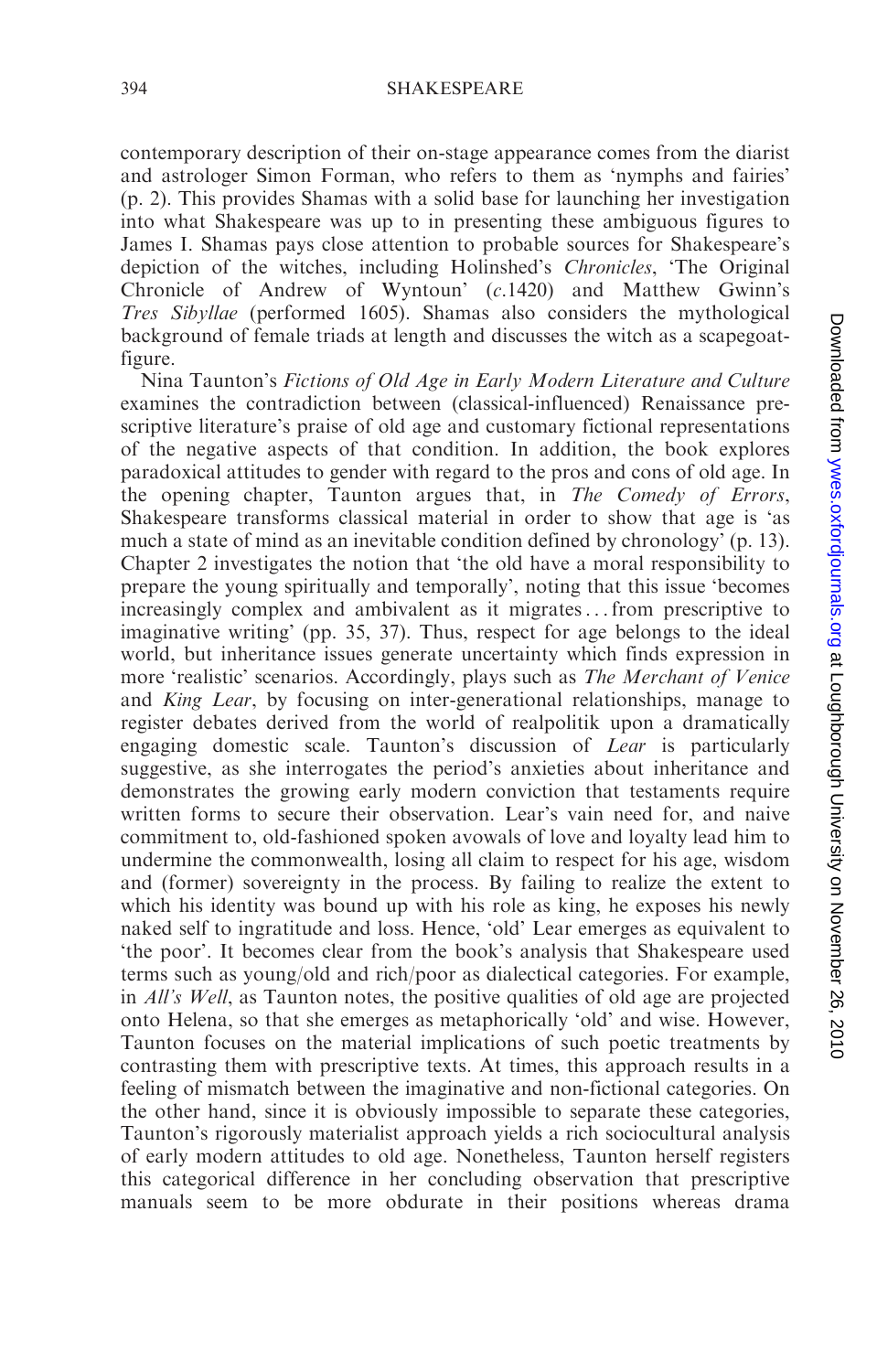(by Shakespeare, Middleton, Ford et al.) offers scope for the presentation of plural voices, occasioning a complex play of meaning.

In Sacramental Poetics at the Dawn of Secularism: When God Left the World, Regina Mary Schwartz argues that after Reformers rejected the doctrine of transubstantiation '[a]spects of the Eucharist began showing up in the poetry of the Reformation, albeit in completely unorthodox ways' (pp. 7– 8). Both poetry and the sacrament of the Eucharist, notes Schwartz, are engaged in making present what is absent. Therefore, a sacramental notion of poetry entails that a reader/spectator is not just a passive recipient of a poem or play but is changed by his or her encounter with it. Furthermore, although Reformers insisted that the Mass only commemorates Christ's sacrifice, 'Shakespeare is clearly preoccupied with representing the sacrifice of the Eucharist'. Consequently, Schwartz sees Othello as a version of a priest sacrificing at the altar. Thus, the tragedy 'draws a troubling relation between murder and sacrifice' (p. 17). Schwartz devotes a chapter to *Othello*, noting, however, that Shakespeare's plays generally acknowledge a desire for redemption which the secular theatre cannot satisfy. In stating that '[t]he theatre cannot do anything to other humans', though, Schwartz seems to contradict her earlier assertion of the transformational power of a sacramental poetics. Nonetheless, Schwartz then makes the excellent point that it was the Reformers' very insistence upon the illusionism of the Catholic Mass which 'brought the Mass closer to the theatre'. If, therefore, the theatre successfully offered a cleansing and affecting ritual, without engaging in actual sacrifice, perhaps it became 'the first truly Reformed church' (p. 42). Moreover, as Schwartz deftly argues, if Othello's killing of Desdemona is regarded as murder, it becomes emptied of significance—pointless slaughter. The audience, however, is encouraged to reinvest Desdemona's death with ritual meaning and regard it as an efficacious sacrifice. Hence the play insists upon Desdemona's purity, and gives prominence to her final forgiveness of Othello.

Rather than presume that early modern literature expresses any 'spirit of the age' in the use of archaeological themes, Philip Schwyzer, in Archaeologies of English Renaissance Literature, contends that archaeological concepts appear in specific alignments with political, religious and cultural crises; tracing these links allows us to interrogate the relationship between the past and the present. Thus, the book's third chapter considers how monastic ruins manifest in Elizabethan literary texts. For Schwyzer, such ruins figure doubleness. Elizabethan poetic descriptions of them are common but also stereotypical and imprecise. The resulting combination of declared emotional effect and optical disconnection results in ambiguity whenever monastic ruins feature in plays and poems. Schwyzer, moreover, finds an analogue to this doubleness in the figure of Aaron the Moor in Titus Andronicus: Aaron is a gleeful murderer but also a devoted parent. Therefore it is significant that Aaron is found cradling his son 'behind a crumbling monastic wall' (p. 101). Sonnet 73 ('Bare ruined choirs') also comes up for inspection in this context. Again there is doubleness in the treatment: the sonnet represents the monasteries' dissolution as analogous to a natural phenomenon (a tree's annual loss of leaves), but, while we know that spring will come again, how can the monasteries ever be restored? Schwyzer compares the sonnet to Maarten van Heemskerck's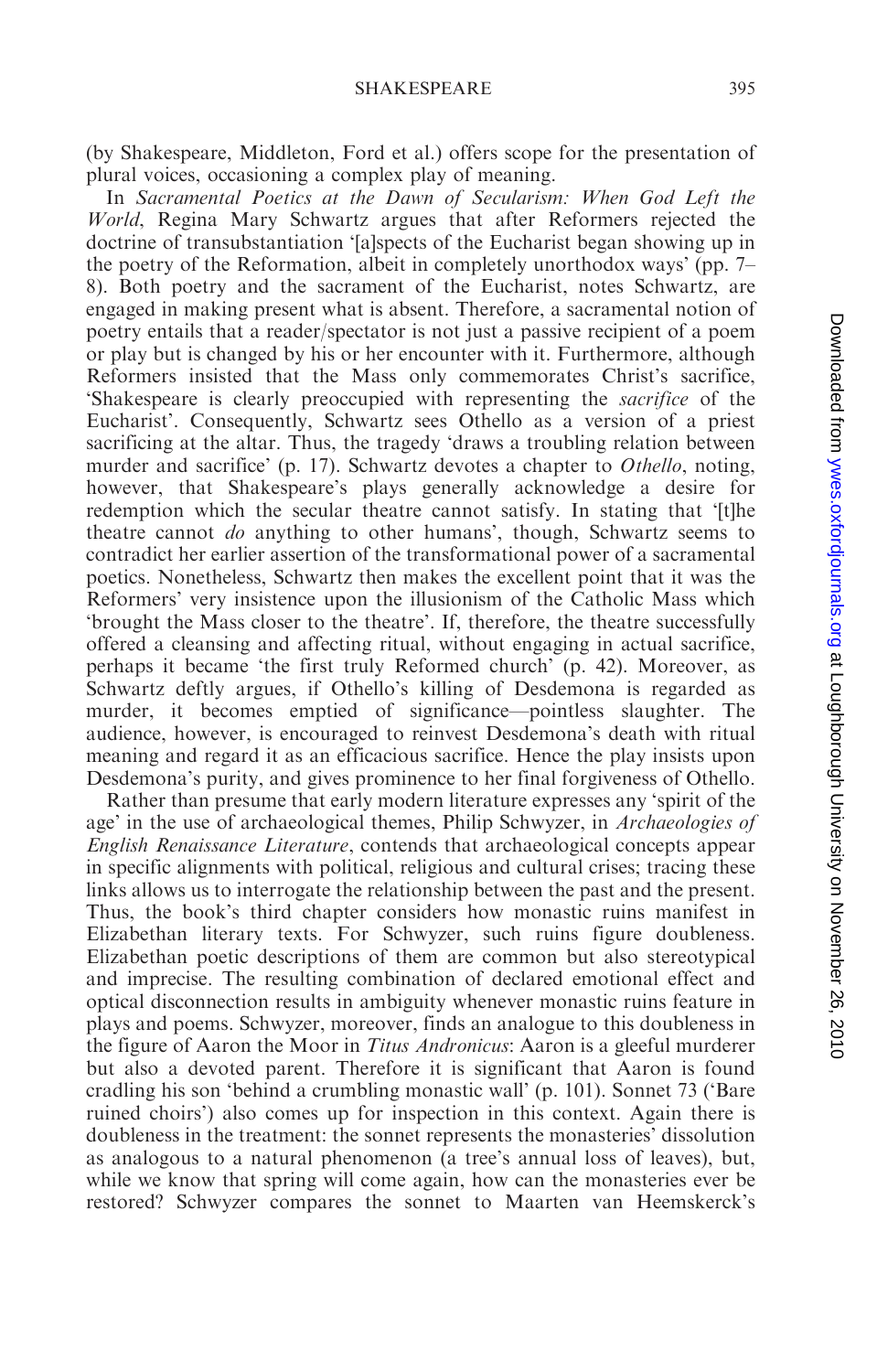painting Self-Portrait, with the Colosseum Behind [1553]. The middle ground of this work is said to show the artist's younger self, busily painting the monument, while the artist's bearded, mature self stands in the foreground and stares out at the viewer. 'The ruin stands between Heemskerck's two selves' (p. 104). By means of this comparison, Schwyzer effectively demonstrates the exploded representation of time in Shakespeare's sonnet. Chapter 4, meanwhile, reads the poem inscribed upon Shakespeare's burial monument ('Good friend, for Jesus' sake forbear ...') as much less conventional than is usually claimed. Epitaphs written after the prohibition—during Edward VI's reign of prayers for the dead 'rarely exhort the living to do anything for Jesus's sake' (pp. 117–18). On the other hand, the use of the verb 'forebear' actually reverses Catholic assumptions: the poem asks the reader not to do something. With this ambivalence in mind, Schwyzer goes on to discuss the significance of private family crypts in Titus Andronicus and Romeo and Juliet. He also seeks to contrast Shakespeare's apparent aversion to the promiscuous mingling of bodies after death with John Donne's declared appetite for it. This approach works well with regard to Shakespeare's tomb inscription, but Schwyzer then reads Hamlet in the light of this distinction, treating Prince Hamlet's views as equivalent to Shakespeare's own. Schwyzer thus argues for a Shakespeare who valued privacy, in this life and in the grave.

Simon Palfrey and Tiffany Stern's Shakespeare in Parts proposes looking at early modern actors' parts (portions of playscripts provided to individual actors containing all their character's dialogue) as a new way of approaching Shakespeare's plays, arguing that doing so will enable scholars to move away from the Romantic conception of the author as commanding genius. The book is divided into four sections, examining the history of the 'part'; the function of cues (lines which actors had to listen out for as signals for their next utterance); Shakespeare's use of premature and repeated cues; and directions for acting contained within dialogue. In section I, following analysis of the only extant English professional theatre part (Orlando from Green's Orlando Furioso), Palfrey and Stern explain that early modern playwrights designed parts for particular actors. Since there were no directors, the argument runs, casting was carried out within the writer's mind while he wrote. During a useful discussion of ways in which adult actors instructed boy performers, Palfrey and Stern stress how disastrous the closure of the theatres during the Interregnum appeared to the actors, removing as it did the practical need for the passing on of valuable acting skills. Explaining the function of cues, Palfrey and Stern claim that Shakespeare includes many repeated cues in his texts in order to generate surprises. The actor listening for his cue could be tricked into speaking at the wrong moment by treating the first appearance of a particular word or phrase as his cue to speak, when in fact, a subsequent repetition of that word or phrase was the proper cue. Examples of this technique 'invariably coincide with moments of decision for the character'. Thus, 'the score is subjected to ... jazz-like peril' (p. 78). To the objection that such 'surprises' would only occur in rehearsal, Palfrey and Stern insist that wholecast rehearsals were rare. In any case, the generation of surprise in early recitals provided the actor with hints for spontaneous-seeming performance.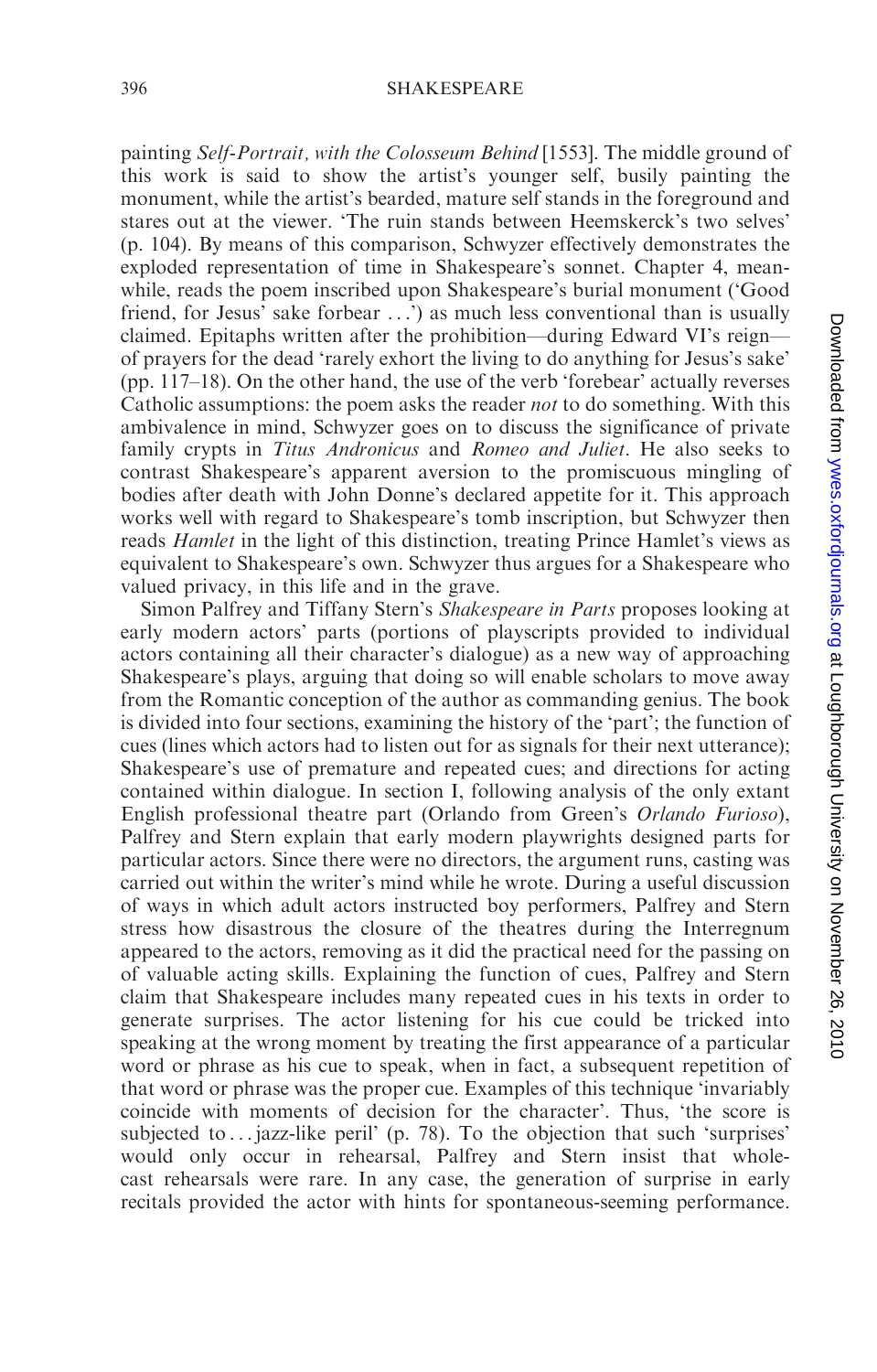Palfrey and Stern also claim that Shakespeare's use of cues in general was often meaningful and is a neglected area in interpretative studies.

Rebecca Steinberger's study, Shakespeare and Twentieth-Century Irish Drama: Conceptualizing Identity and Staging Boundaries, begins with a familiar proposition: Shakespeare gives a voice to the Other in his works (here it is the Irish Other). The book's opening chapter thus contrasts Shakespeare's ambivalent representation of the Irish in Richard II and Henry V to what Steinberger sees as Spenser's more univocal position in his A View of the Present State of Ireland. The chapter does, however, contain some factual errors: Steinberger wrongly states that A View was published (as opposed to probably written) in 1596, and refers to it as a 'state-supported' text (p. 5). However, chapter 2 reveals that the preceding section is best read as a necessary preliminary to the book's main focus: modern Irish drama's appropriation of Shakespeare, and the concomitant facilitation of Irish dramatists' escape from binary models. Steinberger discusses plays by Synge and O'Casey, making an interesting comparison between the Abbey Theatre and the Globe. In particular, Steinberger notes that Synge shared with Shakespeare the ability to juxtapose the comic and the tragic, a skill Steinberger maintains had been lost to the English-speaking stage for over two centuries. Furthermore, Steinberger compares the anti-clericalism she finds in 2 Henry IV with O'Casey's anti-clerical discourse, observing that both dramatists wrote against a backdrop of exhortations to martyrdom uttered by charismatic figures. Thus, the Irish activist Padraic Pearse's demagoguery is discussed in relation to Henry V's 'band of brothers' speech. The book's third and final chapter focuses on the activities of the Field Day Theatre Company (formed in 1980) in Northern Ireland. The company's board of directors was selected to form a 50:50 balance of Protestants and Catholics. Nonetheless, its activities were not apolitical, but 'polypolitical' (p. 68). Field Day, notes Steinberger, set out to 'invent ... an audience'. If nationalism 'invents nations where they don't exist', then it follows that the theatre can fashion its own audiences (p. 71). Field Day was also associated with polemical pamphlet production (three publications every six months). Here is much scope for presentist exploration. One wonders if Shakespeare's company operated in comparable ways.

Jane K. Brown begins her ambitious volume, The Persistence of Allegory: Drama and Neoclassicism from Shakespeare to Wagner, with a forthright statement: 'Between the cultural materialism of much recent scholarship in the English Renaissance and the rear guard of those who consider Shakespeare above all a dramatist of character...there is little space left for those who see a plurality of discourses operating in the plays' (p. 3). As might be expected, Brown's book seeks to occupy and expand that 'little space'. One of the strengths of Brown's approach is her perception that mimesis is not the opposite but rather the ground of allegory. For Brown, allegory is 'a mode of perception which renders the supernatural visible, by mimesis, a mode which imitates the natural' (p. 5). The discovery of perspective in the visual arts, argues Brown, meant that visual images became more 'realistic', without programmatically jettisoning their allegorical qualities, and, therefore, literary fictions had to keep up. Nonetheless, as a result of the secularization of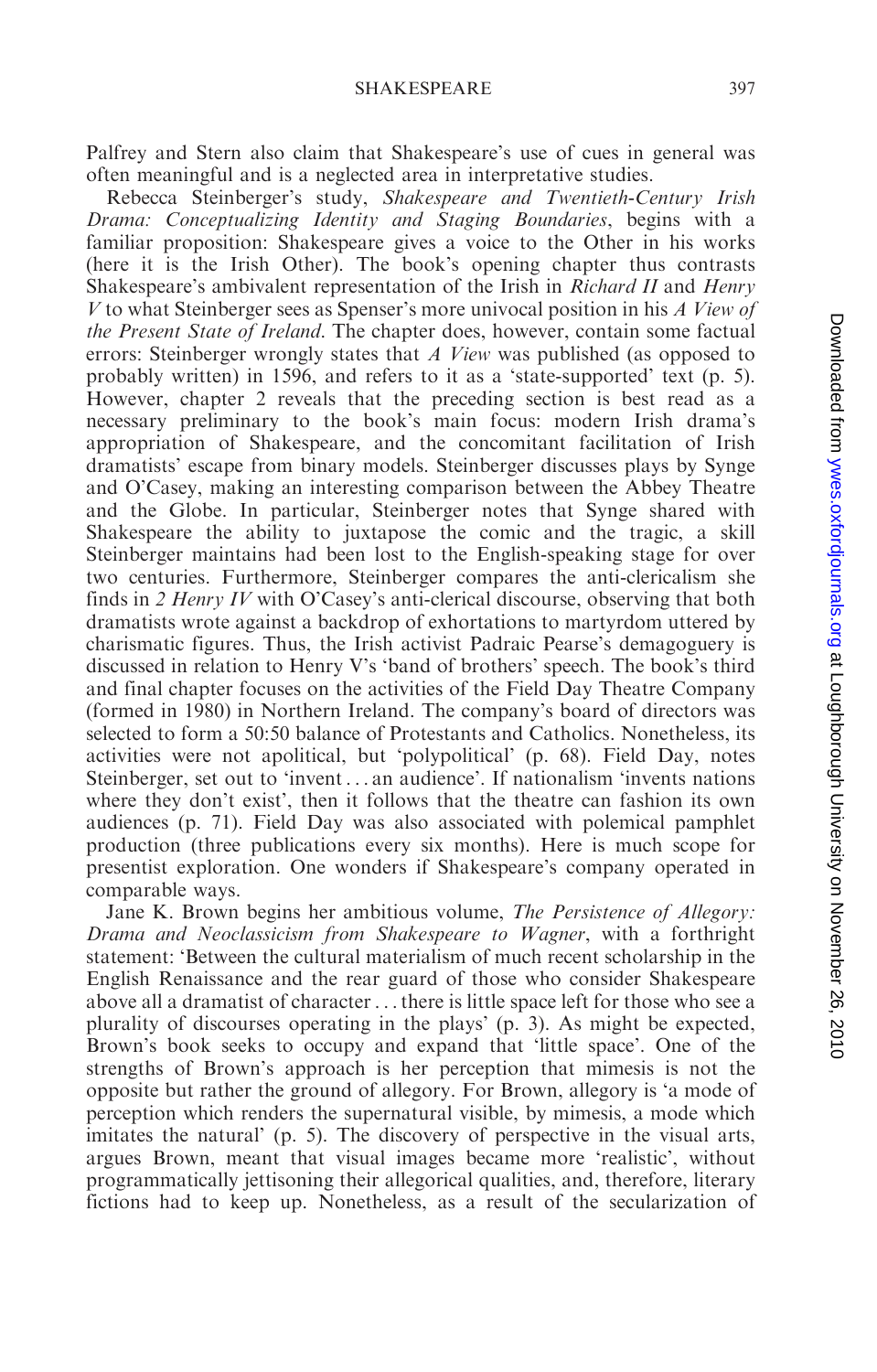European culture, and the rise of empiricism, the allegorical basis of mimesis began to be devalued or ignored. Allegory (as the ground of mimesis) inevitably persisted, but without always being recognized. With regard to the development of English drama in particular, Brown insists on the importance of distinguishing between the mystery and morality traditions: mystery plays tended to relate centrally to the Passion, 'by typological reference if not directly' (p. 49), whereas morality plays, being more homiletic, are analogous to sermons. Brown also traces the development of pastoral drama from Poliziano to Shakespeare via Guarini and Tasso. This recovery of Shakespeare's allegorical heritage enables Brown to argue that modern scholarly perceptions of 'implausibility' in Shakespeare's works arise from 'the assumption that [a given] play's Gestalt is determined by its mimesis of human actions; if, however [the play is] understood as an experiment in blending dramaturgies, the problems become opportunities to examine the interaction of Aristotelian, Platonist and morality modes to create a more sophisticated allegorical dramaturgy' (p. 67). Brown then applies this insight, offering credible readings of King John, Julius Caesar and Twelfth Night. Brown's knowledge of classical texts stands her in good stead here. For instance, with regard to her discussion of Twelfth Night as a sophisticated variation upon the conventions of the morality play's representations of Vices and Virtues, Brown points out that disguise is not typical of Latin comedy, but has its origins as a dramatic device in the morality tradition, where it sustains a Vice's trickery. The transplantation of disguise to a neoclassical context in itself serves to foreground the device (such foregrounding is a common signal of allegorization). Moreover, 'Viola turns the disguise tradition inside out, since she is a rescuing Virtue not a Vice' (p. 99). From this it may be inferred that virtue must be disguised in some historical contexts (committed to a formalist approach, Brown does not explore the historical implications of her arguments in detail). Brown also provides a confessedly schematic run-through of the major tragedies, mapping a particular cardinal sin onto each. Subsequently, in a chapter on the illusionist stage, Brown makes the significant point that the development of a perspectivist stage during the seventeenth century had more to do with the installation of 'realism' as the governing dramatic mode than the sophistication of Shakespeare's powers of characterization. For, with a perspectival arrangement, 'stage actions ''begin necessarily to take on the quality of empirical data"' (p. 17; quoting Stephen Orgel's The Complete Masques of Ben Jonson, p. 28). Moreover, the fact that the perspectival stage was first used for emphatically allegorical masques offers impressive support for Brown's case that allegory is the engine of mimetic development.

Power and Imagination: Studies in Politics and Literature by Leonidas Donskis has its peculiarities. It lacks an outline of structure (the general editor of the New Studies in Aesthetics series to which the book belongs feels obliged to provide a schematic outline in a foreword). In addition, the declared thesis—literature often says as much, if not more, about forms of power and authority than do works of political philosophy—is one which probably few readers would care to contest. At the same time, statements are made in the course of chapter 1 which lack adequate support, and so might themselves function better as thesis statements. For example, on pages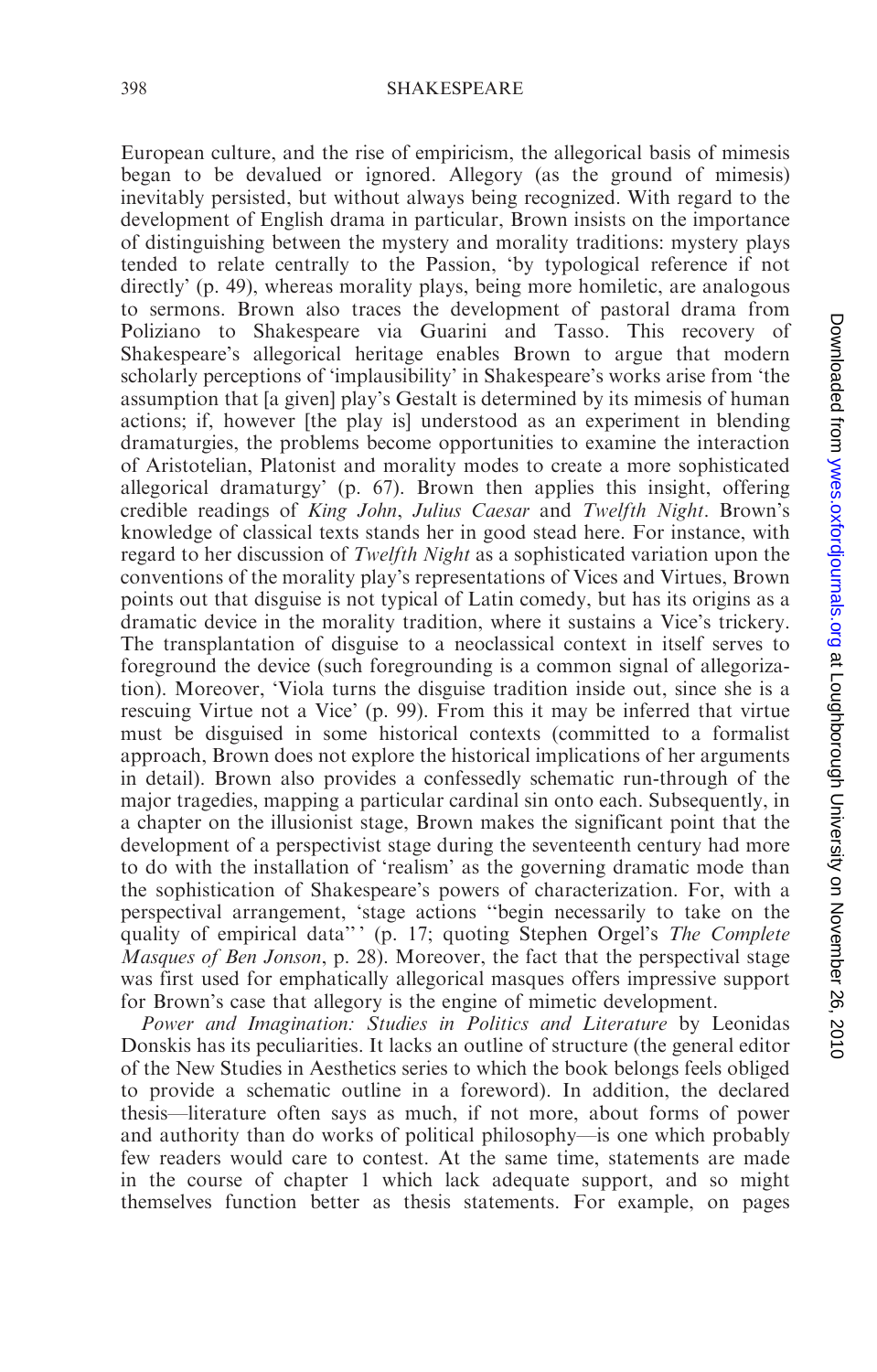2–3 Donskis says: 'If we consider love and friendship to be the primary forms and expressions of a modern society ...then we will have to acknowledge that Shakespeare reveals the birth of the modern person.' That seems a big 'if' and Donskis has not shown that 'love and friendship' were not well represented in earlier literature. This quotation also provides an example of Donskis's apparently bullying tone ('we will have to'). The reason I start with all this negativity, though, is to get it out of the way, for by the end of the book I was convinced of the profundity of Donskis's arguments. Thus, I feel inclined to attribute the organizational and stylistic problems to cultural differences and limitations on Donskis's management of tone in English (he is Lithuanian). It is only fair, though, to warn the prospective reader that Donskis's book is not an easy one for the academic to use, accustomed as we are to be led by the hand through complex arguments. Donskis begins by pointing out that Machiavelli's comedy Mandragola (written in 1518) does basically the same political work as The Prince. Therefore it is clear that early modern literary works have a serious political dimension. After an excellent chapter on Vico, Donskis compares and contrasts the representation of love and friendship in Don Quixote and Romeo and Juliet. In Romeo and Juliet, in Donskis's view, 'a fundamental conflict takes places between the premodern and modern mentalities' (p. 51). Basically, the play represents the dawning of the modern age when people will choose their own loves and friends, thus rejecting tribal obligations which result in blood-feuds and maintain the traditional hierarchy. Don Quixote, likewise, takes place against a seismic shift in cultures—from the feudal to the modern. Thus it is all the more telling that, whereas Shakespeare seems able to imagine mutually satisfying friendships as existing only between social equals, Don Quixote and Sancho Panza develop a profound friendship by the end of Cervantes' novel. Donskis also compares Don Quixote to Prince Hamlet, finding that both characters belong to 'a transitional period in which the values and ideas of a previous age had stopped operating, but in which [reliable] new ones... had yet to appear' (p. 46). The chapter then concludes with an apparent about-turn, endorsing Louis Dumont's positive valorization of hierarchy. According to Dumont, hierarchy 'is precisely what allows the creation of bonds between people, because any social whole is prior to a disconnected individual who is a typical modern invention' (p. 67). Of course, it is not an about-turn at all. Rather, Donskis here completes the dialectical framework behind the statement from the book's opening which I had (wrongly) read as coercive (rather than as contingent on the argument that was to follow).

In Shakespeare Films in the Making: Vision, Production and Reception, Russell Jackson focuses on the complexities of film-making processes, with regard to three distinct kinds of Shakespearian film. Chapter 1 provides an exhaustively researched account of the Warner Brothers studio's attempt to acquire cultural prestige by making A Midsummer Night's Dream [1935] with director Max Reinhardt. The second chapter sites Olivier's Henry  $V$  [1944] firmly in its wartime milieu, examining Anglo-American behind-the-scenes politics. Jackson also supplies detailed analyses of other wartime films in order further to contextualize Olivier's labours. In addition, Jackson demonstrates how Olivier's use of elaborate framing devices exploited the metatheatricality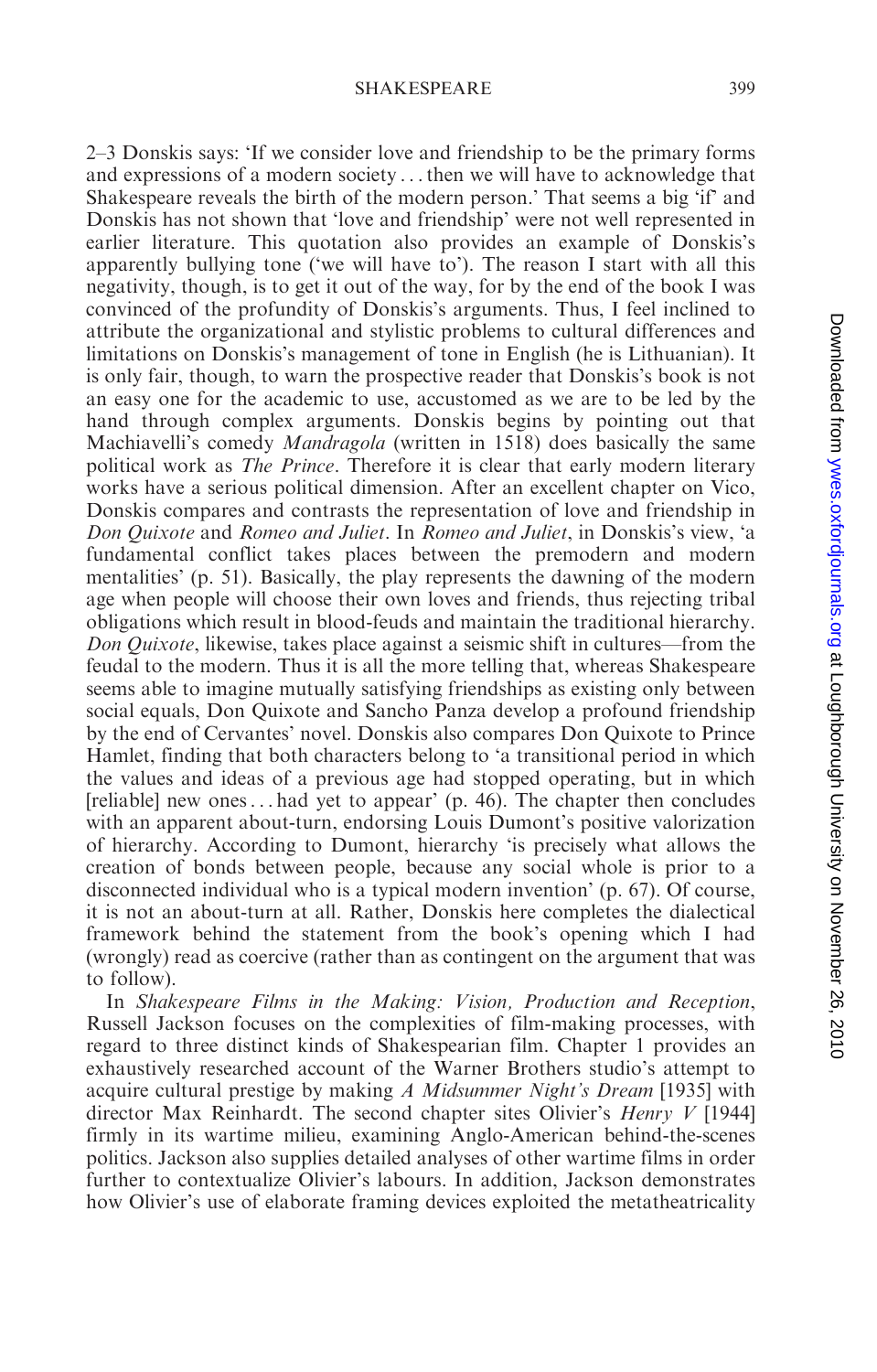of Shakespeare's play. This approach enabled Olivier to 'side-step the debates of the 1930s about the compatibility of Shakespearean drama and the cinema' (p. 71). As a result of Olivier's manoeuvre, Jackson suggests, the viewer's imagination deals with the unrealities of film in a manner analogous to (but also quite different from) the way in which the Globe audiences' imaginations pieced out the bare stage. The final chapter investigates representations of Renaissance Italy in three film versions of Romeo and Juliet.

Shakespeare Now is a series of 'minigraphs', i.e. short works attempting to bridge the gap between general readers and specialized studies. Three volumes from the series are up for consideration. Eric S. Malin's Godless Shakespeare argues that Shakespeare explores and endorses an atheistic viewpoint in his works. Malin opens with the assertion that Shakespeare's 'faith or spiritual inclinations cannot be predicted or bound by the religious habits of thought endemic to much of his culture' (p. 3). The potential hazards of such a disregard for cultural context, however, are evidenced by a lack of subtlety in Malin's readings. Discussing the speech in *Romeo and Juliet* where Juliet asks 'gentle night' to cut Romeo into pieces and make stars of him to inspire worship, for example, Malin feels it is surprising that 'for a girl with a good religious education' her lines 'have nothing of Christianity about them'. This is well observed, but Malin then claims that Juliet thus 'takes surprisingly little account of divinity', her speech being 'innocently pagan' (p. 8). Yet a pagan speech *does* take account of divinity: it projects it upon or finds it immanent in nature. Another distracting feature of the book is Malin's habit of referring to 'believers' as 'unthinking' (p. 23). This attitude posits 'believer' and 'nonbeliever' as fixed categories in a way that ignores the function of doubt in early modern religious thought.

Philip Davis's Shakespeare Thinking represents a more positive expression of the series' aims. If we have lost the way of thinking common to Shakespeare's period, Davis argues, then there is 'a license for help wherever we can get it, in the alternative and less orthodox histories of human thinking' (p. 2). The first of the book's three sections is a historical survey of processbased ways of thinking, using Hazlitt. Carlyle, Montaigne, Goethe and Pico de Mirandola as reference points. In the middle chapter Davis offers readings of particular Shakespearian passages, suggesting that they show Shakespeare's unorthodox habits of thought in action, where any grammatical part of speech may be called upon to perform the function of a different one (such as prepositions taking the place of verbs). One weakness here is that the author never explains why he is using Shakespeare to illustrate his case, and not, say, Marlowe or anyone else. In chapter 3, Davis discusses Edwin A. Abbot's work, especially his Shakespearean Grammar, noting Abbot's argument that the loss of inflectional endings in the Middle Ages liberated and empowered Shakespeare. Abbot claimed that, though no longer represented, the converting power of inflection was retained in early modern English. This all fits with Davis's invigorating notion of a non-human 'it' as a conspicuous presence in Shakespeare's works: a '3rd thing'—the space between characters and words. By way of conclusion, Davis describes an ongoing project at the University of Liverpool. The brains of willing students are monitored as they are read items of language. Davis admits that there is little point reading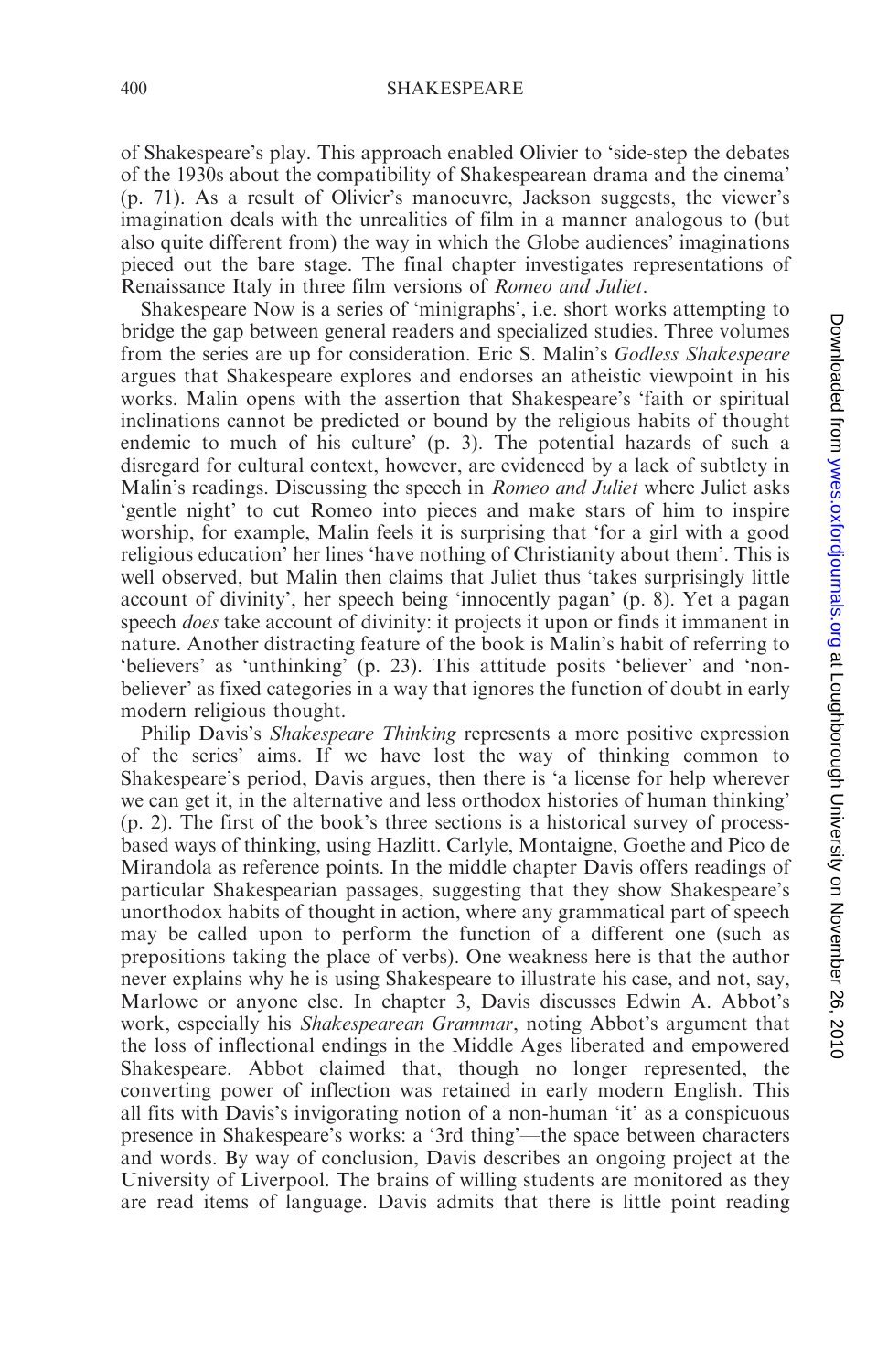passages of Shakespeare to these subjects yet, but the observers are trying to analyse what happens in the brain when it is offered, for example, a noun being used as a verb. Commendably, Davis is out to champion the positive aspects of what other observers might consider to be anomalous thinking, with Shakespeare as his major ca[n]non. He even argues that, by revealing the extent of literature's capacity to act upon the brain, his team at Liverpool could help to put literary criticism back 'at the forefront of human critical thinking' (p. 91).

A third volume in this series, Shakespeare's Double Helix, by Henry S. Turner, presents two essays: one, focusing on hybrid forms in A Midsummer Night's Dream, occupies the book's left-hand pages; the other essay, on the right-hand pages, argues that modern science is a new form of radical mimesis, and thus the rightful humanistic heir to early modern poetry. In the left-hand essay, Turner suggests that theatres replaced monasteries as machines for fabricating truths, prior to the construction of the first scientific laboratories. He also suggests that early modern anti-theatricalists feared that theatres were constructing 'a monstrous man-woman' (p. 10). These are juicy statements and invite further development. Turner's close reading of Shakespearian passages is sometimes less impressive, though. For example, he offers a stretched reading of Titania's speech on eco-breakdown, arguing that the described natural disasters lack a stated cause—this despite the fact that Titania identifies the cause of the bad weather as her ongoing debate with Oberon. Also, Turner sometimes gets carried away using scientific jargon; for instance, Helena is described as a cyborg because her heart is 'true as steel' (p. 96). A more focused use of a scientific concept occurs when Turner suggests that metaphors are akin to genetic modification (a topic Shakespeare, with his interest in the science of grafting, would probably have been intrigued by). Another quibble is that Turner equates Shakespeare's anti-poetic Theseus with church and state as a totality. A probable motive for this reductive attitude becomes apparent in the closing remarks of the left-hand essay, 'Theseus occupies the White House' (p. 108). There is a danger that modern arguments are being too casually mapped onto early modern culture here. The book's right-hand essay, however, makes a very strong case for modern science as a form of radical mimesis, continuing thereby the early modern humanist project. Turner argues this case eloquently, yet it remains doubtful whether the rank and file of scientists *really* view what they do in such a manner. The amusing example he gives of science creating by naming in fact works against his argument. Scientists, he reveals, have labelled two new fibroblast growth factor genes in Drosophilia, the common fruit fly, 'Pyramus' and 'Thisbe' because they govern the development of cardiac tissue (p. 21). I take the point that poetry and science have here interacted, but surely the poetic language is being used descriptively. The genes were causing heart failure before they were named. More seriously, Turner fails to mention that in the modern corporate science world, new names get patented and make their authors a lot of money. To claim, therefore, that scientific acts of description are really acts of creation may easily be put to service in the corporate science world. Indeed, one wonders if Shakespeare is not being recruited as a potential PR man here. Turner's book also has a tendency to contradict itself in rather queasy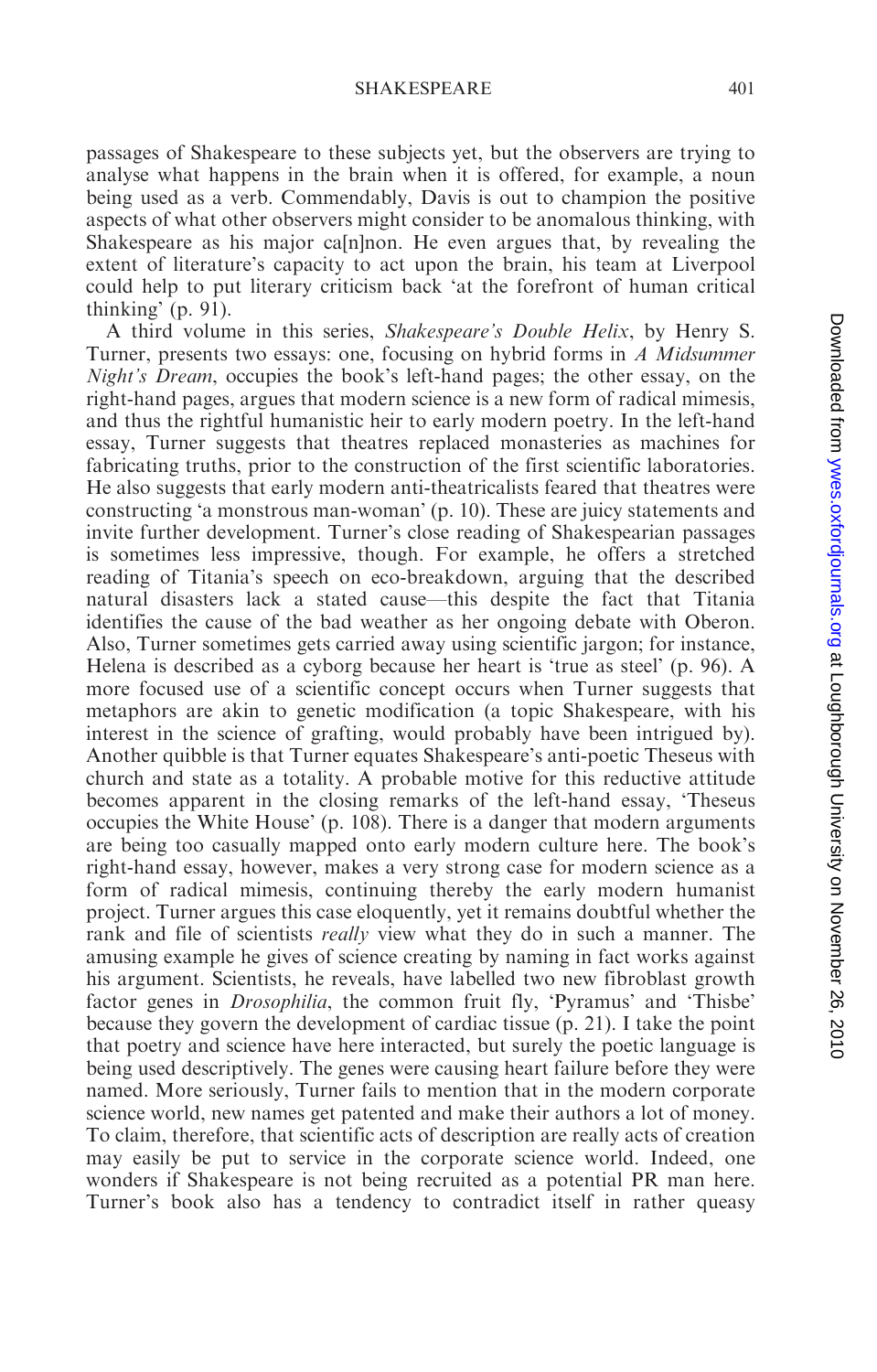territory. For example, Turner stresses at one point that the human species should not 'retain a monopoly on ... dignity' (p. 103). Just a few pages earlier, however, he had waxed lyrical regarding the modern genetic experiments being conducted on laboratory animals, such as the growing of human ears 'on the backs of mice for use in plastic surgery' (p. 99). Admittedly, Turner seems aware of this contradiction, seeing the need for the category 'human' as merely 'contingent' (p. 101). Despite my qualms in this area, I was fully convinced of the importance of the issues Turner raises. Thus, I would emphasize that this book certainly fulfils the stated aims of the series, engaging one's interest in perhaps unfamiliar spheres of specialist research. It should also be noted that the book concludes with a highly readable and wide-ranging bibliographical mini-essay.

In the following section, which discusses journal articles, I have generally omitted pieces offering readings of a single text. Rather, I summarize articles seeming to contain broader implications for the current understanding of Shakespeare's works.

In 'Finding Cardenio' (ELH 74[2007] 957–87), Howard Marchitello compares the cultural function of the lost Shakespeare and Fletcher play Cardenio to that of a funeral monument, i.e. a structure which fails to contain its nominal occupant. In short, the Cardenio concept is an occasionally manifesting ghost haunting the official canon, in that the play represented by that title continues to be lost only to be found again. Accordingly, Marchitello contends that Theobald's Double Falsehood (published 1728) was indeed based, as its editor/adaptor claimed, on Shakespeare-authored manuscripts of Cardenio. Pursuing links between textual and familial legitimacy, the article also finds in Hamlet expressions of the prince's anxiety with regard to his begetting. According to this reading, Hamlet is Claudius's bastard. Since Double Falsehood is often viewed as an illegitimate copy of the lost Cardenio, and yet (at the time of writing) is about to appear as an Arden edition, Marchitello's essay can be said to achieve its ambitious aim of demonstrating that the story of Cardenio-as-textual-ghost is intimately linked to the story of Shakespeare-as-author.

Also concerned with canon-formation is Stephen Orgel's 'The Desire and Pursuit of the Whole' (SQ 58[2007] 290–310). Orgel diagnoses the modern obsession with completeness with regard to Shakespeare's canon, in the case of both individual works and collected editions. Arguing against the excessive desire for integral artefacts, Orgel points out that the pains taken by Shakespeare's texts to declare their state of incompletion are at least equal to those taken by modern editors to 'repair' perceived omissions. The article maintains that the drive for completion has manifested itself differently at different times. Thus, Magna Carta scenes were sometimes added to King John in the nineteenth century because, according to history, they really should be there. This is certainly a healthy reminder that modern editors are probably engaged in analogous distortions when they emend Shakespeare's text in line with what they suppose should be present. Orgel also recalls Garrick's wearing of a pneumatic wig as Prince Hamlet so that his hair could stand on end upon seeing the ghost. Orgel claims that this is a symptom of the desire to expand on the text to imply a fuller psychological life for the characters. Here the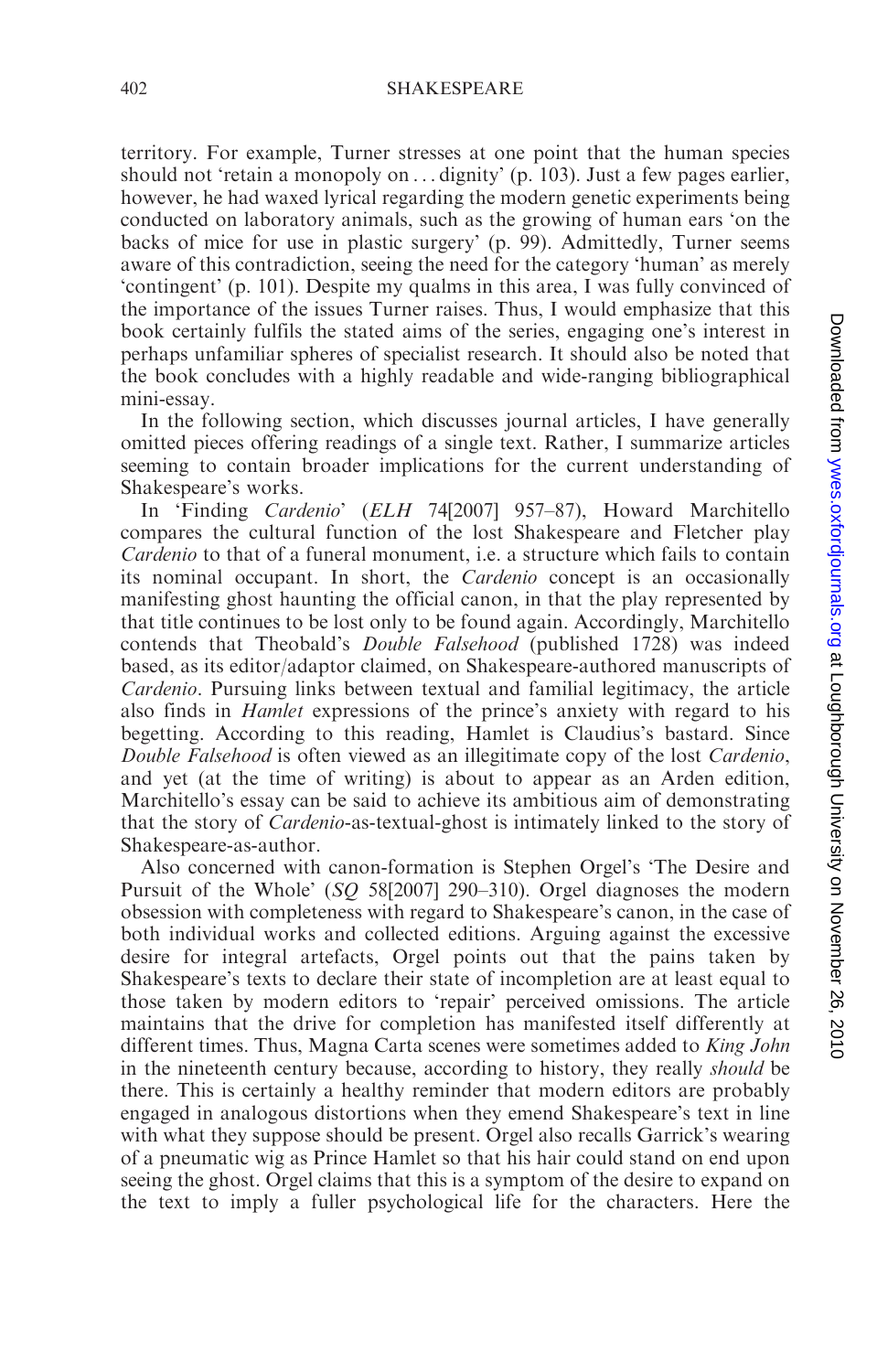argument threatens to become a little dogmatic, for surely all playscripts are recipes for 'fuller' performances, always with the proviso that each performance is not an attempt at completion but the enactment of one version in an endless series of possible interpretations. Pursuit of difference is not the same as pursuit of the whole. That said, Orgel's main argument is sound: completion is a self-defeating goal, the pursuit of which may obscure our view of the material texts as we have them.

In 'Canonizing Shakespeare: The Passionate Pilgrim, England's Helicon and the Question of Authenticity' (ShS 60[2007] 252–67), James P. Bednarz reprises arguments in defence of William Jaggard, the publisher of The Passionate Pilgrim [1599]. However, Bednarz differs from previous defenders of Jaggard, such as Joseph Loewenstein, who suggested that the name 'Shakespeare' functioned as a generic marker for high-quality poetry and that Jaggard was, therefore, only describing his product (Pilgrim) in good faith, in claiming (falsely) it was all written by Shakespeare. Bednarz points out that no other writer's name was used in this fashion in the period. Nevertheless, the article then recounts how Nicholas Ling (assumed to be the main editor of England's Helicon) reprinted four of the poems from Jaggard's 1599 collection but either reattributed them or left them anonymous. What emerges from Bednarz's analysis is that, whatever Shakespeare felt about all this, the editors involved were striving to publicize a Shakespeare of their own. For example, the poem from Love's Labour's Lost which Jaggard had entitled 'On a day' appears in Ling's collection as 'The passionate Sheepheards Song'. Ling, moreover, appears to have replaced the word 'lover' in line 7 with 'Sheepheard' to 'fit the design of his pastoral collection'. Since Jaggard ended up as one of the principal publishers of the First Folio, it is fair to assume that the contest among Shakespeare's contemporaries to eternize a particular version of the poet-playwright continued with the creation of that volume.

June Schlueter summarizes recent debates as to which Martin Droeshout out of the two likely candidates executed the Folio engraving of Shakespeare, in 'Martin Droeshout Redivivus: Reassessing the Folio Engraving of Shakespeare' (ShS 60[2007] 237–51). In 1991, Schlueter recalls, Mary Edmond put the case for the older candidate, who is known to have been a painter, while Christiaan Schuckman argued for the younger man. Admitting that she set out to argue on behalf of Edmond, Schlueter concludes by acknowledging that the evidence now suggests the younger Droeshout was indeed the engraver. Schuckman found ten further Droeshout engravings in Madrid, all signed, with four of them labelled as executed in Madrid. There may be an interesting lead here for Shakespeare scholars, with reference to continuing debates as to the mix of confessional allegiances among the people responsible for the publication of the First Folio: the younger Droeshout's earliest (extant) commission in Spain was the coat of arms of a major player in the Spanish Counter-Reformation, Gaspar de Guzmán. Other Spanish Droeshout engravings portray Catholic saints and Counter-Reformation iconography.

Alan D. Lewis, in 'Shakespearean Seductions, or, What's with Harold Bloom as Falstaff?' (TSLL 49:ii[2007] 125–54) is bothered by Bloom's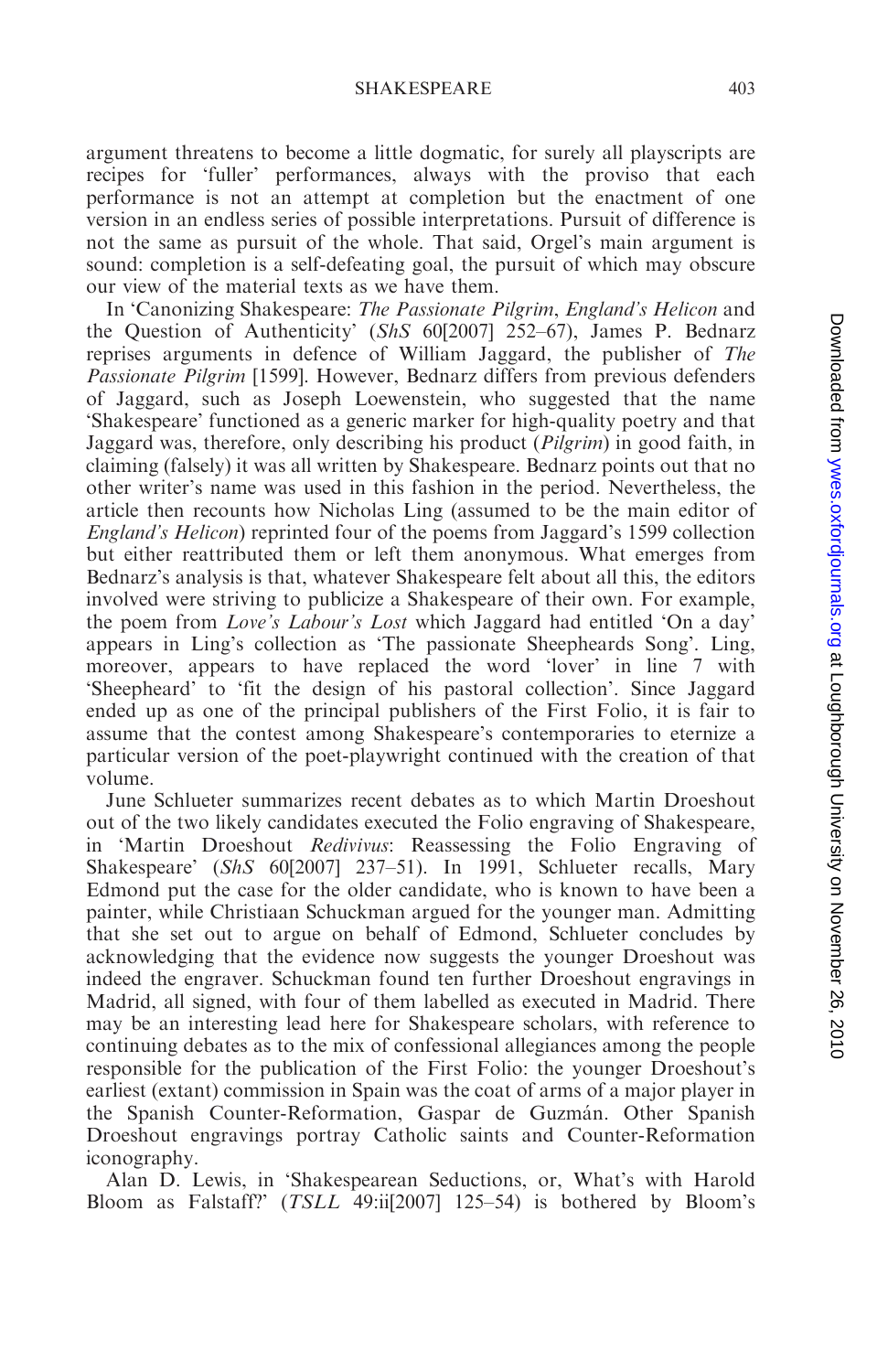agonistic Shakespeare. Bloom, Lewis observes, has argued that alone among authors Shakespeare is untroubled by the anxiety of influence. The Stratford man may have seen Marlowe as a threat but dealt with that by creating Falstaff (who, implausibly, Bloom sees as a version of Marlowe) and then killing him off. One problem with Bloom's approach is that it appears to be 'underwritten by a distinctly Freudian notion of an anxious, melancholic masculinity beset with lack', according to which the mother (or the female) is denied a role in artistic creation (p. 128). Thus, Lewis concludes that Bloom wants a Shakespeare who is 'a self-sending god—free of emasculating literary influence' (p. 138). For his part, Lewis prefers Oscar Wilde's notion of Shakespeare's art as seduction not agon. In fairness to his target, however, Lewis acknowledges that, in The Anxiety of Influence, Bloom allows that Shakespeare clearly had extra-poetic influences.

Brian Vickers's article 'Coauthors and Closed Minds' (ShakS 36[2008] 101– 13) opens with much polemical positioning before settling down to make its point that, while the single-author paradigm is appropriate for classical authors (despite Foucault's claim it is a bourgeois invention) and, not coincidentally, for classicist writers such as Spenser, Milton and Fielding, it does not work for drama written in London between 1579 and 1642. Vickers, here as elsewhere, makes excellent cases for 1 Henry VI, Titus Andronicus and Pericles having been extensively co-written. However, one wonders if the majority of scholars really question these findings. Furthermore, there is a big gap between arguing the case for the three plays mentioned, and declaring that all of Shakespeare's plays are typical of Vickers's totalizing model. As said, though, where Vickers argues for specific plays, he makes a very persuasive case. For his thorough analysis of 1 Henry VI in this regard, see 'Incomplete Shakespeare: Or, Denying Coauthorship in 1 Henry VI' (SQ 58[2007] 311–52).

In 'A Partial Theory of Original Practice' (ShS 61[2008] 302–17) Jeremy Lopez discusses issues arising from the growth of the original practices movement over the past twenty years or so. Unusually, he draws upon related websites' promotional material as the best available documents of original practice in action, justifying this by pointing out that critics friendly to original practice tend to be divorced from the activity itself. After noting the (understandable) optimism of the promotional material, he goes on to observe that original practice, on closer scrutiny, turns out not to be about finding out (and repeating) how it was done back then. What is being offered, he infers from the promotional material, is the promise of infinite scholarship, for new historicist scepticism about the possibility of recovering the past is to be imported into theatrical production. More generally, Lopez is concerned that the material reality of theatre itself is being neglected by new historicism, hidden beneath the latter's stylistic elegance: body-text is being turned into literature. Thus, the message of the cited promotional material dismays him in that it suggests the original practices movement is not primarily committed to emphasizing theatre's material reality.

In 'Terms of ''Indearment'': Lyric and General Economy in Shakespeare and Donne' (ELH 75[2008] 241–62), Barbara Connell resists the usual tendency to conflate the term 'economy' with 'restrictive economy', using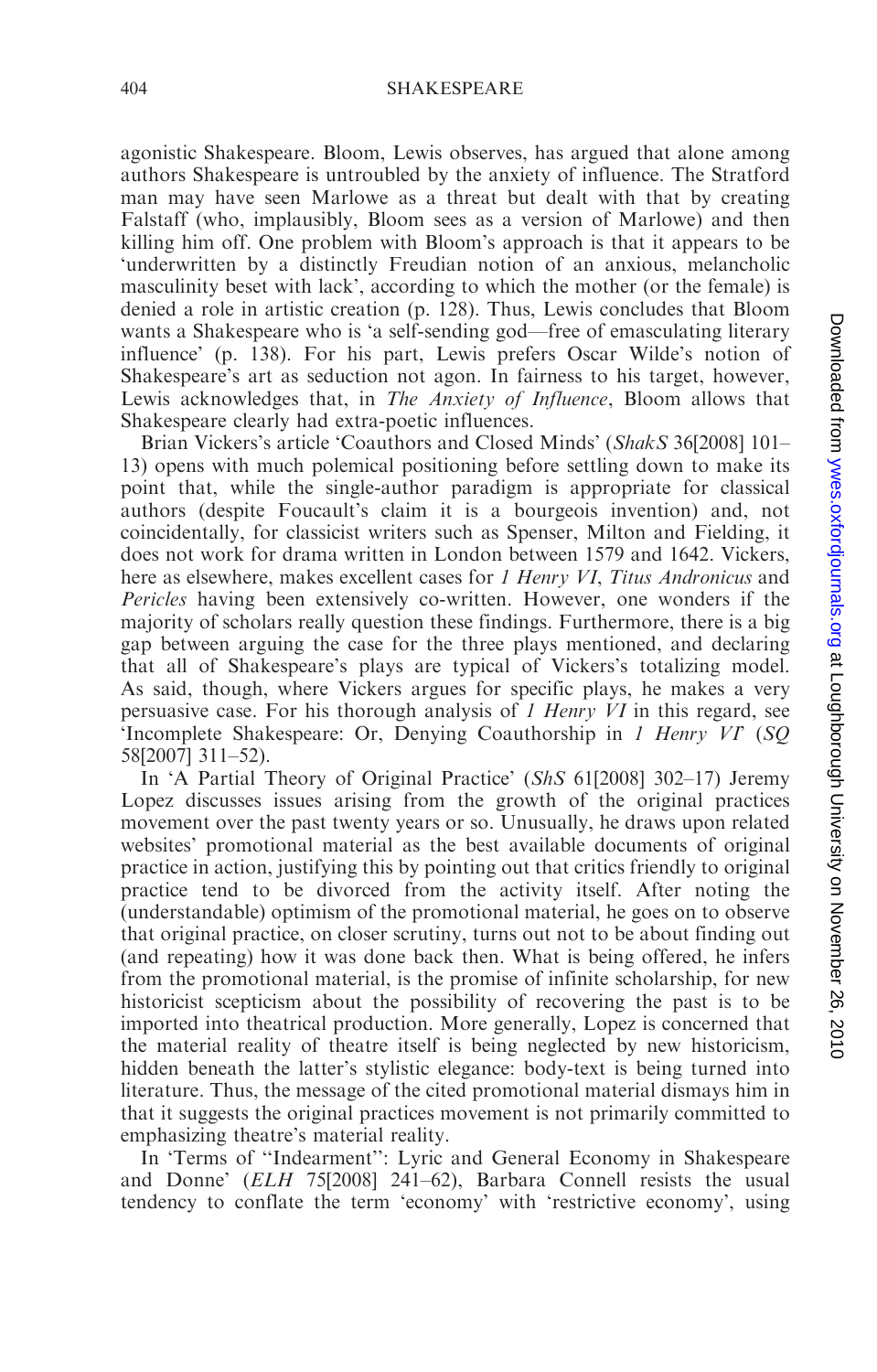Bataille's work on 'general economy', which accommodates the notion of 'unproductive or sacrificial expenditure', as found in gift-giving cultures (p. 241). Bataille saw the break between feudalism and the bourgeois period as related to the decline of the archaic gift economy. However, where Bataille used modernist poetic works as signifiers of general economy, Connell here discusses early modern amatory lyrics: Shakespeare's Sonnet 31 ('Thy bosom is indeared with all hearts') and Donne's Elegy 10 ('Image of her whom I love more than she'). According to Connell, both Shakespeare and Donne use and transform Petrarchan cultural capital; both authors play with discourse in a way that may be read (following Adorno) as resisting the restrictive economy of sonnet conventions. Donne, however, seems more concerned than Shakespeare to resolve conflict and contain uncertainty. Donne's poetry, therefore, is markedly committed to restrictive economy, being obsessed with gauging losses and gains. By contrast, Shakespeare seems more prodigal in his expenditure. Connell includes discussion of *King Lear* in this regard, citing Richard Halpern's argument that the tragedy is concerned with the historical transition from 'Do you love me?' to 'How much?' The play, moreover, throws feudalism over the precipice (squandering it, in effect), in order to reassemble it in a tragic guise.

In 'From Revels to Revelation: Shakespeare and the Mask' (ShS 60[2007] 58–71) Janette Dillon protests critical neglect of the Tudor mask. (For the less spectacular Tudor version of this cultural phenomenon, Dillon rejects the 'masque' spelling as a misguided attempt to dignify what has tended to be perceived as a childish entertainment.) Dillon also points out the overlooked importance of Hall as a historical source (albeit often via Holinshed) for our knowledge of early Tudor masking. Scholarly attitudes to the mask of course impinge on Shakespeare studies, given the dramatist's evident commitment to the mask as an enabling device. Dillon discusses relevant aspects of Elizabethan Shakespeare plays: Richard III, The Merchant of Venice, Titus Andronicus, Love's Labour's Lost, The Merry Wives of Windsor, Much Ado About Nothing and As You Like It. She then turns to Jacobean works: Timon of Athens, The Winter's Tale and Henry VIII. This division allows for nuanced comparisons to be made between the cultural milieus of the two regimes. With regard to As You Like It, Dillon points out, however, that 'the very fact that As You Like It... already contains the germ of the later, spectacular form indicates that there can be no absolute separation between ''mask'' and [Stuart] ''masque'' ' (p. 66).

In 'Protesting Too Much in Shakespeare and Elsewhere, and the Invention/ Construction of the Mind' (ELR 37:iii[2007] 337–59), Richard Levin looks at characters from Shakespeare's plays (and the works of other dramatists) who seem to protest too much, thus indicating their hypocrisy. Such representations may be read as satirical attacks upon puritanical two-facedness. However, Levin interrogates this at first glance straightforward verdict. Is puritanical Malvolio (one of the over-protesters) actually insincere? Does he not just protest too much for other characters' and, presumably, the audience's taste? Likewise, though Angelo in Measure for Measure seems to fit the bill of hypocritical Puritan, Levin notes that he is shown to be surprised by his alteration. Similarly, Romeo and Orsino are portrayed as immature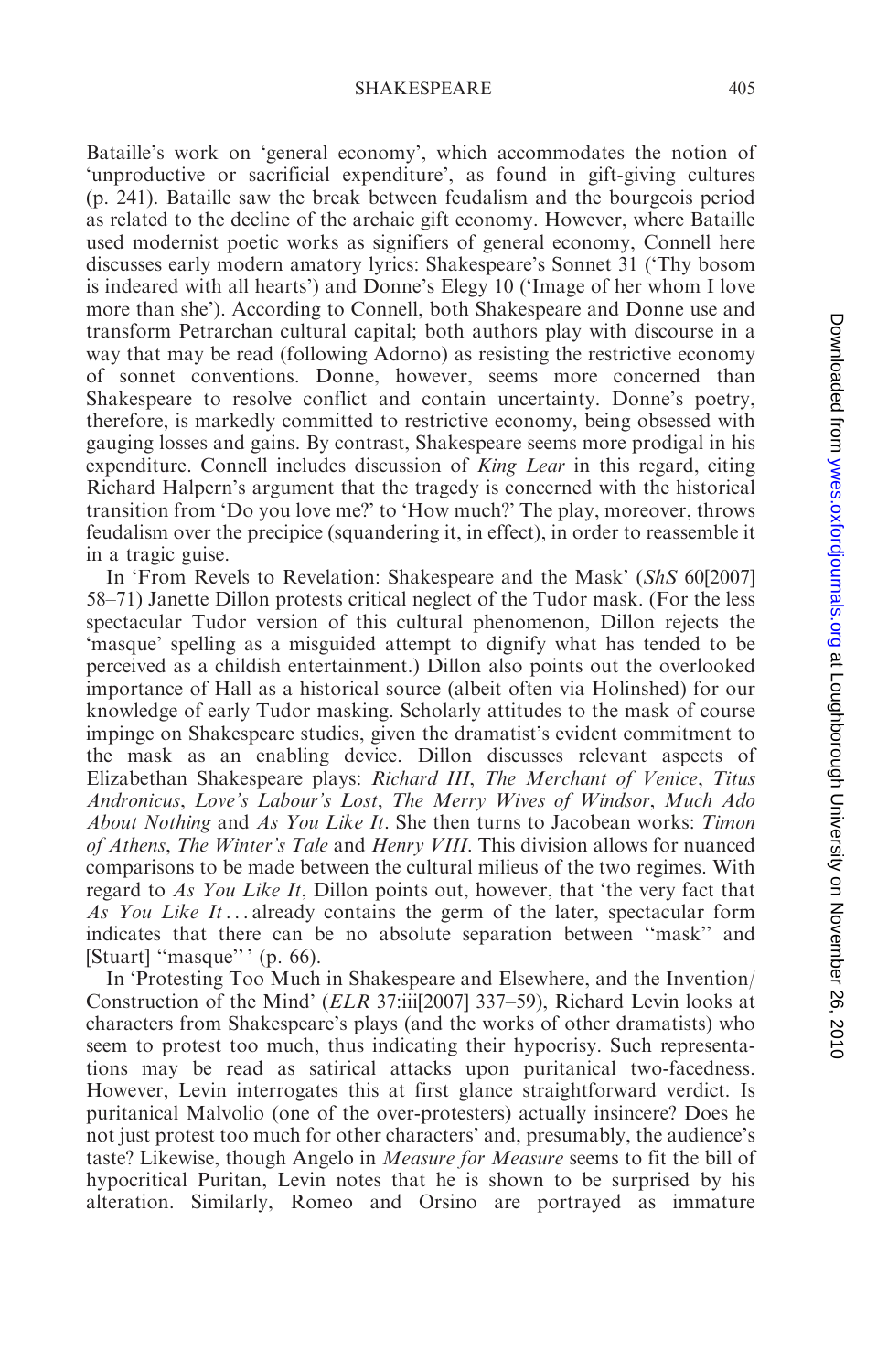Petrarchans, but are not depicted as insincere. It turns out that the overwhelming majority of the over-protesters are in earnest. Why, then, do we tend to suspect their honesty? Levin suggests that over-protesting seems insincere because it is usually done for an audience, or by characters seeking to convince themselves while denying natural impulses. The latter aspect indicates a certain amount of divided self-consciousness. Hence, Levin considers whether this representation in Shakespeare's plays of people discovering that they have been fooling themselves does not indicate that, just like us, early modern people had a sense of continuous selfhood. Yet Greenblatt claims, says Levin, that this was unthinkable in the sixteenth century, while Dollimore says it came with the Enlightenment. However, Levin observes, these scholars provide no real evidence. Nonetheless, the content of one's over-protesting does derive from the cultural environment. The essay has not finished yet. In order to test Freud's theory of the unconscious, Levin next ponders whether early modern gynophobia might not be equivalent to modern homophobia. That is, where, according to Freudianism, homophobes reveal unconscious anxieties about their own homoerotic impulses, over-protesting early modern gynophobes may likewise really be anxious about their desire for women. Levin declares, however, that he can find no evidence in early modern texts that this is the case (he invites scholars to provide him with possible examples). Given this, Levin concludes that the Freudian unconscious does not really exist, but is rather a 'story we tell ourselves'.

In 'Rereading Shakespeare: The Example of Richard Braithwait' (ShS 60[2007] 268–83) Richard Abrams pays close attention to the First Folio preface by Heminge and Condell. The latter authors' reference to 'Friends, whom ... can bee [readers'] guides if necessary' implies, argues Abrams, that 'Shakespeare's first editors imagined a community of readers helping each other to understand' the Bard's works, something akin, that is, to a Biblereading group (p. 268). Evidence of Stuart-era Shakespeare reading groups is thin on the ground, so Abrams turns to the writings of the poet Richard Braithwait for inferential support. After a detailed description of his use of Literature Online (LION) to police his allusion-hunting, Abrams embarks on a compelling analysis of Shakespearian allusions in Braithwait's works. For example, Braithwait sets out to 'redeem' Pyramus and Thisbe in 'Loves Labyrinth' [1615], his declared subject being 'The disastrous fals of two starcrost | Louers' (p. 272). Also of interest is the fact that, when Braithwait's first wife died, the poet evidently found the funeral rites inadequate, for he resolved to dedicate annual poems of commemoration to his deceased spouse. In these poems, Braithwait alludes to Shakespeare's Hamlet, the question of sincere mourning being of obvious relevance. As Abrams observes, it is significant that Braithwait chose to allude to a secular work in such a context. In addition, Abrams quotes Braithwait on the value of post-reading discussion with good friends (such activity can soothe a 'distemperd' mind). Where the Folio editors quite fit with regard to Braithwait's activities as Shakespearereader, however, is left largely to our surmise (if they knew 'Loves Labyrinth', comments Abrams, 'they may well have read the poem as a gloss on Romeo and Juliet', p. 277).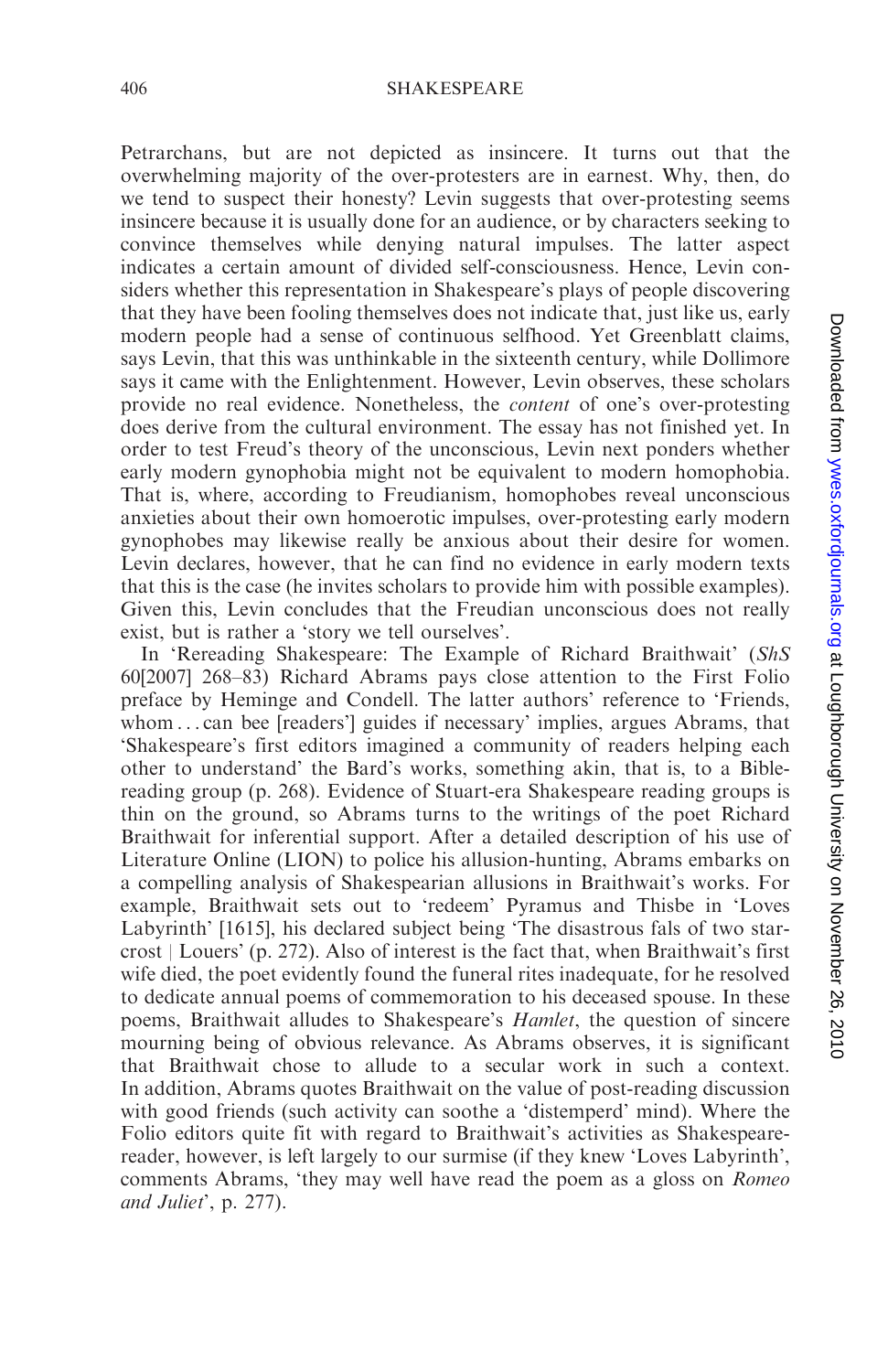## (b) Problem Plays

The majority of scholarship produced on the problem plays this year is to be found in a series of edited collections on a range of subjects, including Renaissance justice, Shakespearian performance studies and European politics, and it is Measure for Measure and All's Well which continue to dominate the critical discussion. In the first of these collections Justice, Women, and Power in English Renaissance Drama, Andrew Majeske and Emily Detmer-Goebel provide a useful introductory essay which surveys the development of the interdisciplinary approach to law and literature over the past twenty years (pp.  $11-26$ ), while the collection itself contains essays on plays by Shakespeare and his contemporaries including Arden of Faversham and the tragedies of John Webster. The first of two essays on Measure for Measure, 'Shakespeare's Bed-Tricks: Finding Justice in Lies?' (in Majeske and Detmer-Goebel, eds., pp. 118–39), Detmer-Goebel argues that while the bedtricks appear to offer solutions to the difficulties facing characters such as Helena, Mariana and Isabella, the plays ultimately tap into cultural anxieties about women and their perceived propensity for lying about sex. By contrast David Evett offers a less sceptical reading of the marriages depicted at the end of Measure in ' ''What is yours is mine'': Sexual and Social Complementarity in the Trial Scenes of Measure for Measure' (pp. 140–52) as he considers the ways in which marriage and the domestic household offered a model for the running and organization of the state. Measure, Evett argues, is unusual amongst Shakespeare's plays as it lacks the usual domestic households or relationships and so must build them from scratch. The marriages at the end of the play therefore serve to provide the building blocks to establish Viennese society and the couples themselves provide a model of complementarity, with male and female characters bringing qualities to their union which make it a complete unit.

Familial relationships in the final scene of Measure are also the focus for Corinne S. Abate's essay, 'Missing the Moment in Measure for Measure' (in Occhiogrosso, ed., pp. 19–39), which seeks to challenge the critical emphasis placed upon the Duke's proposal to Isabella and his role as stage manager in V.i by redirecting our attention to Isabella's relationship with her brother Claudio and their reunion at the close of the play. Shakespeare and European Politics contains two essays on Measure for Measure and, like Justice, Women, and Power in English Renaissance Drama, also provides a stimulating introductory chapter which considers 'European Shakespeare' as a research area in its own right. The first essay, by Roderick J. Lyall, ' ''Here in Vienna'': The Setting of Measure for Measure and the Political Semiology of Shakespeare's Europe' (in Delabastita, de Vos and Franssen, eds., Shakespeare and European Politics, pp. 74–89) responds to work by Gary Taylor and John Jowett in the early 1990s, who argued that Shakespeare originally set his play in the Italian city of Ferrara and that Thomas Middleton substituted Vienna for Ferrara in 1621 when he revised the play. Lyall challenges the view that the play's initial setting was Ferrara rather than Vienna and goes on to consider the political and religious significance of the Austrian city in the late 1590s and early 1600s. In an essay from the second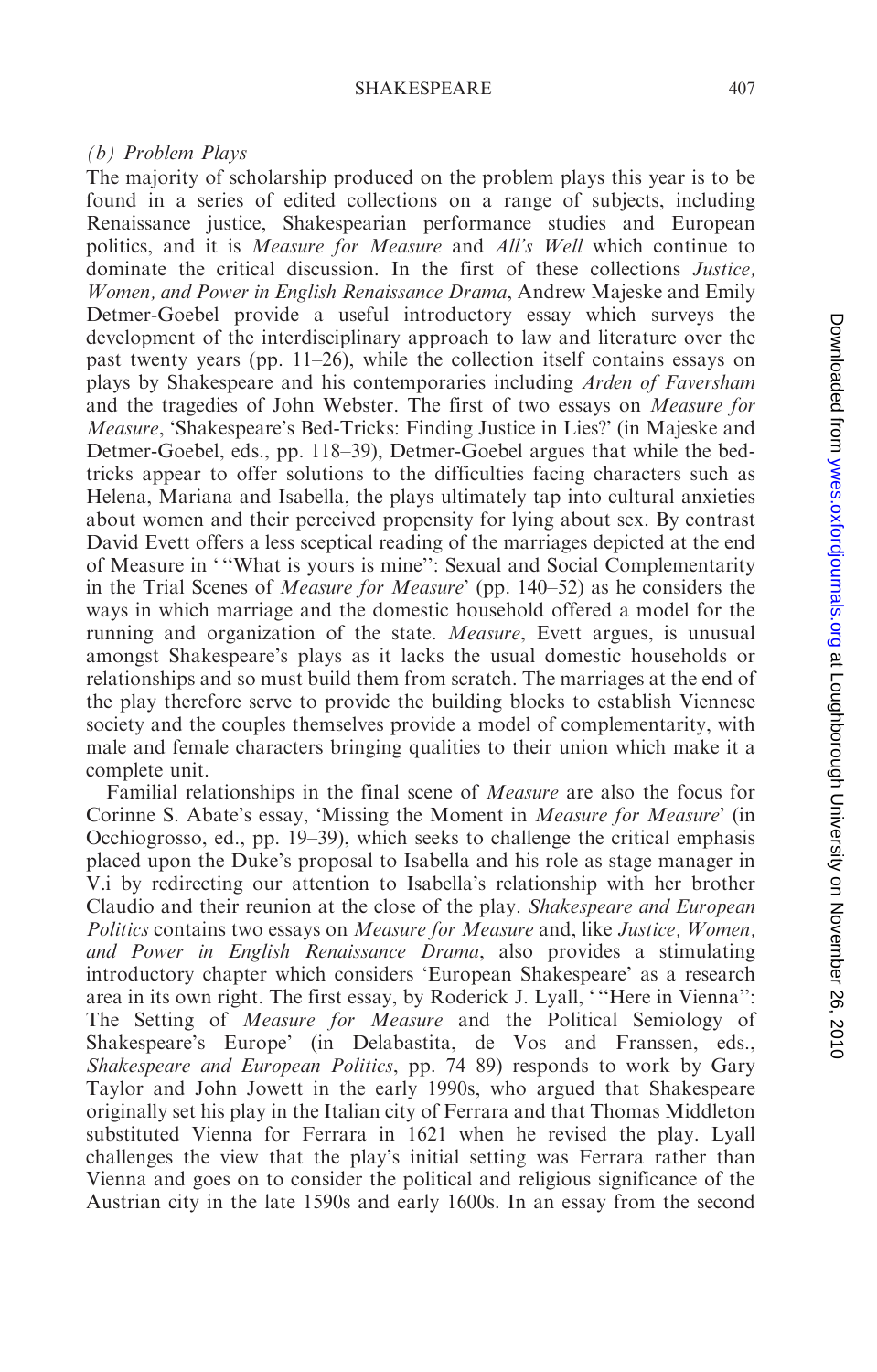section of the collection, which examines twentieth-century performances of Shakespeare's plays in a European context, Veronika Schandl's essay, 'Measuring the ''Most Cheerful Barrack'': Shakespeare's Measure for Measure in Hungary under the Kádár Regime (1964–85)' (pp. 158–68), offers an important overview of landmark productions of the play, particularly in the wake of the failed revolution in 1956. Schandl traces the ways in which different directors sought to utilize the play's darker, more troubling aspects as the means of reflecting contemporary political anxieties in Hungary. The final essay from an edited collection is the jointly authored essay by Gale H. Carrithers Jr and James D. Hardy Jr, 'Rex Absconditus: Justice Presence and Legitimacy in *Measure for Measure'* (in Shami, ed., *Renaissance Tropologies:* The Cultural Imagination of Early Modern England, pp. 23–41). This collection was inspired by the monograph Age of Iron: English Renaissance Troplogies of Love and Power by Carrithers and Hardy, in which they identify and discuss Renaissance literature in the light of the following tropes: 'Journey', 'Theatre', 'Moment' and 'Ambassadorship'. The essay on Measure draws on the tropes of 'Moment' and 'Theatre' and examines the Duke's exercise of power in the context of royal coronation and public displays of royal power. The essay suggests that ultimately the Duke's role in the play is a benign one and that the marriages arranged in the final scene of the play offer a just and optimistic conclusion.

Another performance criticism essay on Measure comes from Pascale Aebischer, 'Silence, Rape and Politics in Measure for Measure: Closer Readings in Performance History' (ShakB 26:iv[2008] 1–23), who considers the handling of the silences in the play, particularly the silence of Isabella in recent productions, using the archival material of the RSC at the Shakespeare Birthplace Trust. Aebischer looks at six productions between 1970 and 1998 and, like Veronika Schandl's essay on the production of the play in twentiethcentury Hungary, suggests ways in which each production encodes contemporary cultural and political concerns in Britain during this period. The 1987 production directed by Nicholas Hytner clearly engages with the sexual politics of that decade 'at the height of Thatcherism, the conclusion of the play pointed even less ambiguously towards recognition of the link between state repression and the challenge to sexual integrity. Isabella's right to her body and her chastity, within a society coming to terms with the implications of AIDS for the sexual revolution, was never in doubt' (p. 9). The plague of 1603–4 provides the context for Catherine I. Cox's essay, ' ''Lord have mercy upon us": The King, the Pestilence, and Shakespeare's Measure for Measure' (Exemplaria 20[2008] 430–57). The essay explores the association between disease and civic excess and degeneracy beginning with Shakespeare's source, Boccaccio's *Decameron*, before moving on to Shakespeare's other plays, such as the histories, Romeo and Juliet and Measure for Measure. In 'Measure for Measure and the (Anti-)Theatricality of Gascoigne's The Glasse of Government', Richard Hillman develops the work of Charles T. Prouty, who argued that Gascoigne's morality play, based on the story of the Prodigal Son, had been an influence on Shakespeare's play. Hillman goes on to consider the triangulated relationship between Gascoigne's play, George Whetstone's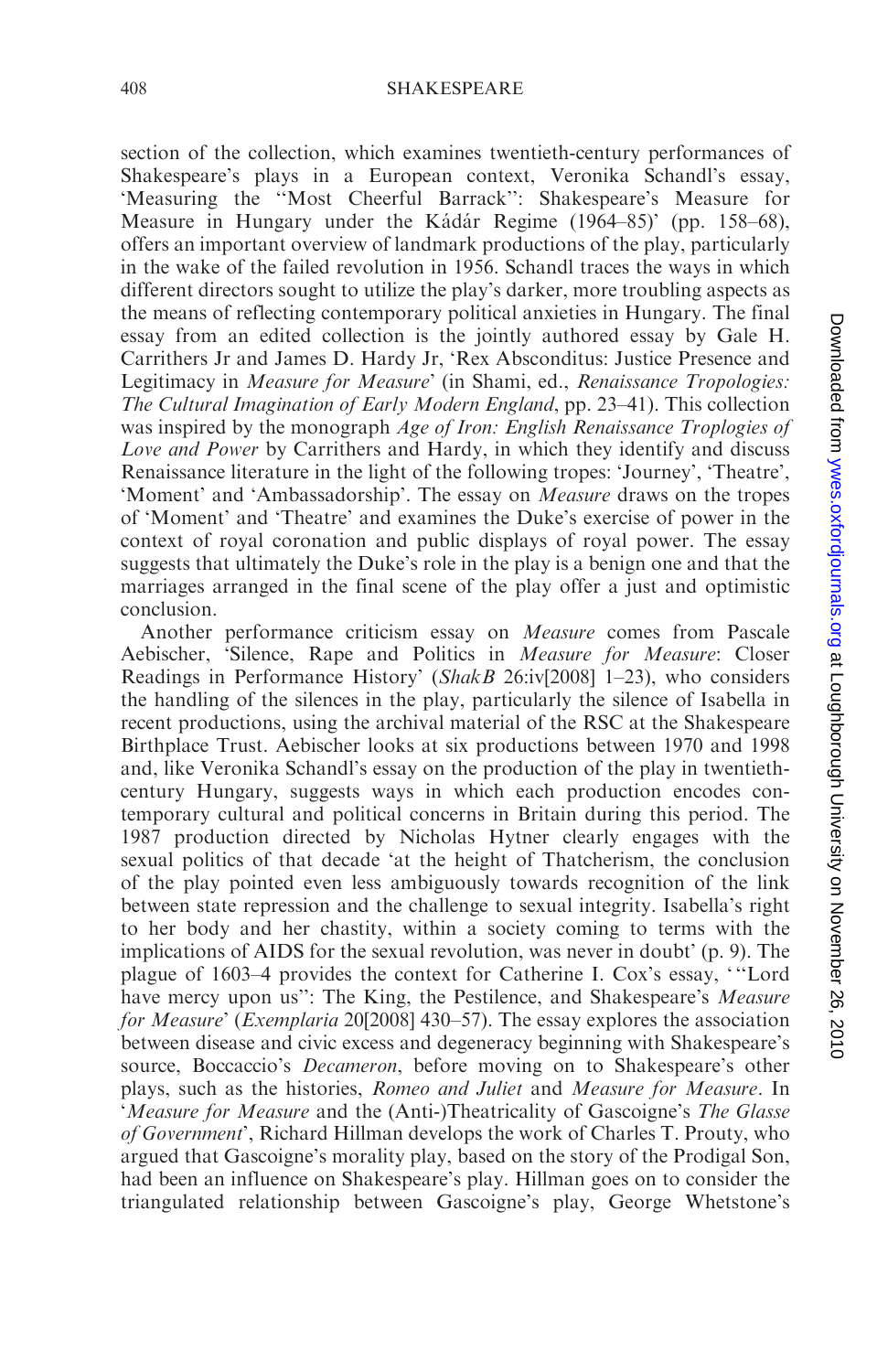Promos and Cassandra and Shakespeare's Measure for Measure (Comp D 42[2008] 391–408).

As publications in 2008 on All's Well That Ends Well were scarce, this year's survey will consider an edited collection overlooked in last year's entry, published by Routledge in the New Critical Essays series. The play, as Gary Waller points out in his detailed yet incisive introduction, is one of the least popular of Shakespeare's plays, is rarely performed and tends to prompt strong reactions from readers. Waller provides a clear overview of the play's critical and performance history in a chapter which is usefully divided by subheadings including: 'Genre: All's Well as a Problem Play', Old and New Historicisms', 'Fistulas, Receipts and the Learned Woman' and 'Shakespeare's Critique of Masculinity'. In the first essay of the collection, which begins by focusing on the sources of the play, Steven Mentz considers the value of 'source study' in his essay 'Revising the Sources: Novella, Romance, and the Meanings of Fiction in All's Well, That Ends Well' (pp. 57–70), and argues that the two narrative forms which influence the play, the Italian novella and the romance, help to account for the characterization of Helena as witty Doctor She and the passive Patient Grissel. Mentz concludes that 'The double source underwrites *All's Well's* fundamental division: the play is both comedy of wit and romance of suffering' (p. 58). Regina Buccola also considers Boccaccio's *Decameron* the source for *All's Well* in "As sweet as sharp": Helena and the Fairy Bride Tradition' (pp. 71–84), as she reflects on observations made by Robert S. Miola on the parallels between All's Well and The Merry Wives of Windsor. Both plays, according to Miola, blend elements of romance, comedy and folk tale and examine themes of transformation. Buccola builds on Miola's observations and locates her discussion of the play in the context of the fairy lore and the folk tales available to a contemporary audience which involved the intervention of the Fairy Queen in human relationships. Paul Gleed takes issue with the reputation of All's Well in the light of the more traditional ideas about festive comedy developed in the 1960s in 'Tying the (K)not: The Marriage of Tragedy and Comedy in All's Well That *Ends Well* (pp. 85–97). Gleed resituates the play in the context of the festivals of ancient Greece, the Pharmakos and the Eiresione, to argue that the play captures the essence of Greek comedy through its blending of pleasure and suffering, life and death (p. 87).

In a fascinating essay 'All's Well That Ends Well and the Art of Retrograde Motion' (in Waller, ed., pp. 98–110), Deanne Williams begins with a close reading of the exchanges between Helena and Parolles in Act I, scene i, when Helena suggests that Parolles was born under the sign of Mars when it was in retrograde. The planet in this aspect was associated with introspection, depression, irrationality and retrospectivity. Williams uses this discussion of planetary motion to argue that it provides insights into the character of Parolles as well as the relationship between Helena and Bertram. Kent R. Lehnhof provides another context for Helena's role as Doctor She as she examines the role of women in the medicine shows of Italian and English mountebanks in 'Performing Woman: Female Theatricality in All's Well That *Ends Well'* (pp.  $111-24$ ). Lehnhof illustrates the parallels between the routines of the mountebank and the staged comedy in the public theatre, making the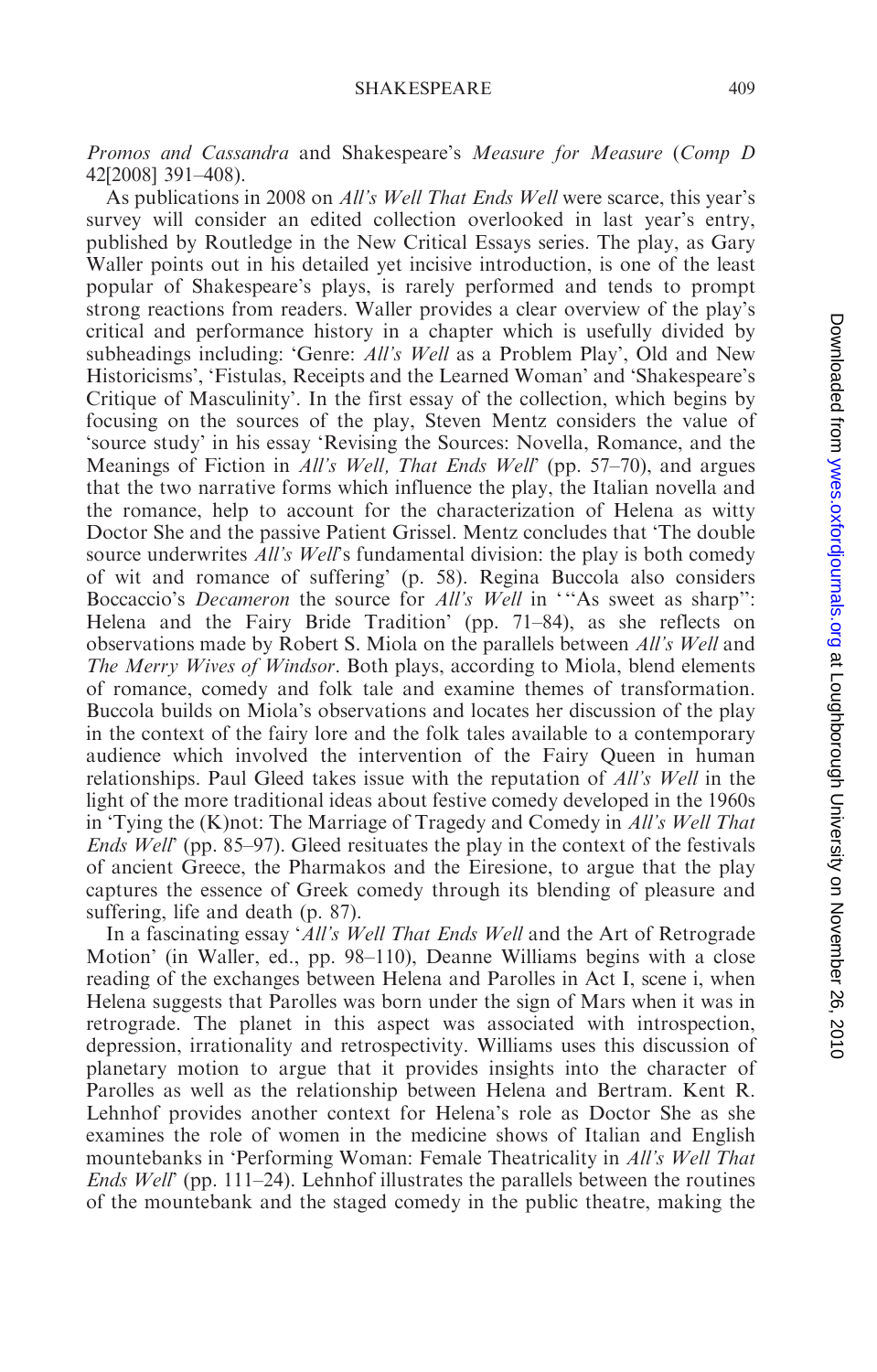point that the Italian word for medicines was also the same word used for street actor, thus blurring the distinction between the two professions. The focus of Ellen Belton's essay, ' ''To make the 'not' eternal'': Female Eloquence and Patriarchal Authority in All's Well That Ends Well' (pp. 125–39), is Helena's verbal dexterity and she argues that Helena's eloquence establishes her authority in the play as it surpasses that of the male characters.

Helen Wilcox offers another generic label for *All's Well* in her essay 'Shakespeare's Miracle Play? Religion in All's Well That Ends Well' (pp. 140– 54), where she argues that her choice of label is used 'not to imply a reliance upon medieval dramatic traditions, but rather to assert that devotion, faith and redemption are among its chief concerns' (p. 140). Michele Osherow continues the religious theme by locating the play in the context of Old Testament stories found in the book of Proverbs concerning biblical heroines known as women of valour, in 'She Is in the Right: Biblical Maternity and All's Well That Ends Well' (pp. 155–68). Osherow establishes parallels between Helena's story and those of these biblical women, and insists that 'the complexities surrounding Helena establish her as part of a biblical tradition of women who, in the name of motherhood, risk modesty and honesty to achieve their goals' (p. 155).

David Bergeron shifts the focus to the absent fathers in the play and argues that All's Well is full of dead, ageing and inadequate fathers in "The credit of your father": Absent Fathers in All's Well That Ends Well' (pp. 169–82). Here Bergeron considers Shakespeare's handling of this theme in other comparable plays such as Hamlet to argue that both Helena and Bertram are coming to terms with the loss of their fathers. The erotic potential of the rings which circulate in the play is the subject of Nicholas Ray's essay, ' ''Twas mine, 'twas Helen's": Rings of Desire in *All's Well That Ends Well*' (pp. 183–92), while Catherine Field, in "'Sweet practicer, thy physic I will try": Helena and her "Good Receipt" in All's Well That Ends Well" (pp. 194–208), continues the focus upon the medical, but situates her discussion of the play in the context of medical cures and the female housewife as medical practitioner to consider Helena's part in the curing the king. The play's interest in medicine and the body reflects a wider concern with 'the empiric in a world increasingly less magical and less religious and where bodies of kings and upstarts are subject to the cold eye and hand of ''how to'' science recorded in the form of the receipt' (p. 201).

Terry Reilly's contribution turns attention from the medical to the legal profession as he considers the legal status of wards and their guardians and argues that, like Cymbeline, All's Well is concerned with the relationship between the two. The precise context is the debate surrounding the abolition of the Court of Wards and Liveries in 1604, and Reilly provides fascinating case studies of those members of the nobility who were wards themselves, including the earl of Southampton and Robert Devereux, the second earl of Essex. The influence of new historicism on Shakespeare criticism is examined in Craig Dionne's essay, 'Parolles and Shakespeare's Knee-Crooking Knaves' (pp. 221–33), as he examines the theme of self-fashioning in All's Well and how 'Shakespeare uses the courtly rogue as a vehicle to parody the radically ersatz, or depthless depthless quality of the genuinely scripted self' (p. 224).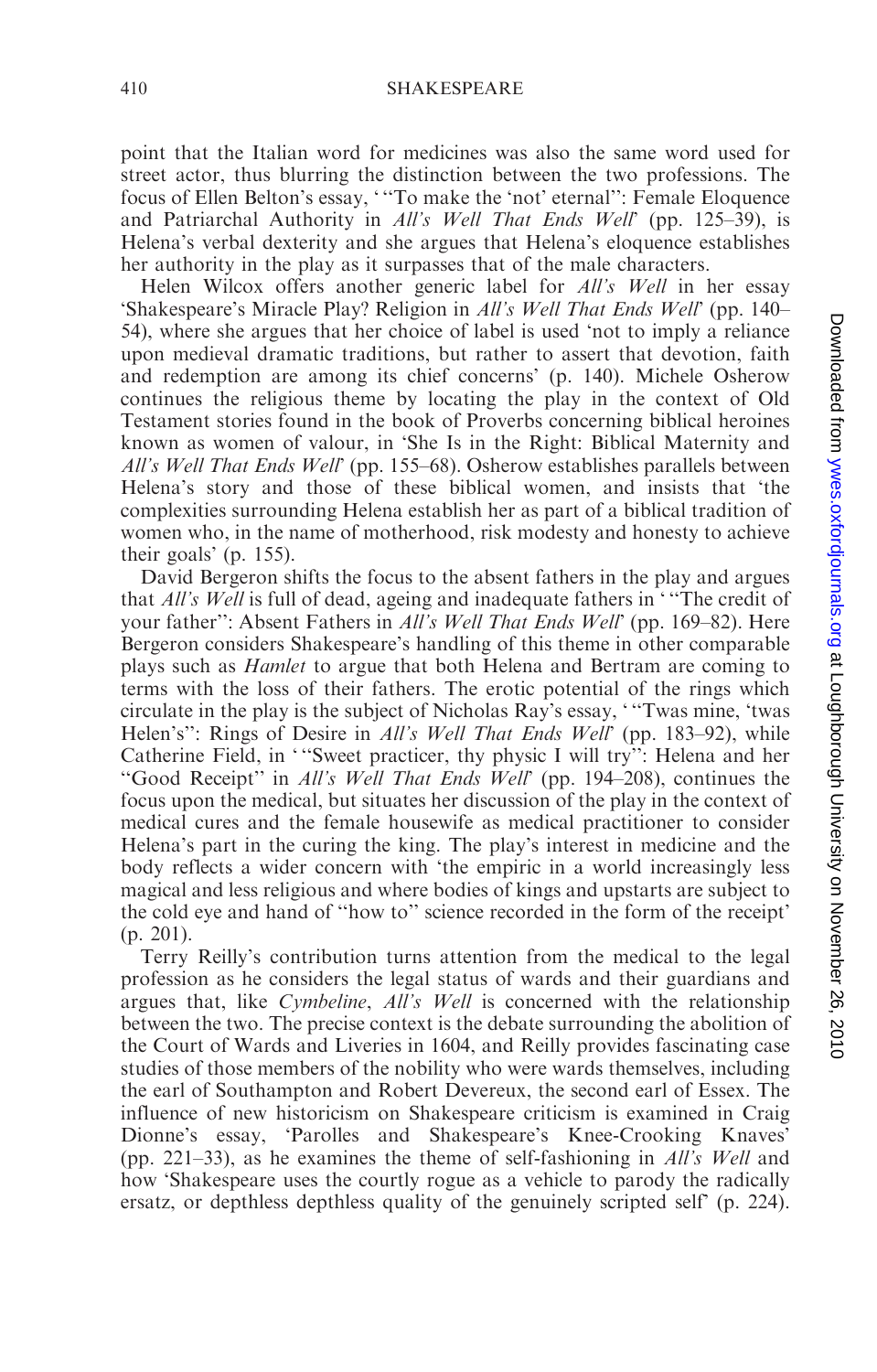Finally, Bob White discusses Elijah Moshinsky's production of All's Well for the BBC. One of the valuable features of this collection is the inclusion of stills from recent productions of the play by Purchase Repertory, Ark Theatre Company and Washington University to illustrate a number of the essays. Unfortunately this final piece lacked any additional visual material, which would have been helpful to its discussion of the director's interest in 'pictorial art' (p. 236).

# (c) Poetry

Of the publications on Shakespeare's poems that appeared this year by far the majority were on the sonnets. In an article entitled 'Will Will's Will Be Fulfilled? Shakespeare's Sonnet 135' (Expl 66:ii[2008] 66–8), Erica L. Zilleruelo asks if the speaker of the poem 'has the same success with [spoken] language' as the writer does with the written word (p. 68). Zilleruelo explores 'the poet's eloquence' in the 'intertwining of four possible interpretations of ''will'' ', but also notes the speaker's inability to achieve his goal, to 'have' the poem's addressee, the infamous Dark Lady of Shakespeare's sequence. This 'juxtaposition' of poetic success and sexual failure 'creates an interesting quandary for readers, who must reconcile the ironic discrepancy Shakespeare creates' (pp. 67–8).

Similarly admiring of the poet's skill, Regula Hohl Trillini's article, 'The Gaze of the Listener: Shakespeare's Sonnet 128 and Early Modern Discourses of Music and Gender' ( $M&L$  89:i[2008] 1–17), corrects the previous critical perception of cruxes and mixed metaphors as 'authorial oversights' (p. 17) in Shakespeare's Sonnet 128. In a particularly enlightening essay, Trillini examines the early modern ambivalence towards musical performers and performances, noting the acknowledgement by writers in the period of 'music's dual potential as a force for good and evil' and the 'gendered aspects' of this discourse, which has significant consequences for reading Sonnet 128 (pp. 2–3). Where earlier critics may have dismissed the poem's invocation of musical performance as (besides an extended erotic metaphor) a jokey allusion to the Dark Lady's ability as a performer, Trillini, employing a sound knowledge of the virginals, finds a series of 'fascinating transgressions' that go beyond the clumsy metaphorical language of lesser poets towards a literal sense of the 'hands-on' that has Shakespeare displaying a more intimate acquaintance with the instrument than he has been credited with previously (p. 10). Indeed, Trillini's reading finds the virginals an apt device for a poet who wishes to represent 'the role of confusion inherent in the situation of a female performer before a male listener. He is being seduced by her, but is also tempted to seduce her himself, while the woman is both dangerous and victimized, simultaneously man-eater and sweetmeat' (p. 12). This essay includes a reading of that other famous 'musical' sonnet, Sonnet 8, in which the consequences of Trillini's work for reading the 'Young Man' sonnets are made apparent: in Sonnet 8, unlike the 'conflicted and thrilling eroticism' of Sonnet 128, an 'almost cloying harmony is established' as another male listener takes the place of the female performer (p. 13).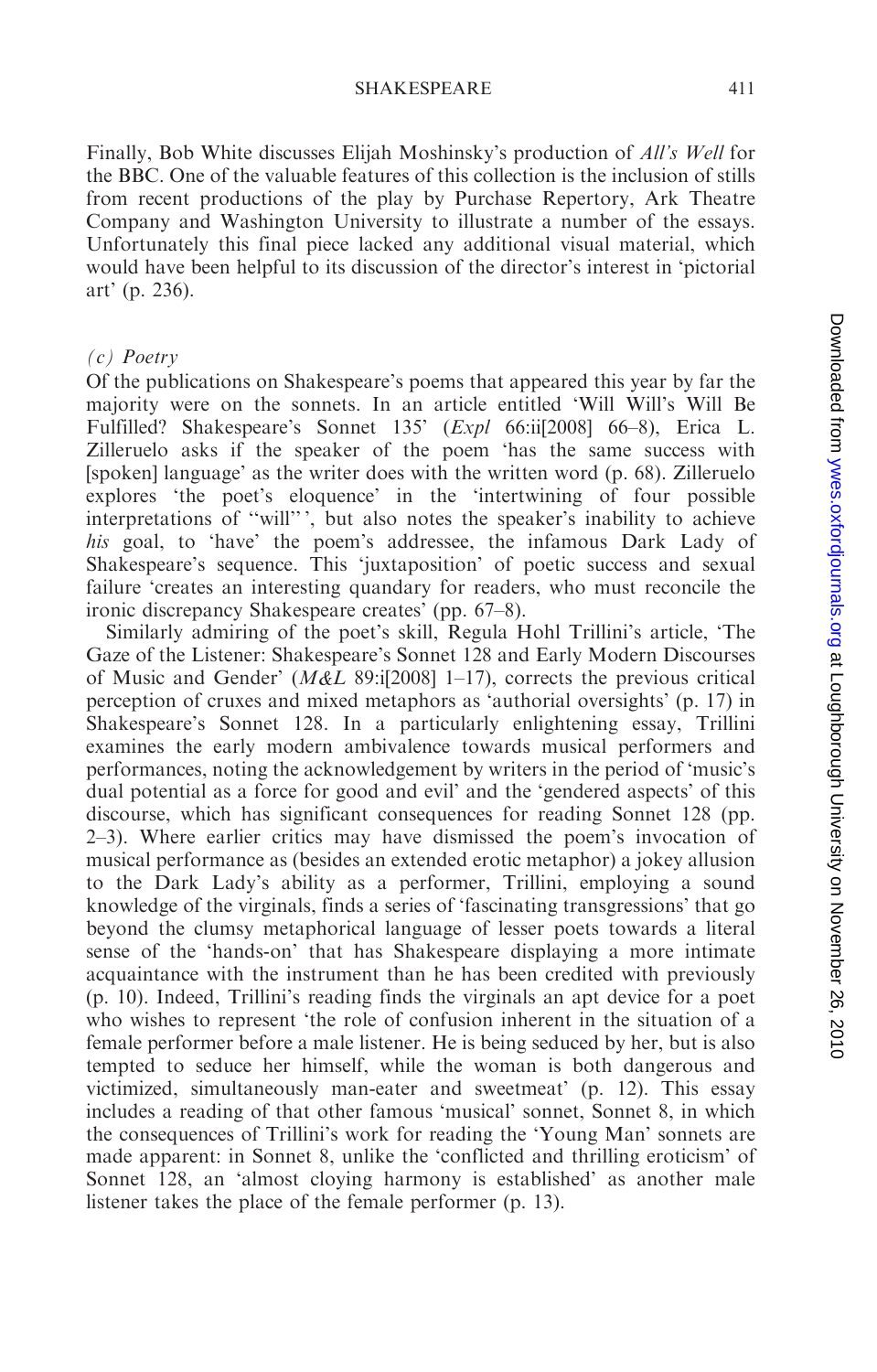Turning from musical to legal matters, Paul Hammond, in a note on Sonnet 46, 'A Textual Crux in Shakespeare's Sonnet 46' (N&Q 55[2008] 187–8), makes a strong case for emending 'fide' to 'finde' in line 9. As part of the poem's legal conceit, a jury, a 'quest of thoughts' (l. 10), is asked to settle a dispute between the speaker's eye and heart over the ownership of the lover's image: they, the jury, are, it appears, in the only authority for the poem, asked 'to side this title'. Previously, 'Qide' has either been read straightforwardly as 'side' (meaning 'to assign to one of two sides') or interpreted less persuasively as ''cide', meaning 'decide'. Hammond, noting that Sonnet 46 is the only example of the former meaning cited in the OED and that the compositors of Shakespeares Sonnets [1609] were wont to omit the letter 'n', judges 'finde' to be a more fitting choice for the legal context of the poem.

Barbara Everett's article in the London Review of Books, 'Shakespeare and the Elizabethan Sonnet' (LRB 30:ix[2008] 12–15), is much broader in scope, reading the sonnet sequence as a whole against the Elizabethan courtly fashion<br>for sonnet-writing. Everett welcomes the uncertainty surrounding for sonnet-writing. Shakespeare's authorship of A Lover's Complaint for the consequent doubt that this casts on what she terms the 'Elizabethanising' of the sonnets. This 'scholarly falling back on convention', which includes the case for the inseparability of the Complaint from the sonnets on the grounds of Elizabethan custom, prevents the full play of all the mysteries the poems contain; for Everett, a central theme of the sonnets 'is the defeat of the mere social moment and its transmutation into an eternal landscape' (p. 13). Compared to other Elizabethan sonneteers, such as Sidney, whose sonnets can be 'sterile' (p. 15), Shakespeare looks 'to move through and beyond the whole utilitarianism of the Tudor ethos, the concept of goodness as use, as profit, which unites the Elizabethan farmyard to the guild and the court: to find an innate metaphysic in human love itself' (p. 14).

Joshua Cohen's short article for the Shakespeare Newsletter, 'Ovid Inverted: Shakespeare's Sonnet 20 and the Metamorphoses of a Metamorphosis' (ShN 58:iii[2008] 93, 97) is interested in the conceit of Sonnet 20, which is characterized as a 'story in a line of female-to-male sex change scenarios stretching back to Ovid's tale of Iphis and Ianthe' (p. 93). For Cohen, Shakespeare and Ovid are alert to the mysteries of desire and identity: 'what we desire does not necessarily correspond with who we think we are'. In this provocative essay, Cohen extrapolates from the speaker's imagined transformation of a female love-object into a male in Sonnet 20 to the sonnet sequence as a whole, such that 'the speaker/poet pursues...two desires: one, a sublimated, idealized, but sexually charged passion for the young man; and the other, a tempestuous physical relationship with a sensual and promiscuous woman' (p. 97).

Another article that addresses the whole sequence of sonnets is Georgia Brown's 'Time and the Nature of Sequence in Shakespeare's Sonnets: ''In sequent toil all forwards do contend"' (in Maguire, ed., How To Do Things with Shakespeare, pp. 236–54). Inspired by a visit to the Landesmuseum in Zurich, where, among other artefacts, Renaissance clocks are exhibited, Brown's essay displays the ways in which 'the Sonnets do show Shakespeare thinking about the mechanisms of time' and goes some way to answering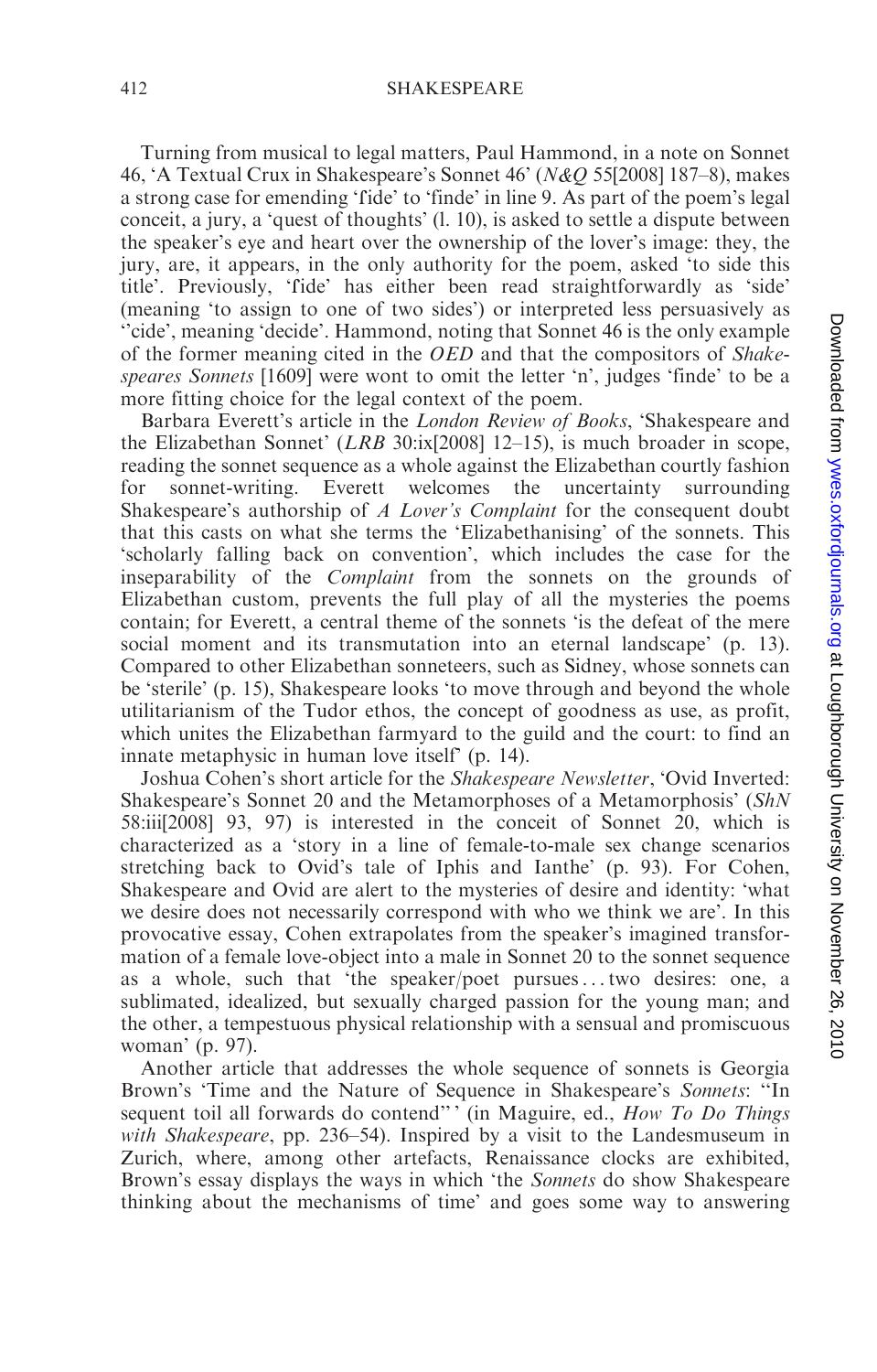'the question of why sonnet sequences... [became] such a resonant and popular form in the 1590s' (p. 237). For Brown, Shakespeare's poet/lover experiences time in a peculiarly postlapsarian way: he is hurried and subject to the pressure of inexorable change, unlike his prelapsarian counterparts, represented by Milton's Adam and Eve, who may 'Sleep on' (Paradise Lost, IV.773). His motto is, inevitably, carpe diem (pp. 237–8). Alighting on individual sonnets as she goes, Brown includes several insightful close readings. Sonnet 60 (the source of the essay's title) is notable for its allusions to both natural and 'artificial, or mechanical, ways of telling time', suggesting the 'parallels projected by geometry onto charts of the earth and the sky' via the deepening lines on a human face. In the same sonnet, the word 'nativity' (l. 5) 'invokes the zodiac' and the whole Ptolemaic system of astronomy (pp. 239–40). The sonnet sequence's (both Shakespeare's and those of others) preoccupation with time is conceived as a reaction to 'the real intrusion of time into people's private lives' (p. 247); the sixteenth century saw a rise in indoor timepieces as technology advanced and mechanical clocks grew smaller. Moreover, Brown notes a tension between the idea of a poetic sequence, which implies the linearity of narrative so often sought by critics, and the 'oscillation, and backwards and forwards motion', of actual sonnet sequences. Happily, this tension is resolved in the shape of those Renaissance clocks in which time, that conventionally 'continuous and unidirectional phenomenon', is marked by an oscillating regulator (p. 248).

Not unlike the clockwork sonnets in Georgia Brown's reading, Michael C. Clody's study of the 'Young Man' sonnets, 'Shakespeare's ''Alien Pen'': Self-Substantial Poetics in the Young Man Sonnets' (Criticism 50:iii[2008] 471–500), relies on the 'perpetual movement' of poetic mimesis. Drawing on the work of Philippe Lacoue-Labarthe (Typography: Mimesis, Philosophy, Politics, ed. Christopher Fynsk [1989]), William West ('Nothing as Given: Economies of the Gift in Derrida and Shakespeare', CL 48:i[1996] 1–18) and Susan Stewart ('Lyric Possession', CritI 22:i[1995] 34–63), Clody develops an elegant way of 'reading for general mimesis' in which one must 'listen to the way that language brings forth rather than the ideas it artistically represents' (p. 475). Clody characterizes his own method, quoting Stewart, as a consideration of 'the ''many springs of a poem's generation'' in the active mode in which language brings forth—its ''perpetual movement of presentation'' ' (p. 476). This theoretical approach inherits something from each of the mimetic theories of Aristotle, Sidney (The Defence of Poesy) and Shakespeare's Polixenes ('that art | Which you say adds to Nature, is an art | That Nature makes': Winter's Tale, IV.iv.90–2). In beginning to read the Young Man sonnets, Clody focuses on the speaker's pleas to the addressee to encourage procreation, in which Shakespeare employs the language of economic growth. In the absence of real offspring, as Clody argues, the poems' metaphorical 'economy' is founded on a void, leading the critic to find 'the value of the poems' economy ... in their perpetual fluctuations', 'as a model of [their] movement rather than a fund for its metaphors' (pp. 477–8). This is exemplified by lines such as, 'I must each day say o'er the very same' (l. 6), from Sonnet 108, in which the repetition of the addressee's 'fair name' (l. 8) 'incarnates the thin substance of love, ever fresh, and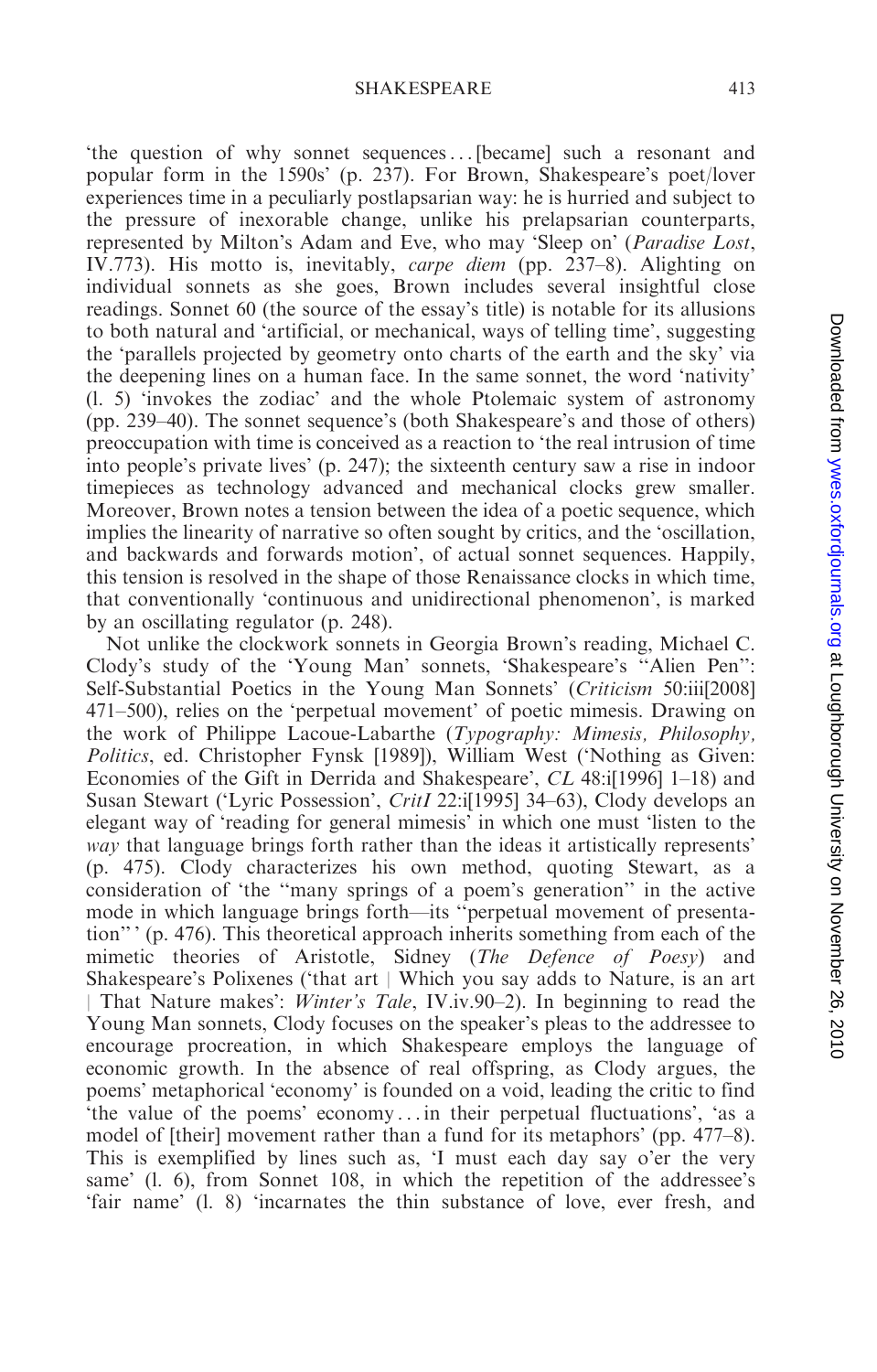each ... *insistence* ... extends that substance into the future' (p. 478). Ultimately, the poems' absent core cannot realize a consummation; the young man declines 'from occasion to muse', and the poet becomes 'presentabsent to himself during the act of conception'. It is this state of oscillation (so to speak) between presence and absence that defines literary subjectivity in this reading of poiesis (pp. 486–7); it is a reading that, in Clody's concluding words, 'gestures towards an immanent force of linguistic alterity that drives, but cannot be captured by, representation' (p. 495).

Páraic Finnerty's essay, 'Oueer Appropriations: Shakespeare's Sonnets and Dickinson's Love Poems' (BandL 3:ii[2008] no pagination), discusses the afterlife of the sonnets, particularly their use by Emily Dickinson in her own poems as an 'authoritative and ... controversial resource for her construction of love'. Finnerty offers 'an antidote to the intrusive and spurious biographical readings' of both poets' lyrics. Here, Dickinson and Shakespeare are shown to be poets similarly capable of treating 'the gender of the speaker or addressee ... as an interchangeable alternative', thereby 'unsettling ... the naturalness of the male or female position within the lover's discourse', but neither is seen, to paraphrase Robert Browning, to 'unlock his or her heart'. Using many of Shakespeare's tropes, Dickinson turns their metaphorical force to her own ends. In one of several readings that delineate the precise parallels and divergences between the two poets' poems, Finnerty compares the love triangle and 'the imagery of light and darkness' in Shakespeare's sonnets with Dickinson's 'That Malay—took the Pearl', in which a 'Pearl' is lost to a 'Swarthy fellow'. In both scenarios, the speakers feel their losses deeply because of a sense of their own unworthiness and lose out to rivals— Shakespeare's 'woman coloured ill' (Sonnet 144) and Dickinson's Malay whose 'darkness' is repeatedly invoked. Moreover, in terms of sexuality, as Finnerty notes, Dickinson appears to be using Shakespeare's homoerotic discourse for the expression of lesbian love.

A notable book-length work on Shakespeare's sonnets is Robert Matz's The World of Shakespeare's Sonnets: An Introduction. It is divided into four sections, containing eight, seven, nine and seven short chapters (some shorter than three pages) respectively; a 'Coda' entitled 'Universal Shakespeare?' concludes the study. As Matz asserts in his preface, although this book, like other recent publications (Paul Edmondson and Stanley Wells, Shakespeare's Sonnets [2004] and Dympna Callaghan, Shakespeare's Sonnets [2007]), is an introduction, 'it offers a more particular argument'. In wishing to place the emphasis on 'the relationship between the sonnets and Renaissance culture' rather than the 'many riches that formal literary analysis' can reveal (which is not to say that there is a lack of strong literary analysis here), Matz certainly brings a freshness to this kind of publication (p. 3). Matz's particular method is perhaps most readily evident in the titles of some of the thirty-one chapters: 'Love, or Literary Credential?', 'But Did They Have Sex?', and 'Gynerasty'. The first two of these three examples illustrate one aspect of Matz's style: he asks (and answers) many questions in a direct and lucid manner. The third, while also indicating the same directness, is typical of the author's determination not to separate the sonnets from the social milieu of their time. In this case, he considers 'how Shakespeare portrays his black mistress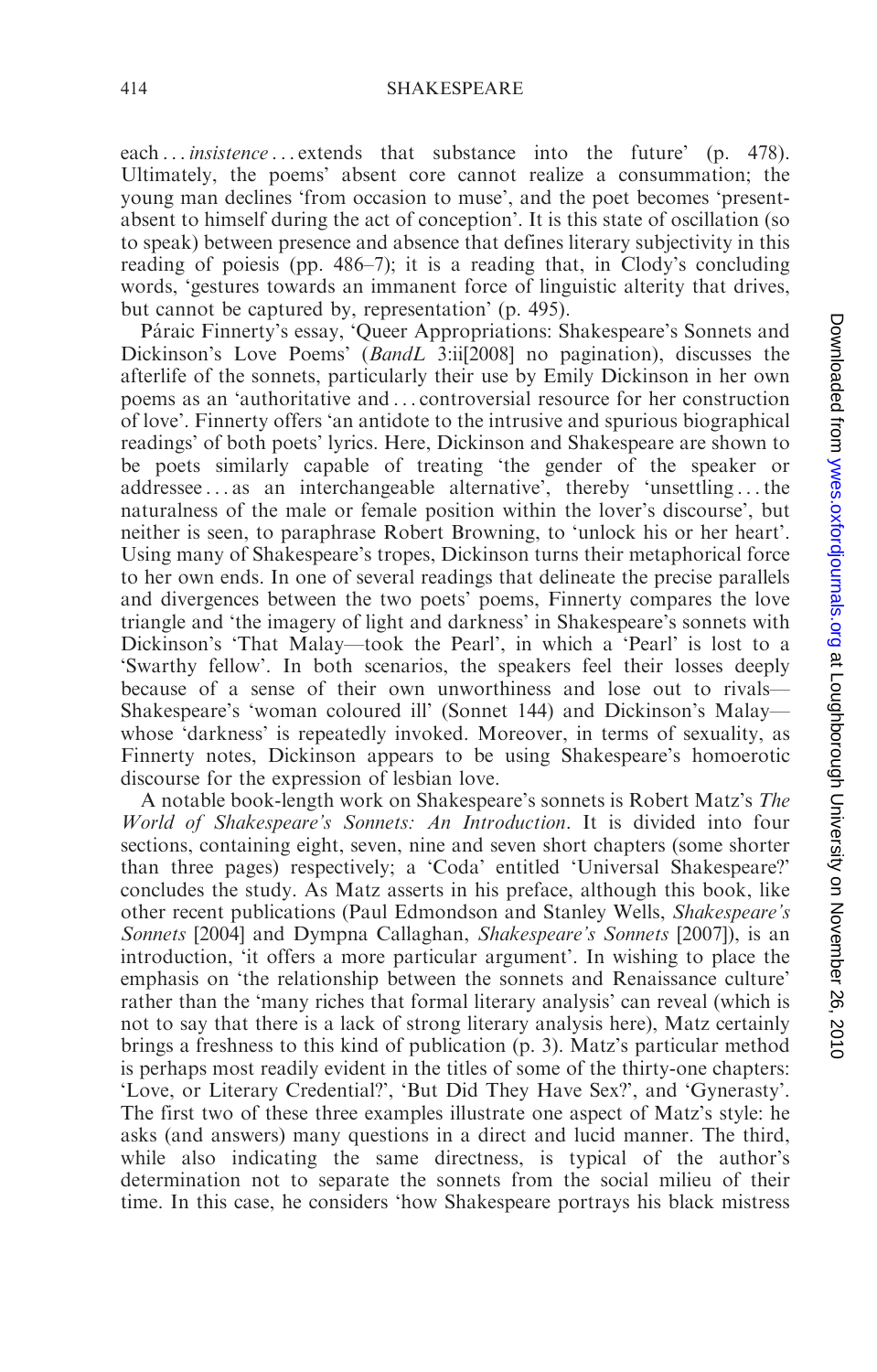through the lens of negative Renaissance stereotypes about women'. Such expositions invariably raise even more questions ('Does the magnificent fairness of Shakespeare's young man depend on locating anything that's black somewhere else—in the mistress?', for example), which Matz hardly ever fails to broach himself (p. 113). The later chapters of the book, included within the section headed 'So Long Lives This', which covers the afterlife of the sonnets, have some of the most enlightening content. The graphs and pie charts showing the varying degrees of anthologization of individual sonnets and groups of sonnets in the twentieth and twenty-first centuries are effectively utilized to tell a story of the ebbing and flowing of the significance of Matz's avowedly historicist approach to reading the sonnets (pp. 199–202). Perhaps, with the publication of this introduction, predominantly targeted at the sonnets' new readership, it could be said that 'history [has] come back' (p. 202).

Kathryn Schwarz's article, "Will in overplus": Recasting Misogyny in Shakespeare's Sonnets' (ELH 75[2008] 737–66), like Matz, engages with the 'conventions of a hegemonic misogyny' on which Shakespeare draws. Nevertheless, Schwarz, interested as much in literary subjectivity (see the discussion on Clody above) as in 'misogynist clichés', highlights the operation of the 'will' ('the agent that mediates between reason and passion') in the final twenty-eight sonnets, including that pivotal meditation on 'Will' that is Sonnet 136 (p. 739). Yet, unlike other critics, Schwarz sees a 'circulation of will across lines of gender' that 'demystifies' the 'totalizing claims' of misogyny (p. 738); the last twenty-eight sonnets are shown to 'dismantle the assumptions that define women and will as instrumental, and construct instead a system of intersubjective exchange' (p. 741). Schwarz builds on this insight, enlisting the work of Paul de Man to describe the process by which both the speaker and the addressee 'construct an autobiography not of a privileged ...solipsism but of heterosocial relations' (p. 743); in de Man's words, 'they determine each other by mutual reflexive substitution' ('Autobiography as De-Facement', in The Rhetoric of Romanticism [1984]). This leads quite naturally to further observations on the notions of beauty and truth that are invoked in the sonnets. As the earlier conclusions suggest, these 'effects' are seen to be produced by 'heterosocial' forces as opposed to any 'discretely possessed' will: 'Beauty is not something that God does to women for men, or that men do to women for God or for men, or that women do to women for women or for men or for God; or rather it is never only one of these things' (p. 754). Nevertheless, Schwarz is ultimately justified in claiming that the last twentyeight sonnets clearly show 'the participation of feminine subjects in the strategies that define them' (p. 759).

Manfred Pfister's essay, ""Bottom, thou art translated": Recent Radical Translations of Shakespearean Sonnets in Germany' (in Dente and Soncini, eds., Crossing Time and Space: Shakespeare Translations in Present-day Europe, pp. 21–36), acknowledges the 'literary ritual' that translating Shakespeare's sonnets into German has become in Germany, as well as noting the 'gamut of critical questions' that this raises for the discipline of Translation Studies, but is most interested in the complexities of 'the triangulation between source text, previous translation and new translation'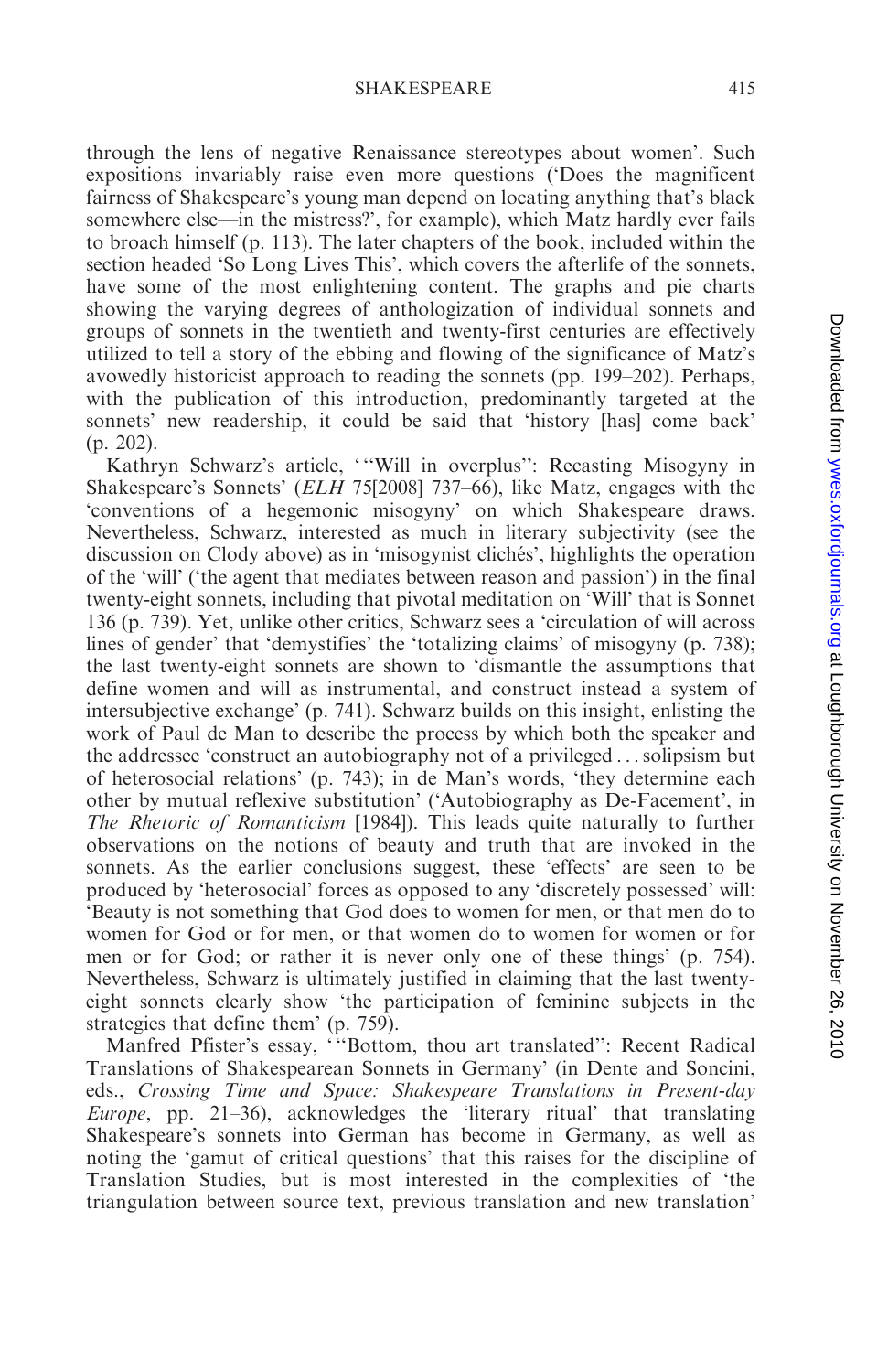(p. 22). But not just any new translation qualifies for attention here. It has to fall into Pfister's most extreme category (of seven categories in total): Radikalübersetzung, a term originating with Ulrike Draesner ('Twin Spin: Acht Shakespeare-Sonette', ShJE 136[2000] 160–70) and translated as 'radical translation' (p. 26). Indeed, Pfister chooses Draesner's translation of Sonnet 3 for analysis, along with Franz Josef Czernin's two versions of Sonnet 62. In these latter poems, Czernin complicates Pfister's triangulation even further by adding an even more radical translation—'a translation to the second power... Übertragung der Übersetzung'—to his first (p. 31).

Both publications on A Lover's Complaint are by MacDonald P. Jackson, and continue the scholarly debate about the poem's authorship. Responding in both instances to Brian Vickers's attribution of the poem to John Davies of Hereford (Shakespeare, A Lover's Complaint, and John Davies of Hereford [2007]) and the decision of Jonathan Bate and Eric Rasmussen to exclude it from the Royal Shakespeare Company's Complete Works (The RSC Shakespeare: William Shakespeare. Complete Works [2007]), Jackson contends that they are wrong. The most extensive evidence is presented in Jackson's essay, 'The Authorship of A Lover's Complaint: A New Approach to the Problem' (PBSA 102:iii[2008] 285–313). Using the Chadwyck-Healey electronic database Literature Online (LION), Jackson aims to counter the 'superficially impressive' evidence of earlier studies, in which 'the search for similarities has been uncontrolled'. Jackson prefers 'to search a predetermined range of texts, by a variety of authors, for a carefully defined category of features that they share with the disputed work'. This more obviously scientific approach has been made possible, Jackson notes, by the 'advent of searchable electronic databases' (p. 287). Initially, Jackson searches the drama of 1590– 1614 for instances of rare spellings of words in A Lover's Complaint and finds that five out of six plays that have 'three or more rare spelling links to  $LC$ ' were written by Shakespeare; twelve out of nineteen of those with two links were Shakespeare's; and 'a further ten Shakespeare plays, plus Hand D of Sir Thomas More, and fifty-one non-Shakespearean plays register one link' (pp. 294–5). As Jackson states, 'It is hard to see why, if Shakespeare did not write LC, three of his plays should each share more rare spellings with it than does any play by another playwright, and why plays by Shakespeare should so dominate the list of those with two or more spelling links to the poem' (p. 296). Shakespeare also 'dominates... [Jackson's] list of rare spelling links to poetry and drama texts no less clearly than the ... list of links to drama alone', even though his 'canon covers only about eight per cent of the amount of text searched' (p. 300). Jackson goes on to reduce his list to 'those [spellings] employed by a single writer and those employed by no more than two writers', and then even further still, and Shakespeare's dominance becomes more and more evident (pp. 302–3). After five sections of Jackson's essay in which he makes the positive case for Shakespeare's authorship of A Lover's Complaint, he reserves a sixth for challenging John Davies of Hereford's authorship. Here, with reference to Davies's preference for 'sith as an alternative to *since*', for 'apostrophes to indicate metrical elision in various words', for yer instead of 'ere', and for it's in place of 'it is', Jackson makes an equally persuasive case (pp. 308–11). Precluding 'a gigantic conspiracy among printing-house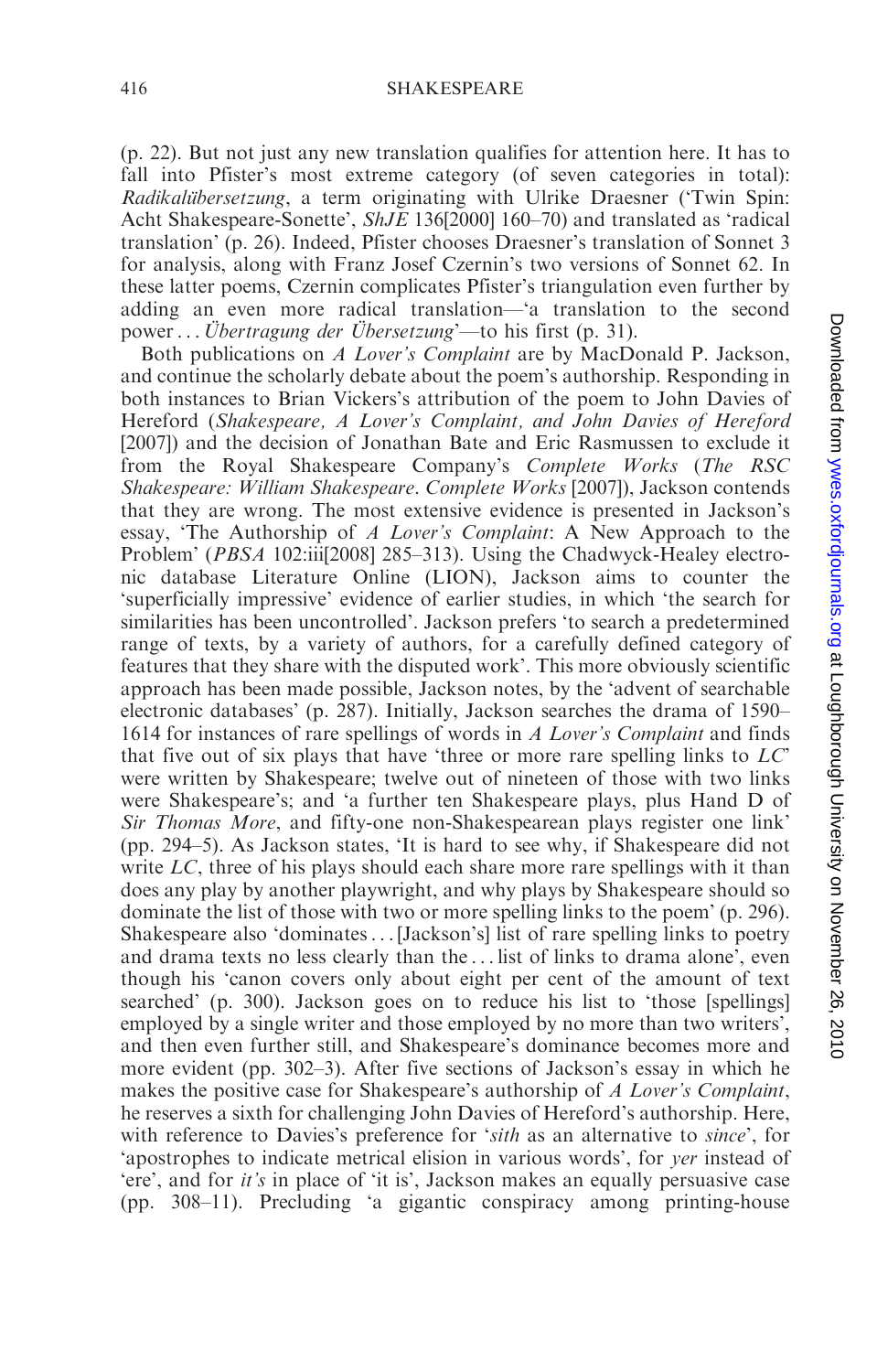workers', Jackson appears to have established strong links between A Lover's Complaint and Shakespeare (p. 312). In the other article on the same authorship question, 'A Lover's Complaint, Cymbeline, and the Shakespeare Canon: Interpreting Shared Vocabulary' (MLR 103:iii[2008] 621–38), Jackson again uses Literature Online to contest Brian Vickers's account (in his case for Davies's authorship, Shakespeare, A Lover's Complaint, and John Davies of Hereford [2007]) of why A Lover's Complaint and Cymbeline have a lot of 'rare-in-Shakespeare words' in common (p. 637). Jackson finds, contrary to Vickers's assertion, that several of the words were 'in general usage in London between 1603 and 1609' (Vickers, p. 213), that they were 'used by no non-Shakespearian writer during those years', but were used by Shakespeare in works of this period other than Cymbeline (pp. 637–8).

Lois Potter's article, 'Involuntary and Voluntary Poetic Collaboration: The Passionate Pilgrim and Love's Martyr' (in Drábek, Kolinská and Nicholls, eds., Shakespeare and his Collaborators over the Centuries, pp. 5–19), is part of a collection arising from papers given at a conference (with the same title) at the Faculty of Arts, Masaryk University in Brno, Czech Republic in February 2006. Potter makes an interesting connection between Shakespeare and the 'rich variety of collaborative and combative verse' found in the early modern period, including the 'commendatory' verses published (at Prince Henry's behest) with Thomas Coryate's travel book, Coryate's Crudities Hastily Gobbled Up [1611], which were humorously and satirically composed by Coryate's associates at the 'elite Mermaid Club' (p. 9). The Passionate Pilgrim is suggested as a possible contribution to the fashion for such collaborative collections; in answer to the question of 'how so many sonnets on the Venus and Adonis theme came to be written', Potter suggests that writers might have competed or collaborated on them as part of 'a tribute to Shakespeare's early erotic poems and plays' (p. 12). Indeed, it is also postulated that, in contributing some examples of his own work, Shakespeare might have been 'using this opportunity [in 1599] to test the waters before deciding whether to publish the mainly misogynistic and bawdy poems that constitute 126–152 of the 1609 edition [of Shake-speares Sonnets]' (pp. 12–13). In the case of Love's Martyr [1601], and the 'The Phoenix and the Turtle' contained therein, Potter argues for Shakespeare's poem being part of another significant collaborative project, in which Shakespeare and his fellow dramatists (Marston, Chapman and Jonson), as well as the anonymous 'Ignoto' and Vatum Chorus, would have been more than willing to add their poems to Robert Chester's volume in honour of Sir John Salusbury. What has often been considered a tenuous relationship between authors and patron might, in fact, have been quite significant, not least because of the prior existence of a 'cooperative poetic circle' of Welsh bards, who had benefited from the restoration of the Salusbury family fortunes (after the damage incurred as a result of the Babington plot) and the munificent literary patronage that followed. Potter's essay chimes with the suggestion made by Colin Burrow (*William Shakespeare:* The Complete Sonnets and Poems [2002], p. 89) that, after the execution of the earl of Essex, new patrons were being sought by poets such as these.

Judith H. Anderson includes a chapter in her book, Reading the Allegorical Intertext: Chaucer, Spenser, Shakespeare, Milton, on the intertextual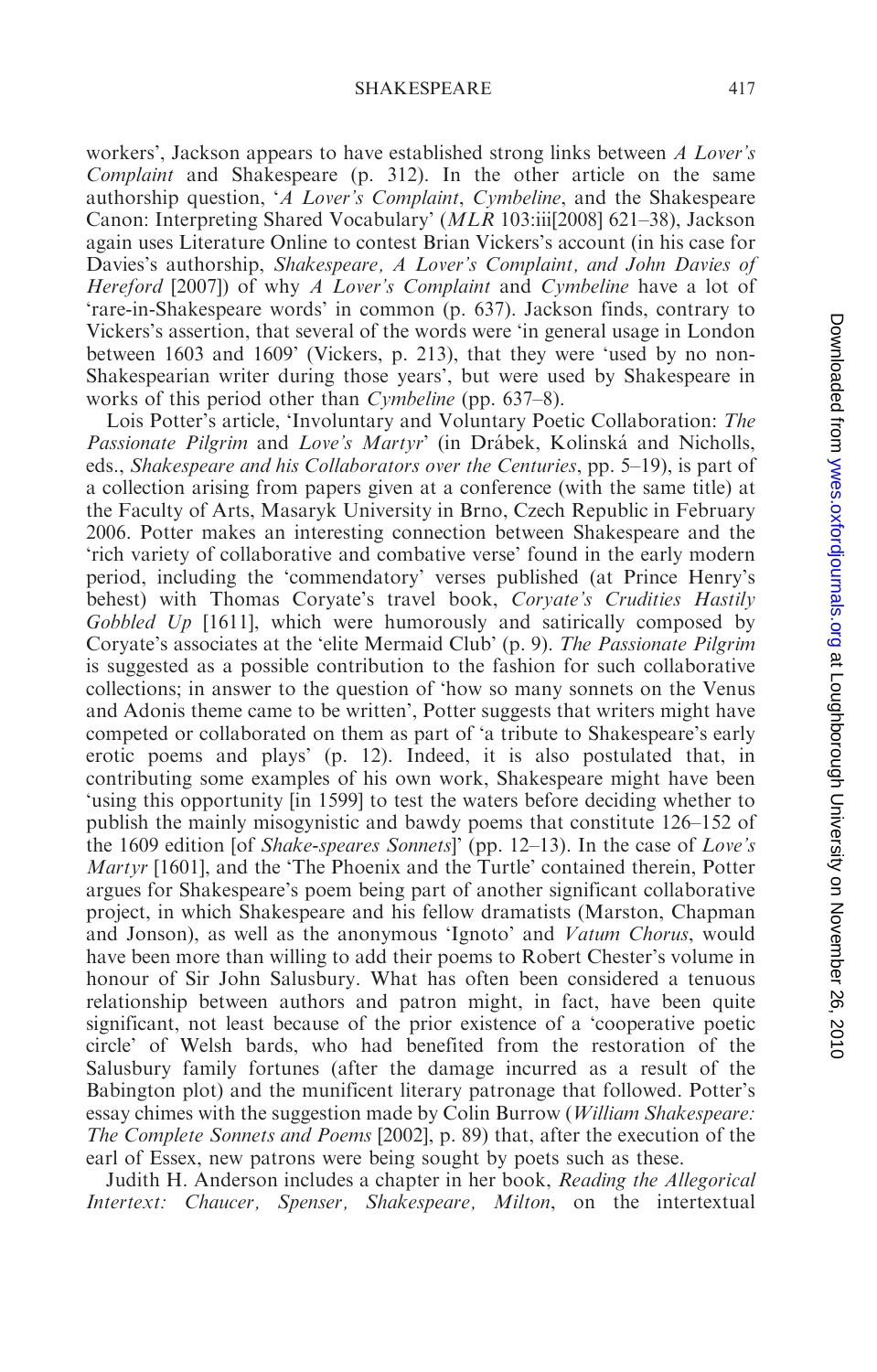relationship between Shakespeare's Venus and Adonis and Spenser's The Faerie Queene. Entitled 'Venus and Adonis: Spenser, Shakespeare, and the Forms of Desire' (pp. 201–13), it characterizes Shakespeare's poem as 'a seriocomic meditation on the landscape of desire, or wanting—on passion and grief—and on the kinds of figures desire generates in the third book of Spenser's The Faerie Queene'. This is achieved by Shakespeare's 'folding into characters' of several allegorical figures taken from Spenser's epic (p. 201). Adopting a method in opposition to a posited 'critical tradition [that] has too often assumed rivalry or anxiety as the only possible relation between poets and precursors', Anderson sees Shakespeare performing 'at once an act of reading and of (in)habitation' (p. 204). If Shakespeare is 'inhabiting' anywhere in Anderson's reading, it is Spenser's Garden of Adonis from Book III. In response to Ellen April Harwood's article, 'Venus and Adonis: Shakespeare's Critique of Spenser' (JRUL 39[1977] 44–60), Anderson expands what she sees as Harwood's 'too selective' reading to take into account the fullest 'implication of [Spenser's] Garden' and recognize the way Spenser 'often uses a kind of refraction to relate largely disparate figures to a single type, such as Venus' (p. 206). More specifically, Shakespeare is shown to deploy the topos of a 'landscape of erotic desire' found in the Garden of Adonis, but whereas Spenser retains an atmosphere of myth—'Right in the middest of that Paradise | There stood a stately Mount ...' (III.vi.43)—Shakespeare's landscape is more suggestive and comic: 'Within this limit is relief enough, | Sweet bottom grass and high delightful plain | Round rising hillocks, brakes obscure and rough' (ll. 235–7) (Anderson, p. 208). Ranging more widely, and in keeping with her recognition of Spenser's relating of 'disparate figures to a single type', Anderson notes the 'figure of a female bending over a recumbent male'-Acrasia, Cymoent, Belphoebe, Venus, Argante and Britomart—that recurs from the end of Book II to almost the close of Book III of The Faerie Queene and is central to the representation of Venus in Shakespeare's narrative poem (p. 209). The Giantess Argante is a significant 'Venerean figure' for Anderson; her 'taste for boys', her incestuous character and her 'manhandling' all have parallels in the nature of the Shakespearian goddess (pp. 210–11). In the end, the huge variety of Spenser's allegorical figures that Shakespeare would have had to 'fold' into his characters leads Anderson to suggest that it 'actually exceeds and challenges such a concentration, defying containment' (p. 212).

W.P. Weaver's article, "O teach me how to make mine own excuse": Forensic Performance in *Lucrece*' (SQ 59[2008] 421–49), is the final publication to be considered here. It takes as its subject Lucrece's speeches following her rape, and offers a corrective to the critical consensus on the poem that likens these speeches to the early modern genre of female complaint. Weaver's thesis is that 'the primary formal models of Lucrece's speeches are to be found in the rhetorical exercises and textbooks of Elizabethan grammar schools' (p. 422). Crucially, Weaver reveals the dark irony of a schoolboy's lessons in rhetoric being used to speak eloquently of the inadequacy of words when a woman must narrate her own violation. In a compelling conclusion to a persuasive essay, the representation of the 'hyperarticulate Lucrece' is compared to the 'silent Lavinia' of Titus Andronicus in order to suggest that 'Lavinia's dismemberment is Shakespeare's first image of the insufficiency of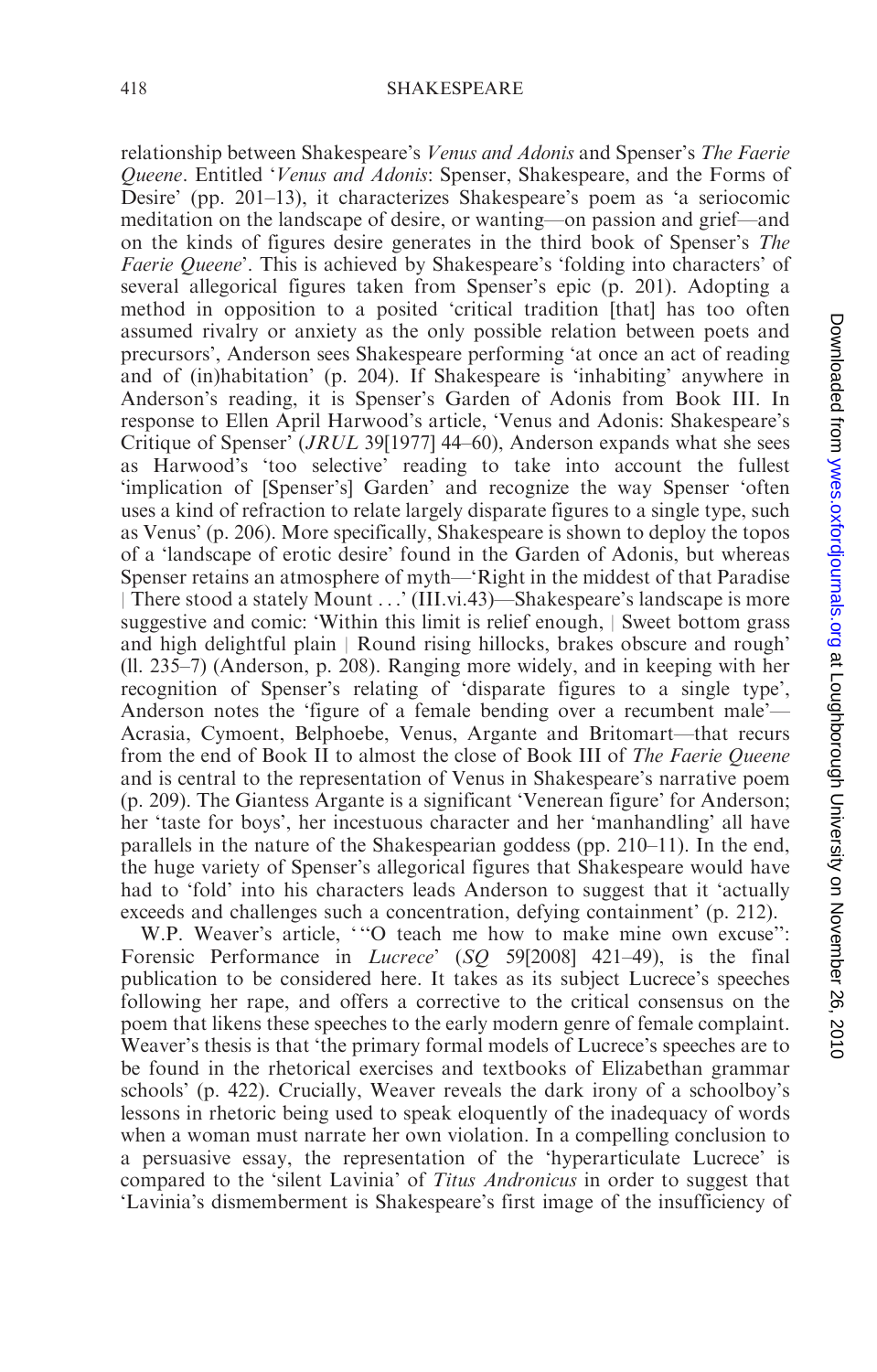words alone to narrate such a crime' and that 'Lucrece's rhetorical exercise and judicial speech are his proofs' (p. 448–9). Shakespeare is shown drawing on an education in 'late antique and early modern rhetoric' (p. 423), as well as his own canon.

# (d) Histories

Robert A Logan's Shakespeare's Marlowe ranges widely across the canon in its consideration of the latter's influence on the former; its discussions of the histories focus on *Richard III*, *Richard II* and *Henry V*. Beyond the level of verbal or strong character echoes, 'Marlowe' here functions rather as 'republicanism' sometimes does in Andrew Hadfield's 2005 book: in both, analogues are treated as, effectively, sources, though there may be any number of other analogous elements outside the remit of the book which remain unexplored. So Logan asks, of Henry's response to the tennis balls insult, whether Shakespeare is trying to make him sound authoritative in the epic manner of a Tamburlaine. It is an interesting question, but to answer it the book would have to address how we might tell simple authoritative language from language which might be 'authoritative in [an] epic [but non-Marlovian] manner' from language 'authoritative in the epic manner of a Tamburlaine'. Logan's discussion of Marlowe's dramaturgy above the verbal level focuses on the ways in which he seems to have invented 'prototypes'—or, in the case of Edward II, what we might call a 'proto-prototype' which didn't particularly catch on—to which Shakespeare responded. A later chapter on the 'deep' influence of Tamburlaine on Henry V suggests that Shakespeare acknowledges through his protagonist the prototypical nature of Tamburlaine, finally coming round to the heroical history paradigm Marlowe's two-parter established. Logan interestingly explores the ways that Shakespeare's Henry negotiates with the Tamburlaine type, rather in the manner that earlier criticism suggested Falstaff negotiated with the miles gloriosus. However, most of what Shakespeare learned from Marlowe, it appears, is uncontroversial aesthetic techniques such as unsettling the audience's desire to experience a fixed, idealized image of the protagonists in order to create and sustain dramatic tension. The book's focus is resolutely aesthetic—neither writer's use of or attitudes towards the chronicles, for example, get much attention, and nor do historical or theatrical contexts.

David N Beauregard's Catholic Theology in Shakespeare's Plays focuses on the relationship between papal authority and the English monarch in the two non-tetralogical histories, arguing that the Catholic Church's authority is comparatively sympathetic when held next to the absolutisms of the two titular monarchs in *King John* and *Henry VIII*. John's legitimacy is in question by the time he produces his anti-papal speech at III.i, and his words consequently are arrogant—an arrogance which is transferred by association to Henry VIII through the use of phrases such as 'supreme head'. The flipside of establishing the absolutist tendencies of the monarch is a defence of the papacy. Here Beauregard's defence of the papal legate in King John deals in some very fine distinctions indeed—for example, he mitigates Pandulph's threat that an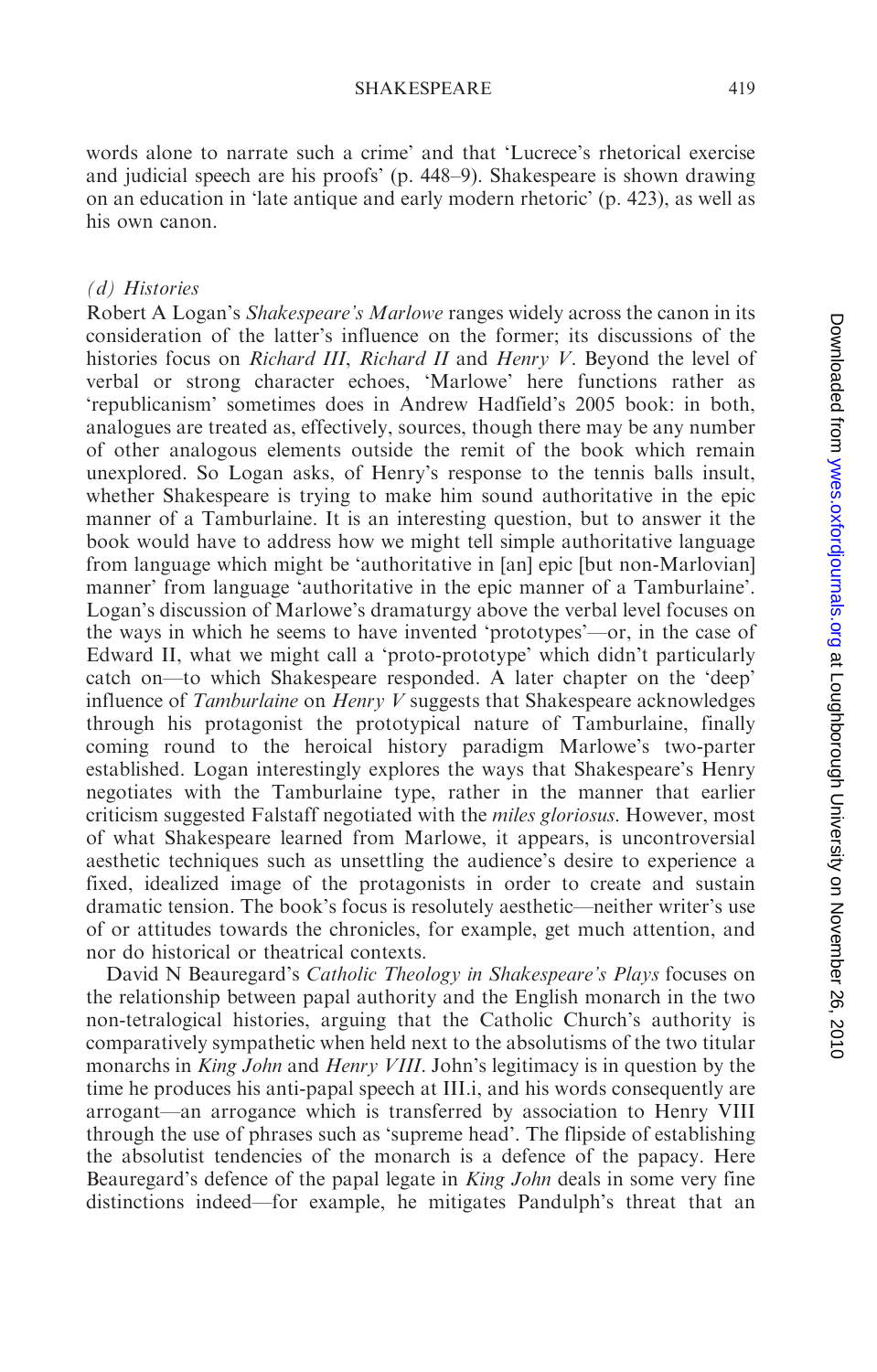assassin of John would be canonized on the grounds, first, that assassination was never an official papal policy, second, that saints are venerated rather than worshipped (so he is off-message politically and doctrinally) and third, that this is in the context of a heated exchange of views. Pandulph, in a formulation that might raise the odd eyebrow, he sees as a conciliatory and finally benevolent figure who brings about peace. Similarly, Beauregard suggests that, though Katherine, Wolsey and Campeius in Henry VIII provide some suggestion of Shakespeare's theological positioning (and he admits that the latter two are 'corrupt'), papal authority is never unequivocally attacked—in fact coming off rather well. Henry, on the other hand, is neglectful, hypocritical and manipulative. For this reader, the limitation of hypocritical and manipulative. For this reader, the limitation Beauregard's approach is his neglect of politics and nationalism; his generous interpretation of Pandulph's character proposes a writer (and theatre company, and audience) extraordinarily remote from the usual understanding of the immediate post-Armada context into which the play came.

Patricia Cahill's Unto the Breach: Martial Formations, Historical Trauma, and the Early Modern Stage considers the way the history play—broadly conceived to include *Tamburlaine* and *The Triumph of Chivalry*—shapes and is shaped by the 'new military rationalities' of the *fin de siècle*, theorizing both labouring bodies and trauma. 'Trained bands' were a late Elizabethan innovation requiring selection from the more established 'musters' (hence, Cahill notes, 'pass muster'), and as such foreshadow the kind of taxonomies satirized in Dickens's *Hard Times* more than two centuries later. The Gloucestershire scene in 2 Henry IV—properly a representation of an impressment 'muster' rather than a voluntarist 'recruitment'—focuses critical attention on such Foucauldian scrutiny, and for Cahill is fatal to the chivalric ideals represented most obviously via Hotspur. Such impressments were also important factors in a national 'proletarianization', as once economically independent workers took up places within a strict command hierarchy. But where other stagings of impressments 'imagine this as 'a kind of primal moment when a man is torn from his home and transformed into someone else's goods, the Gloucestershire one re-enacts that rupture five times as five men fend off Falstaff's inquiries' (pp. 84–5). Cahill's attention here is not on the corruption of the process, but its relationship to incipient knowledges of enumeration, discipline and normativity. Cahill sums it up as one of 'riotous particularity' (p. 92), which at the same time disrupts the scene's satirical impulses. The play's answer to this is not what Dover Wilson identified as the 'chivalry, of the old anarchic kind' of Hotspur, but the calculative and indeed bureaucratic rationality of Hal, influentially anatomized by Greenblatt's 'Invisible Bullets'. This continues to operate in Eastcheap throughout the second play, as through the first; however, the play does end with the lean and Lenten king subjected to the appraising gaze of the lean Shallow.

A short epilogue on Richard III returns to the issue of trauma. Even before the ghosts appear near the end of the play, the 'integrity of space' convention of the amphitheatre stage has been 'shattered' by having two 'places' represented at once (in contrast, the 'French' and 'English' tents are never on stage at the same 'time' in *Henry V*). This is all the more disorienting because it is accompanied by the forms of the new military science, with both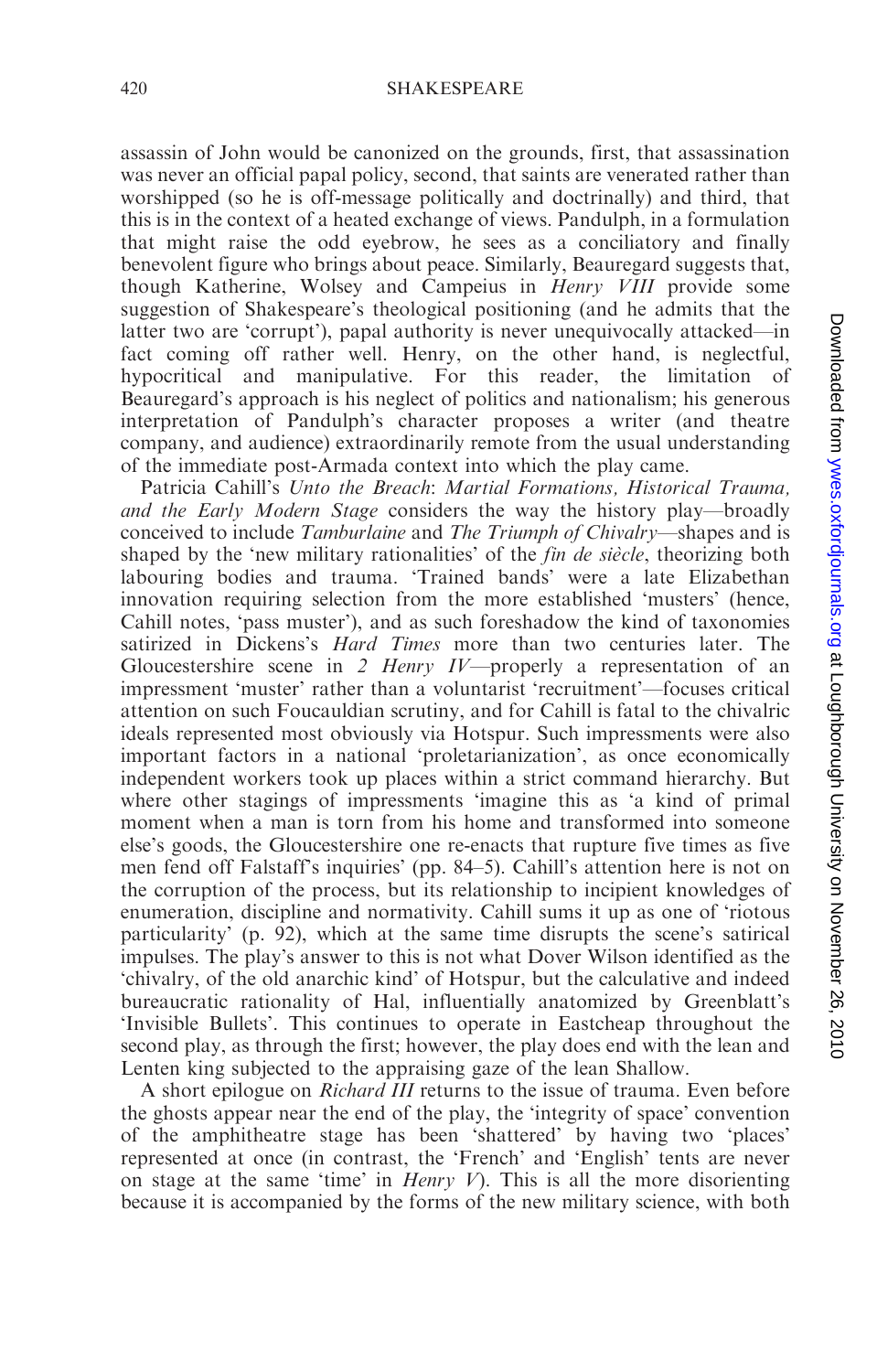leaders plotting their battle formations, both writing, and Richard's need for precision about the time. The ghosts themselves are assimilable to the repetition compulsions of trauma, and doing so leads Cahill to oppose 'redemptive' readings of the scene by claiming that they 'evoke the eeriness of history itself' (p. 217); her reading of trauma seems to depend on eternal repetition, committing her to the position that 'movement forward—literal succession—[is] an impossibility'. This point demonstrates the incompatibility of Cahill's reading with a reading like Greenblatt's in Hamlet in Purgatory. However, it does not in itself demonstrate its superiority.

Hugh Grady's superb work on the *Henriad* has found its reader. David Schalwyk considers the two *Henry IV* plays' representations of 'service' in Shakespeare, Love and Service. 'Service' is defined as 'a commingling of affect and structure, devotion and self-interest, abandon and control' (p. 172), and Schalwyk takes it as a master-concept for understanding affective bonds between nobility and royalty, and its wider distribution among other social milieux—the 'ungoverned' services of tavern or brothel, and the 'more settled reciprocities of rural Gloucestershire' (p. 165). The chapter opens with a keynote reading of the tormenting of Francis and of Shallow and Davy in Act V of 2 Henry IV. Of the former, Schalwyk perceptively remarks that 'the cruelty of the joke lies in the way in which Hal tortures the young man with the suggested promise of release' while being constantly reminded of his immediate 'servile obligations' from the other room, and the indifference with which the 'wayward royal apprentice' then abandons him (p. 166). In a sense, Falstaff is a 'loyal servant ... calling in ... debts' (p. 168), and Schalwyk reads him here as 'characteristically Janus-like' (p. 169), aware of the selfinterest in service relationships while blind to what this will mean for himself. In another sense, of course, Falstaff's structural position in regard to the prince is occluded, certainly in comparison with his affective bonds. Theatrically, too, the millennia-old 'master–servant' double act is given a new twist, with the master undermining the servant (so that, in Weimann's terminology, he takes the platea to the servant's locus).

But 'master' and 'servant' are not simply roles to be adopted or shucked off. Schalwyk argues, against Grady, that Hal is 'contaminated' by the selfimposed but structurally servile positions he occupies—his 'inventory' of Poins's shirts and silk stockings is rather closer to the laundry than the panopticon, as it were. Schalwyk argues also that Grady's perception of the play as anticipating a modern 'shifting nature of subjectivity' (p. 180) is effectively a reading of the tavern scenes between Hal and Falstaff. Elsewhere, 'the parameters of variation in subjectivity are relatively constrained'—Hal certainly moves between roles, but 'each of these roles restricts the possibilities of fully inhabiting the others or another' so that 'the heir-apparent finds that he can never recover the affective tenderness of the loving son' (p. 192). It is only in the tavern that forms of identity can be 'tried without consequence'. Schalwyk points, too, to the downside of 'modern' freedom in comparison to the obligations on the early modern master, noting the 'utterly unreciprocal' (p. 187) nature of Falstaff's relationships with Quickly, Feeble and Shallow, and the 'profound sense of loss' when the new king leaves Falstaff as merely his pensioner.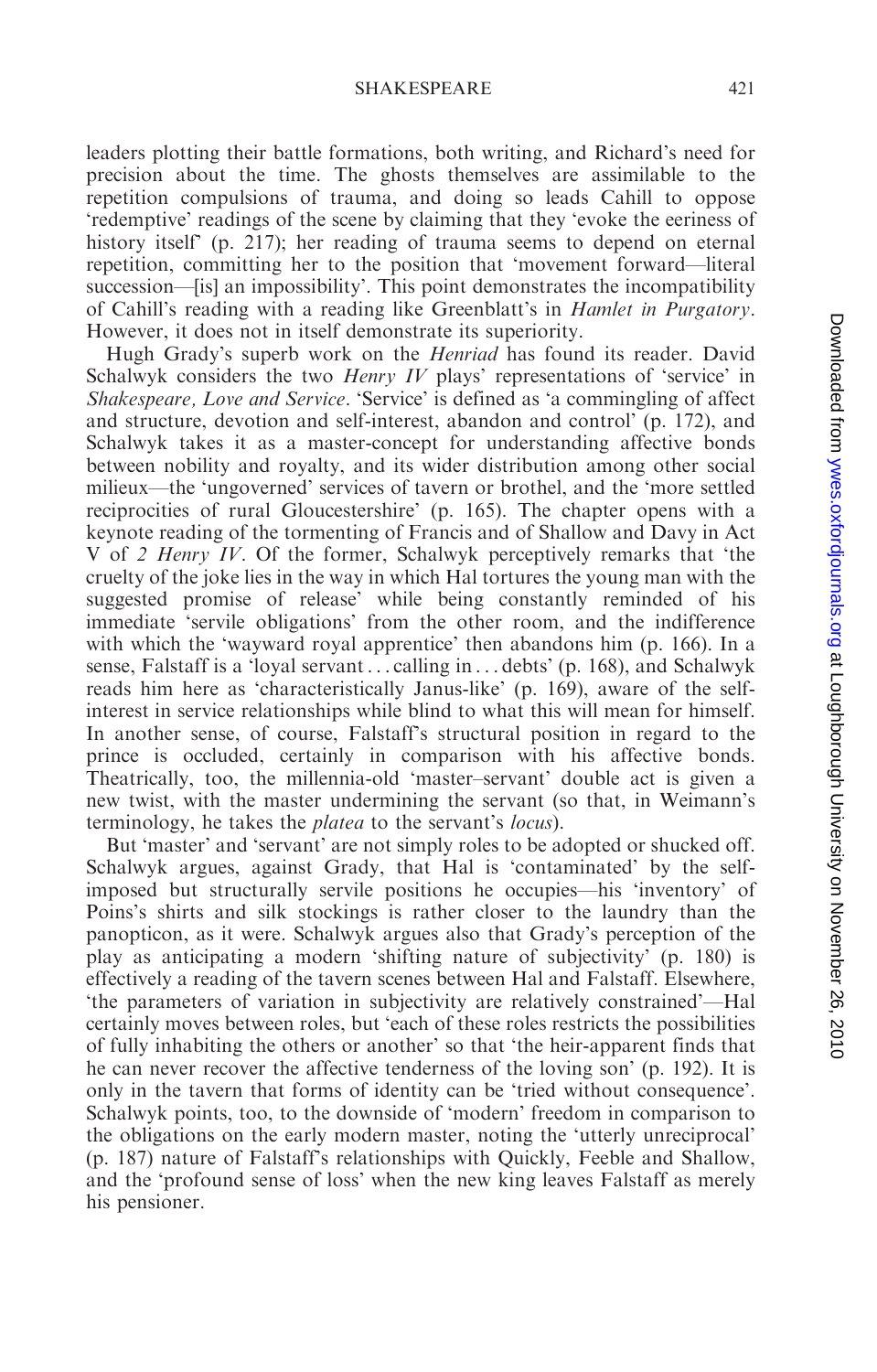Schalwyk remarks, in passing, that the plays 'offer a sustained *realistic* representation, sometimes parodic, of service as it might have touched the drawer or ostler' (p. 165). Ostlers, carriers, tapsters and others are the focus of Alan Stewart's Shakespeare's Letters (and the virtually identical article 'Shakespeare and the Carriers', SQ 58[2008] 431–64). Focusing on the Gadshill robbery, he proposes that it shows how 'an unholy alliance between career criminals and their high-ranking protectors preyed on a crucial infrastructure of early modern England ...the network of carriers and carriers' inns on which so much communication depended' (p. 117). Carriers typically travelled between specific provincial locations and specific London inns, carrying letters and goods, and accompanying people, in both directions, and as such provided a crucial link between recent London immigrants and their origins. The Tarlton part in The Famous Victories is a carrier, fittingly in the light of Tarlton's 'rustic in the city' persona. Though he is robbed at Gadshill this is not staged, and the audience does not see Dericke until he reaches Deptford. In contrast, Shakespeare gives us a detailed representation of the inn at Rochester, as well as the nearby Gadshill, and anatomizes both 'corrupt' and 'good, exploited' inn servants, the former in league with the robbery. In common law, losses at an inn were the liability of the innkeeper (hence the Hostess's indignation when Falstaff asks her 'have you enquired yet who picked my pocket?' at III.iii). Similarly, if a carrier was robbed he was responsible for compensating the owner, which explains the carrier's virtually non-speaking presence with the sheriff when he investigates the robbery in Eastcheap at II.iv. The play emphasizes, in other words, that robbery affects not only the rich but vulnerable (indeed, 'victimized') figures like the carrier. In doing so it 'refuses an easy separation between evil lowly villains and the reckless, dashing elite characters' (p. 149). Falstaff's progress towards battle parodies that of a carrier, mapped against inns and staging points, and amongst his 'food for powder' are both ostlers and tapsters. Hal's implication in the robbery, and continuing indulgence of Falstaff, must be read in this light, for his victims ultimately are the carriers—the figure who for provincial immigrants into London is nothing less than 'the face of home' (p. 154).

An altogether different view of the carriers informs Harry Berger Jr's 'A Horse Named Cut: 1 Henry IV, 2.1' (in Dutcher and Prescott, eds., pp. 193– 205). Berger claims that this scene is less about ' ''objective'' circumstances' and more about 'the speakers' condition as they represent it to themselves' (p. 195). Berger does mean speakers rather than characters, 'more the objects than the subjects of their discourse' (p. 196), and thus 'sitting ducks for social parody' (p. 195). What speaks through them is 'their delight in the victims' discourse' (p. 196): 'victimization has its pleasures, chief of which is the delight in mastering the expressive conventions of the discourse that represents it' (p. 199). However, what follows this rather reductive reading of the scene is an extremely subtle close reading of verbal ducking and diving between Gadshill and the Chamberlain, whose 'victim' status is far more complex than Berger initially implied, showing in the tension between 'rhetorical bluster and syntactical uncontrol' (p. 203).

Colin Burrow's 'Reading Tudor Writing Politically: The Case of 2 Henry IV' (YES 38:i–ii[2008] 234–50) provides yet another example of the rewards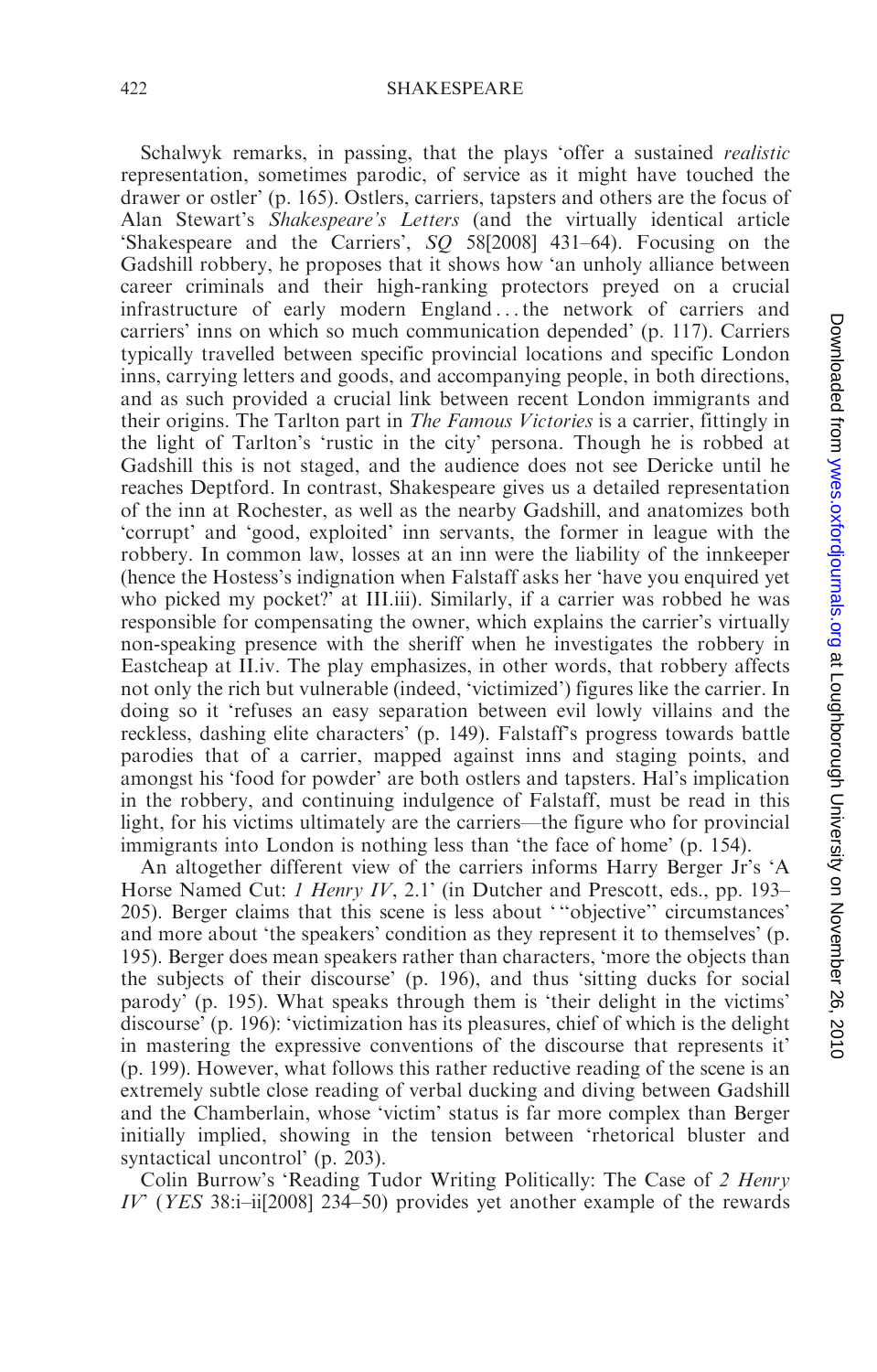that focusing on a seemingly marginal element can bring. He sees the Gloucestershire scenes of that play speaking 'in a mode attuned with incredible precision to sensing awkward and potentially settling interactions between different projects and affinities within the Tudor commonwealth' (p. 250). Burrow then provides an appropriately precise reading, showing how the elusiveness of the scenes' effects is a function of these interactions. Shallow in a sense 'speaks' from a position of overlap between different spheres and roles, 'interlaced fragments of his affinity, his juridical being, his household' (p. 242), and Burrow persuasively argues that this kind of position was a function of the many networks, structures and positions within which many people situated themselves. But this is no Whitmanesque hymn to multiplicity; Shallow is 'repeatedly not quite performing responsibilities that were explicitly those of JPs in this period' (p. 245).

Phebe Jensen considers the ways in which Falstaff might be said to 'haunt' the cakes and ale of Twelfth Night in Religion and Revelry in Shakespeare's Festive World. The Illyrian play itself is a response to the Admiral's men's 'splitting' in Sir John Oldcastle of the complexly Puritan-and-festive Falstaff of 1 Henry IV into two characters, a 'good' proto-Protestant Sir John (Oldcastle) and a festive Catholic priest, Sir John of Wrotham, and his paramour Doll. The latter Sir John is twice referred to as 'Master Parson', a standard term of derision for Catholic priests—and what both Sir Toby and Feste call Sir Topas in Act IV of Twelfth Night. Jensen sees the encounter between the secular Lord of Misrule, the Lenten jester and the 'kind of Puritan' as both a theatrical injoke and a clear clue to the further distribution of the Falstaff-function of 1 Henry IV (as it were) amongst several characters. Malvolio's Puritanism is not 'hypocritical attachment to holiday excess' (p. 169) (which Jensen sees as a Falstaffian characteristic), but opposition to festive revelry. Festivity itself is detached from its Admiral's men, anti-Falstaff association with corrupt Catholicism. The effect is to revisit the festive tradition, defending the theatre as its current institutional base. A rather different take on Falstaff and festivity comes in Robert Shaughnessy's closely historicized reading of post-war British performances of the Henry plays, "'I do, I will": Hal, Falstaff and the Performative' (in Henderson, ed., Alternative Shakespeares 3, pp. 14–33). Shaughnessy traces the ways in which Hal's line 'I do, I will', in a theatre under the influence of Beckett and Pinter, came to be performed as enacting an irreversible transition between play and 'confessional frankness'. Shaughnessy contrasts the kind of self-present subjectivity this reading presents us with to Michael Gambon's Protean performance as Falstaff, as 'just possibly ...the embodiment of a kind of oppositional politics' (p. 32). Alexander Welsh provides a short but incisive analysis of Falstaff's 'honour' speech in 1 Henry IV in What is Honor? A Question of Moral Imperatives. Honour 'thrusts the body into the path of danger' (p. 53), testing the body on behalf of the self, yet is also 'word' (bodily courage alone is not honour); it cannot be certain until death, when 'the possibility of any further actions is at an end and the pledge has been surrendered for good' (p. 53). E.P. Lock's 'Thouing the King in Shakespeare's History Plays' (EIC 58[2008] 120–42) explores the transgressiveness of Falstaff addressing king Henry as 'thou' in his appeal to him at the end of 2 Henry IV. The essay surveys the various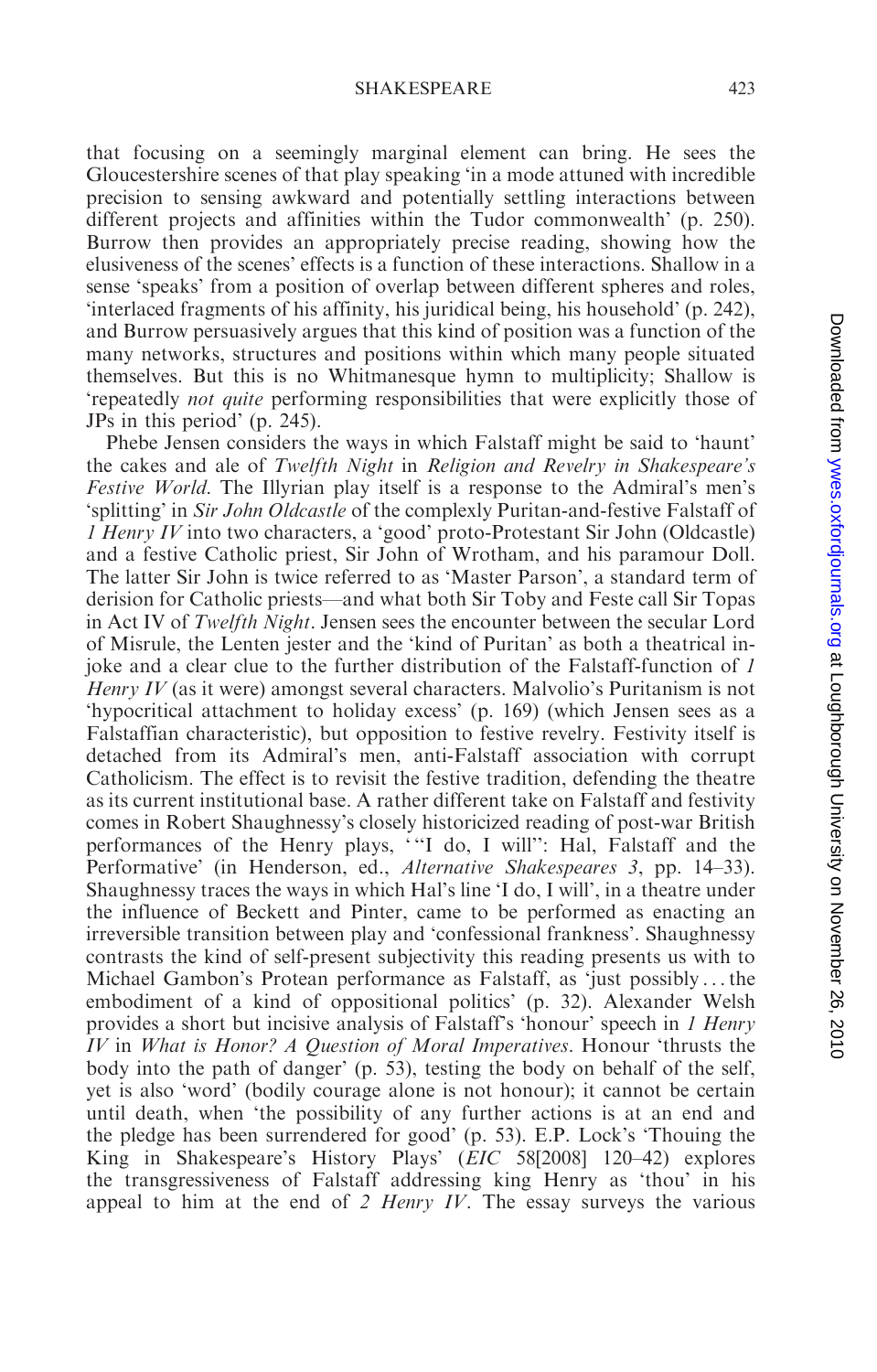categories of breaking the general grammatical rule that 'you' is used to an equal or superior; it does not consider the play in depth, but finds that the majority of such rule breaches are not, in context, direct challenges to royal legitimacy.

Elena Levy-Navarro investigates fatness and leanness in the Henry IV plays in The Culture of Obesity in Early and Late Modernity, taking aim at 'essentialist' readings of such categories. Falstaff is the 'before', and Hal the 'after', in an image familiar to contemporary diet culture; he is also the 'before' of psychoanalytic readings, a stage to be passed through or past to be mastered, and 'the excesses of old civilization' (p. 75). But she points out that Falstaff's fatness is to an extent constructed by Hal in the service of his own project of predatory 'virtuous self-restraint' (p. 68), and in that sense takes its place on one side of the binary oppositions many critics see operating between Falstaff and Hal. While Levy-Navarro attends very closely to the linguistic constructions of fatness and leanness, showing convincingly that neither is conclusively privileged by the plays, some of her readings seem rather literal. Hal's language 'characterizes' rather than, for example, plays with Falstaff. I'm not sure how well the fat/thin binary as here constructed could cope with, for example, the martial and heroic body of single combat that is the focus at the end of the first play (Falstaff's body is un-modern and 'feudal' but there is no mention of Hotspur's to speak of), or indeed the thinness of Shallow, who is here programmatically lined up, with the thin beadles leading Doll and the Hostess away, on the side of the new *civilité*.

Lauren M. Blinde seeks to uncover the place of rumour in Shakespeare's idea of history in 'Rumored History in Shakespeare's 2 Henry IV (ELR 38:i[2008] 34–54). The essay's leaps of logic are at times disconcerting. I can see that 'By presenting Rumor as our historian, Shakespeare encourages the audience members to include a fundamental sense of unreliability in their thinking about history', but I can't see how that entails the very next sentence's claim that 'Rumor is history's foundation, and thus for Shakespeare history is, in many ways, rumor' (p. 35). I found Blinde's argument, when it diverged from the critics whose work she competently surveys, extremely difficult to understand, and when I did understand it I found it tendentious and over-fond of sweeping assertions ('Rumor's creative potential allows the dramatist to transcend both class and historicity', p. 37). An example from early in the essay, seeking to introduce one of the ideas to follow, will allow the reader a taste of the effort (and, for some no doubt, the rewards) involved in engaging with it: 'By embodying the conflict between narrative and display, Rumor transcends the split between aural and visual epistemologies in order for Shakespeare to argue that history is fundamentally imaginative. Although narrative and display seem to compete with, rather than reinforce, each other, Shakespeare's Rumor undoes the conflict by replacing narrative and display with anatomy to present a theory of history that transcends notions of true and false' (p. 35). Enough transcendence, already.

Ian McAdam's 'Masculine Agency and Moral Stance in King John' (PQ 86:i–ii[2007)] 431–64) proposes that the play offers a distinctly less religiously engaged sensibility than recent accounts find. He suggests that the play's central concern is 'individual moral and rational agency' (p. 68), and that both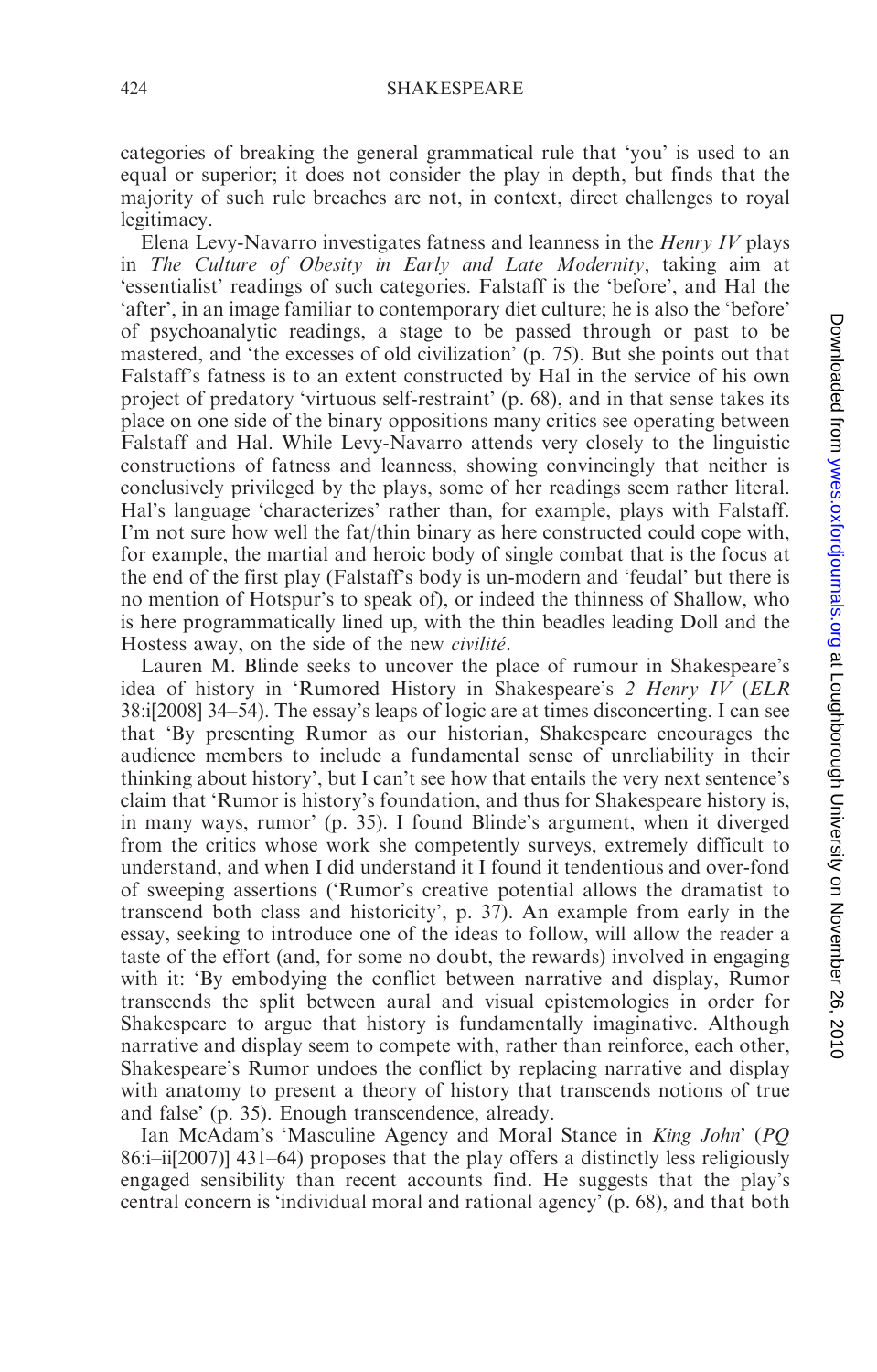Catholic and Protestant forms of Christianity are subjected to scrutiny from this point of view. This 'self-possession' (the right kind of 'strong possession') is most clearly located, and therefore gendered, in the Bastard. John's nobles and the Citizen at Angiers are judged by his standards and found wanting. Here McAdam equates manliness with assertive and consistent political commitment, and naturally enough finds John a 'precarious... manly role model' (p. 88). Paul Quinn, on the other hand, argues that John is a 'fullblown Protestant martyr' in "Thou shalt turn to ashes": Shakespeare's King John as Protestant Martyrology (Moreana 45:clxxv[2008] 189–207). Shakespeare's play is the culmination of decades of Protestant revisionism, beginning with Simon Fish in the 1520s, and his distinctive contribution is to reconceive John's death, turning away from Foxe's account of it to draw instead on the deaths of Foxe's Marian martyrs. Where The Troublesome Reigne presented 'reconfigured Protestant history masquerading as political allegory' Shakespeare writes 'Foxe inspired martyrology' (p. 199). John's protracted exit from the world via poison is accompanied by an unusual number of references to burning, so much so that he 'appears to burn to death' (p. 201). John's fate in the second half of the play even mirrors the Foxean sequencing of accusation, confirmation, condemnation and sentence, beginning with Pandulph in III.i.

Paul Hammer returns to the question of Essex and Richard II last broached by Blair Worden in 'Shakespeare's Richard II and the Essex rising' (SQ 59[2008] 1–35). Hammer is an expert on Essex (and is writing a monograph on 1601). Here he offers a revisionist account of Essex's final years as a way of freshly contextualizing the issues. There is no space to delineate the detailed and fascinating narrative Hammer provides in his discrediting of the interpretation of this experienced military leader's last throw of the dice as a 'pathetically incompetent coup' (p. 18). He concludes that Essex, beset by plots, and with his enemies at court having gained the upper hand, plotted to force his way into Elizabeth's presence to justify himself, but was instead panicked into throwing himself on the mercy of the London authorities who, however, had already been primed to rebuff him. Hammer then takes aim at Worden's suggestion that the Globe play performed on the eve of Essex's action was not Richard II. He plausibly suggests that Essex was 'present at the playing of' not a lost play based on Hayward's history of Henry IV but at the playing of the character, perhaps in plays we still have. Hayward's book was seeking to capitalize on Essex's public association with plays featuring Bolingbroke, not the inspiration for a new play about him. Finally, Hammer investigates the ways in which the play was 'a coterie performance on a public stage' (p. 26), with a range of privately available significances for Essex's followers, some of whom were descendants of the aristocrats portrayed in the play. The play, Hammer suggests, would have built on Essex's associations with Bolingbroke, but also functioned as a cautionary example of how things could go wrong if the faction had its way and confronted Elizabeth. A bare summary doesn't do justice to the patient, scholarly and comprehensive case Hammer assembles. This essay is, quite simply, essential reading for anybody interested in historicizing Shakespeare.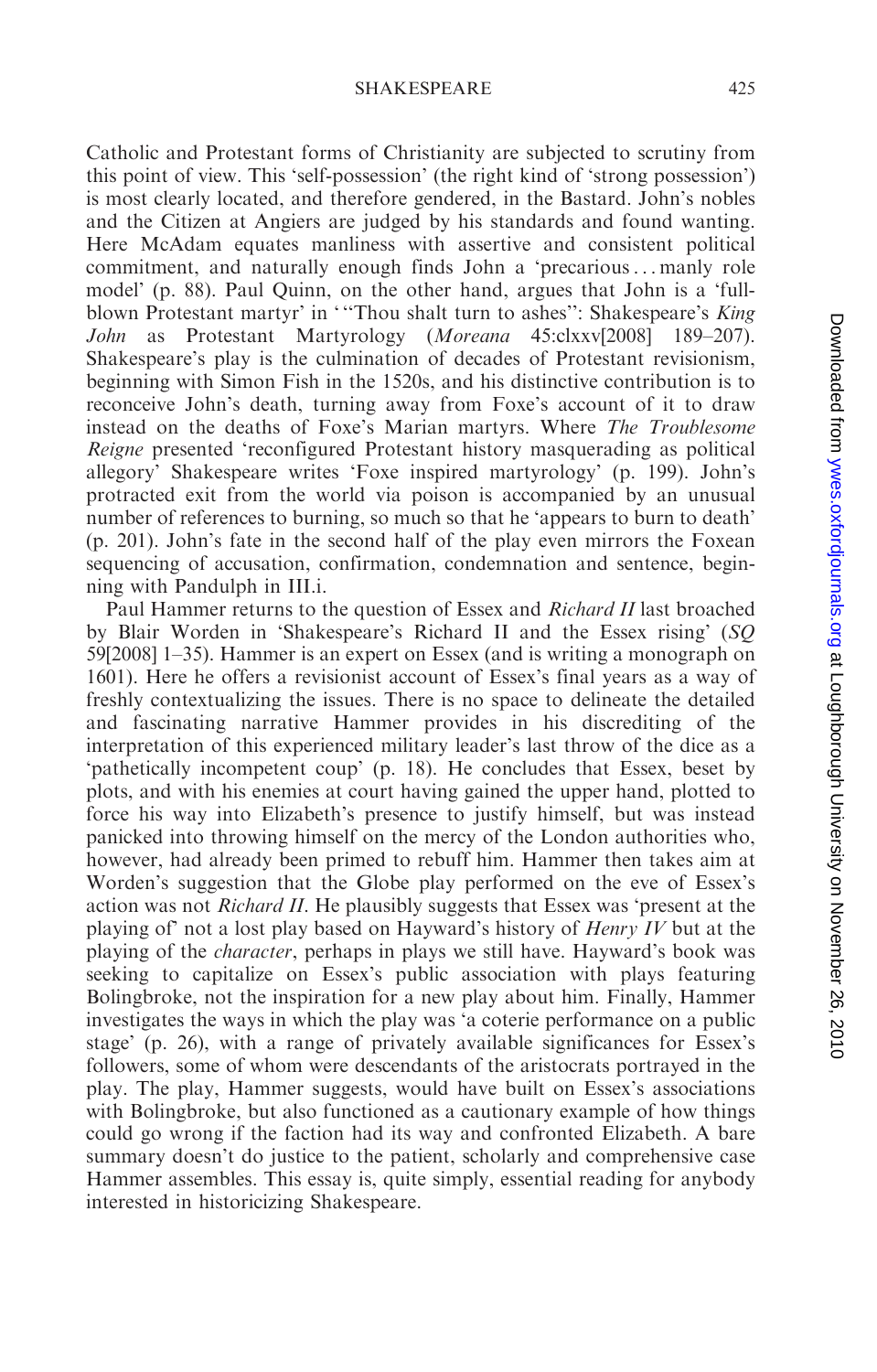# (e) Tragedies

Shakespeare's tragedies received a great deal of attention in 2008. The critical output in the subject is impressive, and much new insight is provided by experts within the field. The studies represent various critical schools and approaches, and the resulting totality is rather intriguing. Questions regarding Shakespeare's ideas as revealed in his works are addressed, relations between text and performance are explored, and issues concerned with interpretation and authorship are discussed. Other studies throw new light on attitudes to race in Titus Andronicus and Othello. Some few plays have been revised or updated. Several studies of scholarly high standard have described the tragedies as part of Shakespeare's work as a whole, and their contribution to our understanding of the tragedies specifically should not be overlooked. Finally, there are numerous illuminating articles that focus on more limited topics. Collectively the scholars in Shakespeare studies have provided considerable new insight into the tragedies. The following survey will first deal with more general studies, then turn to specific tragedies.

Shakespeare's Book: Essays in Reading, Writing and Reception, edited by Richard Meek, Jane Rickard and Richard Wilson, is a collection of essays on various aspects of Shakespeare study, with a focus on the question whether his plays work as well on the page as on the stage. Of immediate interest to a review of Shakespeare's tragedies is Richard Meek's article on ' ''Penn'd speech'': Seeing and Not Seeing in *King Lear*' (pp. 79–102). Meek refers to the description of dramatic utterances as 'penn'd speech' (from Love's Labour's Lost V.ii.146–8), indicating the paradoxical nature of the spoken words in dramatic texts, the fact that they are penned as well as spoken. Meek pursues this by asking how readers and audiences conceive of dramatic works. He subsequently explores 'the textuality of Shakespearean drama via a reading of King Lear, a play that—like Love's Labour's Lost—contains an unusually large number of epistles and other stage documents' (p. 79). Meek argues that *King* Lear is concerned with relations between seeing, hearing and reading, experiences which are relevant to our appreciation of the play. Meek's approach to King Lear involves questions related to text and performance, for example whether his plays work equally well on the page as on the stage. As Meek notes, there are many examples of 'seeing' in King Lear and much emphasis on literal as well as metaphorical blindness. The analysis comments on several instances of this, particularly in IV.vi. In Meek's opinion, we should not try to decide whether Shakespeare is pro- or anti-theatrical in a simple sense, but 'we should think more about the ways in which his works themselves explore the relationship between text and performance, and even dismantle the distinction between the two' (p. 97).

Some related questions are dealt with in Robert Weimann and Douglas Bruster's book, Shakespeare and the Power of Performance: Stage and Page in the Elizabethan Theatre, which sets out to redefine the relationship between language and performance on the early modern stage, with special reference to Shakespeare's achievement. According to the authors, Shakespeare foregrounds the power of performance through his use of clowns and fools, Vice descendants, gendered disguise, and 'secretly open' types of role-playing.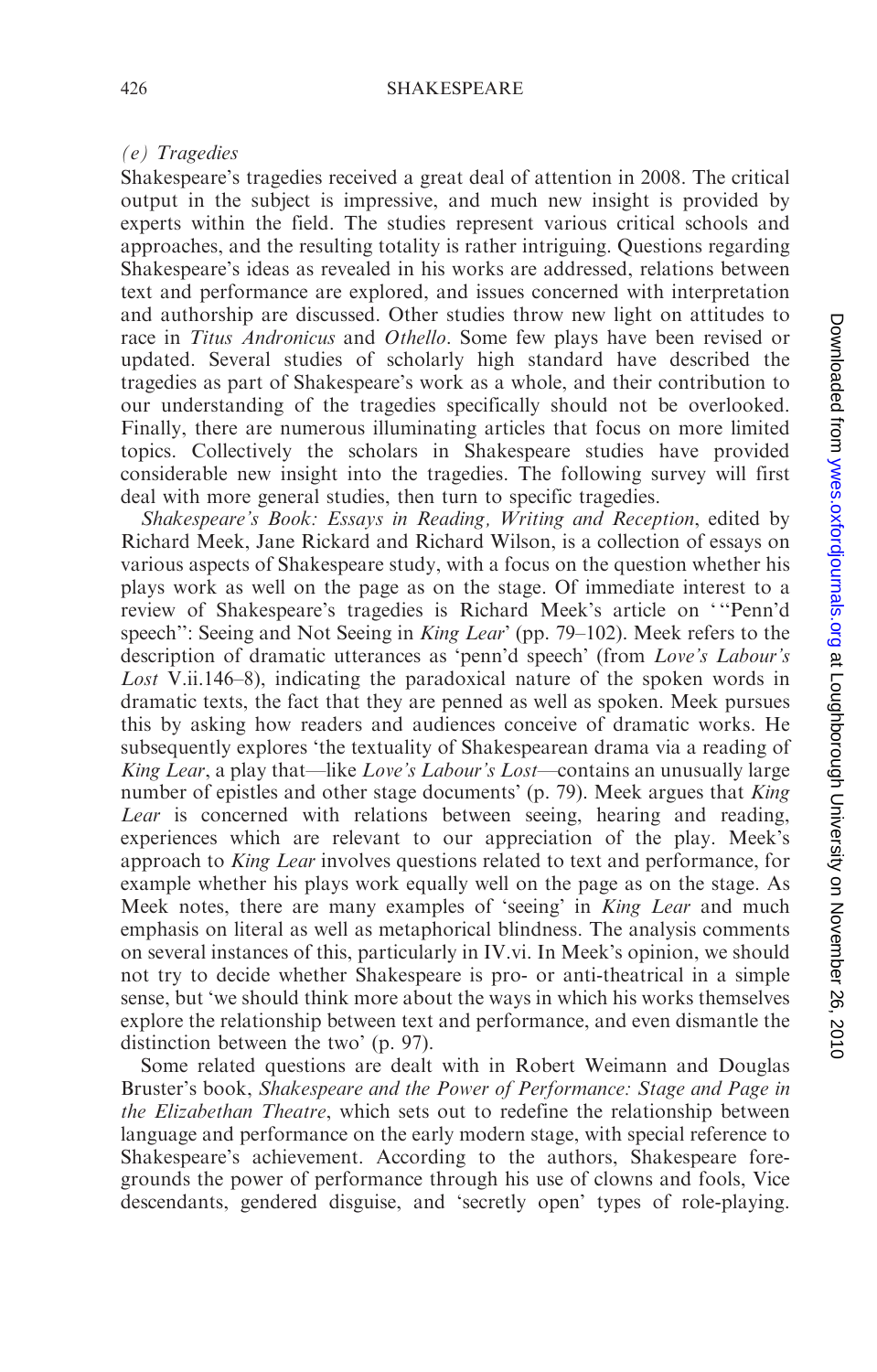In Shakespeare's plays there is, therefore, a drive towards a dynamic relationship between show and language. Stage–page relations are addressed with reference to a great many Shakespeare plays, including most of the tragedies. In addition to specific chapters on Richard III and King John, a special chapter is devoted to *King Lear*, which is seen as containing a dynamic inventory of modes of playing in the early modern theatre. 'These modes range from Lear's madness, Edgar's excessive role-playing, Kent's threadbare disguise, and the ''all-licensed Fool'' to the lower, more earthy ''new pranks'' (Goneril's phrases [King Lear I.iv.201, 238]) that recur so frequently in the tragedy' (p. 199). The play is saturated with performance tricks and practices. To the authors, King Lear communicates the freedom to reveal the solemnization as well as the loss of royal power, and the division, oppression, and corruption caused by criminal acts of self-interest. The discussion contains many illuminating observations on 'the play's most radical ''practicers,'' Edmund and Edgar' (p. 203). As the authors note, most criticism of King Lear puts emphasis on the act and consequences of dividing the kingdom, while 'the underlying politics and poetics of authority in representation have received considerably less notice' (p. 216). The authors commendably point out linkage among different dimensions in *King Lear* and thus increase our appreciation of the interplay between text and stage.

The Norton Shakespeare has appeared in a second edition, still with Stephen Greenblatt as general editor. The work continues to be based on the Oxford edition. The new edition has drawn on reactions from the thousands of readers that have made use of the book, and recent scholarship has been taken into account. As a result, there are some minor changes to the general introduction, as well as to the introductions to individual plays, textual notes have been made to reflect new findings, and new notes and glosses have been included. The general bibliography and the selected bibliographies have been extended and updated. The genealogies have been revised, and new annotated film lists follow the introductions to the plays. The filmographies reveal that all Shakespeare's tragedies have been filmed. This new edition of the Norton Shakespeare is published in three different formats. Of these there are four genre paperbacks, including one on the tragedies. The publisher's online resource, Norton Literature Online, has been extended, giving access to a great number of useful general resources.

While the second edition at first glance appears little changed from the first edition (after all only six pages have been added), some alterations should be noted. The excerpt from Henry Jackson's comments on Othello [1610] has been removed. The same applies to Nicholas Richardson's comments on Romeo and Juliet [1620].

To the students of Shakespearian tragedy, the new edition of the Norton Shakespeare, like the old, continues to provide illuminating introductions to each of the tragedies, from Titus Andronicus to Coriolanus. Titus Andronicus 'differs strikingly from most Renaissance tragedies' (p. 400), Romeo and Juliet has become one of the greatest love stories 'by means of the incandescent brilliance of its language' (p. 989), Julius Caesar 'dramatizes incidents that seem ... of world-historical significance' (p. 1549), while the introduction to Hamlet at once declares that *Hamlet* is an enigma (p. 1683). And for the last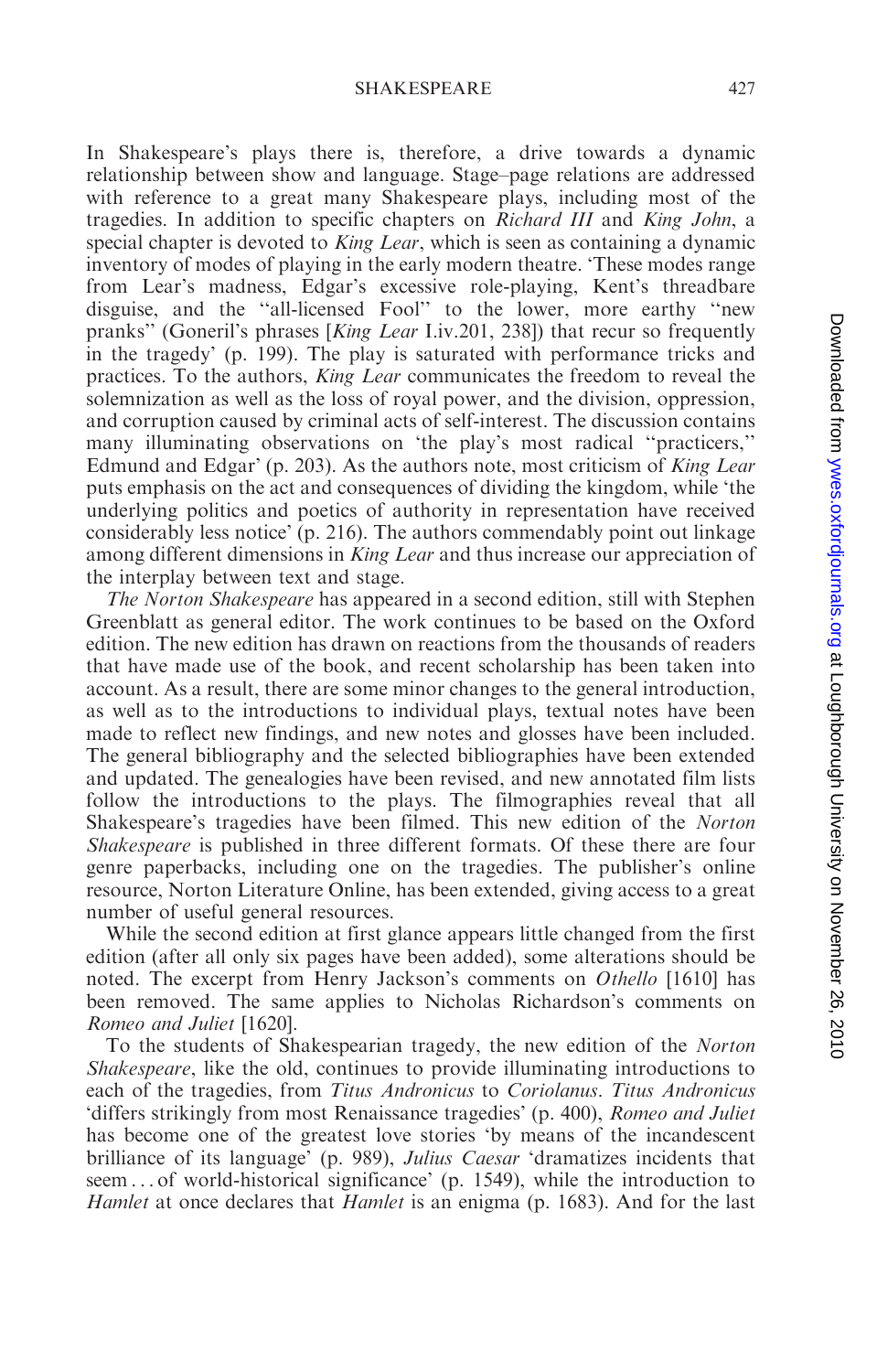tragedy, Katharine Eisaman Maus tries to answer the question, ''What goes wrong in Coriolanus?'' To the editors, Othello today 'speaks to readers and audiences alike with unusual power, largely because it explores race and racism in unsettled fashion' (p. 2109). Timon of Athens is seen as having 'strong affinities to The Merchant of Venice in its concern with the connections between affectional and monetary bonds, and between material and intangible goods' (p. 2263). Just as in the first edition, King Lear is presented with Q1 and F on facing pages for ease of comparison. In addition, a conflated version is offered, prepared by Barbara K. Lewalski. The Norton Shakespeare has for a number of years proved a useful resource for students and teachers alike. The collaboration with the readers reflected in the new edition, and the updating that has taken place, seem to have led to an even better Shakespeare resource.

Shakespeare in Theory and Practice, by Catherine Belsey, is a collection of essays written over a long period. The original articles appeared in a variety of publications but are now put together in a slightly revised form. Two interesting essays deal specifically with a Shakespeare tragedy; chapter 9 is devoted to Hamlet ('In the case of Hamlet's Conscience') and chapter 10 to Othello ('Iago the Essayist'). Looking back on her Hamlet essay, Belsey notes that, 'Contrary to the widespread account of a prince required to kill Claudius but impeded by his own psychological inadequacy, my view is that Hamlet confronts an ethical question: what *ought* he to do?' (p. 13). She observes a dissatisfaction with the binary oppositions central to the criticism when the essay originally appeared in 1974. To Belsey, Hamlet's obligations were 'less resolved, more equivocal, than commentators were ready to acknowledge' (p. 13). Belsey's essay on Hamlet's conscience includes interesting comments on the Protestant science of casuistry, with specific reference to William Perkins's influential work. As regards *Hamlet*, the ambiguities remain, and the question 'What ought Hamlet to have done?' (p. 156) is supplemented with 'What else could he have done?'

Belsey's other essay with relevance for the tragedies, 'Iago the Essayist', is an approach to Othello from a formal perspective, seeing the tragedy as a clash of genres, where heroic poetry encounters a sceptical type of prose, reminiscent of Montaigne. In Belsey's view Iago becomes so destructive because he betrays the genre he mimics. Iago's style masks his intense passion, 'prosaic skepticism confronts passionate poetry and prevails, taking possession of the hero to his own destruction' (p. 167).

Four tragedies are discussed in David Schalkwyk's Shakespeare, Love and Service. Timon of Athens is considered in a chapter ('More Than a Steward') that also encompasses the sonnets and Twelfth Night. Antony and Cleopatra is commented upon in the chapter on 'Office and Devotion' with 1 and 2 Henry IV, which includes another look at the sonnets. Finally, King Lear and Othello are treated in the chapter 'I Am Your Own Forever'. The book reveals the interaction of two concepts, love and service, and was written on the assumption that all relationships can be seen as love relationships. Schalkwyk considers service 'the world we have lost' (p. 3) and love 'the word we have lost' (p. 5). He sets the unpolished Timon of Athens beside Twelfth Night, using the sonnets as a bridge, and unravelling a darker view of love, duty and sacrifice. For the treatment of *Antony and Cleopatra*, the author places the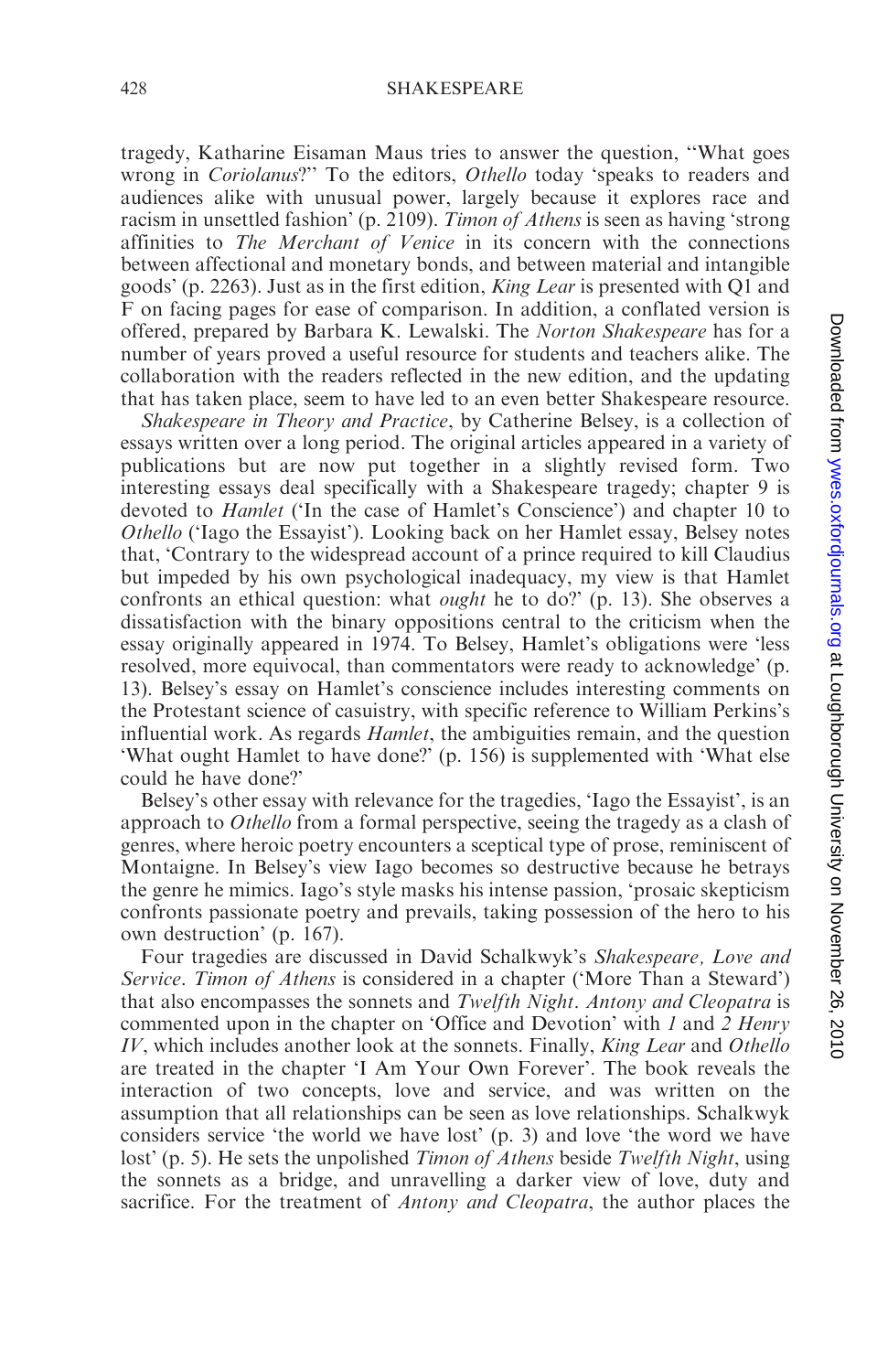Henriad alongside it to illuminate the similarities between relationships of friends in service, including Henry and Falstaff, on the one hand, and Antony and Enobarbus, on the other. As Schalkwyk makes perfectly clear, questions relating to love, friendship and service pervade all levels of the play. He remarks that 'Antony and Cleopatra is an exception to my earlier claim that love has disappeared from the critical vocabulary of Shakespeare critics in the past two decades' (p. 197). In the course of the play, Antony and Cleopatra extend the concept of *eros*, making infusing it 'with the subjectivities of soldiership, mastery, service, beggary, play, friendship, and transcendence' (p. 198). The chapter on King Lear and Othello sees the two as being united by their empowerment of the qualities, as well as uncertainties, of service. In different ways, both plays are preoccupied with showing love and service. Schalkwyk describes service in *King Lear* as a dynamic concept which changes shape from one type of relationship to another, at one time approaching love, later an instrument of hatred. The play may therefore be read partly as emphasizing structural forms of power, and partly as a type of agency that transforms ideological instrumentality into an irrational devotional quality of love. Schalkwyk finds that *King Lear* and *Othello*, for all their differences, 'have much in common, not least their shared social framework of service and love, warped and self-negating' (p. 245). What follows is an interesting discussion of Othello, including comments on the master–servant dialectic involving Othello and Iago and a discussion of Emilia's counter-service. Schalkwyk's book represents scholarly work of a high standard, and greatly illuminates its subject.

David Crystal's 'Think on my words': Exploring Shakespeare's Language contains references to most of Shakespeare's work, including the tragedies, but the book explores the playwright's overall use of language, rather than the language of particular plays. The book is highly relevant as an excellent exploration of Shakespeare's language, and Crystal's question 'What does it do?' implies a semantic as well as a pragmatic approach.

Jonathan Bate's book, Soul of the Age: The Life, Mind and World of William Shakespeare, is an extensive treatment of Shakespeare's world. For our purposes its references to the tragedies are highly relevant, and all examples of the genre receive some comment. For example, Hamlet is discussed with dilemmas and duality in mind; Othello is approached with observations on the bawdy court and occasional comments on the charismatic villain. There are also references to Othello as soldier and Othello as Christian. The author's discussion of King Lear particularly comments on allusions to philosophers and on the Fool. Bate's discussions of aspects of the tragedies are illuminating, and he reveals an excellent grasp of Shakespeare's world.

David Bevington has explored the ideas prevalent in Shakespeare's work in his book Shakespeare's Ideas: More things in Heaven and Earth. While the book reflects Shakespeare's political and moral philosophy as revealed in the plays as well as the poems, the student of Shakespeare's tragedies will find that all the tragedies are referred to repeatedly. Julius Caesar, Hamlet, King Lear and Othello receive more attention than the others within the genre. Thus Bevington sees Julius Caesar as 'the story of great philosophical ideas in conflict' (p. 160), and he aptly discusses Brutus's divided state of mind.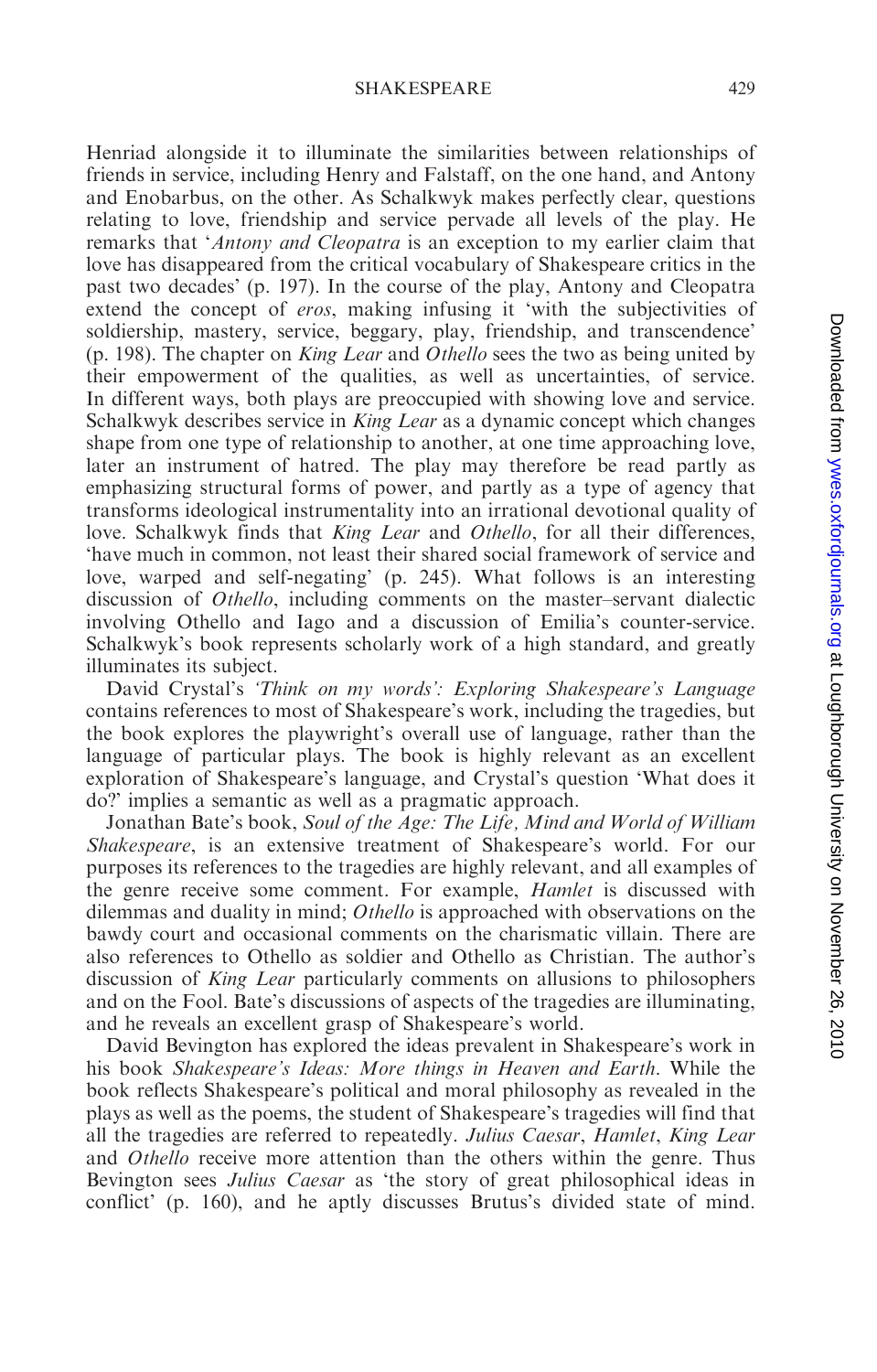His discussion of King Lear is equally interesting, containing a focus on deliberate evil and finding 'the existential challenge in King Lear... especially acute' (p. 171). Hamlet is referred to repeatedly in the book, incorporating comments on the theological distinctions needed to understand what the Ghost is telling his son. Bevington also discusses interestingly the—in Calvinist terms edifying—contrast between Hamlet's dead father and Claudius. The discussion of Othello includes illuminating commentary on Iago as a consummate deceiver. In Bevington's view, there is in both King Lear and Othello a clash of ideologies that 'centres to a considerable extent on the existential challenges posed by Iago and Edmund to conventional ideas of moral order' (p. 162). Although mirroring what plays as well as poems suggest about a great many topics, Bevington's book on Shakespeare's moral and intellectual commitment is rewarding reading for the general reader as well as the expert. It is especially commendable that Bevington presents a finely balanced account, avoiding extreme interpretation.

In an article devoted to a somewhat related topic entitled 'Who Do the People Love?' (ShS 61[2008] 289–301), Richard Levin discusses Shakespeare's opinions on politics. According to Levin, Shakespeare's views on art, justice, love, marriage, friendship, sex and religion are implied in his works. Shakespearian critics have had no problems in showing, by supporting evidence from the plays, what were Shakespeare's views on subjects such as justice, nature, war and honour. In Levin's experience, it is more difficult for critics to point out Shakespeare's attitude to politics. Levin notes that in Shakespeare there are only three extended treatments of 'the people' as a separate political agency: the Roman plebeians in the first three acts of *Julius* Caesar and Coriolanus, as well as Jack Cade's rebels in Act IV of 2 Henry VI. In all three plays they appear as a mindless, fickle and murderous 'rabble'. Levin thus clearly demonstrates that while critics have wanted Shakespeare to favour democracy, there is every reason to believe that he did not.

A special issue of Shakespeare (4:ii[2008]) is devoted to 'Shakespeare and Islam', and in the 'Introduction' (pp. 102–111), Mark Hutchings, guest editor, states that the publication is not concerned with approaching doctrinal questions but with questions of adaptation and appropriation, staging and interpretation. The issue thus contributes to central fields within contemporary Shakespeare studies, including the tragedies. The term 'Islam' is used to cover the Ottoman empire as well as the Persian, and the early modern as well as more recent periods are considered.

The Review of English Studies (RES 59[2008] 219–31) contains an article by MacDonald P. Jackson on 'Three Disputed Shakespeare Readings: Associations and Contexts'. The author acknowledges the careful work involved in the preparation of a critical edition of a Shakespeare play: selecting from variants in the earliest printed texts or later conjectural emendations. The article is focused on two passages in Romeo and Juliet (II.ii.26–32 in The Riverside Hamlet) and two in Hamlet (I.iv.36–8 and II.ii.174–86), arguing that in practically all recent editions the editors have made the wrong choices. These views are based on examinations of context and of associations, not least concerning imagery, with similar situations in other Shakespeare plays.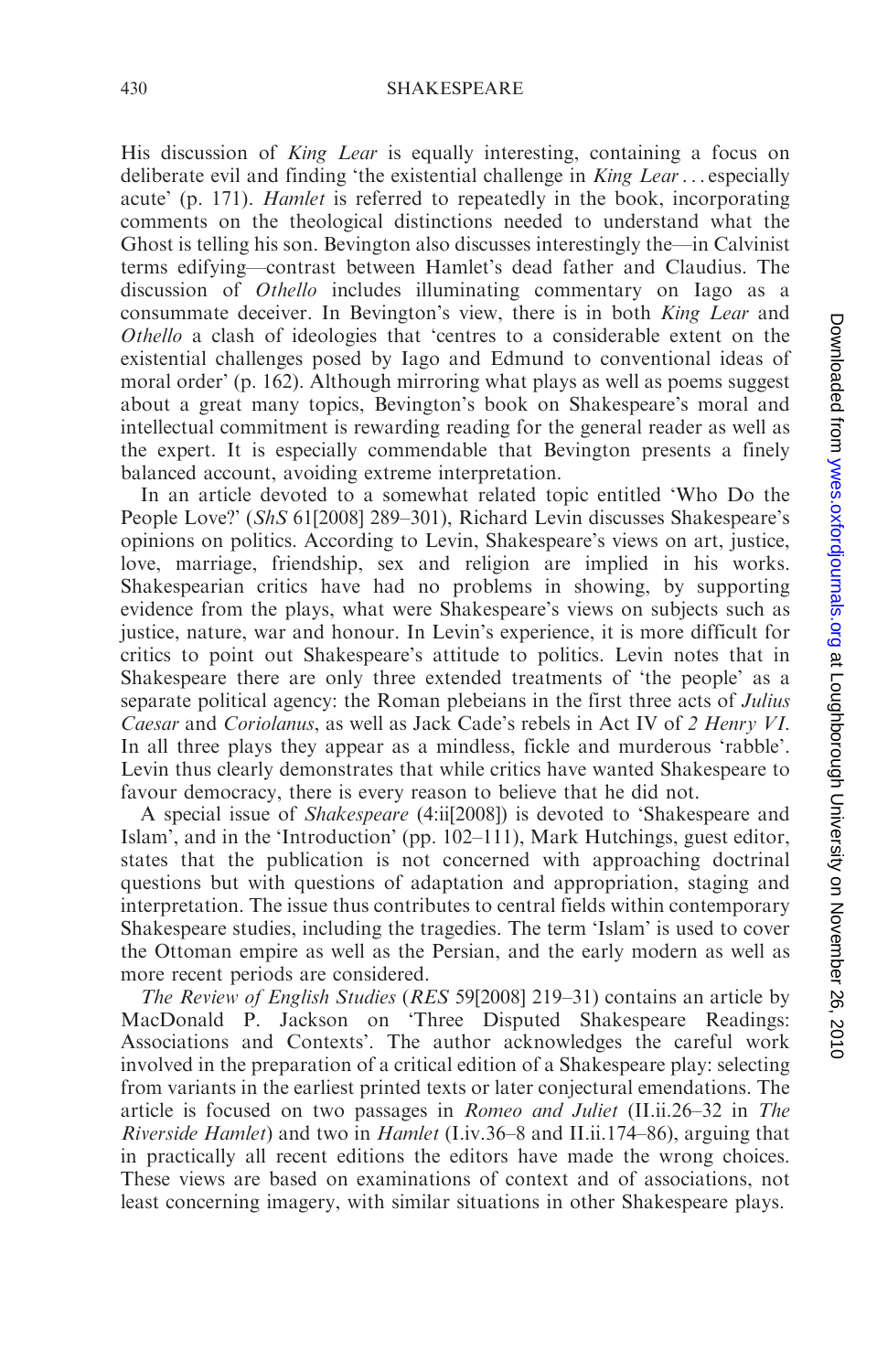John W. Velz, who passed away in 2008, has an engaging article on 'Eschatology in the Bradleian Tragedies: Some Aesthetic Implications' (ShN 58:ii[2008] 41, 62, 64, 74). The illuminating discussion on the eschatological motif deals with the four plays that A.C. Bradley said defined the genre, Hamlet, Othello, Macbeth and King Lear. Velz notes that in the 'Bradleian tragedies' the judge and his judgement are absent, while in plays with comedic resolutions judgements seemingly based on Doomsday pageants and moralities abound. In another article John W. Velz presents 'Notes on Shakespeare's Sources for Four Plays' (ShN 57:iii[2007/8] 87–8, 96). The author examines a few passages from Julius Caesar, Othello, Antony and Cleopatra and Cymbeline in relation to passages in North's Plutarch, in order to demonstrate that 'even the least prominent of source questions can throw light on the creative process' (p. 87). To illustrate his point, Velz uses an example from Julius Caesar IV.iii. Shakespeare is establishing a conflict between private grief and military necessity. Plutarch employs three different numbers to indicate military strength in the various Lives of Brutus, Marcus Antonius and Cicero. In Velz's view, Shakespeare, when writing Othello five years later, borrowed from Julius Caesar IV.iii the uncertainty about numbers that Plutarch had prompted.

In Shakespeare Jahrbuch (ShJE 144[2008] 47–65) Jerzy Limon writes about 'The Fifth Wall: Words of Silence in Shakespeare's Soliloquies and Asides'. Limon advocates that acoustic silence on the stage does not necessarily mean silence in fictional space. Making use of a great many examples from Shakespeare's plays, including King Lear (I.i.60) and Titus Andronicus (Acts II and V), the author shows that 'in theatre verbal signs do not necessarily have to be the signs of verbal utterances in the fictitious realm, and vice versa' (p. 48). In the theatre there are, according to Limon, at least two semiotic orders in constant play. Each of these is distinguished by a hierarchy of functions, in Charles Peirce's terminology named for example iconic, indexical and symbolic. Limon's subsequent comments on King Lear I.i.60 concern the question whether the single sentence is a short soliloquy or an aside.

Addressing the question of authorship, David Scott Kastan, in ' ''To think these trifles some-thing'': Shakespearean Playbooks and the Claims of Authorship' (ShakS 36[2008] 37–48), comments informatively on several of the tragedies. Kastan assumes that 'all agree that nineteen of Shakespeare's plays were individually published before the Folio appeared in 1623. By 1603, fifteen of these were already in print' (p. 41). Six of them, including Romeo and Juliet and Hamlet, first appeared as 'bad quartos', and, as Kastan notes, these seem to have been printed without Shakespeare's initiative or knowledge. In order to replace deficient printings, Romeo and Juliet and Hamlet were soon followed by new versions. As Kastan cautiously puts it, the other six plays, including Titus Andronicus, 'appeared in editions that might plausibly be thought to reflect the desire or at least a willingness of Shakespeare to see them in print in the form they were published' (p. 42).

Turning to treatments of individual plays, we start with Titus Andronicus, noticing that in Medieval and Renaissance Drama in England Gustav Ungerer has an informative article on 'The Presence of Africans in Elizabethan England and the Performance of Titus Andronicus at Burley-on-the-Hill,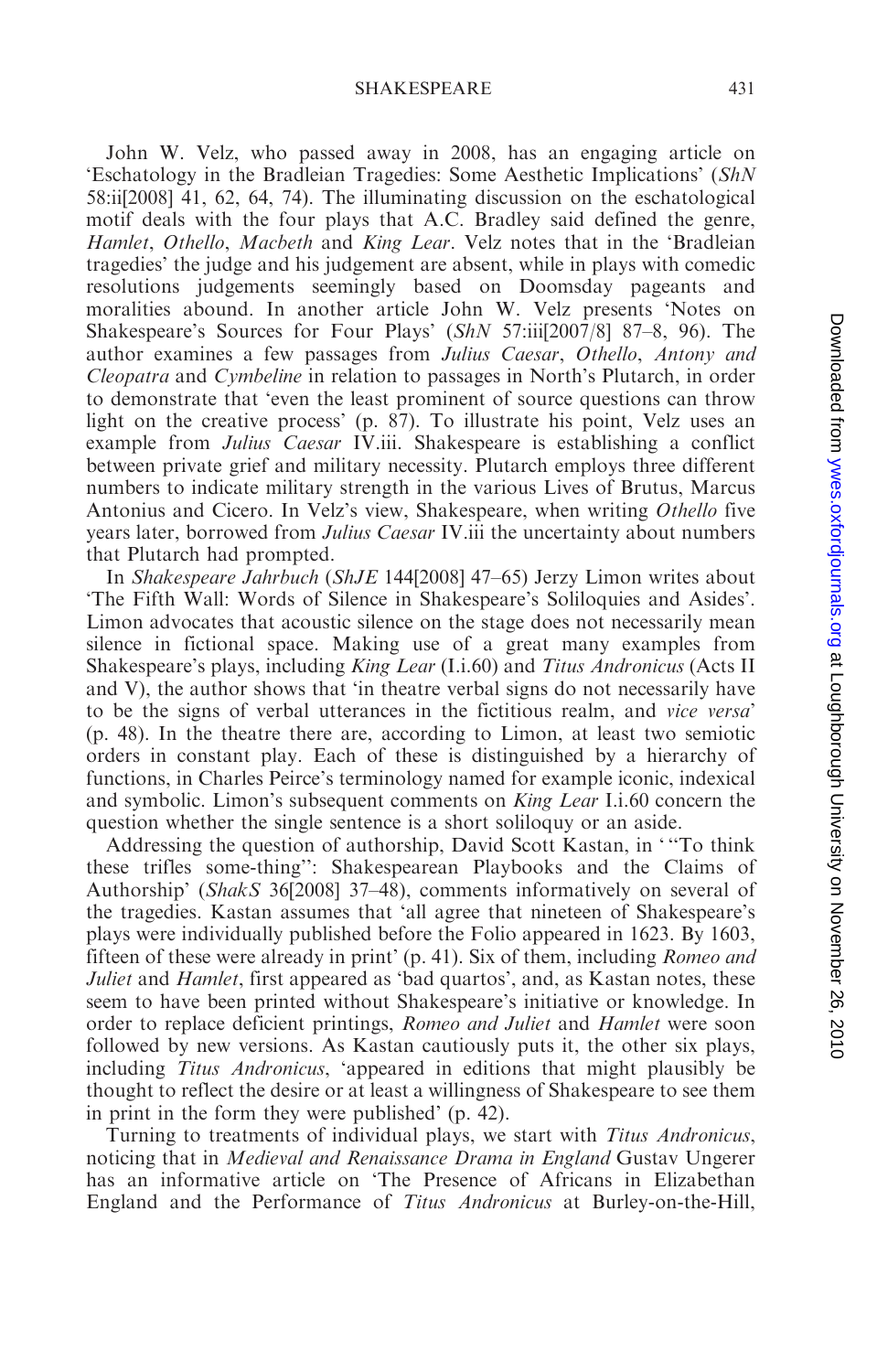1585/96' (MRDE 21[2008] 19–56). Ungerer's discussion is an illuminating contribution to our knowledge of Africans in Elizabethan England. As Ungerer points out, Shakespeare in 1594 confronted the Elizabethans with Aaron, a literate African and a dramatic figure trained in the classics. The dramatist thereby presented a marked departure from the notion of black inferiority. However calculated such a move may have been, this was not, in Ungerer's view, surprising to the educated classes, to courtiers and noblemen whose views had been shaped by the Portuguese and Spanish experience. In addition, the author refers to the descendants of English merchants who had slaveholdings in Andalusia from 1480 to 1572. Ungerer unravels the history of the black presence in Elizabethan England, then turns to the performance of Titus Andronicus on 1 January 1596. Ungerer's survey of the presence of Africans in Elizabethan England includes fascinating comments on the English female slaveholders and English merchant slaveholders. The Guinea Charter of 1588–98 is specifically discussed, as are the Mediterranean traders and the Portuguese New Christians as slaveholders in England. The performance of Titus Andronicus is seen as breaking 'new ground in its attempt to cast doubt on the conventional perception of the African other as an inferior being' (p. 39). Ungerer observes that the racial discourse of the time was an immediate concern, as the founding of the Guinea Company in 1588 caused a great influx of black Africans, reaching a peak around 1593/4, when Shakespeare was writing Titus Andronicus.

In New Literary History Tzachi Zamir has an article on Titus Andronicus entitled 'Wooden Subjects' (NLH 39:ii[2008] 277–300). Zamir presents a literary criticism of the play discussing the great many examples of atrocities inflicted on characters. The topics treated include tree imagery, pain and its aesthetic experience, and grief. Zamir concludes that Titus Andronicus is a tragedy about the genre of tragedy.

Moving on to Romeo and Juliet, we find an article on the European Herbal Medicines Directive, seemingly outside our area, in which Philip A. Routledge asks the titillating question, 'Could It Have Saved the Lives of Romeo and Juliet?' (Drug Safety 31:v[2008] 416–18). As Routledge points out, herbal medicines have a long history of therapeutic use. They may, however, occasionally cause dose-related or idiosyncratic toxicity. Romeo and Juliet contains many references to herbal medicines. In Routledge's view, Shakespeare recognized that therapeutic benefit and toxicity could come from the same herbal source. Thus, in Romeo and Juliet II.iii Friar Laurence states that 'Within the infant rind of this weak flower, Poison hath residence, and medicine power'. Romeo himself knew about the effects of herbal medicines, informing Benvolio that plantain leaf would help his 'broken shin' (I.ii). Routledge argues that what puts Juliet into a deep sleep was almost certainly a type of herbal medicine (distilled liquor). Also, what Romeo uses to take his own life thinking that Juliet is dead is a poison which might be of herbal origin. Routledge advocates that what seems to cause the chain of events ending with the death of the two lovers is poor communication. As he concludes, the fate of the lovers is sealed when Juliet, in Act III scene v, decides 'I'll to the friar to know his remedy, if all else fails I can but die'.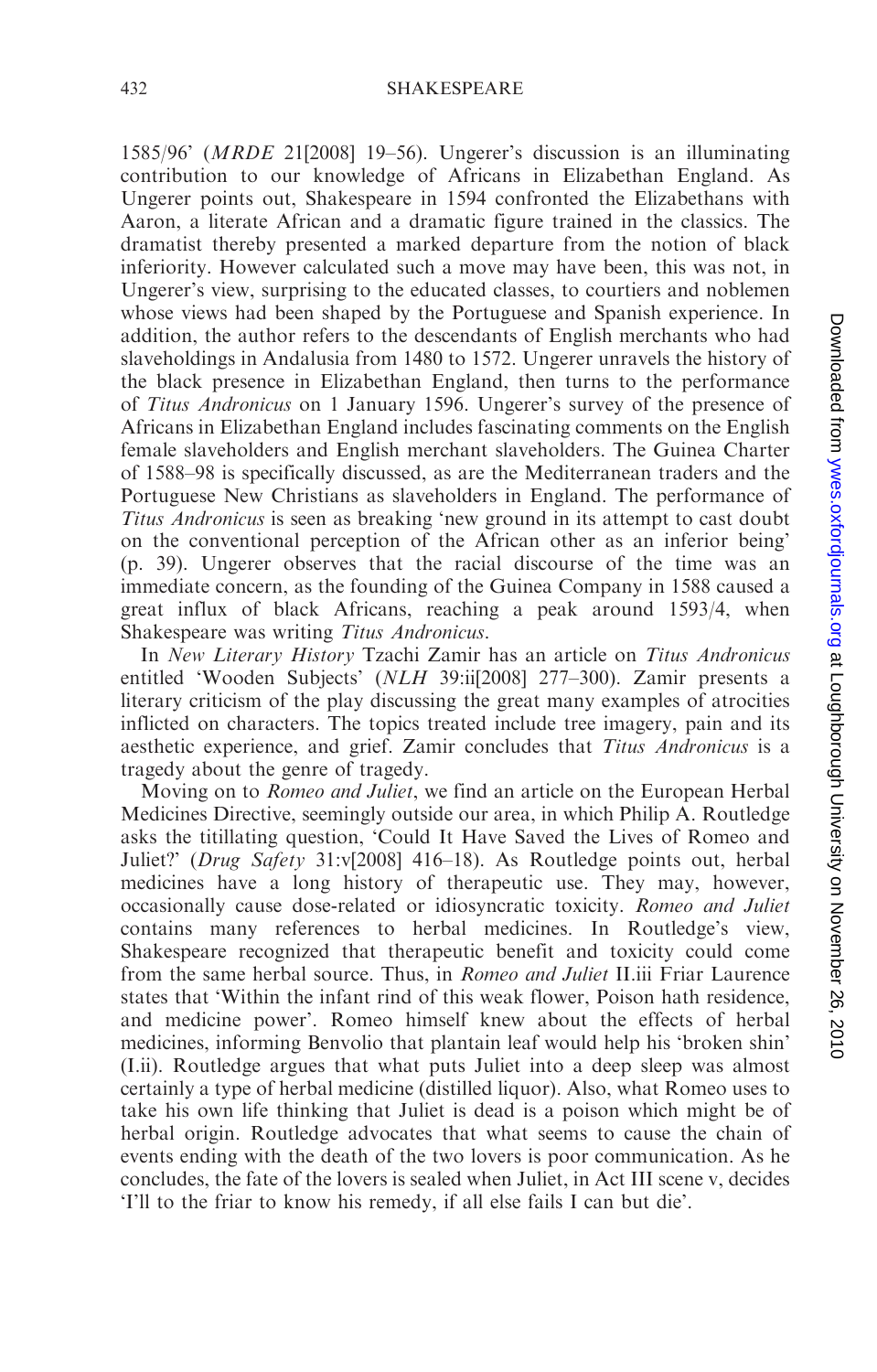A discussion of the name Rosalind, as used by Spenser in The Shepheardes Calender and Shakespeare in Romeo and Juliet, appears in TLS (12:xii[2008] 13–14). As the author Andrew Hadfield points out, the character Rosalind never appears although she is referred to in both texts. The article contains scholarly speculations concerning who the character might be or what she represents.

The Taming of Romeo in Shakespeare's Romeo and Juliet' is the subject of a short article in Explicator (Expl 66:iv[2008] 206–8) by Wisam Mansour. The author argues that Juliet is a stronger person than is customarily assumed. To prove that point Mansour focuses on the balcony scene in II.ii, which 'illuminates Juliet's depth of personality and accentuates her struggle for selfhood' (p. 206). Juliet wants to control her destiny by manipulating and taming Romeo. In support of this view, the author points to Shakespeare's use of falconry and falconer imagery.

Among the tragedies, *Hamlet* continues to receive more critical attention than any other Shakespeare play. Harold Bloom's edition of Hamlet has appeared in the Bloom's Shakespeare through the Ages series. The book is a study guide to the play: it does not contain the text but presents a selection of excellent criticism of *Hamlet* through the centuries. The introductory chapters contain a biography of the playwright, a summary of the play, key passages in Hamlet, and a list of characters. The main portion of the book contains criticism of the play by writers as different as Ben Jonson and Samuel Pepys from the seventeenth century, Voltaire, Fielding, Sterne and Goethe from the eighteenth century, and Schlegel, Lamb, Hazlitt, Coleridge, Edgar Allan Poe, Hugo, Nietzsche, Swinburne, Arnold, Twain and Wilde from the nineteenth century. Of critical views meant to represent the twentieth century, we find Chesterton, de la Mare, Bradley, Eliot, Joyce, Wilson Knight, Empson and Bloom himself. It is a pity that most of the authors are represented by very short excerpts. Those that are given most attention, or space, from the seventeenth century are Francois de Belleforest from 1608, with his The Hystorie of Hamblet, and John Dryden, for remarks in his preface to Troilus and Cressida. From the eighteenth century Samuel Johnson receives a comparatively large amount of attention. Of nineteenth-century criticism Nietzsche's The Birth of Tragedy is one of several excerpts that make an impression. It is to be expected, as well as commended, that A.C. Bradley's Shakespearean Tragedy has been included. Other interesting comments are found in Joyce's Ulysses. G. Wilson Knight is represented by 'The Embassy of Death: An Essay on Hamlet', from The Wheel of Fire. One of the most extensive examples of criticism is William Empson's 'Hamlet When New', from the Sewanee Review. Similarly, Harold C. Goddard's comments from The Meaning of Shakespeare, Stephen Booth 's 'On the Value of Hamlet', and Margaret Ferguson's 'Hamlet: Letters and Spirits' are allowed some development. Graham Bradshaw's contribution, 'Hamlet and the Art of Grafting', from Shakespeare's Scepticism, is intriguing for his rejection of much new historicist and cultural materialist Shakespeare criticism. From the present century only one source of criticism has been deemed worthy of representation: James Shapiro's two half-page comments on Hamlet in A Year in the Life of William Shakespeare. As an overview of Hamlet criticism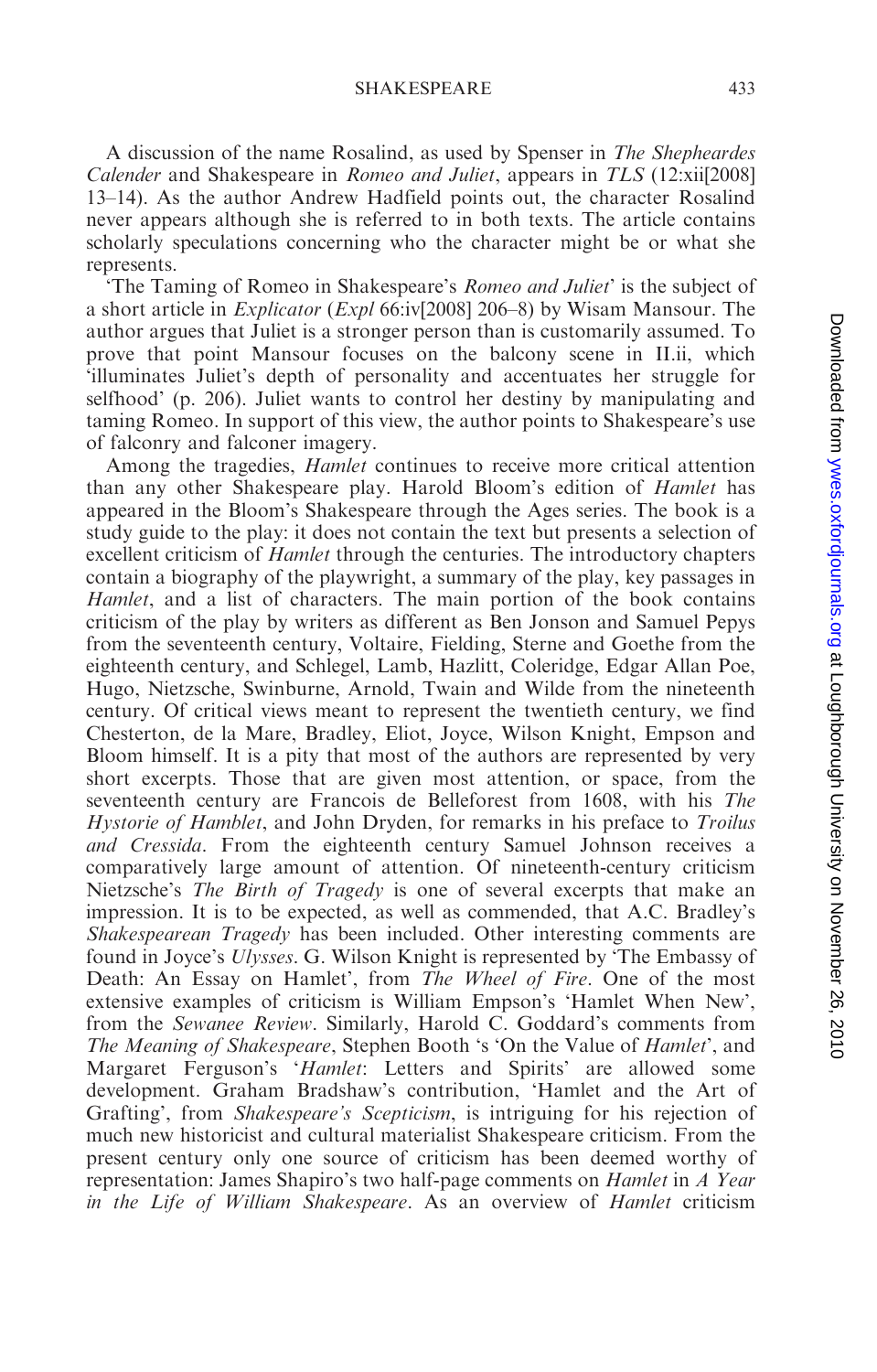Bloom's book is insightful and serves a useful purpose. But for in-depth studies, including more exemplifications from the twenty-first century, other publications might be better suited.

Michael Davies has written a book on Hamlet: Character Studies in the series Continuum Character Studies. This is a small volume containing interesting views on the character Hamlet, primarily, but also comments on the other characters. It is a student-friendly book which makes accessible a fairly sophisticated type of literary analysis. Initially, Davies gives an overview of Hamlet and discusses dramatic character as perceived in Shakespeare's time as well as in more recent criticism. A separate chapter deals with Shakespeare's way of introducing us to Hamlet's character and considers complexities concerning Hamlet's first appearance. Hamlet is described as 'a compendium of selves: an early modern man of no fixed identity' (p. 50). In a chapter on Hamlet's other characters. Davies notes that these other characters do not detract from the impression that the tragedy 'has been constructed through or around the consciousness of its hero, as if its action is somehow taking place within and without Hamlet's own mind' (p. 75), as he is the subject of others' conversations and speculations. Particular attention is paid to the rivalry between the polarized characters of Prince and King, while the other characters, Polonius, Laertes, Gertrude and Ophelia, are seen as reflecting the nature of Claudius's court, family, and affairs of state. The conclusion moves from characters to the key themes and issues, ending on the unsettling realization that 'Hamlet appears to be full of doubles with whom Shakespeare twins his Prince in complex dramatic and rhetorical ways' (p. 115).

The question of *Hamlet* as a literary and professional version of the First Quarto is considered in Shakespeare Quarterly. In the article 'The First Literary *Hamlet* and the Commonplacing of Professional Plays' (SQ 59[2008] 371–420), Zachary Lesser and Peter Stallybrass address the use of commonplace markers, commas or inverted commas at the beginning of each line. The discussion includes the use of commonplaces by those responsible for the publication of both Q1 and Q2 of Hamlet, publisher John Bodenham and stationer Nicholas Ling. The authors' interesting conclusion is as follows: 'Reading Q1 Hamlet with the commonplace markers in mind suggests, in what may now seem a paradox, that if we want to historicize this playbook in its own moment, we need to see it not simply as a theatrical abridgment but rather as a literary text for reading' (pp. 379–80).

Another article on Hamlet focuses on the character Horatio. In 'Specters of Horatio' (ELH 75[2008] 1023–50), Christopher Warley finds that Horatio embodies rationality as well as objectivity and justness. The character of Gertrude is approached in Richard Levin's article, 'Gertrude's Elusive Libido and Shakespeare's Unreliable Narrators (SEL 48[2008] 305–26). The article discusses the nature and role of the characters involved in the play, with special emphasis on Gertrude's sexuality and her relationship with her husband. In Critique, Shuli Barzilai compares Hamlet and one of Margaret Atwood's novels in the article '"Tell my story": Remembrance and Revenge in Atwood's Oryx and Crake and Shakespeare's Hamlet' (Critique 50:i[2008] 87–110). The author notes that several of Atwood's novels share multiple elements with revenge tragedy. An intertextual reading comparing Atwood's novel with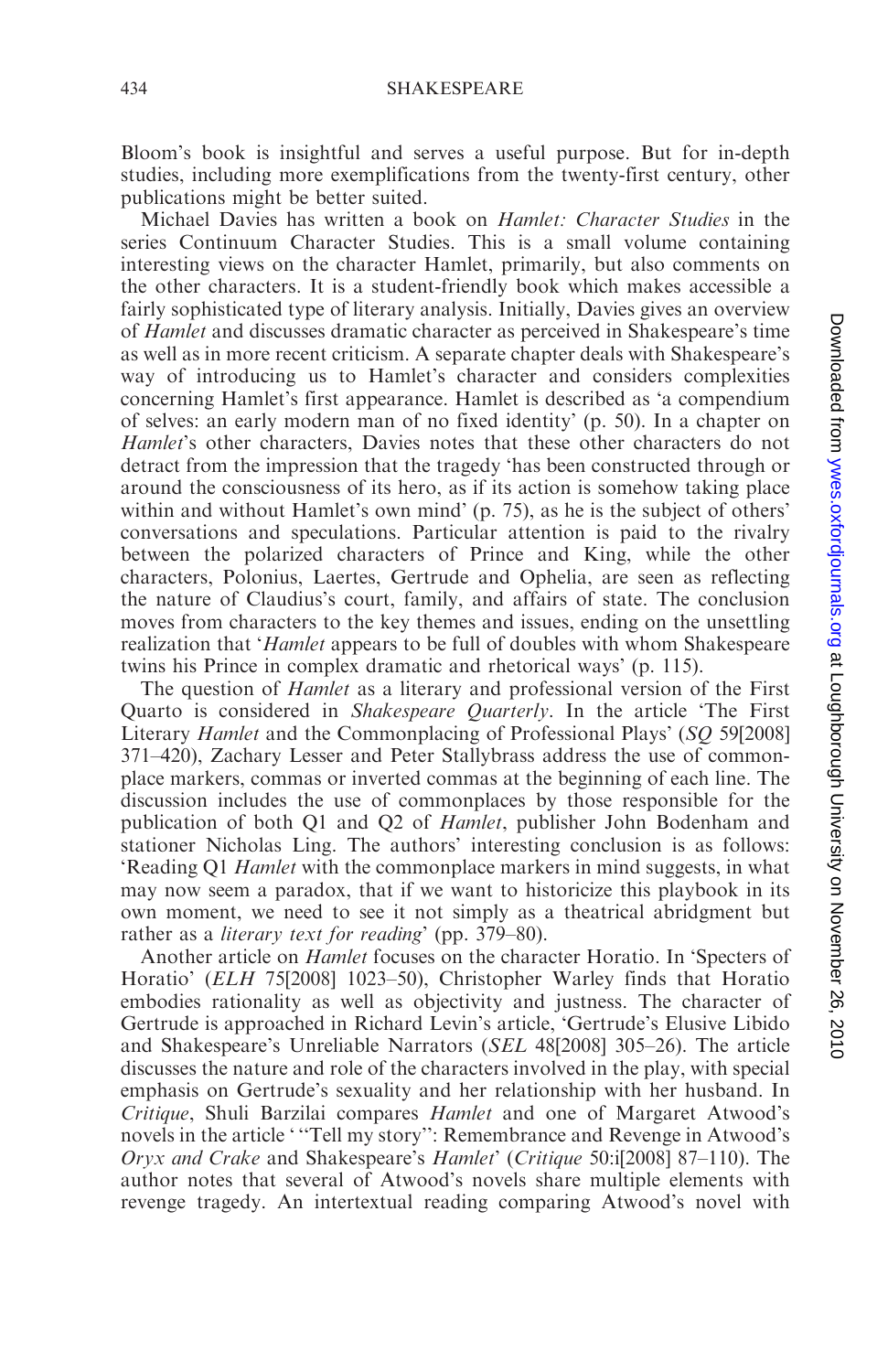Hamlet demonstrates that both texts contain a revenge plot involving a murdered father, a mother marrying the murderer, and an only son dedicated to vengeance. Insight into a psychoanalytical interpretation of Hamlet is provided in the article 'On the Ghostly Father: Lacan on Hamlet', by Stefan Polatinsky and Derek Hook (Psychoanalytic Review 95:iii[2008] 359–85). A Lacanian psychoanalytical reading of the play suggests that Hamlet is a tragedy of desire.

In a lengthy essay using as a point of departure Walter Benjamin's 1928 Ursprung des deutschen Trauerspiele (translated as The Origin of German Tragic Drama), Hugh Grady discusses 'Hamlet as Mourning-Play: A Benjaminesque Interpretation' (ShakS 36[2008] 135–65). Grady presents Benjamin's theory of allegory and discusses aspects of the play with allegory in mind, among them the role of the Ghost, Hamlet's vision of the emptiness of the world, Ophelia's madness, and the graveyard scene. In Grady's view, the play goes beyond the limitations of the Trauerspiel in its complex hero, while it follows the typical *Trauerspiel* in its conclusion. The ending of *Hamlet* is characterized by the ambiguity of catastrophe, involving a balance between continuing emptiness and redemption, even triumph.

Versions of the printed text of Hamlet are focused on in Ian Felce's article on 'Riddling Q1: Hamlet's Mill and the Trickster' (ShS 61[2008] 269–80). The author notes the questionable shape of the First Quarto of Hamlet when it was rediscovered in Henry Bunbury's closet 200 years after the publication of the First Folio. Felce points out that Q1 was printed in 1603 and Q2 appeared in 1604–5, while it took twenty years before the First Folio version was published in 1623. With the exception of some telling differences, Q2 and F are close, sharing some celebrated verse, characters behaving similarly and a similar chronology of scenes. Q1, the 'bad' quarto, stands out, however. It is considerably shorter than the other two, characters are different with regard to name and action, the chronology of scenes is dissimilar, and the verse is frequently patchy. On the basis of this, Felce argues that it is doubtful that Shakespeare could have been responsible for Q1 as it stands. The Q1 Hamlet text may therefore be viewed as a skilful theatrical abridgement. He refers to Thomas Clayton's opinion that Q1 is a memorial reconstruction by a player. Textual comparison between the texts of Q1, Q2 and F may indicate that Q1 most closely approaches the Hamlet tradition and was written before Shakespeare's re-creation of the play.

In the article 'Eclipse of Action: Hamlet and the Political Economy of Playing' (SQ 59[2008] 450–82), Richard Halpern addresses a few old problems in Hamlet and presents a new approach to character, action and temporality. Halpern contends that 'Hamlet reworks the Aristotelian discrimination between poiesis and praxis, making and doing, in a way that not only produces a major philosophical statement on the nature of human action but also fundamentally recasts the relation between the tragic and the political' (p. 450). He argues that this creates a major philosophical affirmation of the nature of human action and reshapes the relationship between the political and the tragic. To Halpern, Adam Smith's work on political economy is a threat to Aristotle's understanding of action. The ethical and political dimensions of this crisis are remade by Hannah Arendt in the twentieth century.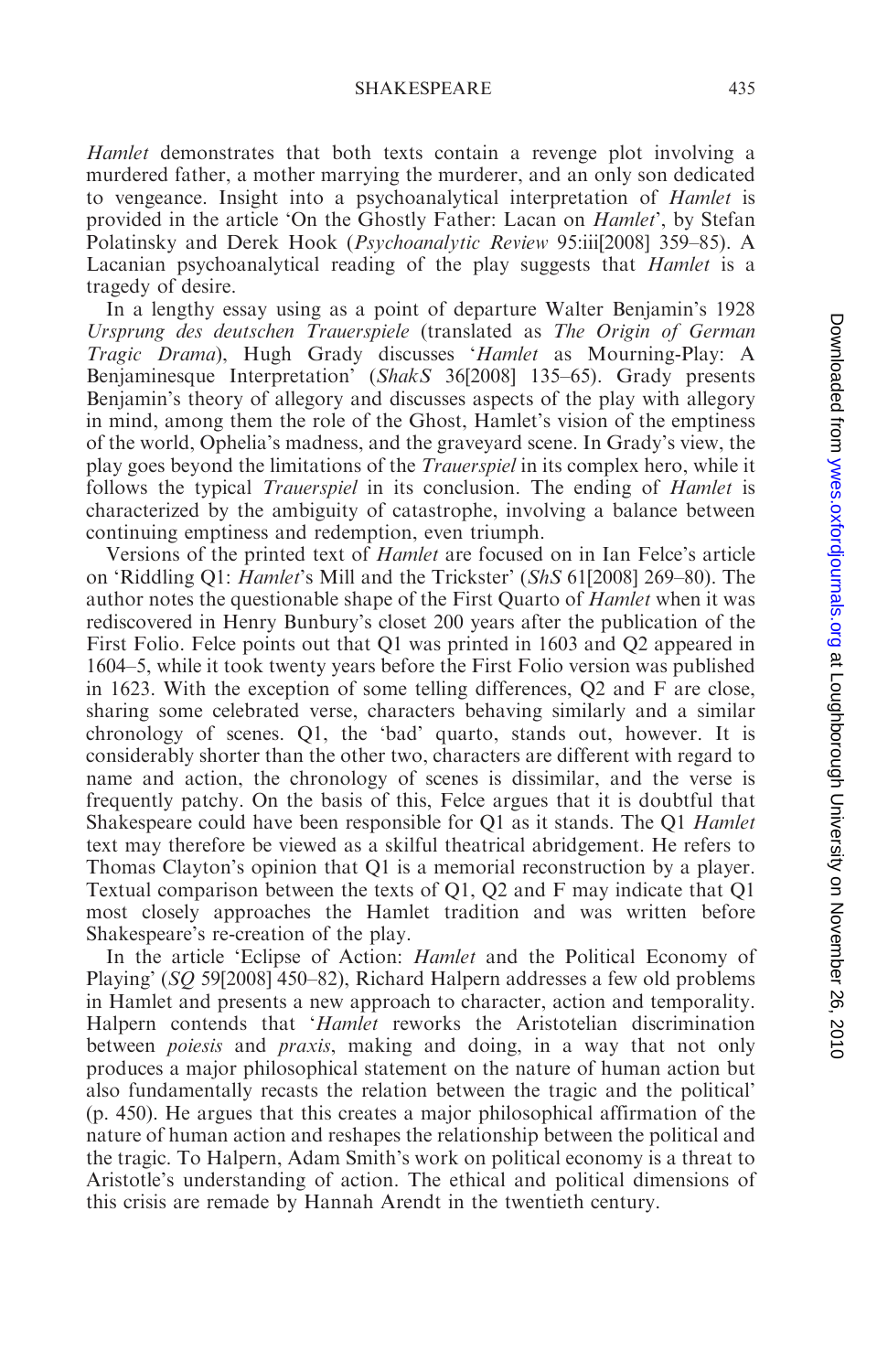Stimulating work on *Othello* is represented by, for example, Nicholas Potter's book Othello: Character Studies, which has appeared as one of the Continuum Character Studies, a series aiming 'to promote sophisticated literary analysis through the concept of character' (p. ix). After an introduction to the play, Potter deals with the character Othello in three consecutive chapters, followed by three chapters on Iago and one on Desdemona. There is also a chapter on the minor characters, including the Duke, Brabantio, Roderigo, Emilia, Montano and Ludovico, then a short conclusion and further reading. Commenting on the close of the play, Potter instructively notes that so far the postcolonial position has not been sufficiently explored, and in his view, 'It is perhaps this perspective that offers the most poignant view of the play' (p. 118). In one version Othello is the tale of an idealistic member of a subaltern race in the service of a colonial power intent on exploiting his people. While Potter finds that new historicism and psychological accounts have problems accommodating a tragic perspective, feminism can unravel the tragedies of Desdemona and Emilia and may develop Othello's tragedy as being of a constructed masculinity. Potter categorically states that tragedies are about endings. Significantly, Cassio has the last word of the play, 'it was he who was the cause, in great part, of Iago's anger; it was he who, next to Desdemona and before Roderigo, was most wronged' (p. 121). Potter's study is that of a well-read author who opens our eyes to new aspects of the characters of the play.

Speaking of the Moor: From Alcazar to Othello is another fascinating study of Othello. In her book, Emily C. Bartels tries to show that speaking of the 'Moor of Venice' is not as straightforward as one would think. Othello represents many and culturally divergent images, and this is apparent in the diversity of narratives of Africa. The multiplicity of images makes it hard to draw the line between them. Although Othello bids the audience to 'speak of me as I am; nothing extenuate, | Nor aught set down in malice' (V.ii.341–2), it is difficult to speak clearly of his ethnicity. Bartels focuses on and emphasizes the place of Africa in the early modern English imagination, and through her study she reveals the openness with which the Moor was treated in the period: as she points out, the Moor became a central character on the stage. This applies to Othello as it does to Titus Andronicus. Bartels makes clear that there is no single attitude to blackness. 'In Titus, as in Othello, interpretations of the Moor happen inside, not outside, the cultural moment' (p. 99). The variables with regard to geography and history, religion, and skin colour contribute to making the Moor truly intriguing. Tellingly, the chapter devoted to the character Othello is called 'The ''stranger of here and everywhere'' ' (p. 155). More than anything, Othello the play, at its core a domestic tragedy, is the staging of a cross-cultural exchange, in which 'we cannot really tell where Venice's story stops and the Moor's story begins' (p. 190). The book places Moor plays alongside texts containing Moorish figures. Besides interesting chapters on Othello and Titus Andronicus, Bartels's study includes comments on Hakluyt's Navigations, John Pory's translation of The History and Description of Africa, and Queen Elizabeth's letters suggesting the deportation of 'blackamoors'. Speaking of the Moor increases our understanding of the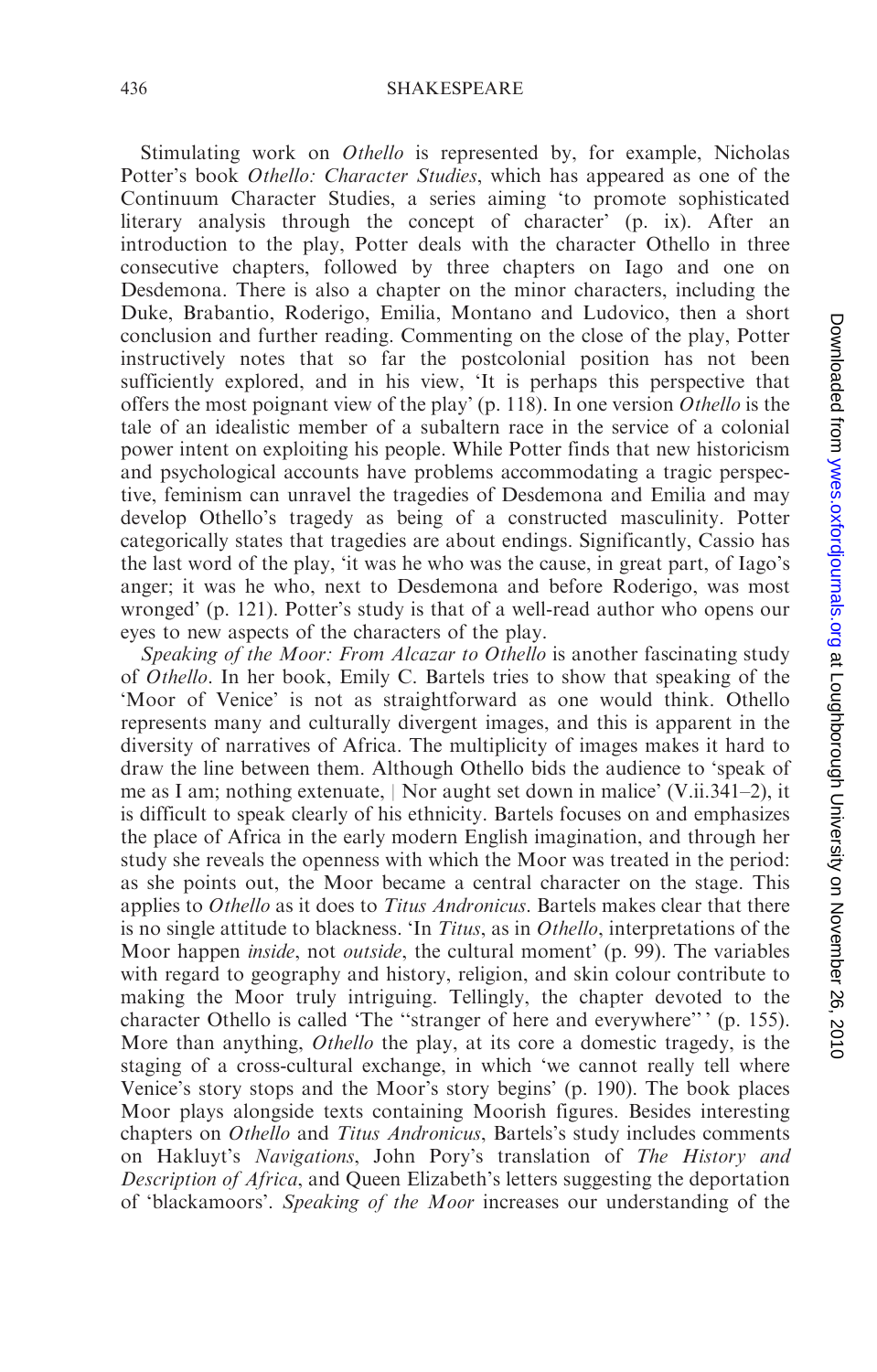diversity of attitudes to people of African descent in early modern England and contributes to our appreciation of the divergent images of the Moor.

Othello is also addressed by Lena Cowen Orlin in her article on 'The Domestication of Othello' (ShJE 144[2008] 132–47). Orlin focuses her discussion on III.iii.213, 'to seel her father's eyes up, close as oak'. She argues that this should be read in the context of the materialistic culture of Elizabethan England. In Orlin's view, Othello's material imagination is reconfigured under the malign influence of Iago. Othello in turn internalizes paranoias and superstitions that are detrimental to him. There is a striking change in Othello from the role of being leading general to that of being domesticated. Orlin concludes: 'By falling subject to suspicion of a blocked peephole, by phrasing his belief in his own betrayal as the constituting of a corner, Othello confirms his domestication' (p. 146).

An extensive essay by Shawn Smith in Papers on Language and Literature discusses 'Love, Pity, and Deception in Othello' (PLL 44:i[2008] 3–51). The point of departure for the article is Henry Jackson's reaction to the performance of Othello at Oxford in 1610, where he was moved by the image of Desdemona's dead body on the stage, an image Smith describes as nonverbal but not unrhetorical. This raises questions about the dramatic economy of Othello. Smith notes that 'much of the play's dialogue draws on the vocabulary and rhetorical forms of forensic debate' (p. 4). Legal contexts, including the 'court of love', are important for an understanding of the treatment of pity as a token of Desdemona's love for Othello, a love questioned as a feigned response when Iago later makes Othello raise doubts about her fidelity. Smith's article discusses Othello's dual mode of verbal and visual expression as reflected in two currents of Othello criticism, one concerned with the importance of speech and narrative in the play, and the other with a focus on the visual power of its final scene. The article contains a thorough discussion of pity, love and deception, ending on an ominous note that Iago, although 'censured', will remain 'outside the world of justice and mercy that he has helped to impose upon Othello and through which he has succeeded in achieving his goal—revenge upon Othello' (p. 48).

A.R. Braunmuller has edited an updated edition of Macbeth. This edition, which replaces that of 1997, appears in the New Cambridge Shakespeare series and is, according to the publisher, 'the most extensively annotated edition of Macbeth currently available, offering a thorough reconsideration of one of Shakespeare's most popular plays' (p. i). The updated, lengthy introduction of 110 pages considers the contexts of the composition of the play. More particularly, the introduction deals with the character Macbeth in legend and the play Macbeth in history, Macbeth in the mind, and Macbeth in performance. Possible new sources are mentioned, including Thomas Middleton's writing. There are also comments on filmed versions of the play. The part on recent criticism and scholarship lists a few of the many contributions to our understanding of Macbeth from the two most recent decades. There is also a section on Macbeth since 1700. The page-by-page commentary on the text is unusually full. The comments make frequent references to the OED and other lexical sources and draw attention to the play's verbal inventiveness. Following the dramatic text, there is a section on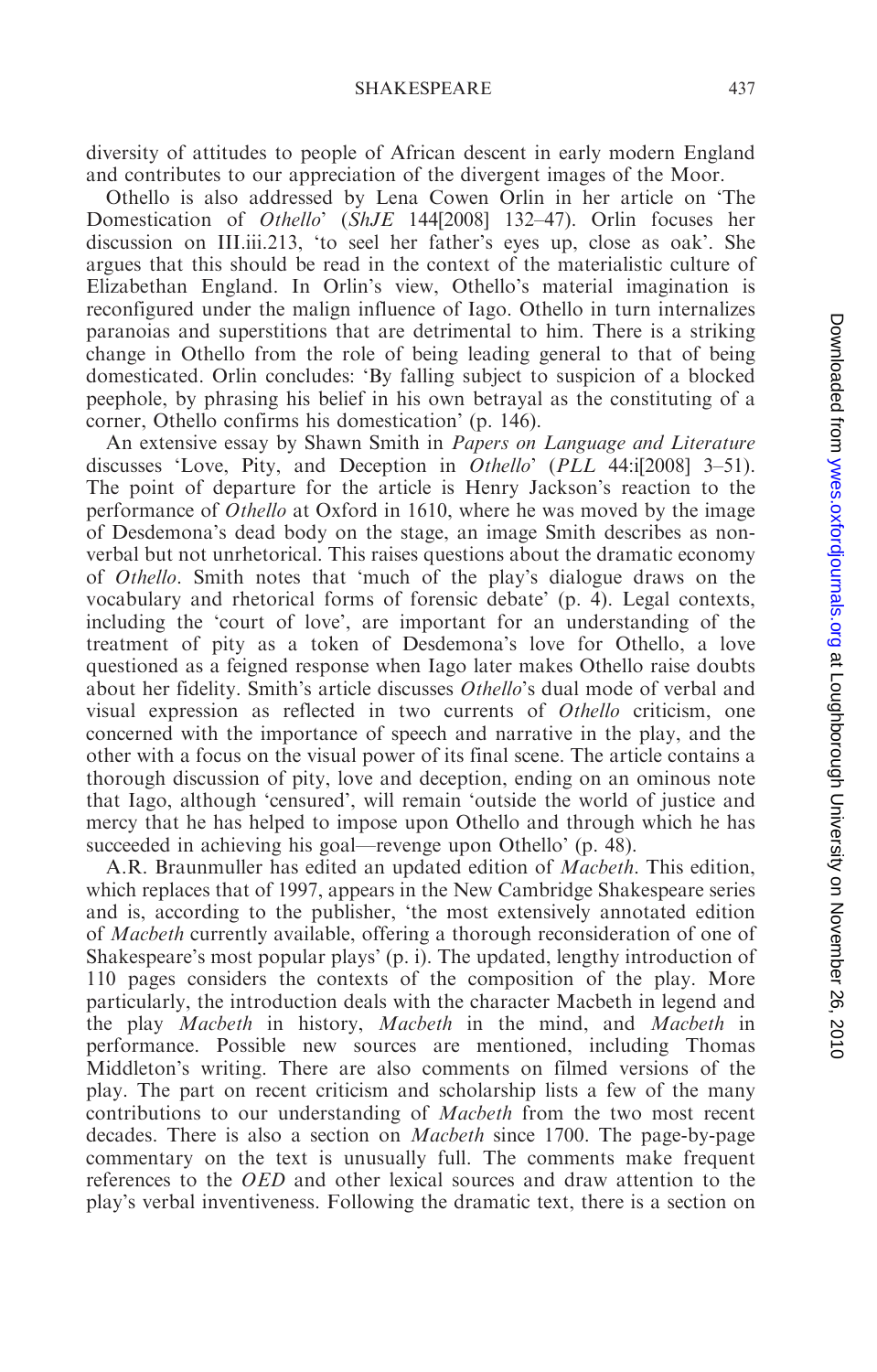textual analysis, which deals with different aspects of the Folio, including comments on Thomas Middleton's contribution to the Folio. Here it is stated that Folio Macbeth 'may print passages not written by Shakespeare but (most probably) by Thomas Middleton; Act I, Scene ii, has been especially controversial' (p. 271). This updated edition of Macbeth reveals thorough research, it is conscientiously annotated, and it appears a superb tool for researchers and students involved in Shakespeare scholarship.

'Shakespearean Debt to Tacitus' Histories' is the topic of an article by Herbert W. Benario (N&O 55[2008] 202–5). In addition to drawing on Richard II, Benario also comments on Macbeth, suggesting several parallels of dramatic narrative between Tacitus and Shakespeare.

Sofie Kluge has written 'An Apology for Antony: Morality and Pathos in Shakespeare's Antony and Cleopatra (OrbisLit 63:iv[2008] 304–34). Kluge initially observes that critical opinion about Antony and Cleopatra has varied a great deal. The study starts off with a discussion of the play as being a mixture of pathetic and moral tragedy. The author sets out 'to demonstrate how the play's peculiar combination of morality and pathos results in a dialectical critique of both moral and pathetic concepts of the tragic (p. 305). According to Kluge, Shakespeare created in Antony and Cleopatra an 'apology' for Antony, exploring the beauty of perdition and greatness in a person having become an image of corruption. In the author's view, the play fundamentally relies on the Christian moral concept of tragedy, and this interferes with the apologetic direction contained in the play. A consequence of this is that 'the character of Antony appears in an ambiguous chiaroscuro whose somber moral tones have their origin in Roman and medieval historiography while the lighter, more comprehensive ones stem from the poet's Renaissance heritage, Petrarchan philography, Humanist anthropology, and Neoplatonic transcendental philosophy' (p. 305). The ambiguity inherent in Shakespeare's characterization of Antony's role as tragic hero will, in Kluge's opinion, by implication lead to questioning the view of Shakespeare as a modern dramatist and of Renaissance drama as breaking away from the medieval heritage.

'Two New Sources for Coriolanus' is the title of an article by David George (N&Q 55[2008] 194–7). George sees battle-scene influences on Coriolanus issuing from the staging of 1 Henry VI, with regard to both rhetoric and action. The author also finds textual similarities between the anonymously written pamphlet 'The Great Frost' and *Coriolanus*, concluding that Shakespeare was influenced by the pamphlet.

In a thought-provoking article on 'Shakespeare as Coauthor' (ShakS 36[2008] 49–59), Jeffrey Knapp looks into Shakespeare's return to coauthorship at the end of his career. Knapp notes that, according to current histories of authorship in Renaissance drama, 'collective playwriting was both the practical and the theoretical norm in English theaters until around 1600, when the idea of single dramatic authorship first began to surface' (p. 49). To Knapp it makes sense to suggest that Shakespeare might have had a co-author in plays such as Henry VI and Coriolanus. He looks for reasons why Shakespeare would have returned to collaborative writing towards the end of his career, and after he had become famous as a single author. Knapp looks for other genres of collective writing in the book market at the time, and states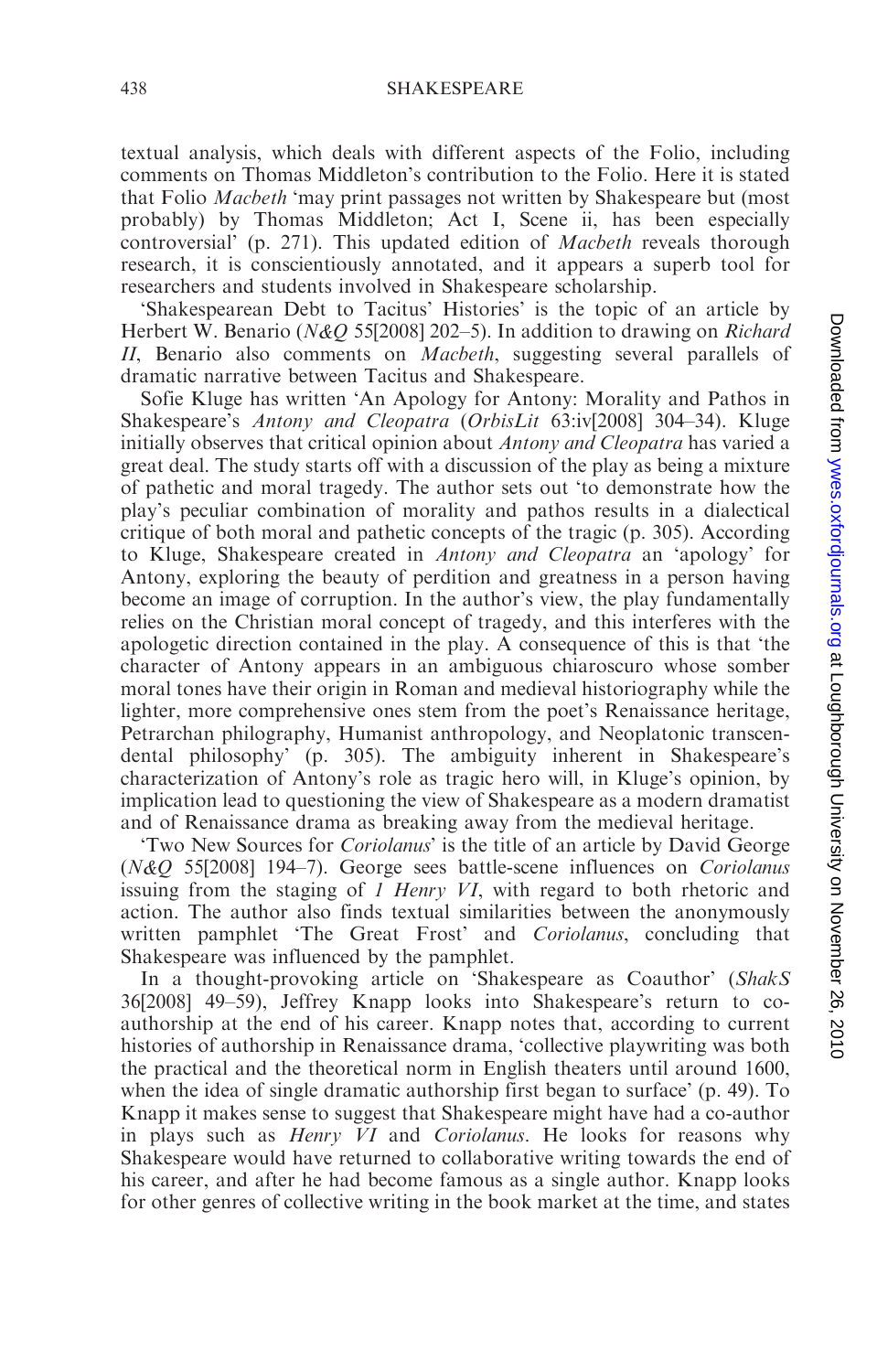that, interestingly, Shakespeare returned to collective playwriting at a time when there was a substantial change in his dramaturgy from tragedy to romance. Three or four years before *Pericles*, Shakespeare wrote his great tragedies Othello, King Lear, Macbeth, Antony and Cleopatra, Coriolanus and Timon of Athens. These tragedies, and especially the last two, with protagonists who overvalue their singleness, 'offered little hope that a new generation might continue or complete the work of the generation before it'  $(p, 52)$ . With *Pericles*, as an example of one of his late co-authored plays, Shakespeare envisioned 'a future of ''new joy'' beyond the single life of his protagonist, which in turn created a future for himself beyond the single genre of tragedy' (p. 52).

As should be amply revealed in this review of scholarship on Shakespeare's tragedies published in 2008, critics continue to be strongly attracted to the genre. The multiplicity of approaches to Shakespearian tragedy is stimulating and truly impressive. This remarkable interest in Shakespeare's tragedies and the resulting wealth of competent scholarship testify, in the final analysis, to the greatness of Shakespeare's artistry.

# (f) Late Plays

Gordon McMullan's Shakespeare and the Idea of Late Writing: Authorship in the Proximity of Death [2007] was discussed in detail in last year's review. His contribution to this year's Shakespeare and the Cultures of Performance, edited by Paul Yachnin and Patricia Badir, also merits attention, if only to show that the concept of 'late' writing continues to be debated. 'The Tempest and the Uses of Late Shakespeare in the Cultures of Performance: Prospero, Gielgud, Rylance' (a version of the concluding chapter of his monograph) explores 'the appropriation of Shakespearean lateness as a vehicle for the self-conscious structuring of theatrical careers' (p. 147). Focusing on John Gielgud's and Mark Rylance's involvement with The Tempest at various stages of their careers, McMullan argues that both actors use the idea of late Shakespeare and specifically The Tempest as Shakespeare's last play, and the assumption that Prospero is Shakespeare's alter ego—to validate their theatrical careers. In this lively and engaging essay, McMullan draws attention to the 'utility' (p. 153) of the idea of lateness in Shakespeare, and exposes our investment in the idea of lateness as 'a final flowering' (p. 150). While it is for this that the essay is most valuable, it also makes a significant contribution to our understanding of Shakespearian theatrical careers.

In contrast to McMullan's revisionary work on lateness, the concluding chapter of Patrick Cheney's monograph, Shakespeare's Literary Authorship, presupposes a 'late or mythic phase' (p. 234) of Shakespeare's literary career. Picking up on an idea raised in the epilogue of his 2004 book, Shakespeare, National Poet-Playwright, Cheney reads in Shakespeare's work the assertion of a 'counter-laureate authorship', which he brings to a close with an examination of Cymbeline:

Cymbeline helps conclude a study of Shakespeare's literary authorship his historic role as national poet-playwright—because it is the only late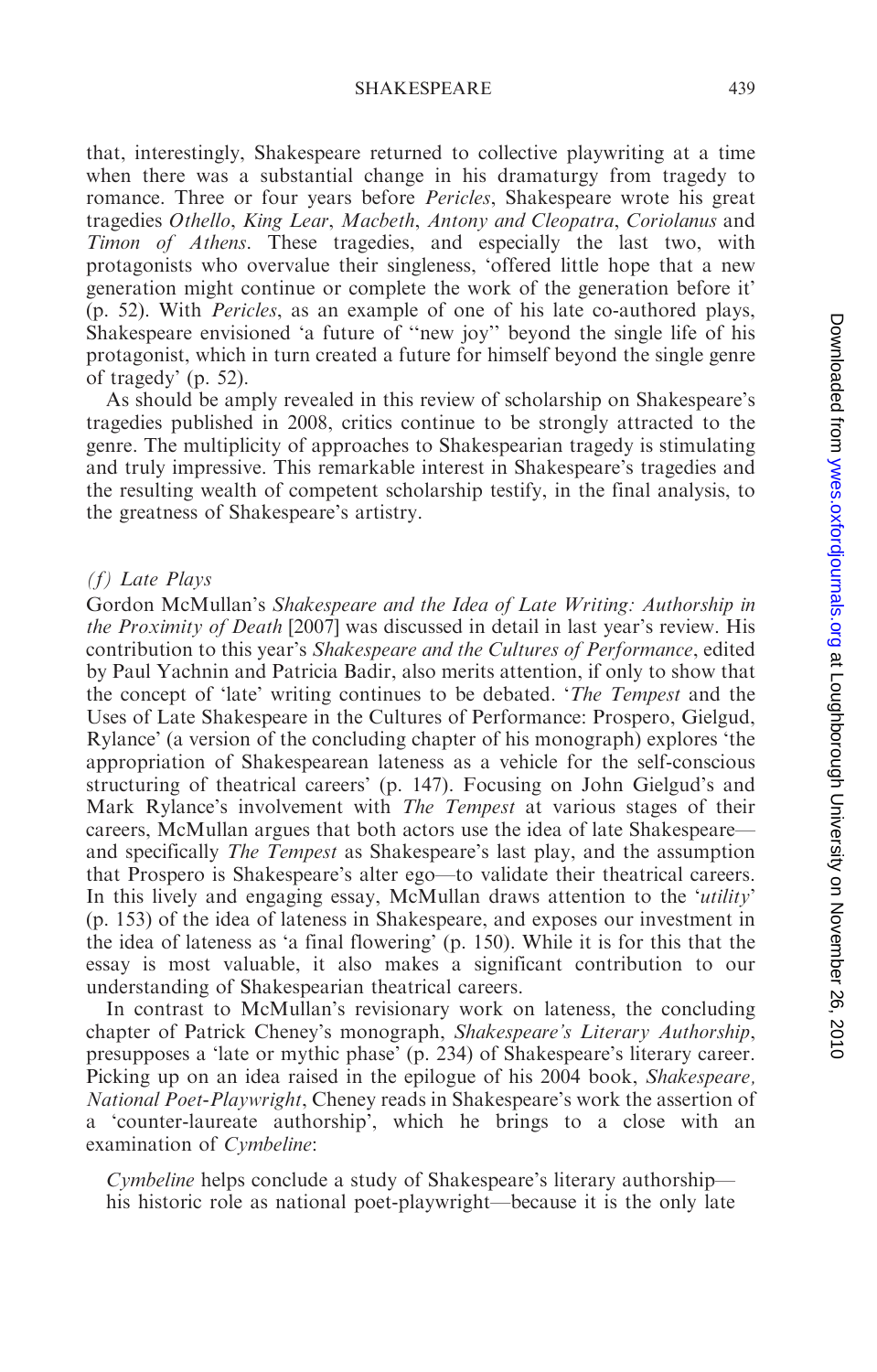romance formally set in Britain. It therefore affords a unique opportunity to wed the political topic of nationalism to the literary topic of romance, especially since late in his career Shakespeare rescripted this emergent stage genre by fusing a discourse of theatre to a discourse of poetry (p. 234).

In an appealing analysis of Imogen's conversation with Pisano about her plan for reuniting with Posthumous at Milford Haven, Cheney sums up his approach to Cymbeline: 'The conversation turns out to be about ''Britain'', but it also combines an ancient trope for lyric poetry, the discourse of print culture, and theatre, and so forms a memorable miniature of Shakespeare's literary authorship near its close' (p. 238). Cheney identifies Cymbeline as a play about Shakespearian authorship, and specifically a play about the author's writing of Britain: 'As a late national romance about Shakespeare's counter-laureate career, Cymbeline functions as a testament to his historic authorship' (p. 242). In what he calls his 'intertextual intratextuality' (p. 246), Cheney demonstrates that in Cymbeline Shakespeare alludes to the work of other ancient and contemporary poets specifically concerned with the writing of nation through self-conscious references to his own previous work. Cheney thus suggests that Shakespeare presents himself as 'self-conscious counter to the Western art of laureate self-presentation' (p. 263) as he reviews his literary authorship towards the end of his career. Following McMullan's challenge to the idea of lateness, the notion of 'late Shakespeare' must be accepted with caution. Still, in 'Venting Rhyme for a Mockery: Cymbeline and National Romance', Cheney's concept of 'counter-laureate authorship' offers a fresh reading of Cymbeline and Shakespeare's literary canon as a whole. Within this, a particular highlight is his persuasive reading of the bedroom scene, which for the first time interprets the Ovidian allusions through Imogen and not Iachimo, and thus focuses 'on the author's literary representation of female consciousness and identity' (p. 246).

Also highlighting *Cymbeline's* preoccupation with nation but taking a very different approach, Andrew Escobedo's 'From Britannia to England: Cymbeline and the Beginning of Nations' (SQ 59[2008] 60–87) considers the idea of England, Britain, and the question of national origins in the play. Observing that Cymbeline 'registers a transition from conceiving the nation as a community of deep-rooted nati to conceiving it as a community of rather recent origin' (p. 62), he argues that it 'dramatizes the tension between a sense of a British nation, awkwardly heterogeneous but linked to antiquity, and an English nation, potentially pure but severed from tradition' (p. 63). Reading Cymbeline as a response to the question 'What is a nation?', Escobedo argues that the play offers two answers: '(1) the (British) nation is a community that tries to make the best of the heterogeneity of deep roots, or (2) the (English) nation is a community that eschews roots for the sake of purity in the present' (p. 65). In this carefully researched and persuasively argued essay, Escobedo demonstrates the complexity of Cymbeline's representation of nation and makes a significant contribution to the continuing debate about national consciousness in the early modern period, and the question of 'Britain' in particular.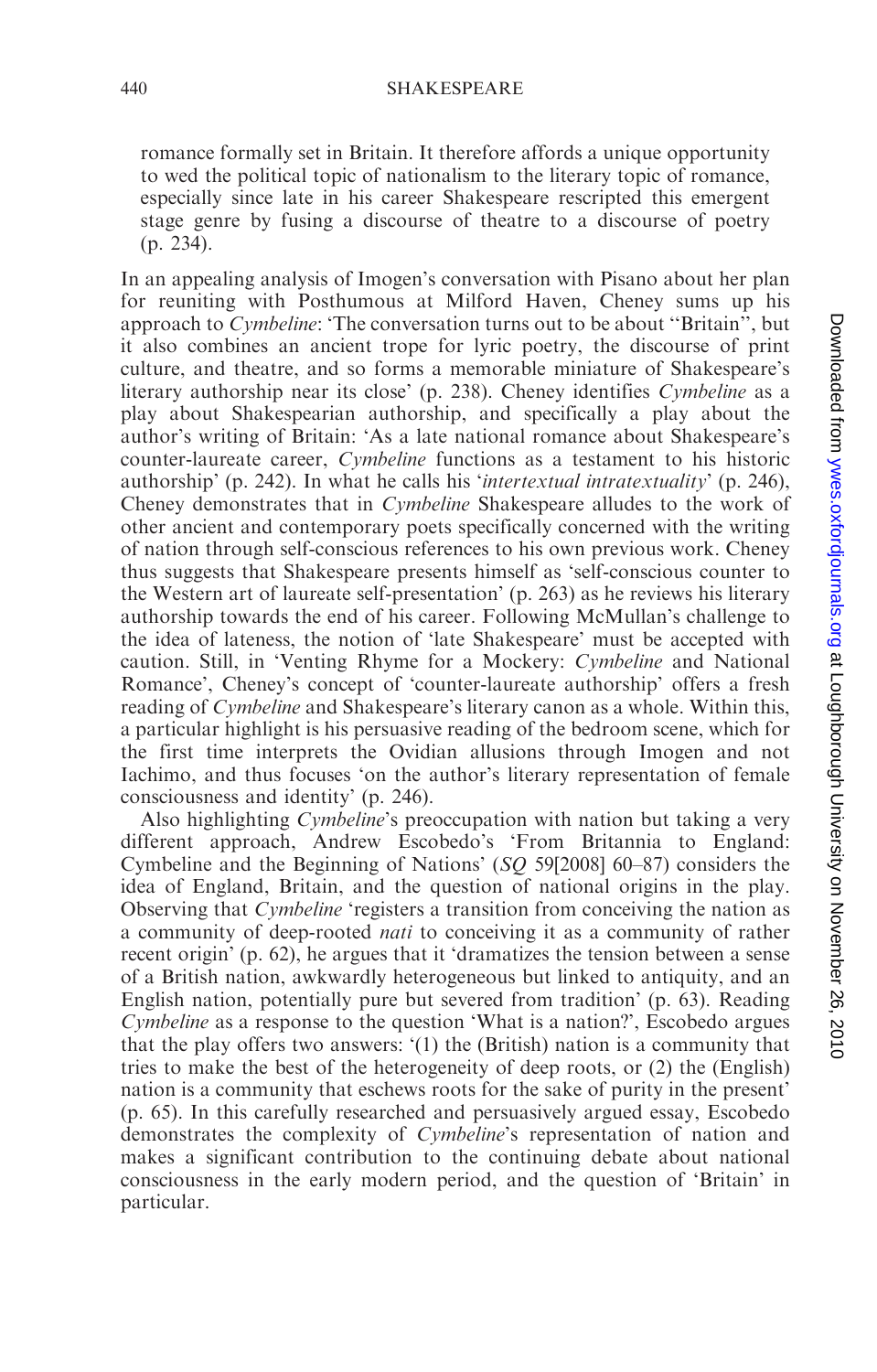In a second essay on Cymbeline in Shakespeare Quarterly, Bonnie Lander challenges the conflation of Imogen with the idea of nation that has characterized much criticism of the play. 'Interpreting the Person: Tradition, Conflict, and Cymbeline's Imogen' (SQ 59[2008] 156–84) focuses on the 'person' of Imogen, and argues that the play explores two different models of personhood—the culturally determined and the self-determined—through its representation of Imogen, and imagines her as 'a philosophical adventurer who interrogates these opposed conceptions of character in order to achieve a satisfying definition of personhood in which both conceptions exist in dynamic interrelationship' (p. 158). Taking this approach, Lander produces an interesting new reading of the ending of the play and the circumstances in which Imogen can proclaim 'I am nothing', and she concludes: 'The contradictory position [Imogen] embodies confirms the necessity of dismantling the immensely powerful structures governing identity formation, even if such structures can never ultimately be discarded. The defining nature of identity must not be allowed a tyrannical hold, yet such definitions can and must never be wholly overthrown; selfhood itself relies on them' (p. 181). The essay makes its argument through a detailed discussion of the play's performance history and, more importantly, its reception, and for this it is particularly useful.

In the first of two pieces on service in the late plays, David Schalkwyk's Shakespeare, Love and Service looks at the ways in which the personal, affective relations of love are informed by the social, structural interactions of service. His concluding chapter, "Something more than man": The Winter's Tale', identifies Camillo, Antigonus, Paulina, Hermione and Autolycus among the servants who populate The Winter's Tale (and offers insightful overviews of their particular representations of service), but focuses on Paulina, who, as the play's 'chief agent of resistance, healing, and restoration' (p. 263), he understands as the epitome of service in the Shakespearian canon. Maintaining that The Winter's Tale represents the crisis of service in the face of tyranny more than any other Shakespearian play, he identifies 'disobedience, critical opposition, and judicious counsel' (p. 263) as the essential qualities of service. And while he challenges the assumption that service is inherently conservative, Schalkwyk argues that 'Shakespeare's concern with the affective ethics of continued service even in the face of tragic obduracy, represents a dimension that cannot be encompassed by the mere politics of resistance' (p. 263). In this richly nuanced analysis of representations of service in The Winter's Tale, the subtle reading of Camillo's relationship with his two masters, Leontes and Polixenes, is a particular strength. Also noteworthy is its penetrating reading of the statue scene in which, Schalkwyk concludes, 'What we witness through the inversion of master and servant in Act Five [i.e. Leontes' transferral of power to Paulina] are the transformations of desire into love and of power into service' (p. 296).

The theme of service is also taken up in Melissa E. Sanchez's 'Seduction and Service in The Tempest' (SP 105:i[2008] 50–82), which situates the play in the context of Jacobean debates on the duties and responsibilities of kingship, and specifically the continuing struggles between king and parliament that the Great Contract of 1610 failed to resolve. She argues that The Tempest reflects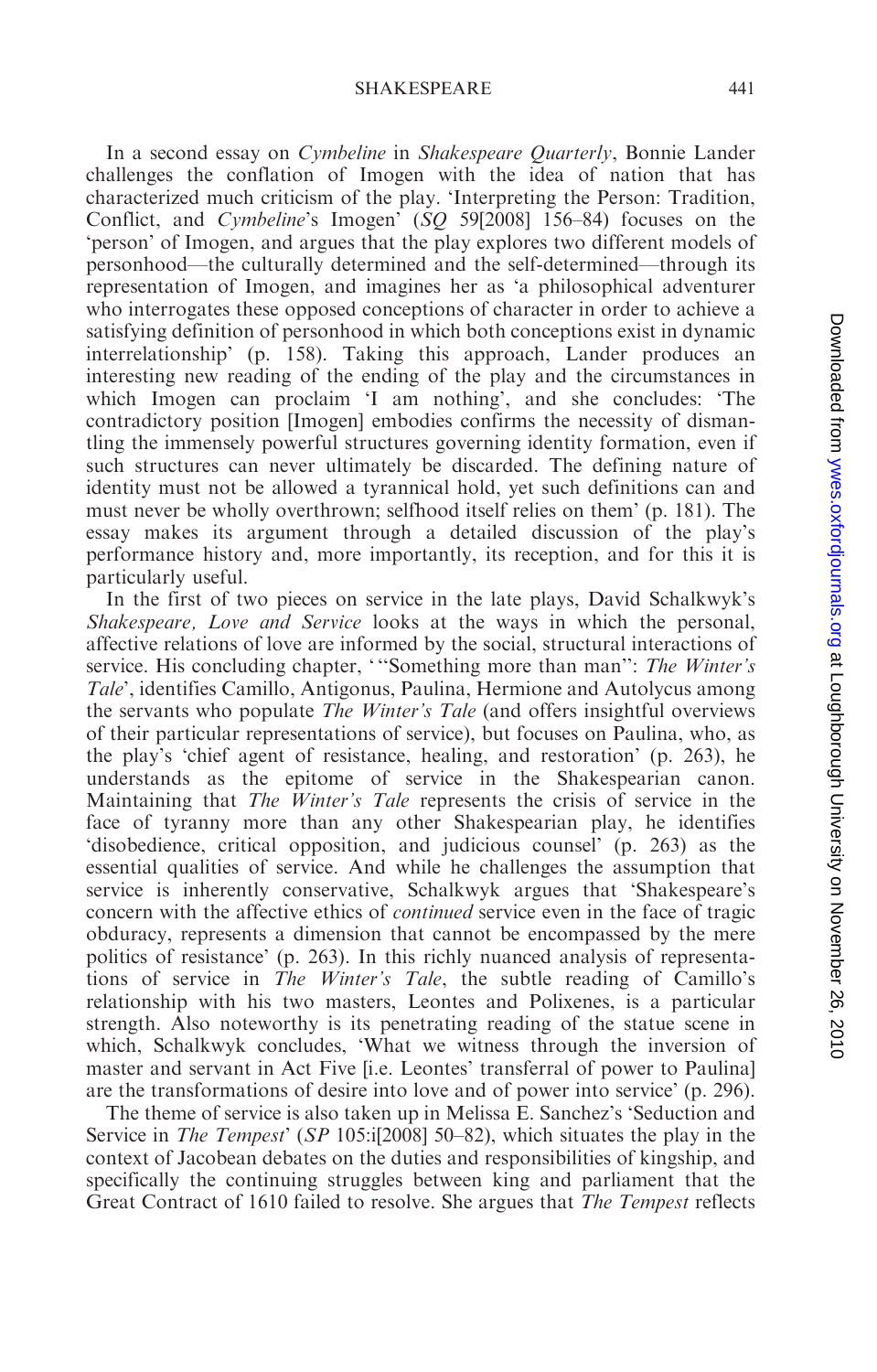upon these debates, and reminds its audience that 'indulgence and assault, seduction and force, are not opposites but simply different expressions of the claim to erotic, and hence political, agency' (p. 81). Focusing on Miranda, the article is most interesting for its questioning of her subjugation, and its exploration of her relationship with both other subjects (Caliban, Ariel) and other women (Sycorax, Claribel). Sanchez also provides an intriguing analysis of Prospero's epilogue, which, she argues, aligns the audience with Prospero's other subjects.

In her informative article on Caliban and Miranda's education, 'Single Parenting, Homeschooling: Prospero, Caliban, Miranda' (SEL 48[2008] 373– 93), Hiewon Shin questions the interpretation of Prospero as a patriarchal imperialist and offers a more sympathetic analysis of his relationship with Caliban and Miranda as both father and educator. She argues that Caliban received good schooling from Prospero until his attempted rape of Miranda, after which he was denied a masculine education, made to engage in domestic chores, and trained only for feminine service. This view is broadly compatible with colonial readings of the play, of course, but this is not Shin's primary focus. She then argues that the education of Miranda is untypical for the period, and persuasively suggests that her training allows her to challenge traditional gender roles. Anchoring her analysis of The Tempest with a detailed discussion of the education and training of children in the early modern period, Shin's essay draws upon writers such as Thomas Elyot, Thomas Salter, Henry Smith, and Juan Luis Vives. While it sometimes implies that ideas about children's education were straightforward and accurately reflected children's educational experiences, the essay's argument that Prospero offered a progressive education to Miranda is convincing, and its alternative reading of Caliban's education and training is interesting (if potentially controversial).

Katherine Steele Brokaw turns her attention to Ariel in her captivating essay on Ariel's performance history. 'Ariel's Liberty' (ShakB 26:i[2008] 23–42) has at its heart Julian Bleach's celebrated performance for the RSC, but situates Bleach's Ariel in the context of other performances of The Tempest. In doing so, Brokaw delightfully shows how the best Shakespearian adaptations always shed new light on the play. Making her case through detailed textual analysis, she argues that Shakespeare deliberately left the role of Ariel open to the actor's interpretation. Emphasizing the richly metatheatrical nature of The Tempest, Brokaw argues that 'this textually ambiguous, wide-open, liberated role pushes hard on questions of who creates meaning in theatre, inviting an actor's body to exceed the disciplines of the text' (p. 39). Reflecting on the fertile ambiguity of the play's construction of Ariel, this article brings Ariel and The Tempest vividly to life through its detailed discussion of the history of Ariel in performance.

Ariel is also the focus in the first of two essays on sources for The Tempest published in 2008. David McInnis, in 'Old World Sources for Ariel in The Tempest' (N&Q 55[2008] 208-13), posits Wilkins, Day and Rowley's The Travels of the Three English Brothers [1607] and Richard Eden's A treatyse of the newe India with other new founde landes and islandes [1553], a translation of portions of Sebastian Munster's Latin text, Cosmographia, as possible Old World sources for the play. In doing so, he challenges the assumption that the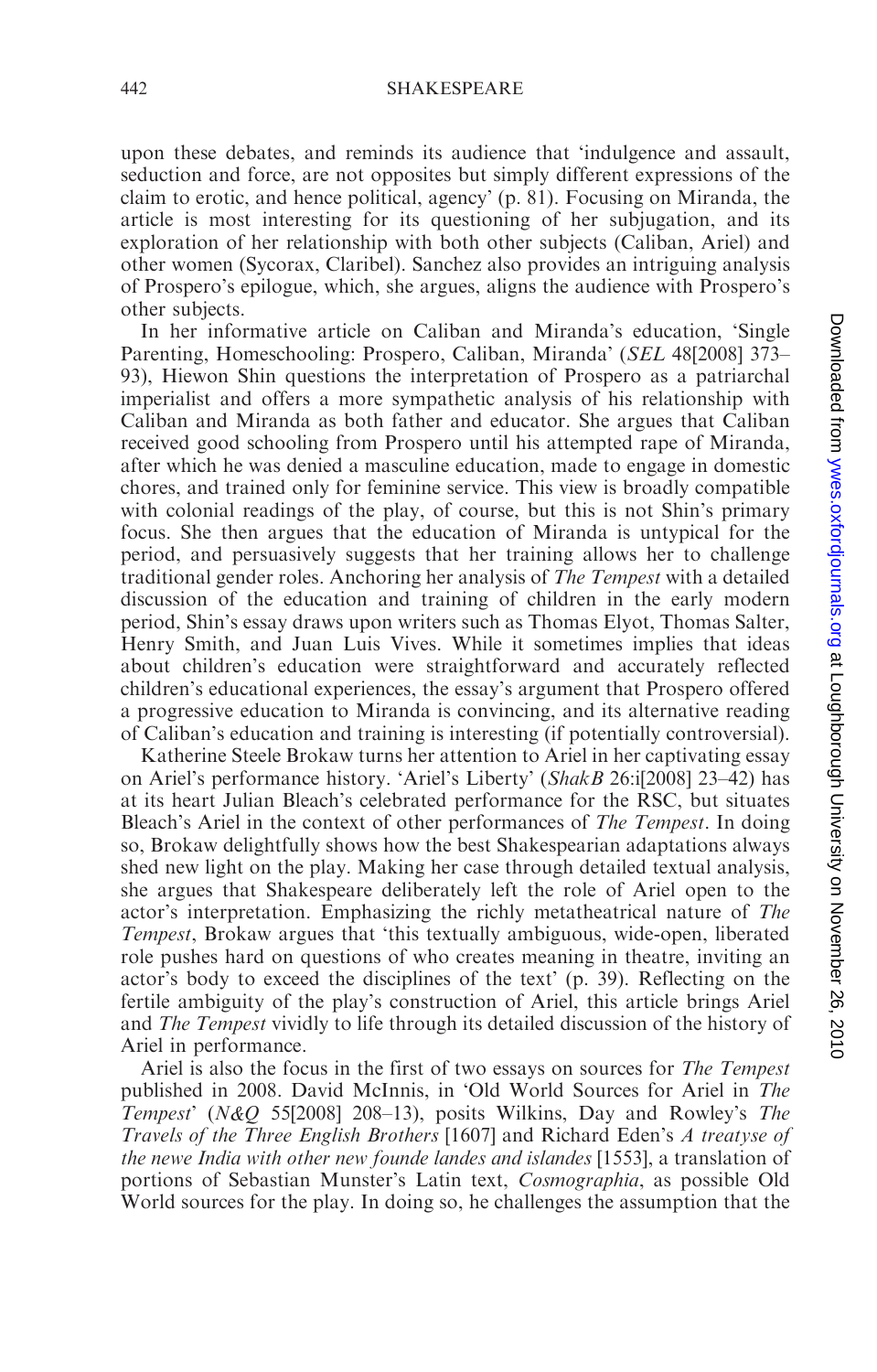play is about America, and instead argues that The Tempest is 'a generic travel play, concerned simply with the unknown and the psychology of exploration' (p. 210). Reading Ariel in the context of stories of malignant spirits coming from Old World travel, McInnis's essay makes a significant contribution to the continuing debate about The Tempest's colonial contexts, and offers a fresh perspective on the play. Alden T. Vaughan, on the other hand, returns to more familiar New World sources for The Tempest, contending, in 'William Strachey's ''True Reportory'' and Shakespeare: A Close Look at the Evidence' (SQ 59[2008] 245–73), that critics such as Roger Stritmatter and Lynne Kositsky have been incorrect in rejecting Strachey's letters as a source for Shakespeare's play. Vaughan sets out his evidence carefully—the letter reaching London in September 1610; at least two copies circulating widely; as well as the thematic and verbal parallels with the play—and makes a good case for the legitimacy of the 'True Reportory' as a source for The Tempest; I wonder if this marks an end to this particular debate.

Michael Neill certainly assumes the influence of the 'True Reportory' when he draws attention to the acoustic effects in the representation of the Bermuda shipwreck in his discussion of the uses of sound in Shakespeare's play. Reminding us that *The Tempest* 'is equipped with an elaborate soundtrack, in which episodes of violent, discordant, and chaotic noise are set against the harmonious songs and instrumental music performed by Ariel and his consort of spirits' (p. 36), ' ''Noises, / Sounds, and sweet airs'': The Burden of Shakespeare's The Tempest' (SQ 59[2008] 36–59) focuses on the play's representation of concord and discord, exploring how the play's meaning is expressed through aural effects. Focusing on its elaborate play on the word 'burden' in its musical and other senses, Neill shows how The Tempest challenges the binary of ordered speech and disordered noise and links this to Prospero's exercise of power on the island. This complex and beautifully written essay offers a meticulous reading of the play's orchestration of sound and shows again the value of attending to aural effects in Shakespeare's plays.

While Neill observes that *The Tempest* is 'steeped... in the language and motifs of scripture' (p. 58), Huston Diehl's essay, ' ''Does not the stone rebuke me?'': The Pauline Rebuke and Paulina's Lawful Magic in The Winter's Tale' (in Yachnin and Badir, eds., pp. 69–82), focuses in detail on theological allusions in The Winter's Tale to explore Paulina's connection with her namesake, the apostle Paul, and in doing so argues that she is situated at the centre of Reformation debates about 'the nature of representation, the power of words, the status of images, and the legitimacy of the theatre' (p. 71). In particular, Diehl reads the statue scene as a 'visual rebuke' that completes the work of Paulina's earlier verbal rebukes, and thus shows how Paulina's theatrical spectacle does Leontes good. Showing how Shakespeare 'appropriates Paul for his own theatrical purposes' (p. 75), the chapter offers a persuasive analysis of the statue scene. It promotes a more nuanced understanding of Protestantism and theatre, arguing that through the play Shakespeare develops 'a Protestant aesthetic of the theatre in direct response to attacks by Protestant clergy' (p. 76).

David N. Beauregard, in contrast, relocates Shakespeare to a Catholic context in his monograph, *Catholic Theology in Shakespeare's Plays*. Based on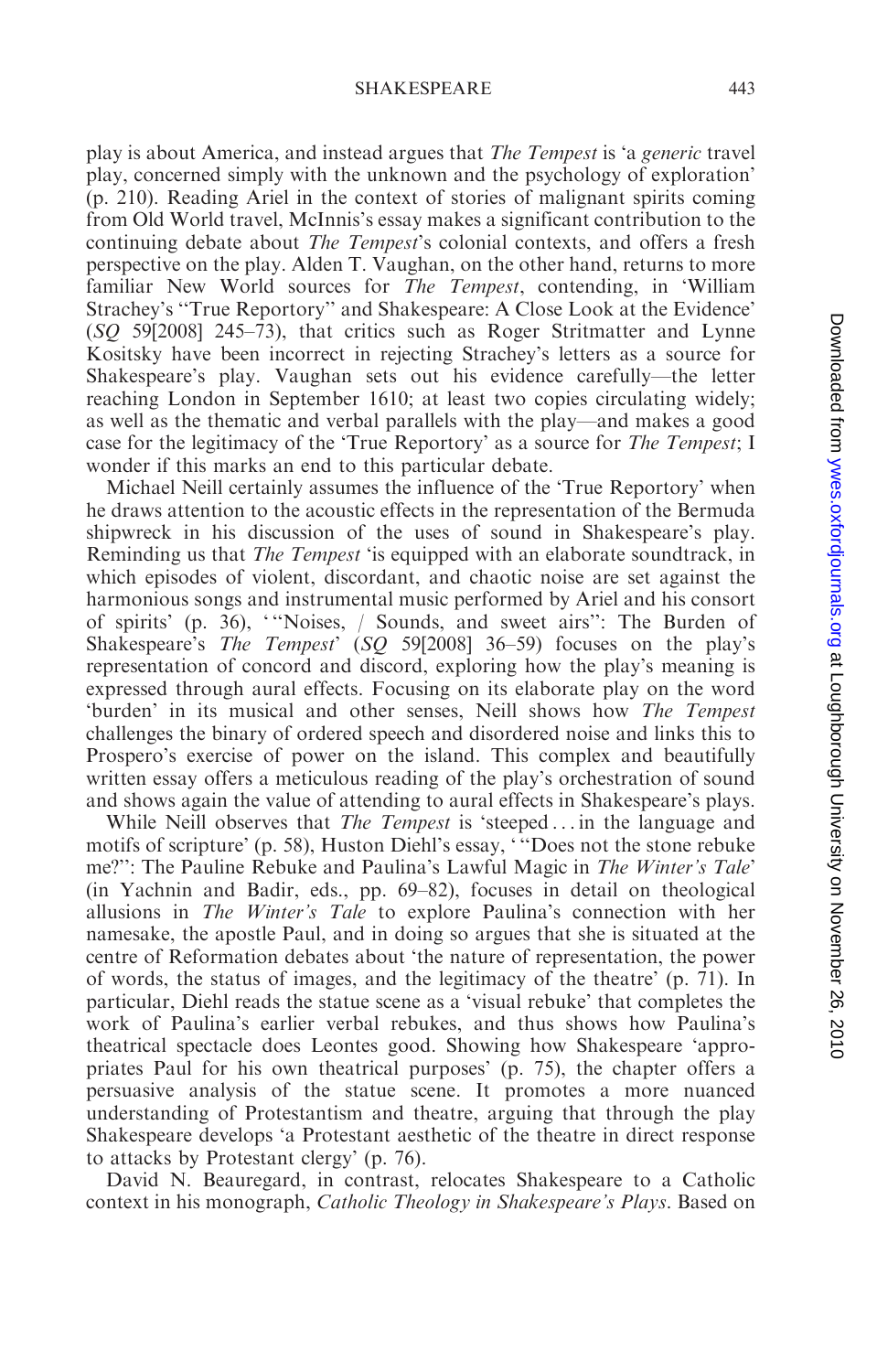the contention that Shakespeare was Catholic, the book attempts to uncover evidence of Catholic theology in the plays. 'Nature and Grace in The Winter's Tale' argues that the action of the play 'is structured along the lines of the three ''parts'' of the Roman Catholic sacrament of penance, following the movements of contrition, confession, and satisfaction' (p. 109). Taking a similar approach, "Let your indulgence set me free": Prospero's Farewell in The Tempest' argues that Prospero's epilogue 'contains a peculiar series of references to sin, grace, and pardon that are the expressions of a sensibility rooted in Roman Catholic doctrine' (p. 145). Beauregard's evidence of 'nonexplicit' (p. 146) Catholic theology in the two plays is more or less convincing, even if he has a tendency to homogenize diverse reformist theologies and practices in order to assert Catholic particularity. And while the implications of his arguments could be teased out further—reading such references as 'essentially mimetic' (p. 109) is a little unsatisfying—Beauregard's work does help to uncover the plays' theological underpinning.

The next three essays on *The Winter's Tale* explore issues of gender and sexuality in the play. In 'Framing Wifely Advice in Thomas Heywood's A Curtaine Lecture and Shakespeare's The Winter's Tale' (SEL 48[2008] 131–46), Kathleen Kalpin revisits the issue of Leontes' jealousy and links it, as many others have done, to Hermione's persuasive speech. In a detailed reading of Act I, scene ii, Kalpin argues that Leontes reads Hermione's conversation with Polixenes as a curtain lecture (persuasive speech between a wife and her husband that takes place in bed), and immediately reaches the conclusion that his wife has been unfaithful with his friend. By making the same conceptual leap that she accuses Leontes of making (from private speech to curtain lecture), Kalpin perhaps overstates her case. Nevertheless, treating the curtain lecture as a distinct genre (her discussion moving from Pepys to Erasmus to Heywood), Kalpin suggests that its representation of persuasive female speech is ambivalent, 'complicating any simple causal relationship between women's speech and their sexual actions' (p. 132). With broad implications for the play's debate about female speech and sexuality, this is the essay's significant achievement.

In 'Siring the Grandchild in The Winter's Tale and The Fawn' (SEL 48[2008] 349–71), Robert W. Reeder moves from the relationship between husbands and wives to explore the intergenerational tensions between fathers and sons (Polixenes and Florizel, primarily, but also Leontes and Mamillius), which, he suggests, come to a head 'when the *next* generation is in view' (p. 351). 'Prospective grandchildren', argues Reeder, 'serve as a site of conflict between father and son: are they going to reflect the father's will or the grandfather's?' (p. 350), and he offers a nuanced reading of the father's sexual jealousy implicit in Polixenes' relationship with Florizel and Perdita, and Leontes' relationship with Mamillius, Hermione and Perdita. Reading The Winter's Tale as prodigal son drama, Reeder argues that Leontes and Florizel's embrace at the end of the play offers the hopeful possibility that conflict between father and son can be resolved because 'the scene stages the fact that the same person can—and, in time, will—stand in the place of son and father' (p. 350). This is a rich and carefully argued essay that sheds important light on the struggles between men that are dramatized in the play.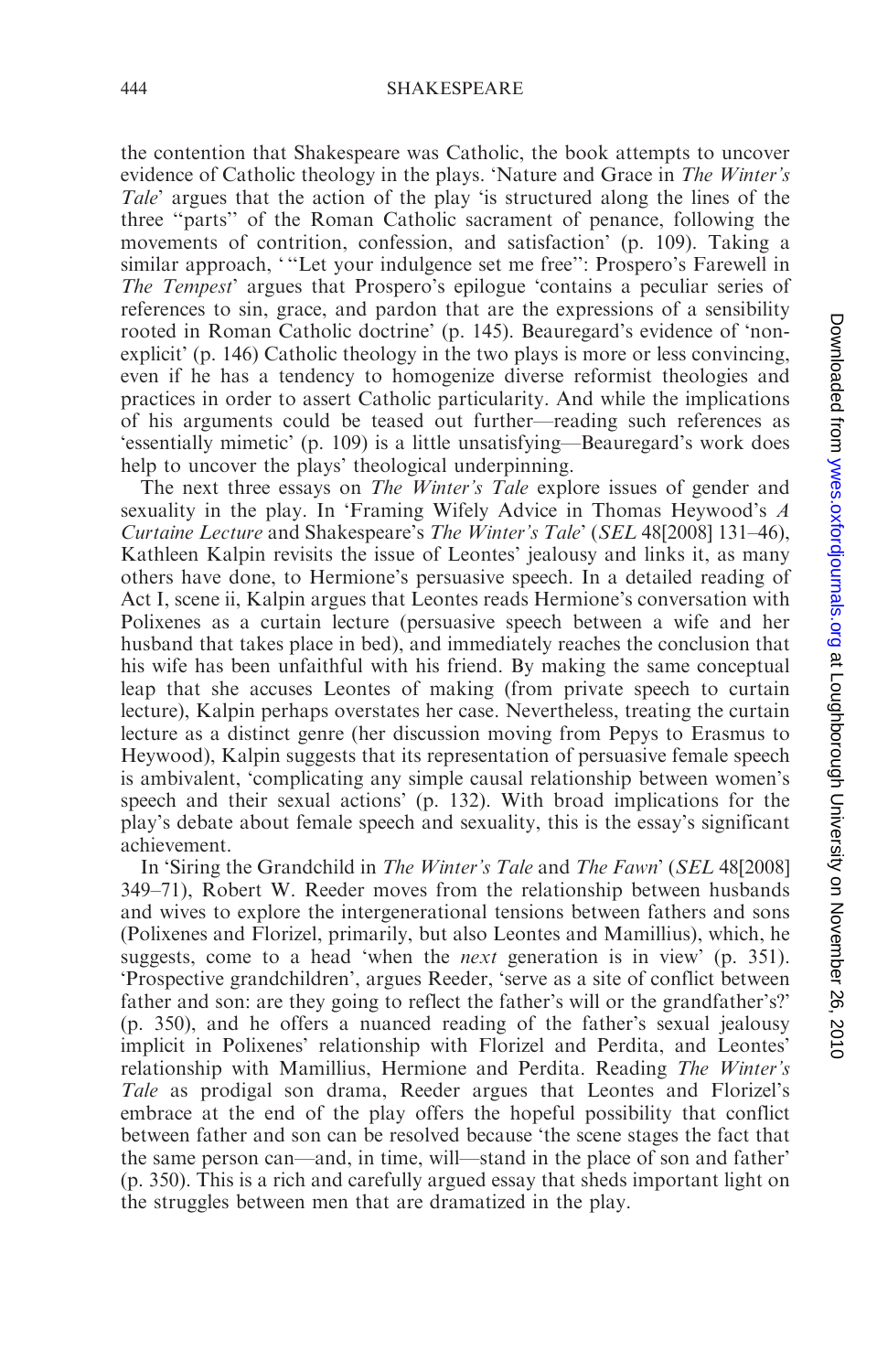Shifting from sons to daughters in The Winter's Tale, Diane Purkiss's provocative essay, 'Fractious: Teenage Girls' Tales in and out of Shakespeare' (in Lamb and Bamford, eds., Oral Traditions and Gender in Early Modern Literary Texts, pp. 57–72), reads The Winter's Tale primarily as 'the romance of the discovery of the daughter' (p. 57), and focuses on Perdita, the daughter whose story, she claims, is subordinated to that of her parents in both the play itself and its critical reception. Uncovering traces of folk tales told by adolescent girls in the play's representation of parent–child relationships, she shows how Perdita's story chimes with stories told by real teenage girls in the early modern period. Reading the play through detailed analysis of depositions given by adolescent girls in witch trials, Purkiss maintains that these young women had 'a storyteller's stake in the tale of the lost girl because it was a story they told about themselves, a story that could be a tale of rebellion and subversion of all that being a teenage girl meant' (p. 57). Specifically, she reads girls' fairy tales as fantasies by which they both express and relieve their anxieties around their relationships with mothers/mistresses. However, she points out that in *The Winter's Tale* it is Leontes who 'becomes a nightmare version of the teenage girls' nightmares about their mothers' (p. 68), which, she claims, oddly legitimates his passions. Purkiss's essay is less about The Winter's Tale than the marginalized voices of teenage girls that are fleetingly glimpsed in the play, but this is the key strength of the essay, which ably demonstrates how the play is steeped in an oral tradition, and she helps us to return to the voices that speak through the play.

Two student-orientated guides to Shakespeare's most-studied late plays were published in 2008, both of which focus on the plays in performance. The first, Ros King's The Winter's Tale: A Guide to the Text and the Play in Performance, is the latest addition to Palgrave Macmillan's Shakespeare Handbooks series. As with other titles in the series, at the core of the book is a detailed scene-by-scene commentary, which gently guides students through the play as it raises thought-provoking issues and questions, especially around performance. A student-friendly overview of critical assessments of the play showcases its richness and helps students formulate their own responses to the play. A particular highlight is the book's sections on key productions of the play on stage and screen, which illuminate the play through its performance history and open up for the student new interpretative possibilities. Also useful, in its discussion of the play's sources and cultural context, is its comparison with Robert Greene's *Pandosto*, which is helpfully illustrated with generous excerpts from the text.

The second student guide is Lisa Hopkins's Shakespeare's The Tempest: The Relationship between Text and Film, which like the other books in Methuen's Screen Adaptations series, provides in-depth analysis of how The Tempest has been adapted for the screen—specifically, in Fred Wilcox's Forbidden Planet [1956], Derek Jarman's The Tempest [1979], and Peter Greenaway's Prospero's Books [1991]—and shows how the alternative readings demonstrated in each of the films represent new interpretations of the original text. The opening part of the book, 'Literary Contexts', provides an overview of responses to the play by literary critics. Focusing on William Strachey's pamphlet as source for the play, and then raising issues of colonization and exploration, and their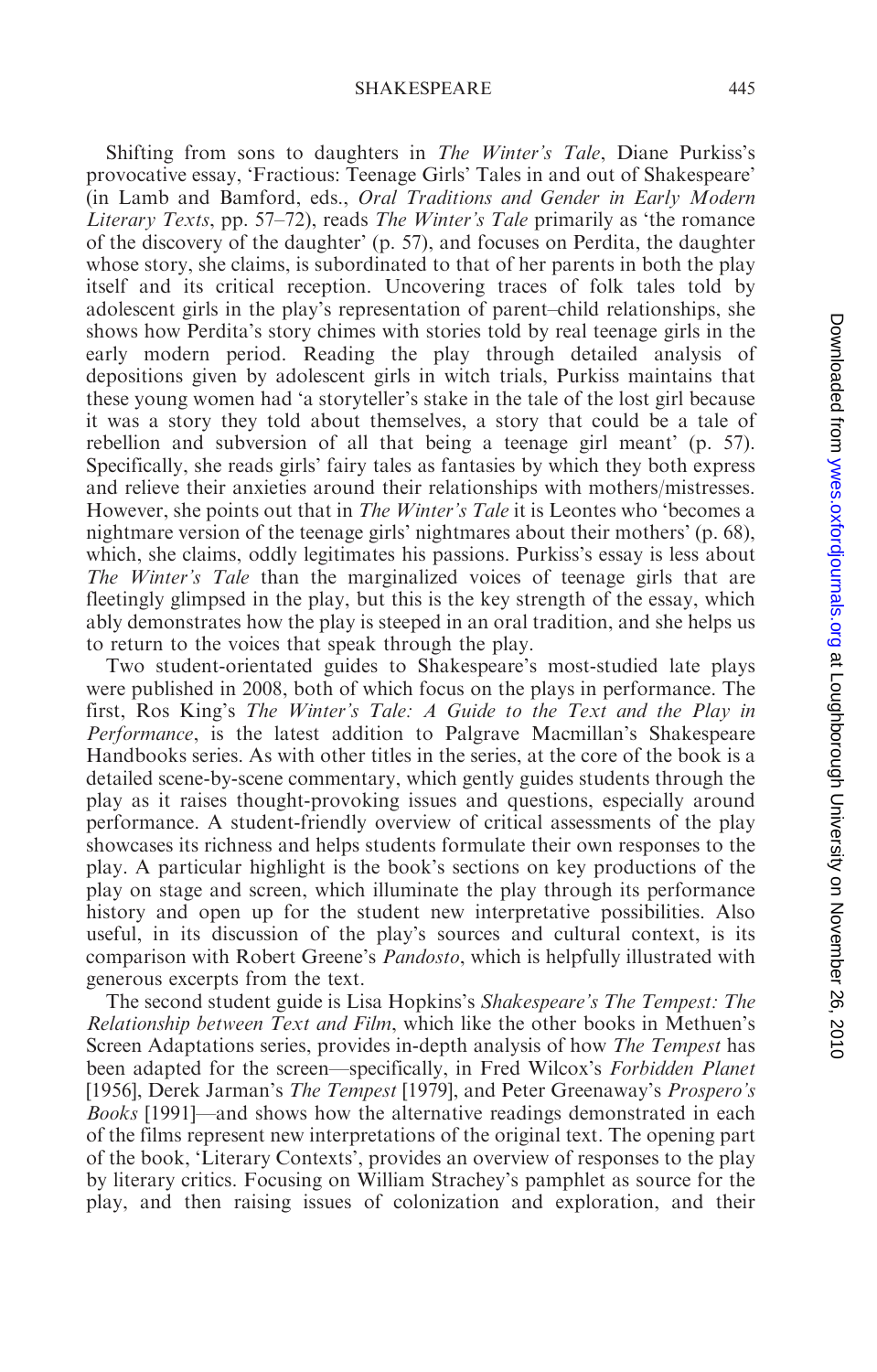connection with gender and sexuality, Hopkins prioritizes postcolonial readings of the play; however, she also introduces other interpretations, such as psychoanalytical and genre-based readings. She then finishes the first part by showcasing the many ways in which the play has been adapted in a variety of media, and very usefully raises key issues inherent in the process of adapting the play (considering a variety of topics from setting, time-frame and genre to back story and music). The main part of the book, 'From Text to Screen', introduces the three substantial case studies via a detailed history of the play on screen, which is then followed by a conclusion that compares their different takes on the play through the readings they emphasize or subordinate. Hopkins's comparison of film adaptations of the play with the perspectives of literary critics is particularly useful. On the question of Caliban's blackness, for example, she writes: 'Although literary criticism may not have all the answers, this is one area in which it has at least attempted to bring an informed political awareness to the play' (p. 144). Finally, a discussion of critical responses to each of the films, supplemented with generous quotation, brings the book to a conclusion. Accessibly written and bursting with ideas for studying The Tempest through film, this is an excellent resource for film and literature students and their teachers. Its crowning achievement is in showing students how screen adaptations of the play represent interpretations rather than offering transparent access to the play, and it helps bring the play to life through a consideration of filmic performance.

Another exciting volume aimed primarily at students is Laurie Maguire's How To Do Things with Shakespeare: New Approaches, New Essays. In this creative and innovative collection, Shakespearian scholars were asked to preface specially commissioned essays with a short description of what prompted them to embark on their particular research project, with the aim of helping students to develop their own critical approaches to Shakespeare. Three essays are included on the late plays: Tanya Pollard examines Cymbeline in the context of Greek romance; Chris R. Kyle explores *Henry VIII*'s specific use of history; and Paul Yachnin reads The Winter's Tale in terms of Renaissance ideas about animals: 'it is sheep all the way down' (p. 216). An engaging collection of essays in their own right, this volume introduces students to contemporary approaches to Shakespeare in a stimulating and accessible way. Its particular strength lies in its self-consciousness about the process of literary research, which will be both inspiration and invaluable resource to students as they begin to formulate and develop their own research projects.

# Books Reviewed

Anderson, Judith H. Reading the Allegorical Intertext: Chaucer, Spenser, Shakespeare, Milton. FordUP. [2008] pp. 436. £49.50 ISBN 9 7808 2322 8478.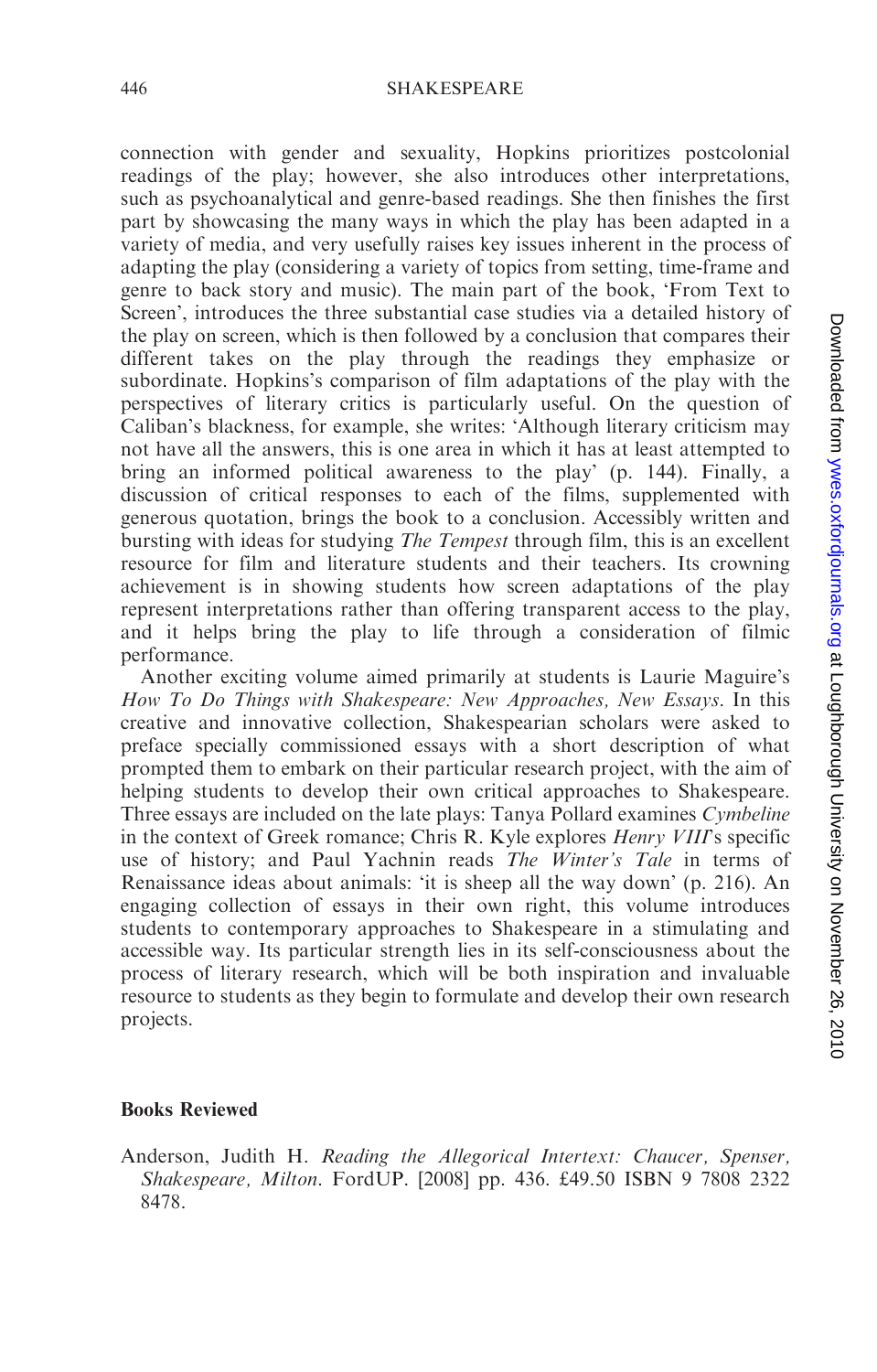- Azari, Ehsan. Lacan and the Destiny of Literature: Desire, Jouissance and the Sinthome in Shakespeare, Donne, Joyce and Ashbery. Continuum. [2008] pp. 205. £60 ISBN 1 8470 6379 3.
- Bartels, Emily C. Speaking of the Moor: From Alcazar to Othello. UPennP. [2008] pp. vii  $+252$ . \$55 ISBN 9 7808 1224 0764.
- Bate, Jonathan, Soul of the Age: The Life, Mind and World of William Shakespeare. Viking. [2008] pp.  $xii + 500$ . £25 ISBN 9 7806 7091 4821.
- Beauregard, David N. Catholic Theology in Shakespeare's Plays. UDelP. [2008] pp. 226. \$49.50 ISBN 9 7808 7413 0027.
- Belsey, Catherine. Shakespeare in Theory and Practice. EdinUP. [2008] pp. 224. £60 ISBN 9 7807 4863 3012.
- Bevington, David. Shakespeare's Ideas: More Things in Heaven and Earth. Blackwell. [2008] pp. 248. £45 ISBN 9 7814 0516 7956.
- Bloom, Harold, and Brett Foster, eds. Hamlet. ChelseaH. [2008] pp. 464. \$50 ISBN 9 7807 9109 5928.
- Braunmuller, A.R., ed. Macbeth, 2nd edn. The New Cambridge Shakespeare. CUP. [2008] pp.  $xxi + 297$ . hb £40 ISBN 9 7808 6240 0, pb £8.99 ISBN 9 7805 2168 0981.
- Brown, Jane K. The Persistence of Allegory: Drama and Neoclassicism from Shakespeare to Wagner. UPennP. [2007] pp. 304. £39. ISBN 0 8122 3966 0.
- Cahill, Patricia. Unto the Breach: Martial Formations, Historical Trauma, and the Early Modern Stage. OUP. [2008] pp.  $x + 227$ . £50 ISBN 9 7801 9921 2057.
- Cheney, Patrick. Shakespeare's Literary Authorship. CUP. [2008] pp.  $xxv + 296$ . £57 ISBN 9 7805 2188 1661.
- Cormack, Bradin. A Power To Do Justice: Jurisdiction, English Literature, and the Rise of Common Law, 1509–1625. UChicP. [2008] pp. 406. £24 ISBN 0 2261 1624 2.
- Crystal, David. 'Think on my words': Exploring Shakespeare's Language. CUP. [2008] pp. 272. hb £40 ISBN 9 7805 2187 6940, pb £ 12.99 ISBN 9 7805 2170 0351.
- Davies, Michael. Hamlet. Character Studies. Continuum. [2008] pp. viii  $+141$ . hb £50 ISBN 9 7808 2649 5914, pb £11.99 ISBN 9 7808 2649 5921.
- Davis, Philip. Shakespeare Thinking. Continuum. [2007] pp. 105. £14.99 ISBN 0 8264 8695 0.
- Dawson, Anthony B., and Gretchen E. Minton, eds. Timon of Athens. William Shakespeare and Thomas Middleton. Arden3. [2008] pp. 480. hb £60 ISBN 9 7819 0343 6967, pb £17 ISBN 9 7819 0343 6974.
- Delabastita, Dirk, Jozef de Vos, and Paul Franssen, eds. Shakespeare and European Politics. AUP. [2008] pp. 385. £70.50 ISBN 9 7808 7413 0041.
- Dente, Carla, and Sara Soncini, eds. Crossing Time and Space: Shakespeare Translations in Present-Day Europe. PLUS/Pisa University Press. [2008] pp. 128. E14 ISBN 9 7888 8492 5404.
- Donskis, Leonidas. Power and Imagination: Studies in Politics and Literature. Lang. [2008] pp. 170. £32.90 ISBN 1 4331 0125 0.
- Drábek, Pavel, Klára Kolinská, and Matthew Nicholls, eds. Shakespeare and His Collaborators Over the Centuries. Cambridge SP. [2008] pp.  $xii + 242$ . £76. ISBN 9 7818 4718 9783.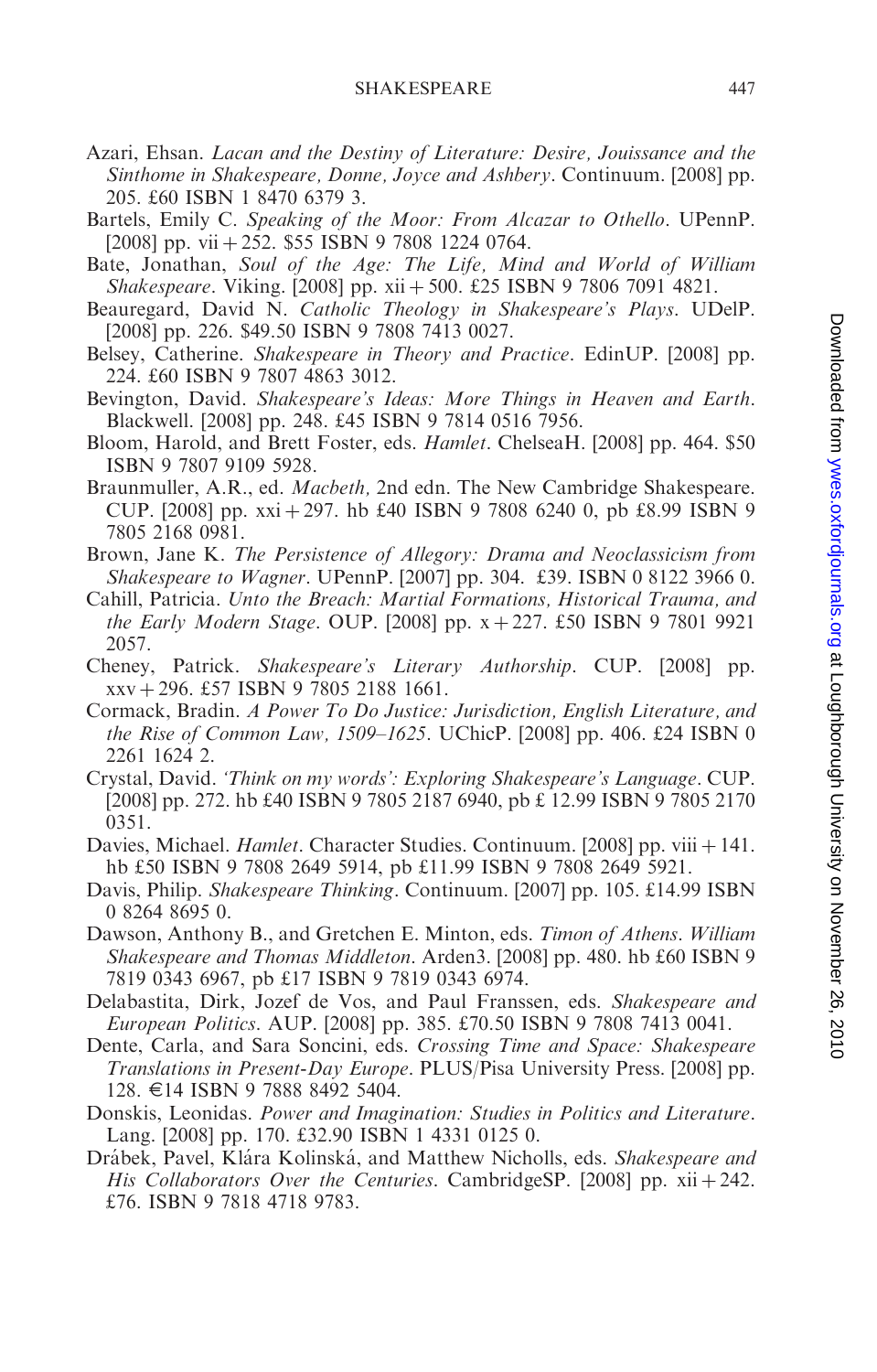- Drakakis, John, and Dale Townshend, eds. Gothic Shakespeares: Accents on Shakespeare. Routledge. [2008] pp. 243. pb £19.99 ISBN 0 4154 2066 0.
- Dutcher, James M, and Anne Lake Prescott, eds. Renaissance Historicisms: Essays in Honor of Arthur F. Kinney. UDelP. [2008] £57.50 ISBN 9 7808 7413 0010.
- Elam, Keir, ed. Twelfth Night. Arden. Methuen. [2008] pp. 428. £8.99 ISBN 9 7819 0343 6998.
- Greenblatt, Stephen, et al., eds. The Norton Shakespeare, based on the Oxford edn.; 2nd edn. Norton. [2008] pp. xviii  $+3,419.$  \$60.99 ISBN 9 7803 9392 9911.
- Greer, Germaine. Shakespeare's Wife. Bloomsbury. [2007] pp. 406. £8.99 ISBN 0 7475 9300 3.
- Guneratne, Anthony R. Shakespeare, Film Studies, and the Visual Cultures of Modernity. Palgrave. [2008] pp. 346. £45 ISBN 9 7814 0396 7886.
- Hatchuel, Sarah, and Nathalie Vienne-Guerrin, eds. Shakespeare on Screen: *The Henriad.* URouen. [2008] pp. 358. pb €21 ISBN 2 8777 5454 5.
- Hatchuel, Sarah, and Nathalie Vienne-Guerrin, eds. Shakespeare on Screen: Television Shakespeare. Essays in Honour of Michèle Willems. URouen. [2008] pp. 315. pb E21 ISBN 9 7828 7775 4507.
- Henderson, Diana E, ed. Alternative Shakespeares 3. Routledge. [2008] pp.  $x + 310$ . £62 ISBN 0 4154 2332 5.
- Hopkins, Lisa. Shakespeare's The Tempest: The Relationship between Text and Film. Methuen. [2008] pp. 224. £12.99 ISBN 9 7807 1367 9106.
- Jackson, Russell. Shakespeare Films in the Making: Vision, Production and Reception. CUP. [2007] pp. 280. £53 ISBN 0 5218 1547 5.
- Jensen, Phebe. Religion and Revelry in Shakespeare's Festive World. CUP. [2008] pp.  $xii + 267$ . £50 ISBN 9 7805 2150 6397.
- King, Ros. The Winter's Tale: A Guide to the Text and the Play in Performance. Shakespeare Handbooks. Palgrave. [2008] pp. 168. £42.50 ISBN 9 7802 3000 8519.
- Klause, John. Shakespeare, the Earl, and the Jesuit. FDUP. [2008] pp. 339. £59.95 ISBN 9 7808 3864 1378.
- Lamb, Mary Ellen, and Karen Bamford, eds. Oral Traditions and Gender in Early Modern Literary Texts. Ashgate. [2008] pp. 276. £55 ISBN 9 7807 5465 5381.
- Lethbridge, J.B., ed. Shakespeare and Spenser: Attractive Opposites. ManUP. [2008] pp. 320. £50 ISBN 9 7807 1907 9627.
- Levy-Navarro, Elena. The Culture of Obesity in Early and Late Modernity: Body Image in Shakespeare, Jonson, Middleton and Skelton. Palgrave. [2008] pp.  $xii + 238$ . £40 ISBN 9 7802 3060 1239.
- Logan, Robert A. Shakespeare's Marlowe. Ashgate. [2007] pp. vii  $+251$ . £55 ISBN 9 7807 5465 7637.
- Maguire, Laurie. How To Do Things with Shakespeare: New Approaches, New Essays. Blackwell. [2007] pp. 320. £60 ISBN 9 7814 0513 5269.
- Maguire, Laurie. Shakespeare's Names. OUP. [2007] pp. 256. £28 ISBN 9 7801 9921 9971.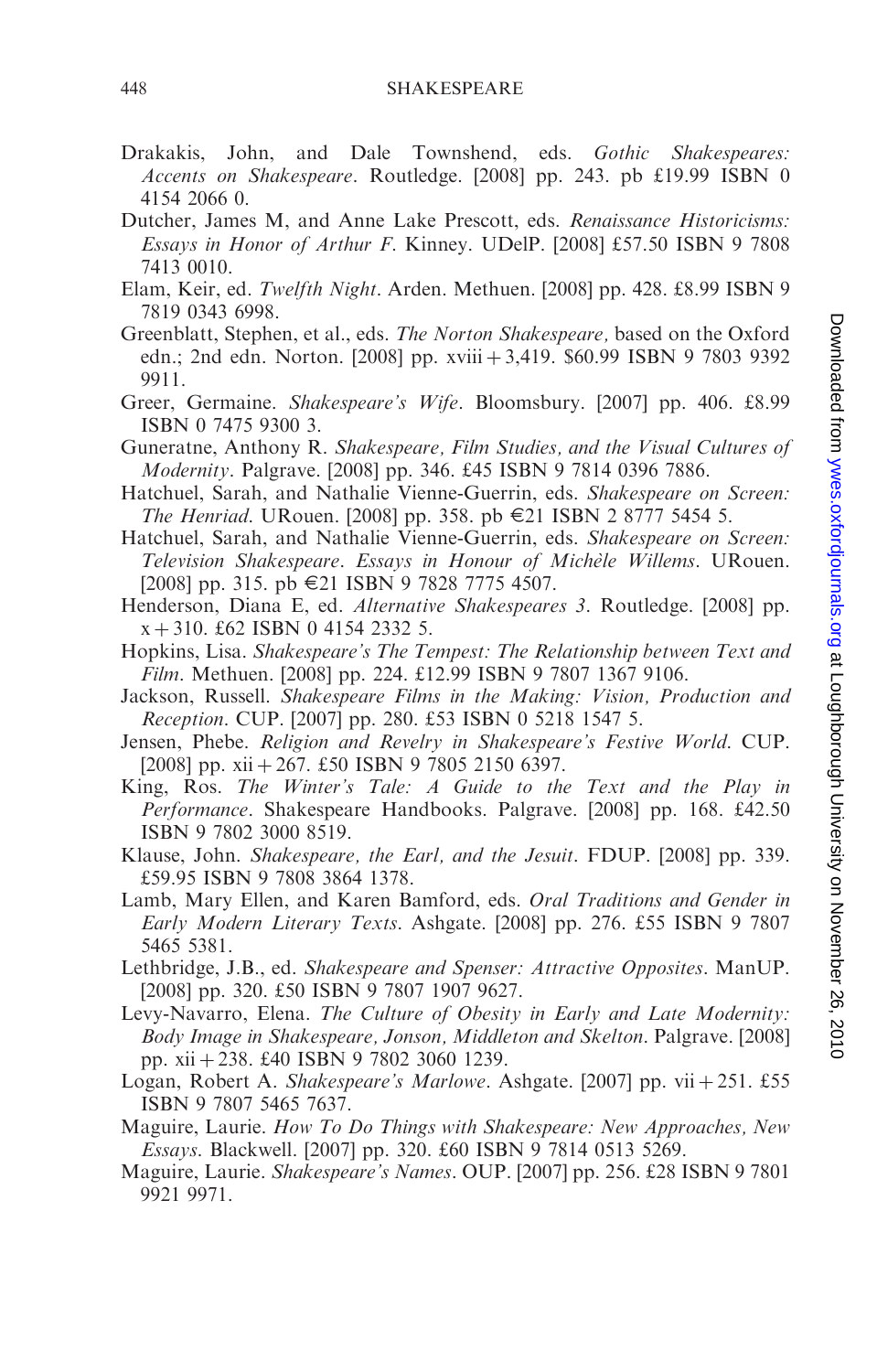- Majeske, Andrew, and Emily Detmer-Goebel, eds. Justice Women, and Power in English Renaissance Drama. AUP. [2008] pp. 193. £40.50 ISBN 9 7808 3864 1699.
- Malin, Eric S. Godless Shakespeare. Shakespeare Now. Continuum. [2007] pp. 132. £14.99 ISBN 9 7808 2649 0421.
- Marrapodi, Michele, ed. Italian Culture in the Drama of Shakespeare and his Contemporaries: Rewriting, Remaking, Refashioning. Ashgate. [2007] pp. 300. £55 ISBN 9 7807 5465 5046.
- Massai, Sonia. Shakespeare and the Rise of the Editor. CUP. [2007] pp. 254. £53 ISBN 9 7805 2187 8050.
- Matz, Robert. The World of Shakespeare's Sonnets: An Introduction. McFarland. [2008] pp. 240. £29.95 ISBN 9 7807 8643 2196.
- Meek, Richard, Jane Rickard, and Richard Wilson, eds. Shakespeare's Book: Essays in Reading, Writing and Reception. ManUP. [2008] pp. vii  $+273.$  £55 ISBN 9 7807 1907 9054.
- Moschovakis, Nick, ed. Macbeth: New Critical Essays. Routledge. [2008] pp.  $xi + 363.$  £65 ISBN 9 7804 1597 4042.
- Newstok, Scott L, ed. Kenneth Burke on Shakespeare. Parlor Press. [2006] pp. 368. £35 ISBN 9 7816 0235 0038.
- Nicholl, Charles. The Lodger: Shakespeare on Silver Street. Lane. [2007] pp. 378. £20 ISBN 9 7807 1399 8900.
- Nuttall, A.D. Shakespeare the Thinker. YaleUP. [2007] pp. 428. £10.99 ISBN 0 3001 3629 6.
- Occhiogrosso, Frank, ed. Shakespearean Performance: New Studies. FDUP. [2008] pp. 211. \$47.50 ISBN 9 7808 3864 1286.
- Palfrey, Simon, and Tiffany Stern. Shakespeare in Parts. OUP. [2007] pp. 416. \$45. ISBN 0 1992 7205 0.
- Potter, Nicholas. Othello: Character Studies. Continuum. [2008] pp. 152. hb £50 ISBN 9 7808 2649 4320, pb £11.99 ISBN 9 7808 2649 4337.
- Richmond, Velma Bourgeois. Shakespeare as Children's Literature: Edwardian Retellings in Words and Pictures. McFarland. [2008] pp. 363. £29.92 ISBN 0 7864 3781 8.
- Rutter, Tom. Work and Play on the Shakespearean Stage. CUP. [2008] pp.  $x + 205$ . £50 ISBN 9 7805 2188 4860.
- Sabor, Peter, and Paul Yachnin, eds. Shakespeare and the Eighteenth Century. Ashgate. [2008] pp. 189. £55 ISBN 0 7546 6295 2.
- Schalkwyk, David. Shakespeare, Love and Service. CUP. [2008] pp. 336. £52 ISBN 9 7805 2188 6390.
- Schwartz, Regina Mary. Sacramental Poetics at the Dawn of Secularism: When God Left the World. Stanford. [2008] pp. 187. £49.50 ISBN 9 7808 0475 6679.
- Schwyzer, Philip. Archaeologies of English Renaissance Literature. OUP. [2007] pp. 256. £59 ISBN 9 7801 9920 6605.
- Shamas, Laura. We Three: The Mythology of Shakespeare's Weird Sisters. Lang. [2007] pp. 140. £34.90 ISBN 0 8204 7933 0.
- Shami, Jeanne, ed. Renaissance Tropologies: The Cultural Imagination of Early Modern England. Duquesne. [2008] pp. 382. £49.99 ISBN 9 7808 2070 4098.